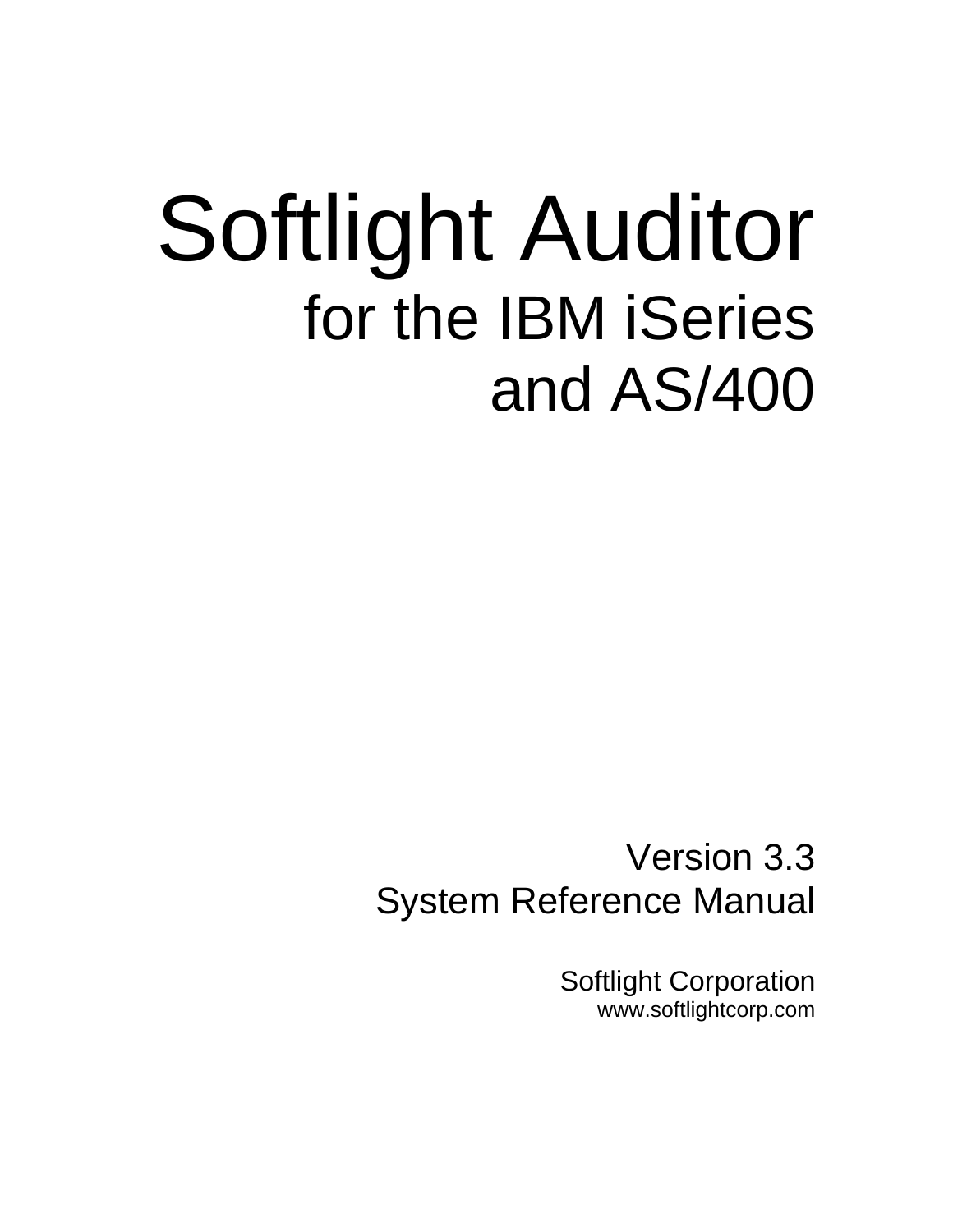#### *Convention:*

Throughout this manual **[ENTER]** means to press the key marked as Enter, **[F3]** means to press the key marked F3 or Cmd3, etc.

This manual describes Version 3.3 of Softlight Auditor for the IBM AS/400 and iSeries midrange systems running OS/400. Softlight, and Softlight Auditor, are trademarks of Softlight Corporation. Trademarks of other companies belong to their respective owners.

#### **What was changed/enhanced in this release?**

The primary change to this release was the addition of reports for use of Service Tools and changes logged for \*SYSMGT (actions on the QAUDLVL system value). While both of these actions should be rare, it is important to have a report that identifies them.

In addition, the stop list for filtering reports was updated to be able to filter by security journal record type (instead of report) making it more flexible.

> Copyright © 1992, 2009 by Softlight Corporation All Rights Reserved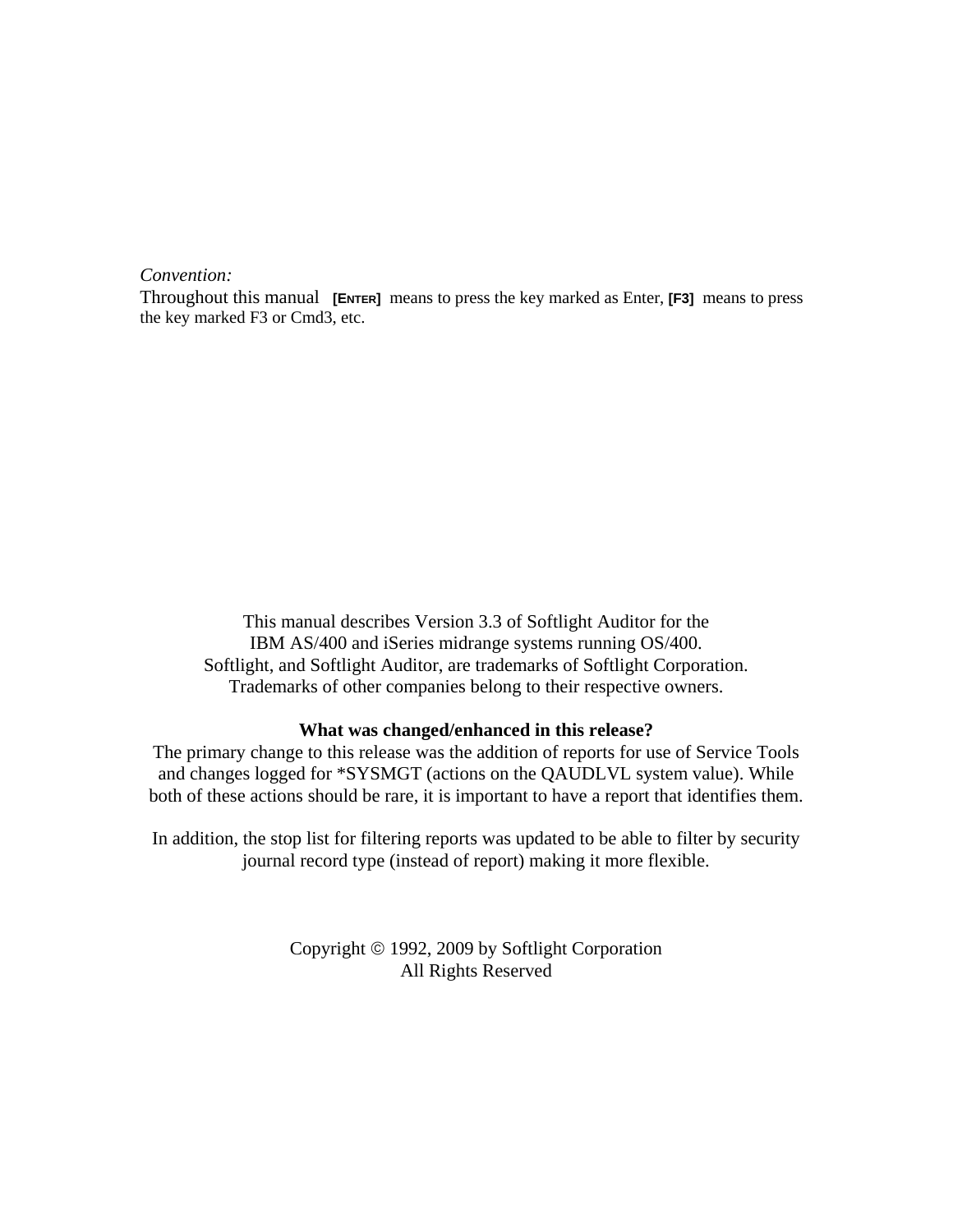

## Softlight Auditor Reference Guide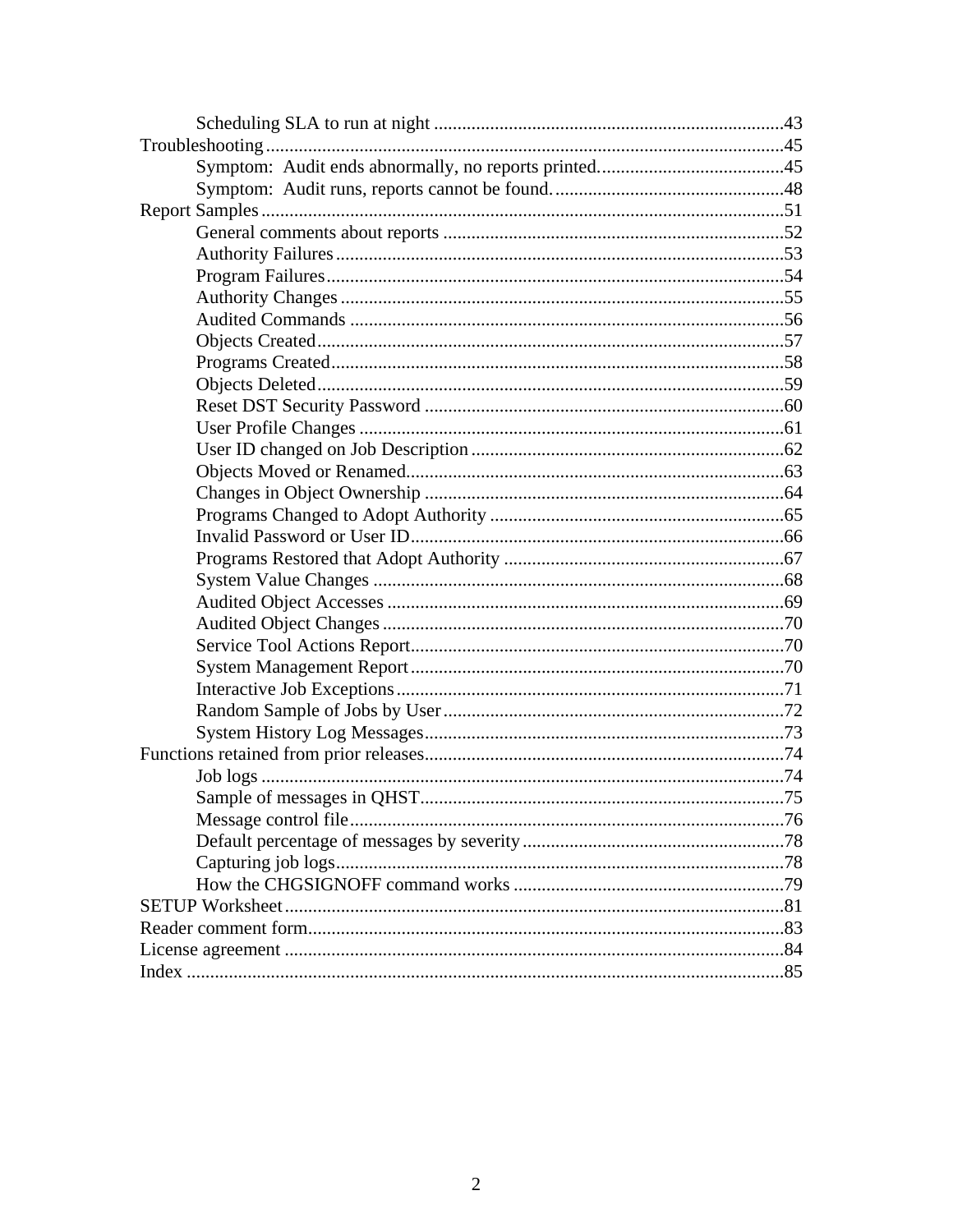## **Getting Started**

## **Before you begin**

Thank you for this chance to earn your business!

 We, at Softlight Corporation, are delighted that you are interested in our software, and we want it to perform up to your expectations. Please read this section carefully before you install Softlight Auditor.

 If you must review activity on your AS/400 or iSeries, you are faced with a daunting task. Many security events are logged to the system history log, QHST. Many more are logged to the security journal, QAUDJRN.

 Unfortunately, these records are arranged chronologically, not logically. Our program selects, sorts, sifts and randomly samples to help you review activity with less effort. With one command, Softlight Auditor will select every security-related event that has occurred since your last audit, and prepare a series of short, well-organized reports for your review.

Softlight Auditor  $TM$  is designed to help you perform normal DP audit functions on your IBM AS/400 or iSeries. The programs of Softlight Auditor are *tools* to aid you, not substitutes for your judgment. This is a key point: we do not warrant that the use of these programs will catch all events that you might want to review, nor do we claim that Softlight Auditor will give you a risk-free system. Seems obvious, doesn't it, but we must emphasize that *you, not we,* are responsible for the security of your system.

 The programs and documentation are copyrighted. We make them available to you only by license agreement. *A copy of our license agreement is included at the end of this manual. If you do not wish to accept our terms, do not install the software and return the media and other materials we sent you before the end of your trial period*.

We do believe that the use of our software will make your job easier, less tedious, and shorter. Your trial period gives you the opportunity to decide for yourself.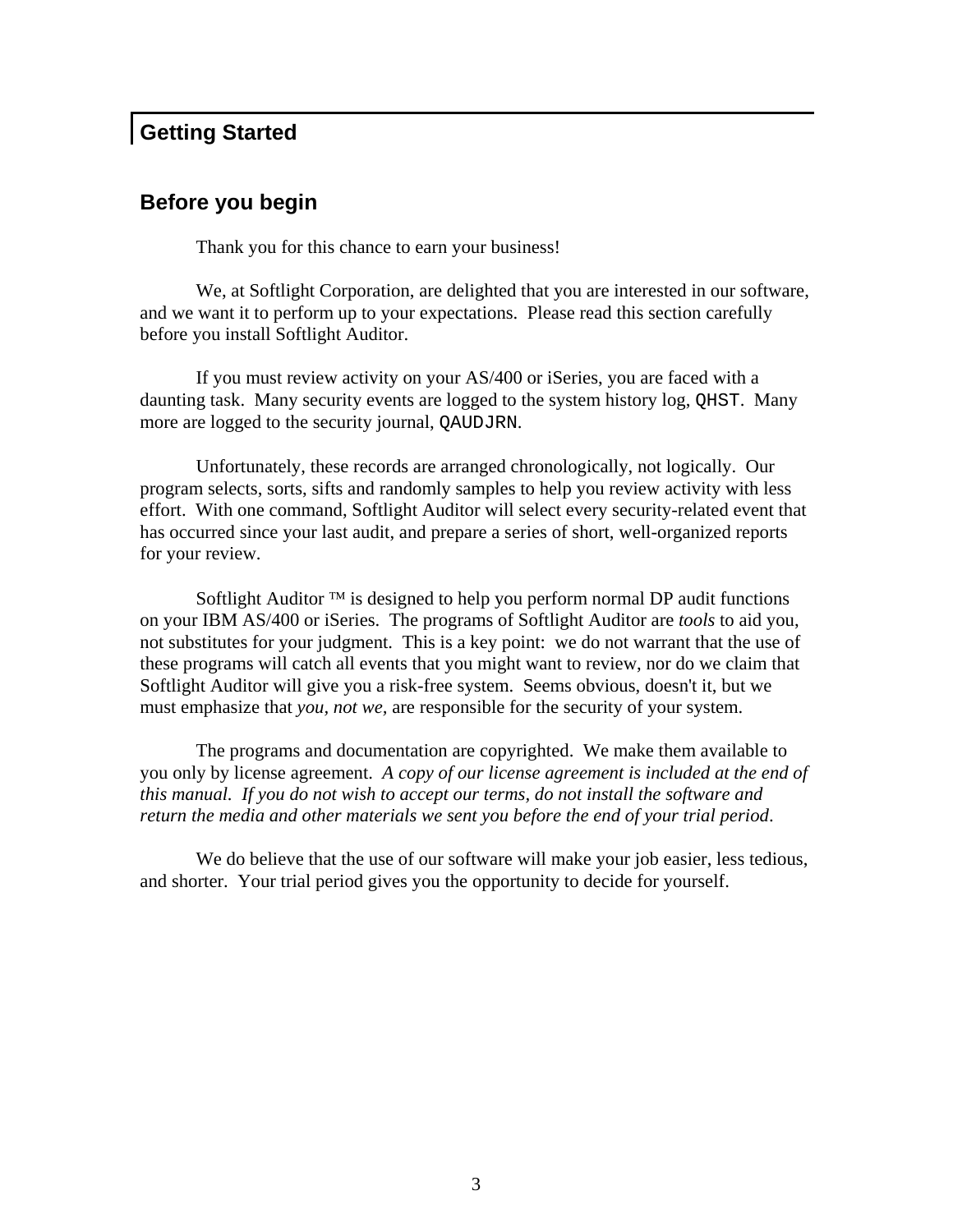## **System requirements**

• **Your AS/400 or iSeries must be running Version 4, Release 1, Modification level 0 (or higher) of OS/400.**

- You should not have a user profile named SLAUDIT.
- You should not have a library named SLAINSTALL, SLAUDIT or SLAUDIT2.
- Your system should have at least 40 megabytes of free disk space.

 Although not required, we strongly recommend that your system be running at security level 30 or above, and that you use the security journal, OAUDJRN. While Softlight Auditor will run at level 10 or 20, and without QAUDJRN, *much information needed for a good security audit is not available.*

 Moving from a lower security level can be a time-consuming task. We are not able to assist sites with a security implementation. If you do not have an in-house DP staff, you will probably need assistance from IBM or a third party.

## **Displaying hardware configuration and OS/400 level**

 If you need to check which version of OS/400 your system has installed, sign on as the security officer and use the IBM command DSPSFWRSC (Display Software Resources). This command can take a minute to run. Use **[F11]** to display the version numbers for any of the following

| 5769999 | *BASE | 5050 | AS/400 Licensed Internal Code |
|---------|-------|------|-------------------------------|
| 5769SS1 | *BASE | 5050 | Operating System/400          |
| 5769SS1 | *BASE | 2924 | Operating System/400          |

 If you need the processor number of your AS/400 or iSeries, use the command DSPHDWRSC TYPE(\*PRC) (Display Hardware Resources). Take option 7 on the line<br>CEC01 9402-405 Operational Main Card Enclosure CEC01 9402-40S Operational Main Card Enclosure to get the processor, model number and serial number, should you need them.

## **For additional information**

 We provide online information, accessible from our menus.. We also recommend the following resources.

- iSeries Security http://publib.boulder.ibm.com/iseries/v5r2/ic2924/books/c4153026.pdf
- IBM Redbooks http://www.redbooks.ibm.com/Redbooks.nsf/portals/systemi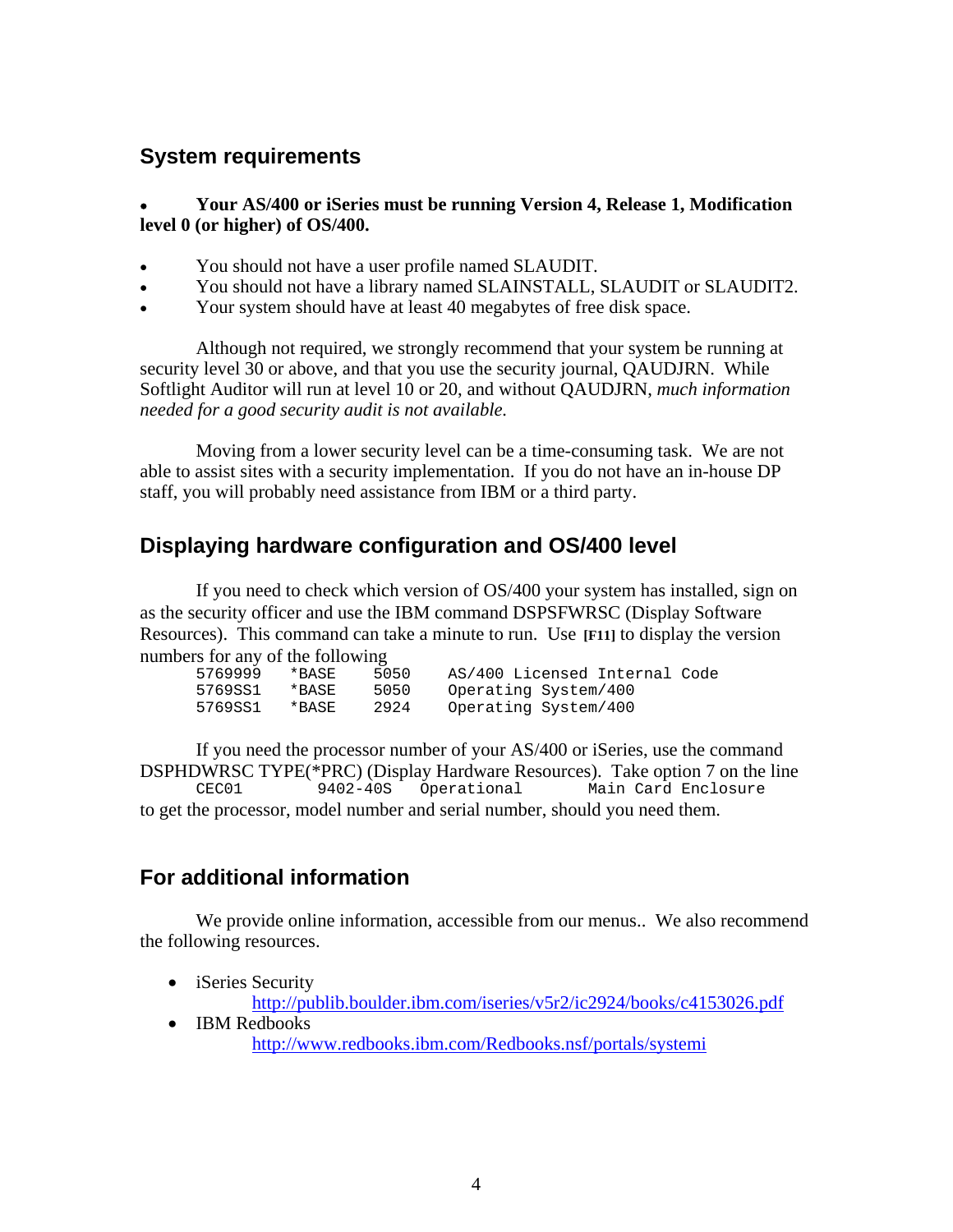## **Data Flow**





## **Notices**

 Softlight, the Softlight logo, and Softlight Auditor are trademarks of Softlight Corporation. IBM, AS/400, iSeries, OS/400 and Application System/400 are trademarks of IBM. This manual may contain typographical errors.

 There is a reader comment form at the back of this manual. We welcome your comments and suggestions for improvement. If the form is missing, please write to us.

Softlight Corporation PO Box 923 Clinton, SC 29325 USA www.softlightcorp.com Phone (voice and fax): 1-864-833-6559 E-mail: info@softlightcorp.com

Copyright © 1992, 2009 by Softlight Corporation. All rights reserved.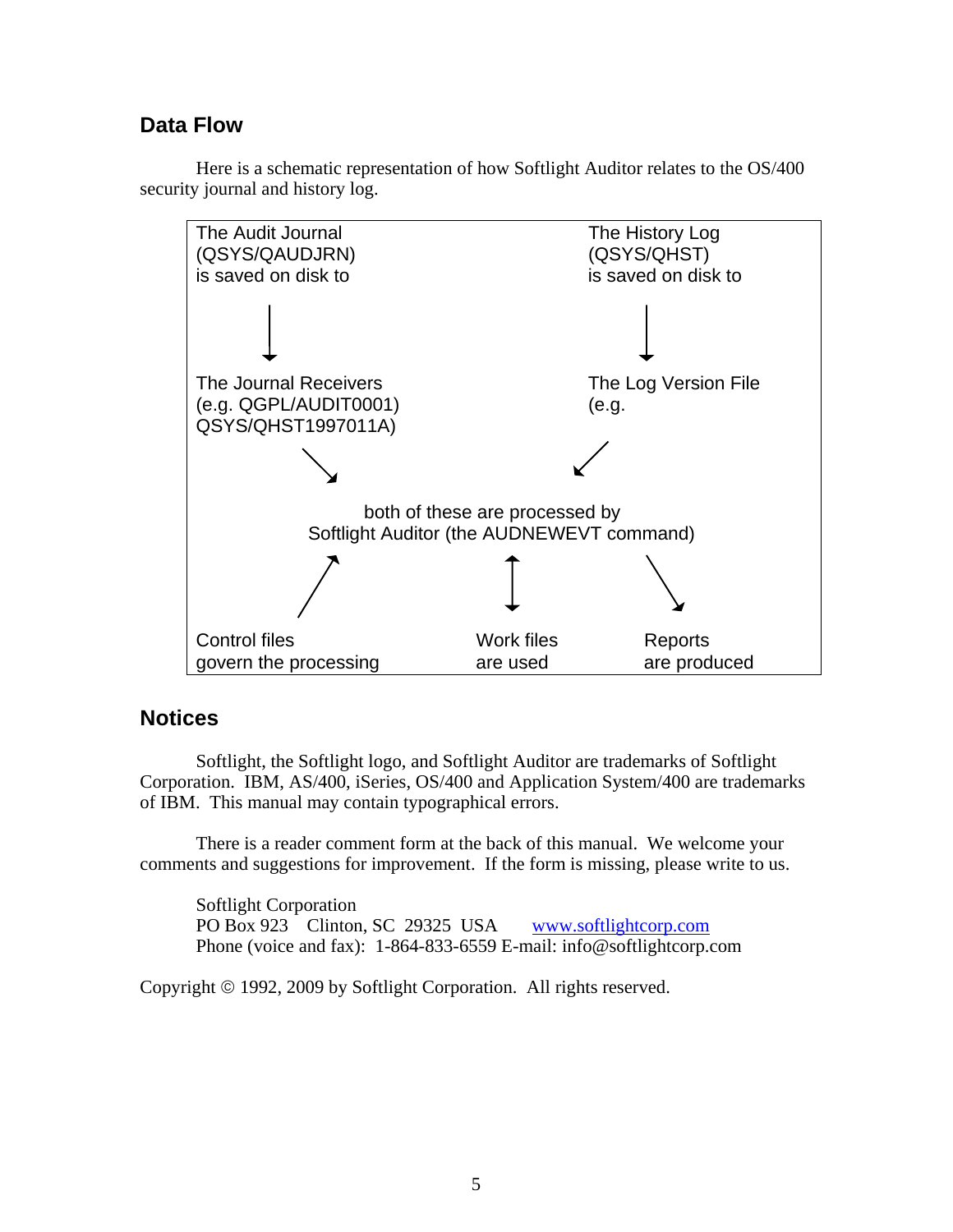## **How this manual is organized**

The major section headings of this manual are

*Installing Softlight Auditor*, which tells how to load the product on your system, enter the authorization code to allow its use, and grant the authorities needed to those who will run the audits.

Complete the *Installing* section before you proceed to any of the others.

*Running Your First Audit,* which gives our recommendations for how to get started with the program.

*Configuring Softlight Auditor*, which explains the ways you can tailor the program.

*Event auditing*, which shows how you will use Softlight Auditor on a regular basis to save you time and work.

Sections on *Common tasks* and *Troubleshooting* are included.

Then manual also contains samples of reports produced by the programs.

 You will find a reader comment form at the back, just before the index. We welcome suggestions for making this manual more useful to you.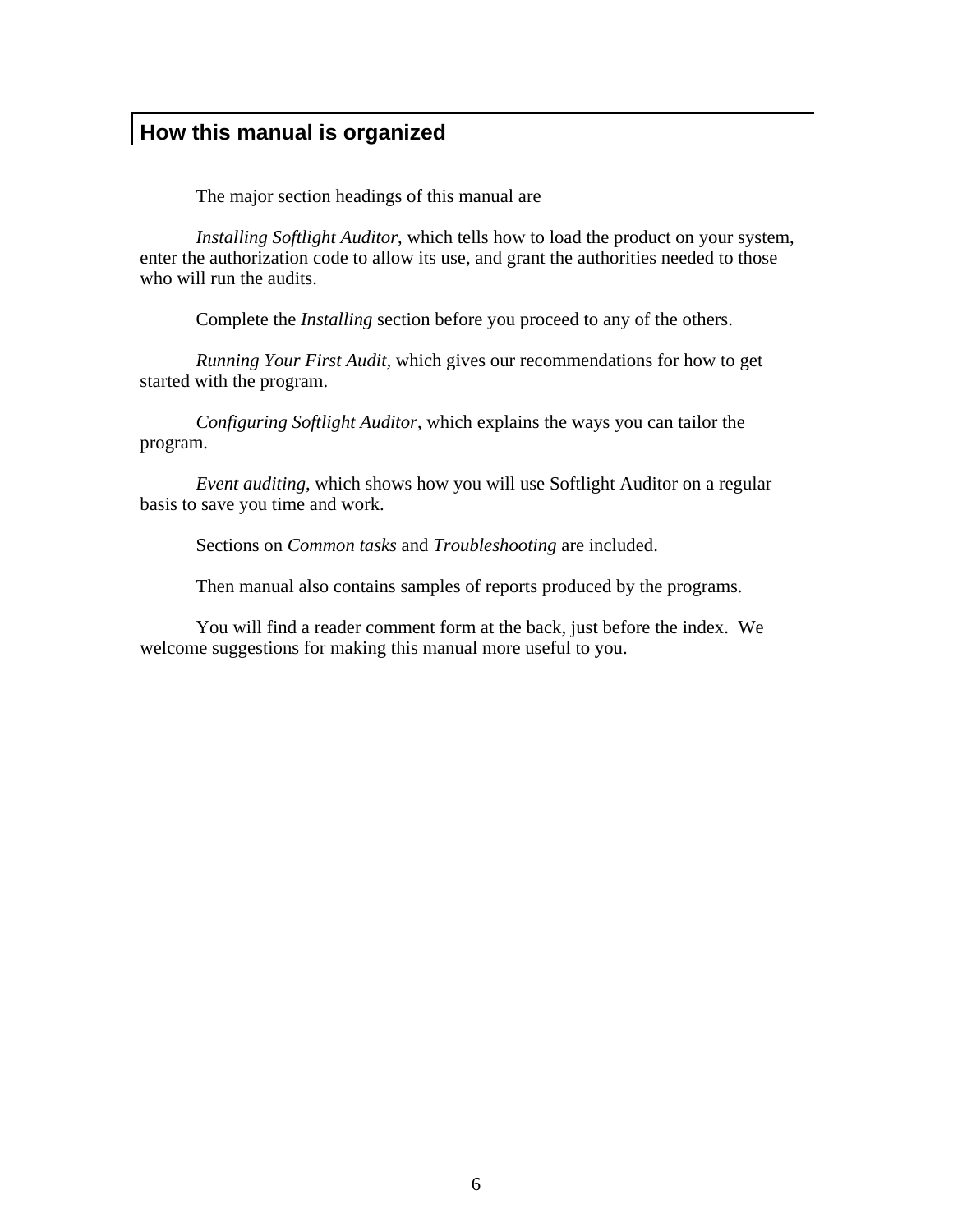## **On-line information**

 On-line information (help text) is available after you install Softlight Auditor. Take option 88 from any Softlight Auditor menu to search the help index. For example, if you want to know how to run an event audit at night, you could search for "how night" or "unattended."

Here are some of the topics contained in the on-line information.

```
 Softlight Auditor Online Information 
 Type options, press Enter. 
   5=Display topic 6=Print topic 
 Option Topic 
        Tutorial, getting started
   _ How to use online information. 
 _ Quick Start. 
 _ Defining what is "normal." 
       How to run an audit automatically (unattended).
   _ How to remove old entries from QAUDJRN. 
   _ How to change the starting date for an audit. 
       How to change which reports print automatically.
       How to change report characteristics
   _ How to change which messages from QHST to report. 
   _ How to capture and view job logs. 
        How to order or renew your annual license.
More... 
 Or to search again, type new words and press Enter. 
 night_______________________________________________________
```
 This information is provided as an OS/400 search index. Thus, it works just like any other OS/400 search index. You may view or print topics.

A tutorial is part of the on-line information. Search for "intro" to locate it.

 To locate "how to" topics, search for the word "how." To locate "what is" topics, search for the word "what." Other common key words include "change" and "error."

 When viewing on-line information, you will see some words and phrases that are **highlighted** and preceded by an underscore ( \_). Use the tab key to position the cursor on any of these underscores, then press Enter to go directly to the related topic. After reading the related topic, **[F12]** will take you back.

A sample screen from a topic in the on-line help is reproduced below.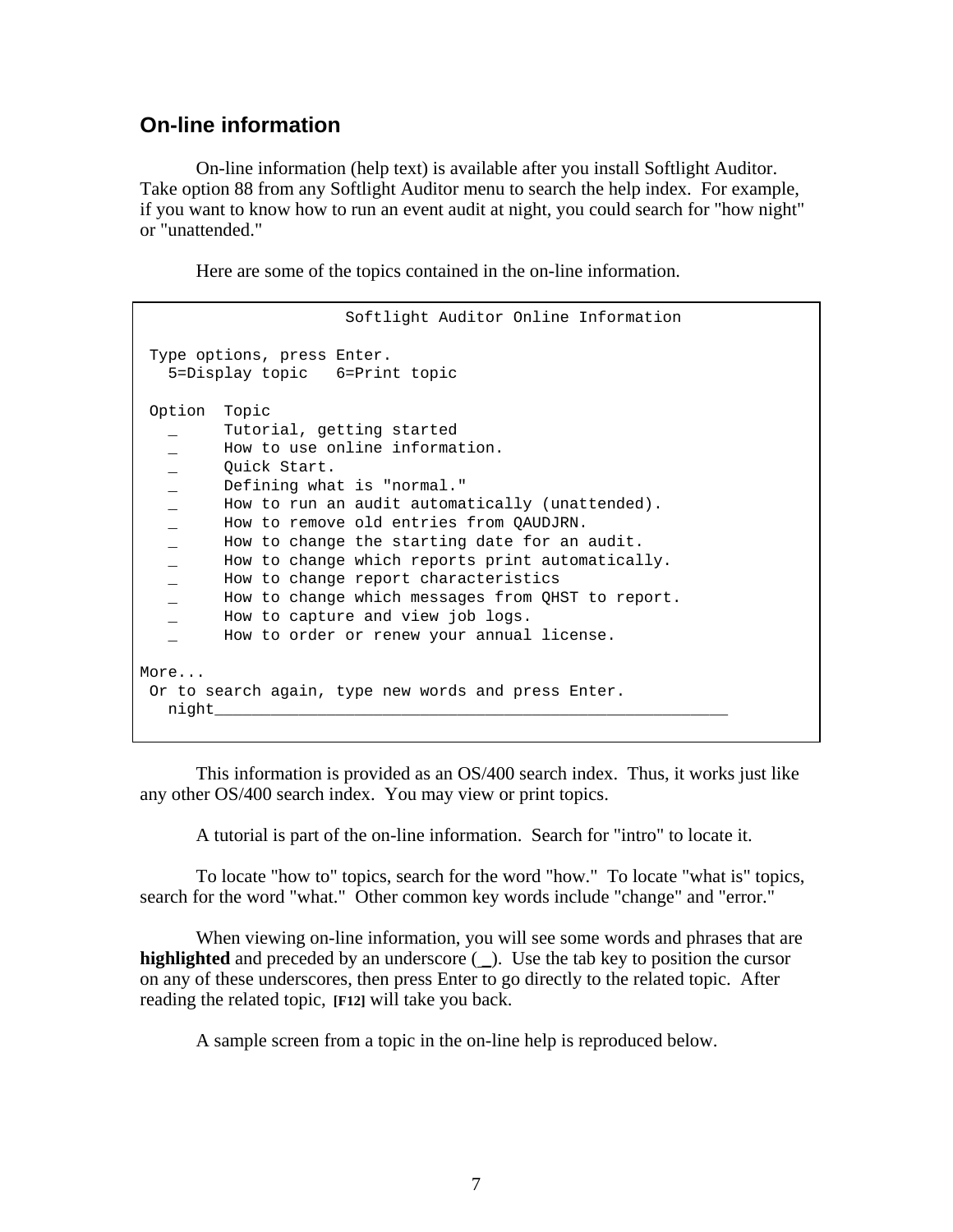```
Help Running an unattended audit.
   You may run an event audit automatically, for example, as a part of 
   a nightly procedure. The values you would normally supply on the 
   prompt screen may be passed as arguments when you invoke the command 
   from another procedure. 
   The command which runs an event audit is SLAUDIT/AUDNEWEVT 
   You should adjust the library list of the submitting job to add 
   libraries SLAUDIT and SLAUDIT2 before running the AUDNEWEVT command, 
    and to remove them after the audit is finished. 
   To invoke the command from another procedure, or from a job 
    scheduler, the correct syntax is 
          SLAUDIT/AUDNEWEVT + 
            SOURCE(*BOTH) REPORTS(*ALL) CLEAR(*YES) BATCH(*YES) + 
           NEWRCVR(*NO) 
More... 
 F3=Exit help F10=Move to top F12=Cancel F13=User support 
 F14=Print help
```
 Most commands used by Softlight Auditor have on-line help. Key the command name and press **[F4]** to view the command's parameters. Then press the Help key to view the on-line information for the command.

The on-line information may have been updated since this manual was printed.

 We are very interested in your comments about this on-line help facility. We want you to be able to find the answers to most of your questions by consulting it. If you think new topics should be added, or current topics need to be rewritten or indexed differently, please drop us a note.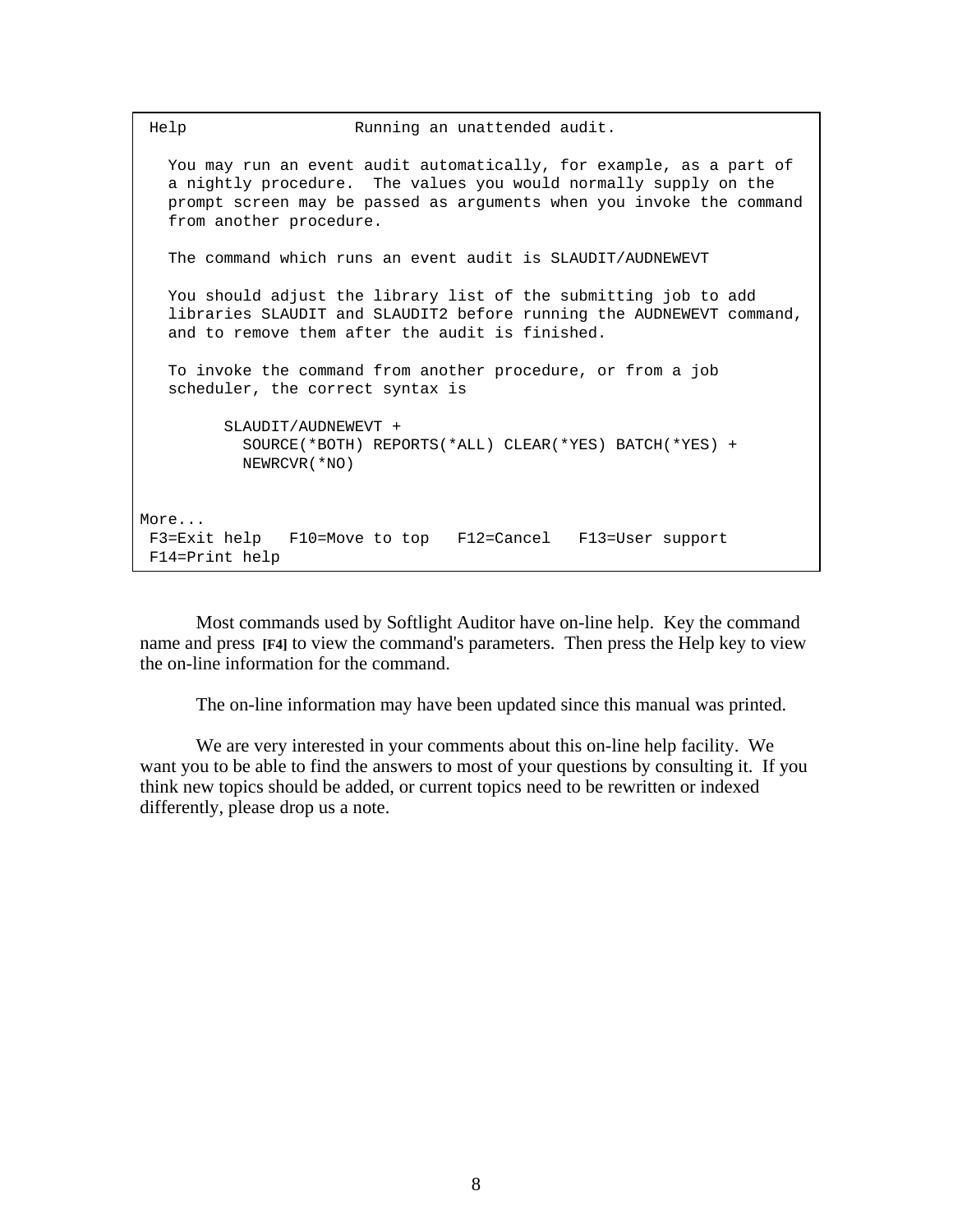## **Installing Softlight Auditor**

*Note: Softlight Auditor is delivered as a compressed, Windows-based file. You must first load and uncompress the file on a desktop PC, and then transfer the software to your AS/400 or iSeries computer over your network.* 

#### *You will need 4 things:*

.

- The IP address of your iSeries or AS/400
- The OSECOFR password

(The system operator or manager in your data center will normally have these two.)

- The Windows-based file slaudit.zip (which we ship to you on a CD or which you may download from our web site.
- A Windows-based PC connected to your iSeries or AS/400 via a network.

If you are curious about security during insytallation, please note the following general information. Specific instructions, including setting these conditions, are provided further below, in the step by step instructions.

- The *installation* must be run by the security officer, QSECOFR.
- The system value ALWOBJRST must be set to \*ALL before beginning this installation. Use WRKSYSVAL ALWOBJRST to display this system value. Note the current value so that you can change it back after installation.
- After installation, all programs may be run by user profile SLAUDIT. We recommend using profile SLAUDIT, since we have configured it with the minimum authority adequate to run the programs. Profile SLAUDIT *does not* have ALLOBJ authority. If you wish to use another profile, it is your responsibility to configure that profile with adequate authority.

## **Getting the software loaded onto your AS/400 or iSeries**

 $\mathcal F$  The first two steps are performed on a desktop computer attached to the same network as your iSeries or AS/400. This example assumes a Windows PC. If you use a Mac, your IT department can supply equivalent commands.

1. **Get the file "slaudit.zip" loaded onto your Windows-based PC.** (Use either of the following options.)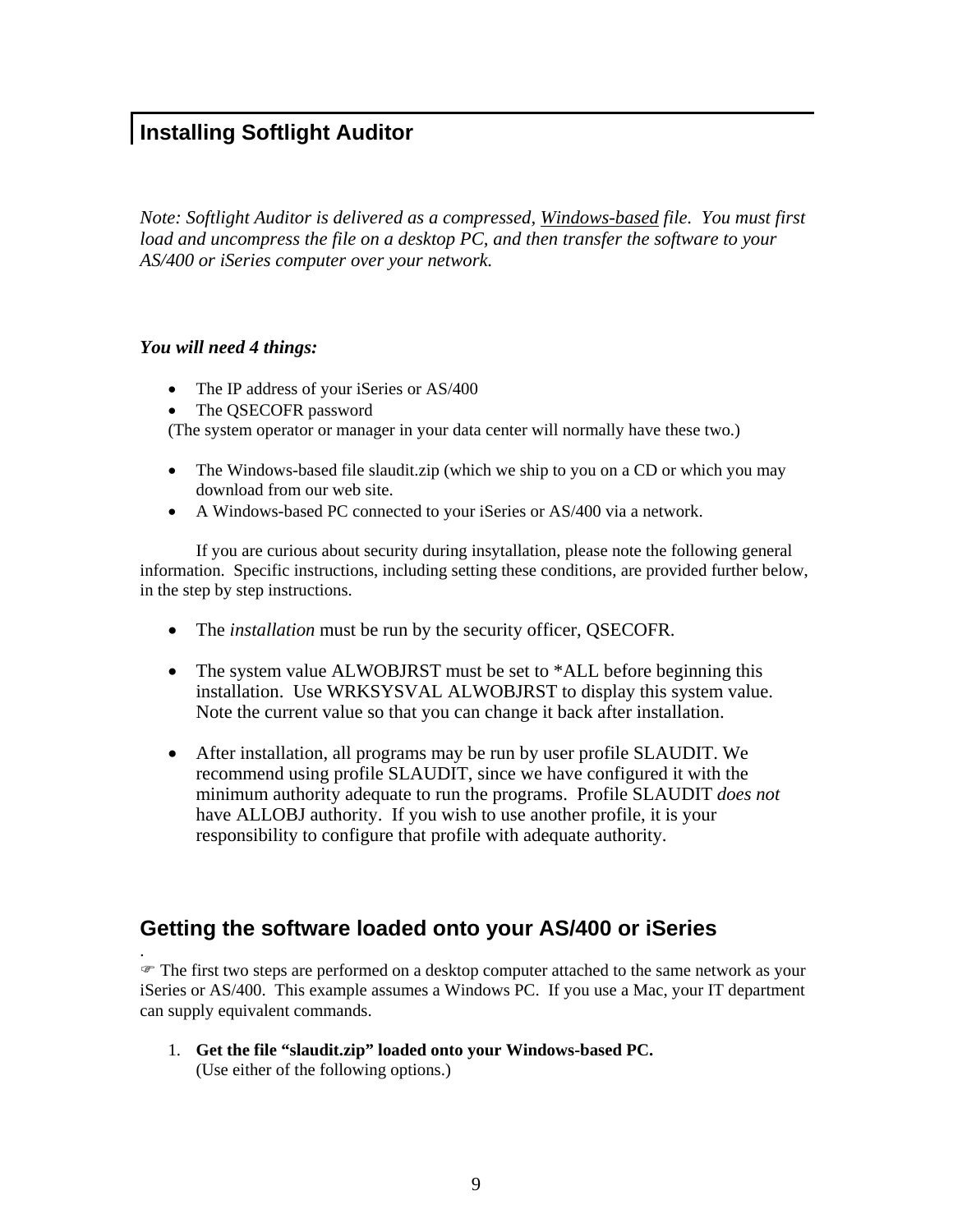- Copy the file to your PC from the CD we shipped to you, or
- Download the file from http://www.softlightcorp.com/download2 ("Step 2" on the web page. If you are reading this, you have "Step 1." If you have not received a manual in the mail, you should download a copy while you are visiting our web site – "Step 3.".)

| Step 1: Click here to download instructions for installing from a personal computer.                           |
|----------------------------------------------------------------------------------------------------------------|
| Step 2: Click here and choose "save" to download a zip file containing the software to your personal computer. |
| Step 3: Click here and choose "save" to download the manual.                                                   |

The example screens assume you are using Vista. Check with your IT support group if you need help downloading from the web or uploading to your iSeries/AS400.

|  | Do you want to open or save this file?                                                                                                                                            |
|--|-----------------------------------------------------------------------------------------------------------------------------------------------------------------------------------|
|  | Name: slaudit.zip                                                                                                                                                                 |
|  | Type: Compressed (zipped) Folder, 6.16MB                                                                                                                                          |
|  | From: www.softlightcorp.com                                                                                                                                                       |
|  | Cancel<br>Save<br>Open                                                                                                                                                            |
|  | V Always ask before opening this type of file                                                                                                                                     |
|  | While files from the Internet can be useful, some files can potentially<br>harm your computer. If you do not trust the source, do not open or<br>save this file. What's the risk? |

**2.** Open the downloaded file, slaudit.zip, and follow the instructions to extract/unzip the iSeries/AS400 file SLAUDIT.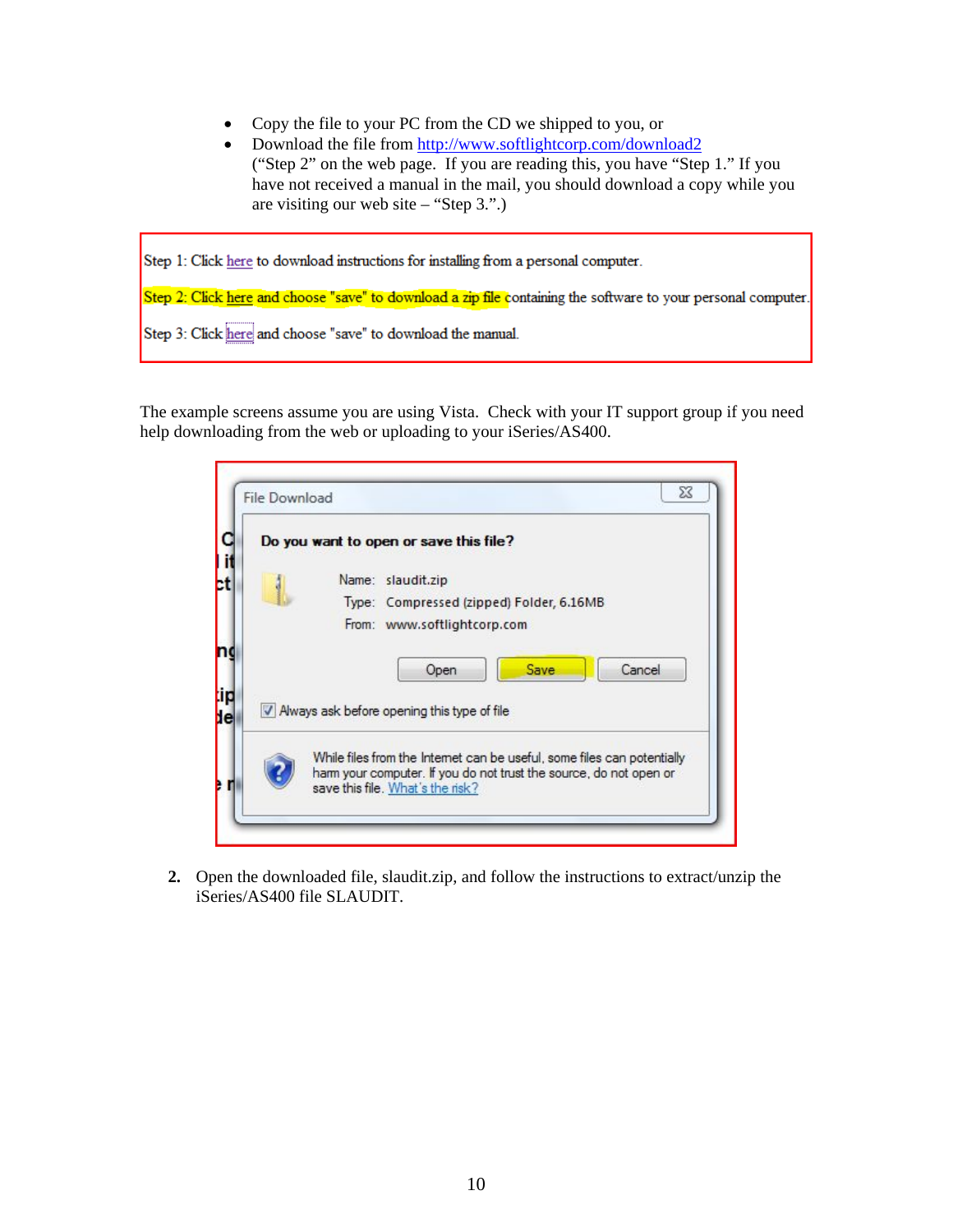**Make a note of the location on your PC to which the software is extracted. This**  example assumes you extract to the top level of the C: drive, "C:\".

| Download Complete<br>slaudit.zip from www.softlightcorp.com<br>Downloaded:<br>6.16MB in 32 sec<br>Download to: $C \setminus$ |  |
|------------------------------------------------------------------------------------------------------------------------------|--|
|                                                                                                                              |  |
|                                                                                                                              |  |
|                                                                                                                              |  |
|                                                                                                                              |  |
| Transfer rate: 197KB/Sec                                                                                                     |  |
| Close this dialog box when download completes                                                                                |  |

Now you have a compressed file named slaudit.zip on your PC. Double click to unzip it (we suggest into the c:\ root directory), producind a second file named "slaudit" (no suffix, just "slaudit") on your PC. This file is in iSeries (AS/400) format, and ready to upload.

) The next two steps are performed on the iSeries or AS/400 and will create a file there to hold the installation program.

- 3. *On the iSeries/AS/400*: Sign-on as QSECOFR.
- 4. *On the iSeries/AS/400*: Type CRTSAVF QGPL/SLAUDIT [ENTER]

*Note: If you are upgrading, the prior command will likely fail because you already have a save file named QGPL/SLAUDIT. In that case, delete it and recreate it:*

 DLTF QGPL/SLAUDIT [ENTER] CRTSAVF QGPL/SLAUDIT [ENTER]

 $\mathcal F$  Switching back to the Windows desktop, the next step copies the installation program to the iSeries.

5. *On the Windows PC*: Transfer the file "slaudit" from your PC to the iSeries or AS/400.

**There are different programs available to do this, and your system manager may be able to recommend an option.** 

The following example assumes that you will use the Windows command line ftp program.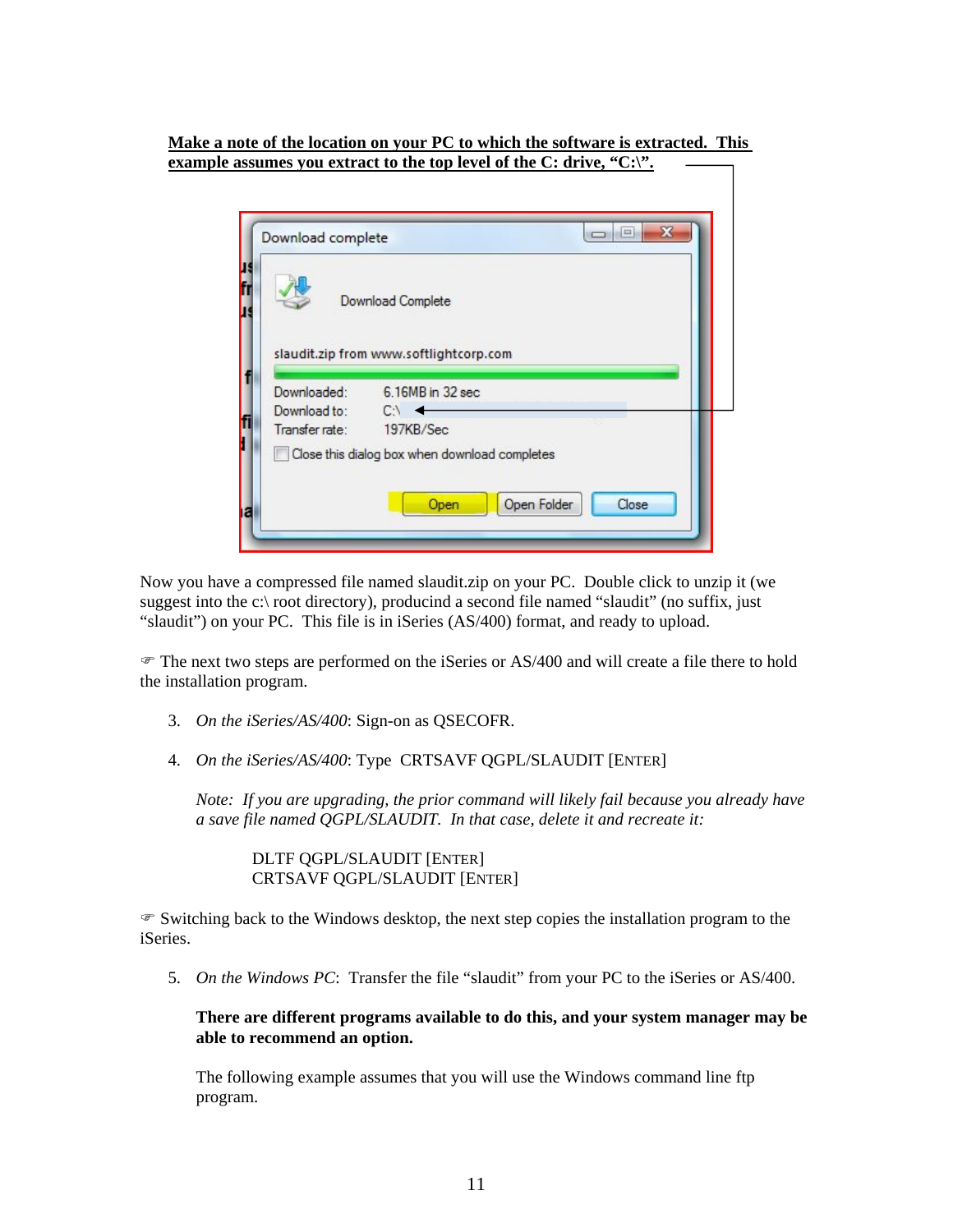On XP, from the start menu, choose Run and enter "cmd" or on Vista, from the Start Menu, type "cmd" in the Start Search box.

You should see a command line prompt. Type the following commands.

| cd\              | (to get to root directory)                                        |
|------------------|-------------------------------------------------------------------|
|                  | Change, if you extracted the file to another location on your PC. |
| $ftp \, x.x.x.x$ | (for x.x.x.x, use the IP address of iSeries or AS/400)            |
| qsecofr          | (in response to user prompt in ftp)                               |
| password         | (enter actual password for qsecofr, when prompted)                |
| binary           | (ftp command to initiate binary transfer to AS/400)               |
| cd qgpl          | (ftp command to use the QGPL library on AS/400)                   |
| put slaudit      | (ftp command to transfer library in saved format)                 |
| bye              | (end ftp)                                                         |
| exit             | (exit command line session on Windows)                            |

In the following, 192.168.1.67 is assumed to be the IP address of the iSeries. Subtitute the correct address for your system.



All of the remaining steps are to be done on your AS/400 or iSeries.

## **Installation procedure**

(Check boxes as completed.)

- $\Box$  Be sure you are signed on QSECOFR
- Enter WRKSYSVAL QALWOBJRST **[ENTER]** *write down the current value*, and, if it is not set to \*ALL, change it to \*ALL

Current value(s): \_\_\_\_\_\_\_\_\_\_\_\_\_\_\_\_\_\_\_\_\_\_\_\_\_\_\_\_\_\_\_\_\_\_\_\_\_\_\_\_\_\_\_\_\_\_\_\_\_\_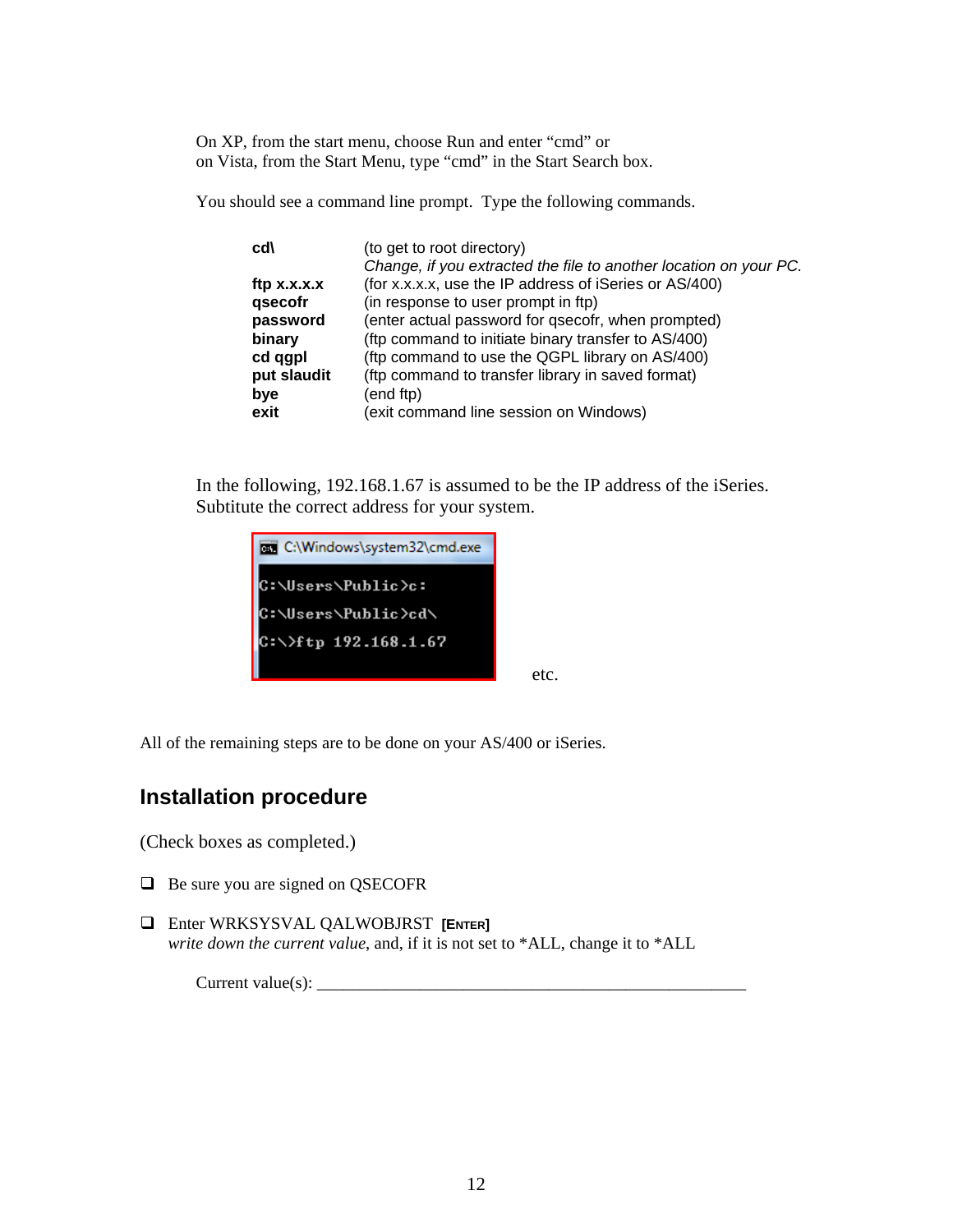*If upgrading from a prior release of SLAUDIT, skip the next section.*

#### ) *If installing for the first time:*

- RSTLIB SAVLIB(SLAINSTALL) DEV(\*SAVF) SAVF(QGPL/SLAUDIT)) **[ENTER]**
- ADDLIBLE SLAINSTALL **[ENTER]**
- SLAINSTALL/INSTALL (Press **[F4]**)

Key authorization code and date (values shown below are just illustrations; use those provided with your order), then **[ENTER]** 

If you make a mistake in the expiration date or authorization code, but do not notice it until after you press Enter, don't worry. The installation should run to completion, and you may correct the code or date by using the SLAUDIT/AUTHSLA command.

Expiration date YYYYMMDD . . . . 20120615 Character value *(Example only: 20030615 is June 15, 2003 in YYYYMMDD format)* Authorization code . . . . . . 8457325461 Character value *(Example only. Use code provided with your order.)* Your organization name . . . . . Universal\_Widgets,\_Inc Place job on batch queue . . . . \* YES \*YES, \*NO *(\*YES runs job at lower priority. \*NO lets you watch on your terminal. Either is fine.)*

 $\Box$  Agree to our license terms

After you press **[ENTER]** on the installation screen, above, the welcome screen shown below will appear. We ask you to read the license agreement found near the end of the manual carefully, and indicate that you accept it by typing the word "YES" in the space provided.

 Welcome to Softlight Auditor (tm). We are delighted to have this opportunity to earn your business. PLEASE READ THIS SCREEN CAREFULLY before proceeding. This program will install everything you need to run Softlight Auditor. will create one user profile, SLAUDIT, and two libraries, SLAUDIT and SLAUDIT2. The program code, screen panels and related documentation are copyrighted, by Softlight Corporation, Clinton, SC, USA. All rights are reserved except for those specifically granted by license. Kindly inform any of your employees who may have access to these programs of our copyright. \*\*\*\*\* IMPORTANT \*\*\*\*\* By proceeding, you acknowledge that you have read and understand this notice, and have a copy of our evaluation license agreement. (A copy is in your manual). Do you understand and agree? (Type YES or NO) YES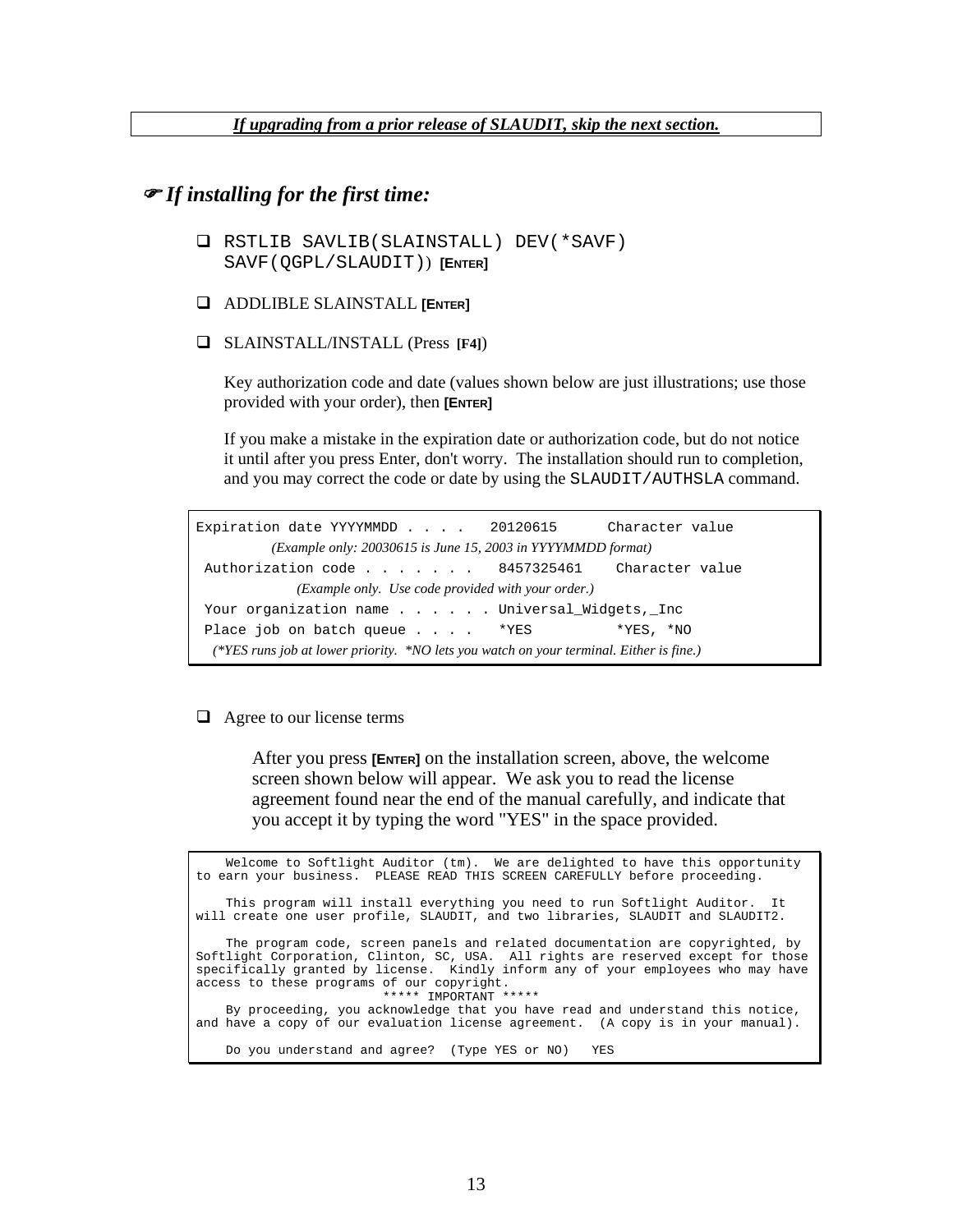When the INSTALL command is finished, you will go back to the OS/400 menu and command line. Our software is now loaded on your system, but it needs initial setup or configuration. Continue with the following steps to complete the installation of Softlight Auditor.

#### ADDLIBLE SLAUDIT **[ENTER]**

#### SLAUDIT/SETUP (Press **[F4]**)

*IMPORTANT: The values shown in the following example are suggestions for new installations which have not used the OS/400 audit journal before. If you are upgrading, see the* ) *next section.*

Auditing system values . . . . . \* BASIC \* \* BASIC, \* SAME  *\*BASIC uses Softlight Corporation's recommendations for new sites \*SAME leaves the values as they are on your system You can always change these later with the WRKSYSVAL command*  Receiver name . . . . . . . . AUDIT0001 \*GEN, \*SAME, name  *Example only. By ending with a 4-digit number, the system can automatically name the next receiver AUDIT0002, etc.*  Receiver library . . . . . . . . QGPL \*GEN, \*SAME, library *Typical location..*  Receiver threshold (KB) . . . . 7000 5000 to 192000 in KB  *Larger values will lengthen the time of an audit; smaller values will increase the number of journal receivers on your system. 7000 - 10000 is a good compromise.*  Journal sequence numbering . . . \*RESET \*CONT, \*RESET  *For new installations, \*RESET is recommended. \*CONTinue or \*RESET may be used for upgrades.* 

Press **[ENTER]** to run the SETUP command.

- WRKUSRPRF SLAUDIT (Press **[F4]**) Assign a password to user SLAUDIT, then press **[ENTER]**
- $\Box$  (Skip upgrading steps that follow.)

## ) **Or,** *if upgrading from an earlier release* **of Softlight Auditor:**

- DLTLIB SLAINSTALL **[ENTER]**
- RSTLIB SAVLIB(SLAINSTALL) DEV(\*SAVF) SAVF(QGPL/SLAUDIT)) **[ENTER]**
- ADDLIBLE SLAINSTALL **[ENTER]**
- SLAINSTALL/INSTALLUPG (Press **[F4]**)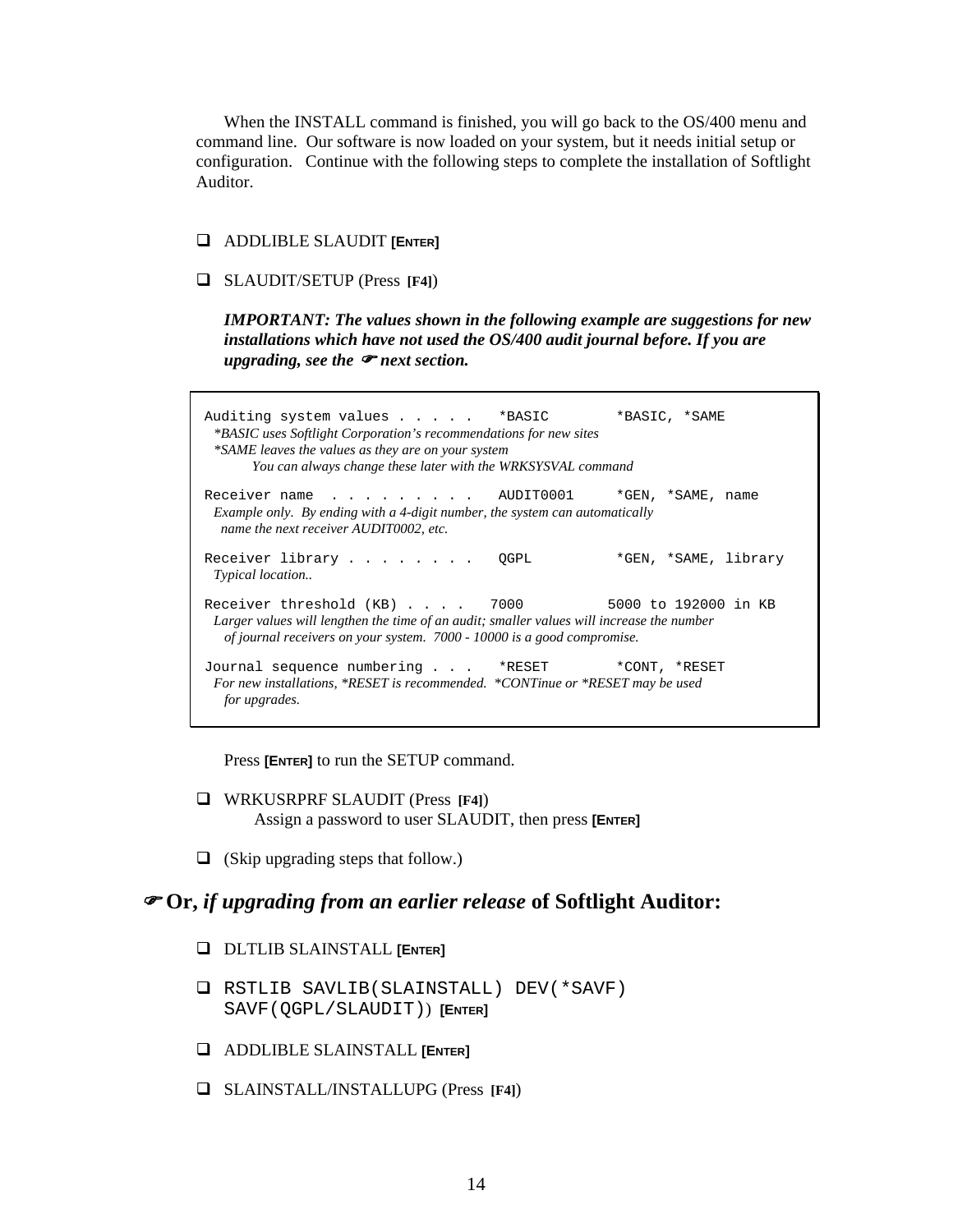#### ADDLIBLE SLAUDIT **[ENTER]**

SLAUDIT/SETUP (Press **[F4]**)

*IMPORTANT: The values shown in the following example, while typical for upgrading, are for purposes of illustration only.* 

Auditing system values . . . . . \*SAME \*BASIC, \*SAME<br>
Receiver name . . . . . . . . . \*SAME \*GEN, \*SAME, name<br>
Receiver library . . . . . . . . \*SAME \*GEN, \*SAME, library Receiver name . . . . . . . . . \*SAME Receiver library . . . . . . . . \*SAME \*GEN, \*SAME, library<br>Receiver threshhold (KB) . . . . 7000 5000 to 192000 in KB Receiver threshhold (KB) . . . . 7000 5000 to 192000<br>Journal sequence numbering . . . \*CONT \*CONT, \*RESET Journal sequence numbering . . .

Press [ENTER] to run the SETUP command.

## ) **In either case (***first time* **or** *upgrade***)**

#### WRKSYSVAL QALWOBJRST **[ENTER]**

(Set QALWOBJRST back to the value noted on page 2, above.)

The installation is now complete. If you have trouble, please contact us by phone or fax,  $(864-833-6559)$  or by email  $(info@softlightcorp.com)$ .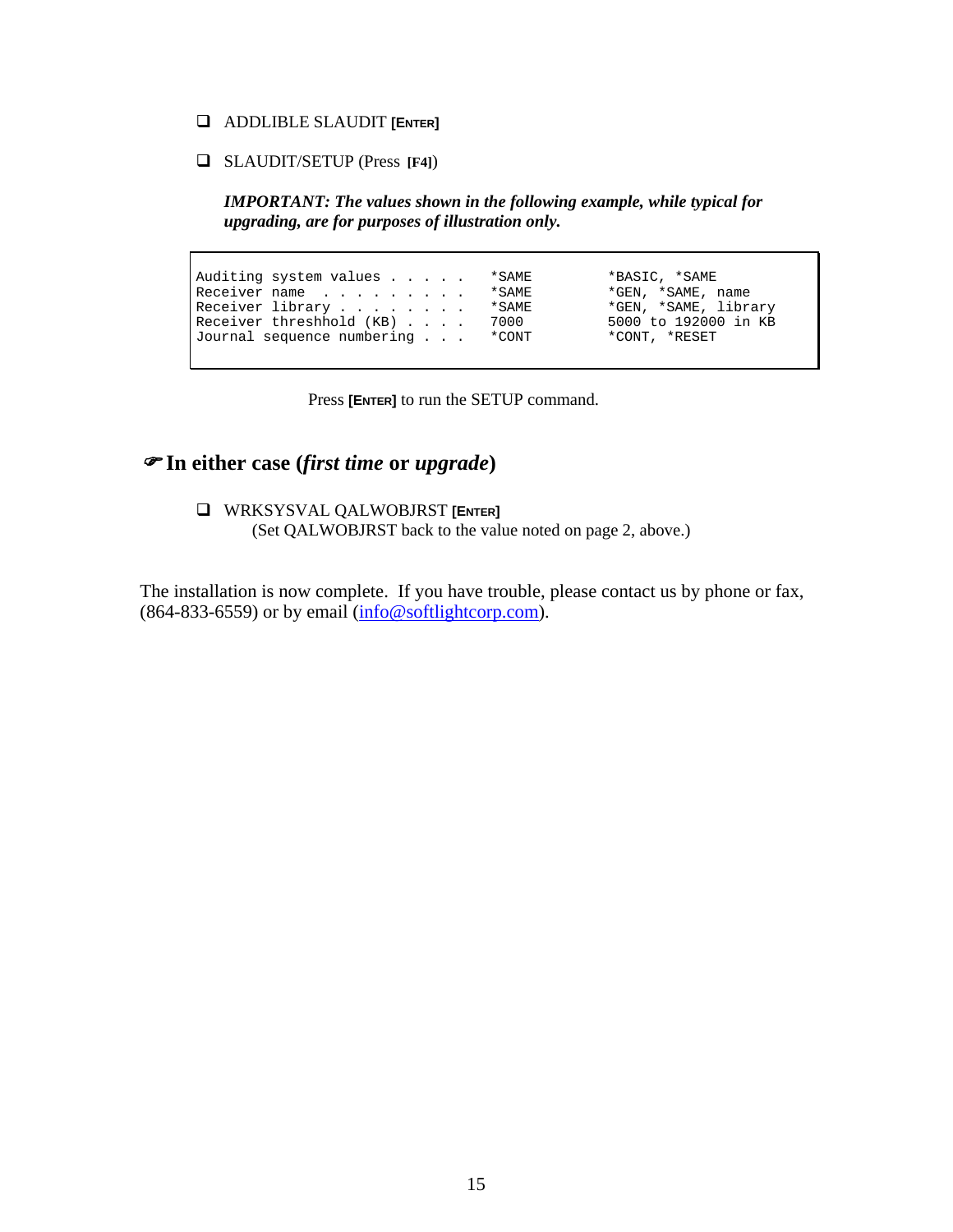## **Changing the Auditing Level After Setup**

 You may change the auditing level after you have set up the security journal. Use the WRKSYSVAL QAUDLVL command to enter a new auditing level. On-line help is available for these IBM commands.

 To stop logging events to the security journal, change QAUDCTL (not QAUDLVL) to \*NONE. You must stop logging in this way before you can delete the QAUDJRN journal or grant authority to it.

#### Turn off auditing during major software installation

We *highly recommend* turning off auditing during major software upgrades, including upgrades of OS/400 and upgrades of any major application software. Why? So many objects are changed during major upgrades that the audit journal receiver can grow to an unwieldy size. To turn off auditing, use WRKSYSVAL QAUDCTL and change it to "\*NONE". After the upgrade, use the WRKSYSVAL command to change the value of QAUDCLT back to what it was before the upgrade (normally \*AUDLVL and \*OBJAUD).

 See the section entitled *Report Samples* in this manual to see what auditing levels are required to collect the data used by the various reports.

## **Troubleshooting Installation Issues**

**I downloaded the .zip file and unzipping it gives the message: "Cannot open file: it does not appear to be a valid archive. If you downloaded this file, try downloading the file again." I did re-download and got the same results.** 

If you are using WinZip, try right clicking on the files and then select "Extract All" to let Windows do the unzipping.

#### **What was changed/enhanced in this release?**

The primary change to this release (which was a maintenance release) was to add reports for use of Service Tools and changes logged for \*SYSMGT (actions on the QAUDLVL system value). While both of these actions should be rare, it is good to have a report that identifies them.

In addition, the stop list for filtering reports was updated to be able to filter by security journal record type (instead of report) making it more flexible.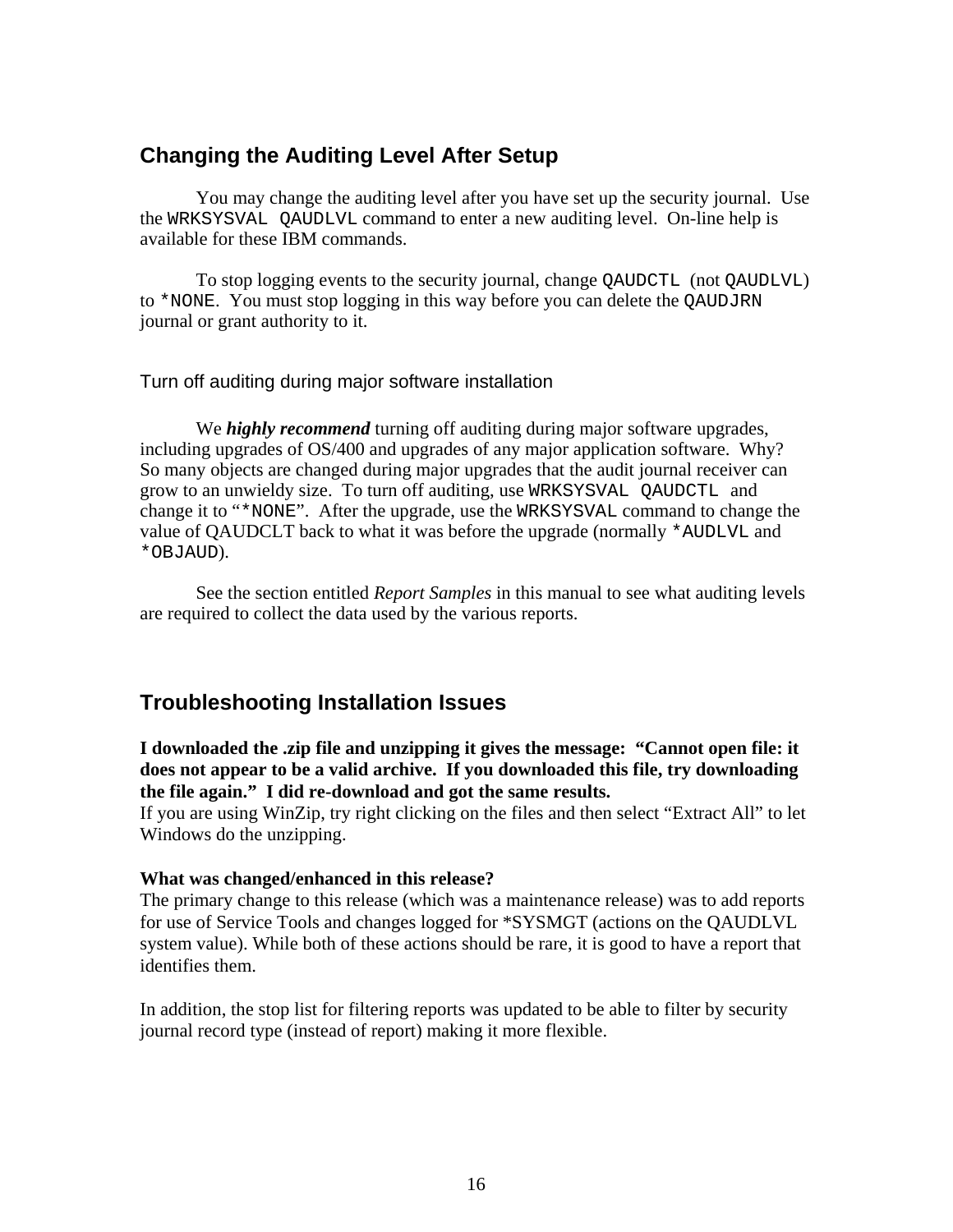## **Will we lose our current Softlight settings when we upgrade (Deleting Lib SLAINSTALL or rerunning setup)?**

Generally, on upgrades all prior settings are retained. However, if there are any issues, we can work with you with you remotely and correct any issues in a matter of a few minutes.

## **Error message occurred during FTP: error opening local file SLAUDIT**

When you run ftp you need to be in the same directory as the SLAUDIT file that was unzipped.

Typically, the easiest way to do this is to move the unzipped file to C:\ (root directory of C: drive – not in any folders such as Desktop or My Documents). Then run (CMD) from your PC and follow the example FTP commands above. Note the example assumes the unzipped file "slaudit" is in the  $C$ : directory.

| C:\Windows\system32\cmd.exe |
|-----------------------------|
| C:\Users\Public>c:          |
| C:\Users\Public>cd\         |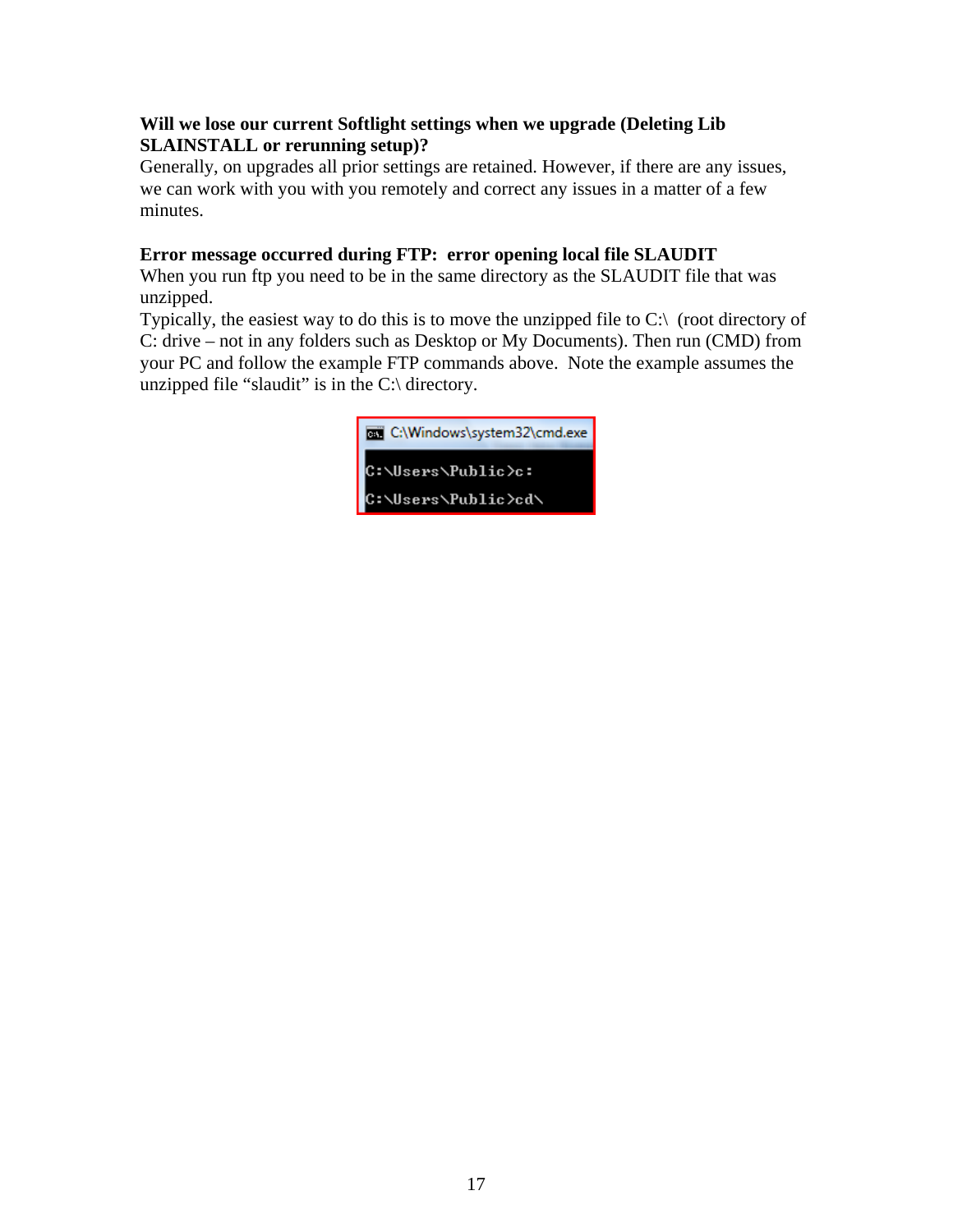## **Removing Softlight Auditor from your system**

We hope you will decide to license Softlight Auditor. If you have questions please call us.

 If you decide that Softlight Auditor is not right for you, you may use the SLAINSTALL/RMVSLA command to remove it from your system.

 Make sure that no one is using Softlight Auditor, and that the libraries SLAUDIT and SLAUDIT2 are not in *anyone's* library list. Then key the command SLAINSTALL/RMVSLA and press **[F4]**.

| Type choices, press Enter.                                                                                                               |  |
|------------------------------------------------------------------------------------------------------------------------------------------|--|
| Delete security journal DLTJRN<br>*YES<br>*YES<br>Delete SLAUDIT2 data library DLTDTA<br>Delete user profile SLAUDIT DLTUSR<br>$*$ $YES$ |  |

*Delete security journal* means to change QAUDLVL to \*NONE, stopping security auditing, then to delete the QAUDJRN journal its receiver. You may get a message stating that the receiver has not been fully saved. Take the I option, to ignore this message.

*Delete SLAUDIT2* means to remove the library that contains the data collected by Softlight Auditor on your system. The program library, SLAUDIT, is deleted regardless of your answer here.

*Delete user profile* means to remove the special profile SLAUDIT that was created on your system by the installation procedure. Any objects owned by profile SLAUDIT will also be deleted. Note that you cannot specify \*NO to the prior option and \*YES to this one, since library SLAUDIT2 is owned by profile SLAUDIT.

 You may wish to use the WRKOBJOWN (work with objects by owner) command to see what objects are owned by profile SLAUDIT before you run the RMVSLA command.

 Use the following commands to remove the installation library. RMVLIBLE SLAINSTALL DLTLIB SLAINSTALL

Softlight Auditor should now be completely removed from your system.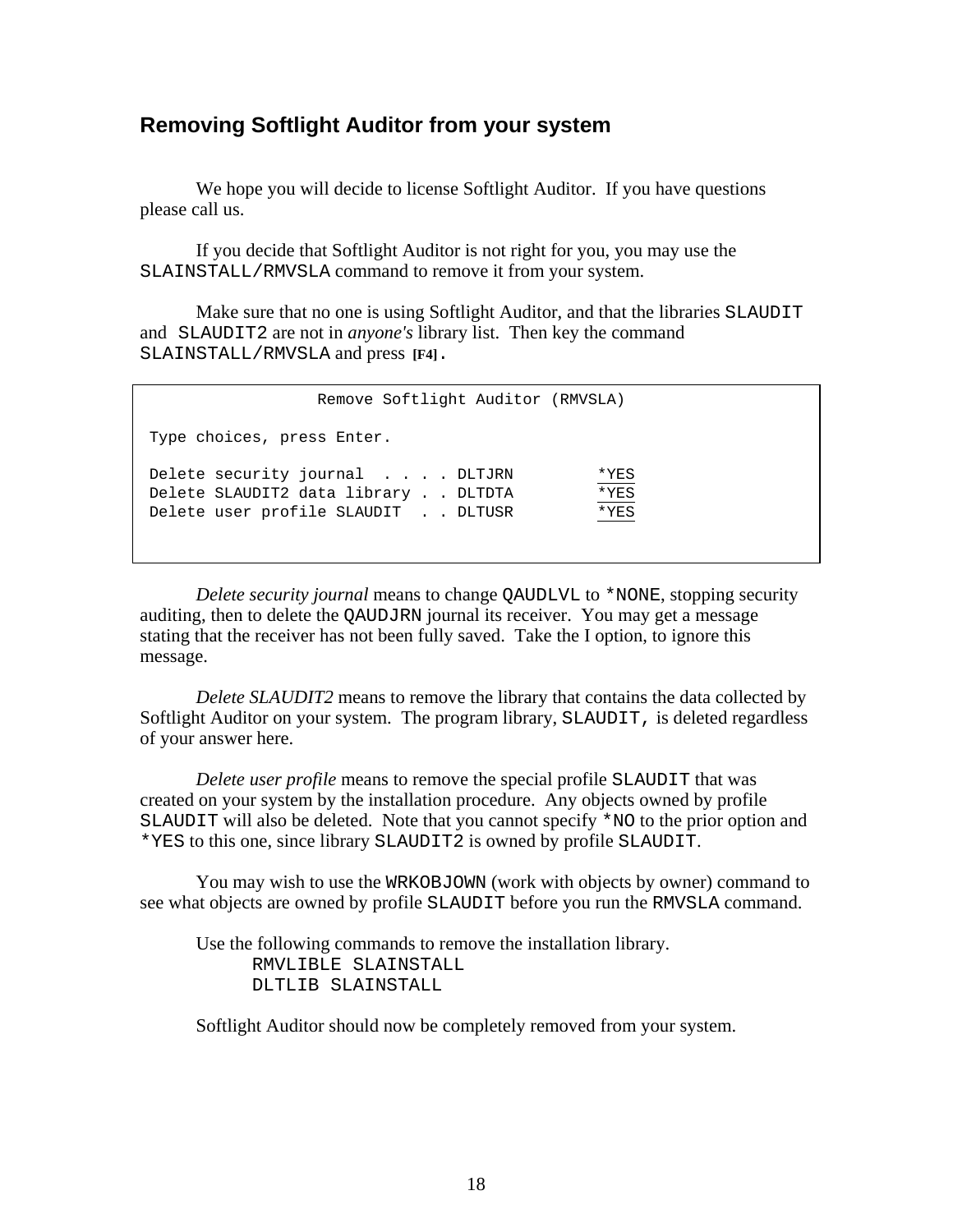## **Running Your First Audit**

 The commands that operate Softlight Auditor may be keyed directly from the command line. We also supply menus for those who prefer them, or who must use menus because their user profile limits access to the command line.

 We will assume you want to use menus at first. The command names are usually listed next to each menu line, so you can become familiar with them.

To get to the main menu, sign on as user SLAUDIT.

 Although we do not support it, if you prefer to run the audit as some other user, you may bring up the menu by typing, SLAUDIT/STRSLA

| SLA                          | Softlight Auditor Main Menu             | System: S1015241 |
|------------------------------|-----------------------------------------|------------------|
| Select one of the following: |                                         |                  |
| 1. Event auditing            |                                         | GO SLAEVT        |
| 2. Status auditing           |                                         | GO SLASTS        |
|                              | 3. Define or change Softlight Auditor   | GO SLACFG        |
| 10. Common tasks             | 20. Ordering and reauthorization        | GO SLAORD        |
|                              | 88. Search Softlight Auditor help index |                  |
| 90. Signoff                  |                                         |                  |

Each menu is discussed in a subsequent section.

 To run an audit, take option 1, "Event auditing." From that menu, take option 1 again, "Audit new events."

 You may accept the defaults shown below, or, if you want to watch the program run, you may change "Submit job to batch queue" to "\*NO." (If you elect not to submit the job, do not run it during a period of peak activity if your system is heavily loaded.) You should also press **[F10]** on this screen to see how you can change the security journal receiver as a part of the audit.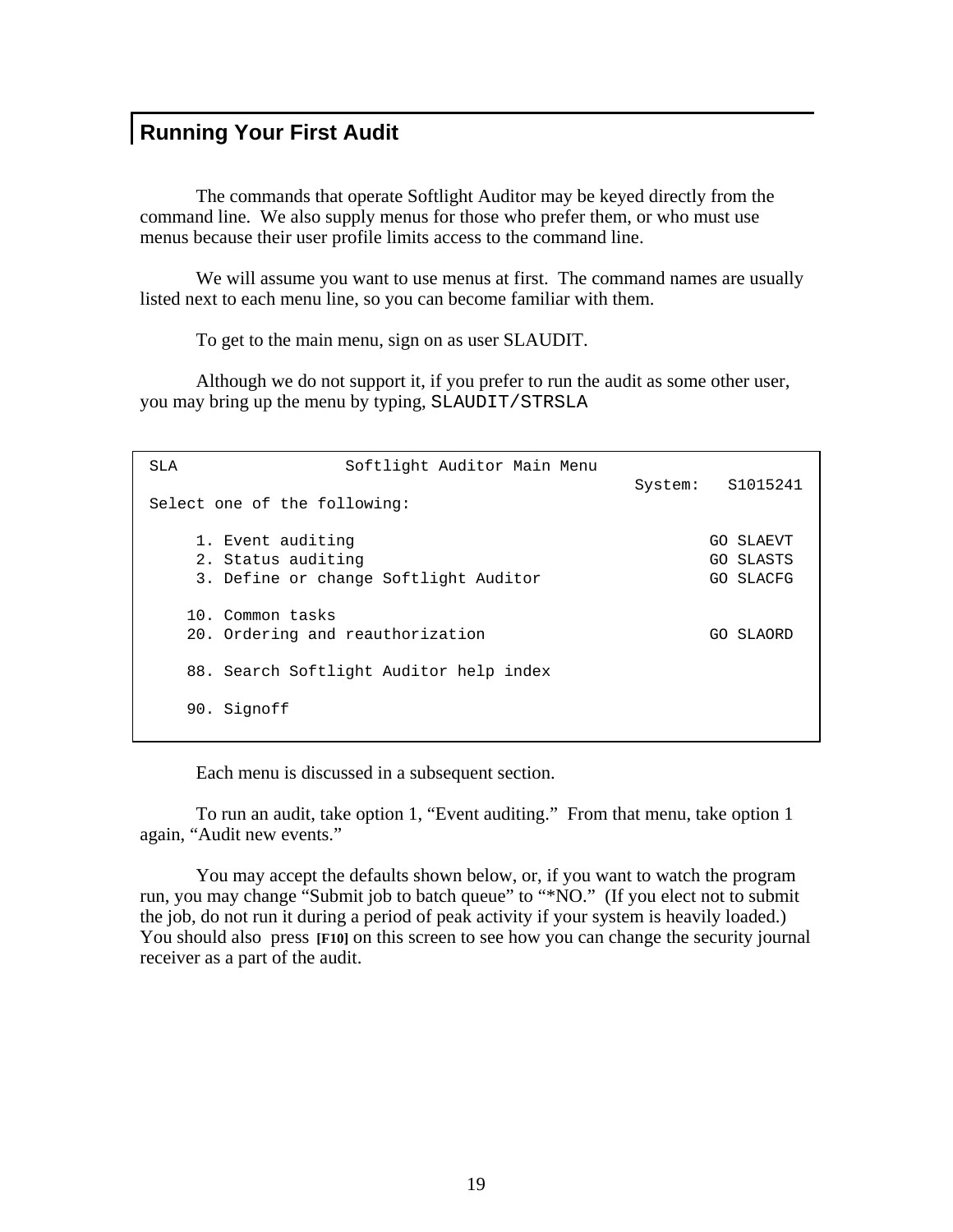Audit New Events (AUDNEWEVT) Type choices, press Enter. Source of events to audit . . \*BOTH\_\_\_ \*BOTH, \*QHST, \*QAUDJRN Reports to run . . . . . . . . \* DEFAULT \* DEFAULT, \*ALL, \*NONE Clear work files after run . . \*NO\_ \*YES, \*NO Submit job to batch queue . . \*YES \*YES, \*NO  *(By pressing F10, the following option is shown.)* Additional Parameters Generate new security receiver \*NO \*YES, \*NO

 The audit may take up to ten minutes, depending on the speed of your AS/400 or iSeries and the number of other jobs running. The reports should go to the same printer that your other jobs use. If you need to change where the reports print, see option 9 on the configuration menu "Change where reports print," (also provided as option 13 on the "Common Tasks" menu).

 You may use the WRKSBMJOB (work with submitted jobs) command to monitor the job while it runs. This command is option 34 on the "Common Tasks" menu in Softlight Auditor.

## **What to look for on a first audit**

 Each site is different, and your needs will determine your security policies and priorities. Knowing that, we can still offer a few suggestions for reviewing your first set of audit reports. Samples of these reports are included toward the back of this manual.

 You should become familiar with your users' sign on IDs and with the names of the libraries used on your AS/400. The IBM commands WRKUSRPRF and DSPOBJD can help you find the descriptions for users and libraries, respectively.

1. Look at the invalid user ID and password report (RPJPW1). One or two bad passwords in a short period of time probably indicates someone is "all thumbs." Many attempts in a row probably indicate an attempt to guess someone's password.

*Note: a common error is to type one's password in the place of the user name. Since this report lists user names that failed to log in, you may wish to shred it.*

- 2. Scan the authority failure report (RAJAFA). Repeated, failed attempts to access a payroll library, for instance, should be investigated.
- 3. Look at the user profile changes (RPJCP1) report to see what new users have been created, and to learn of any changes made to existing user profiles.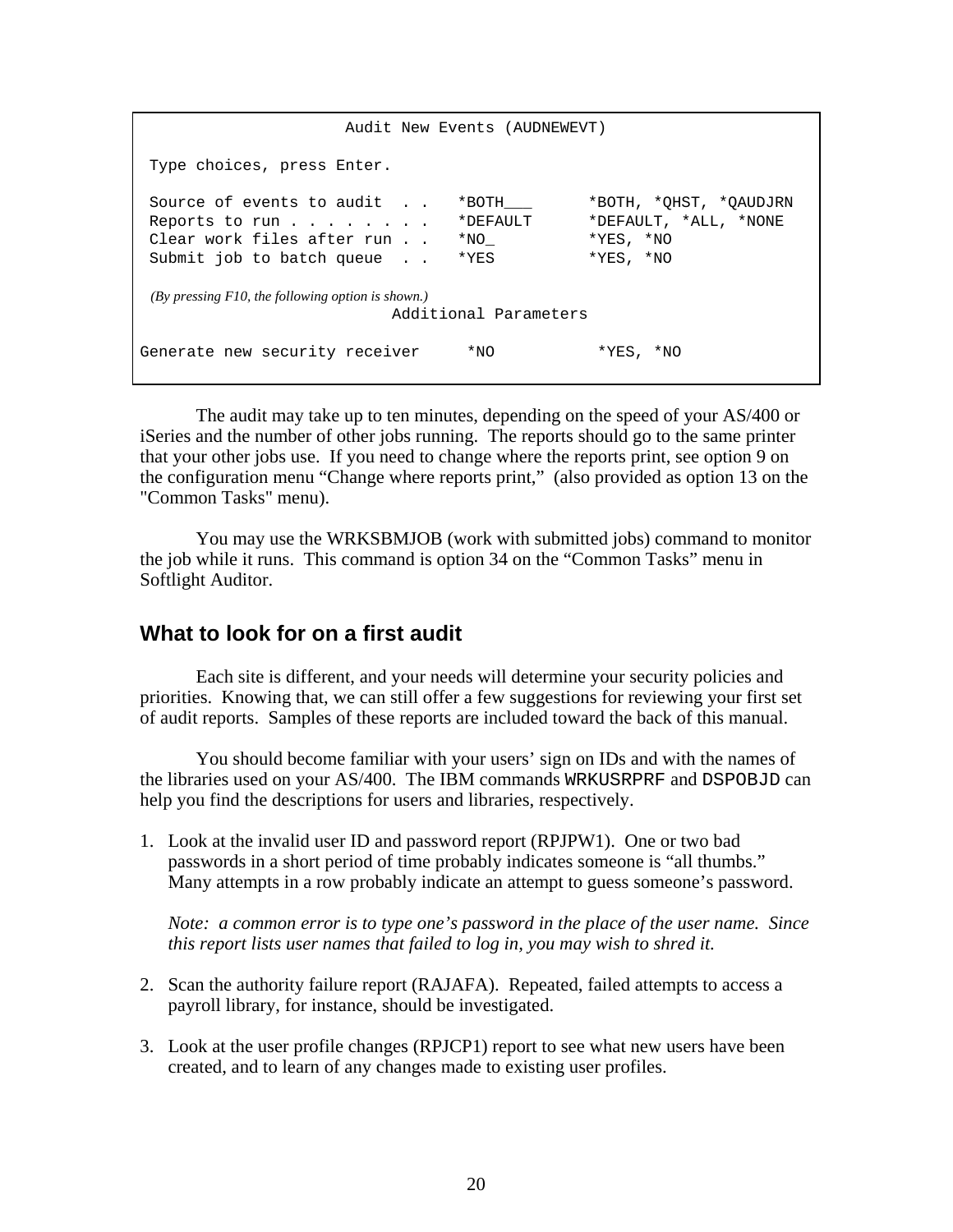- 4. Review the programs created report (RAJCOP) to see what programs have been compiled on your system. If you have significant development activity, it is good practice to limit compiles to a development library (or set of libraries). Only tested programs are then moved to the production libraries. If your shop operates in this way, you can use the *stop list* feature of Softlight Auditor to keep all compiles in a named set of (development) libraries off this report. Any compiles into production libraries would then stand out.
- 5. Refer to the objects moved or renamed report (RPJOM1) to see any objects (including programs) moved into or out of significant libraries on your system. The *stop list* allows you to eliminate any routine, nightly object movement.
- 6. Look at the programs changed to adopt authority (RPJPA1). In particular, programs that adopt the authority of QSECOFR or other "powerful" users should be scrutinized. Also check report RPJRP1 to see if any programs created on other systems to adopt authority have been *restored* to your system.

 *What is adopted authority?* OS/400 provides a mechanism to allow a program to run with all of the authorities of the *owner* of the program

 Here is an example. User TOM may not have authority to library PAYROLL. Thus, TOM cannot run Query/400 to view data in the PAYROLL library. If management wants employees to be able to check their own sick and vacation leave balances, a program can be written to access just that information for the user who is logged in to OS/400.

 If the program owner has access to the PAYROLL library, and if the program is changed to adopt the authority of its owner, and if TOM has authority to run the program, then TOM can check his leave balances, but he can do nothing else in the PAYROLL library.

 This is a reasonable way to control access, and does not necessarily indicate a problem. Softlight Auditor, for instance, uses several programs that adopt authority to allow an auditor, who normally would not need access to system objects, to read and manage the audit journal and history log.

- 7. See what system values have been changed by referring to report RPJSV1. Note that some changes in performance-related values are made automatically by IBM's Operational Assistant program, so you may see entries on this report that you did not make via the WRKSYSVAL or CHGSYSVAL commands.
- 8. Look at the system management report (RAJOR). Activity on this report will be rare in most shops, and indicates an action was taken to change such items as the System Reply List, Operational Assistant functions, or Network File Operations.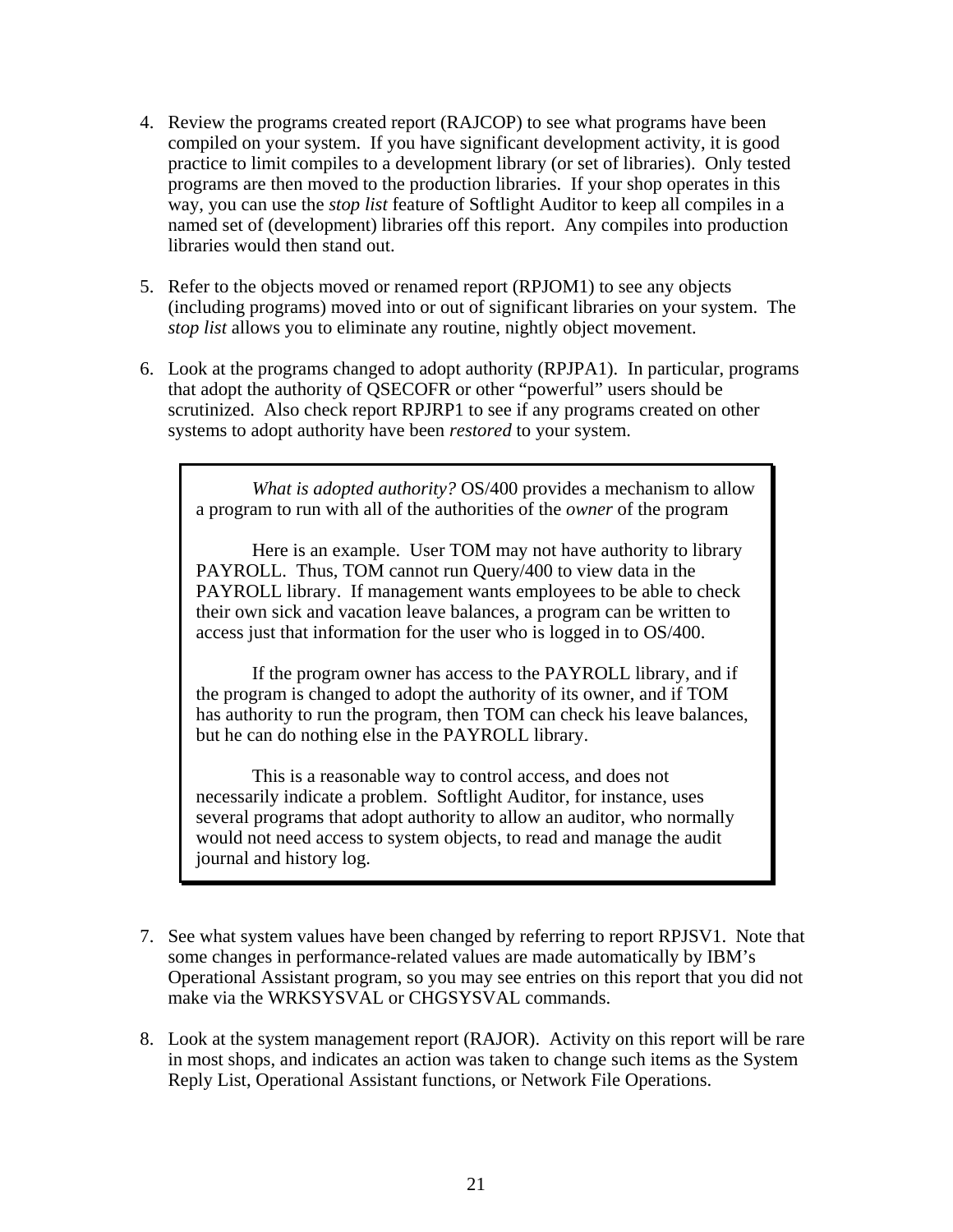9. See if users with \*SERVICE special authority used the STRSST (service tools) function to change anything on the system by looking at the RAJST report. This should be a rare occurrence and should correspond to known service activity.

For those new to the system there is a lot to learn about the AS/400 in order to do a thorough audit. However, Softlight Auditor can help you, not only by summarizing the information, but also by organizing your approach to auditing. For example, you can use the library/object stop list (discussed in the chapter on configuring Softlight Auditor) to "check off" events that you determine to be normal. Over a few months, your Softlight Auditor reports – already much smaller than the raw audit journal – will be further trimmed down to a very manageable size.

 After you are comfortable with the basic reports, you may expand your auditing activities a bit. Two common requests – to monitor the actions of the security officer or another key user, and to note every time a key program such as DFU is run – are discussed in the sections of this manual entitled "Auditing Users" and "Auditing Objects."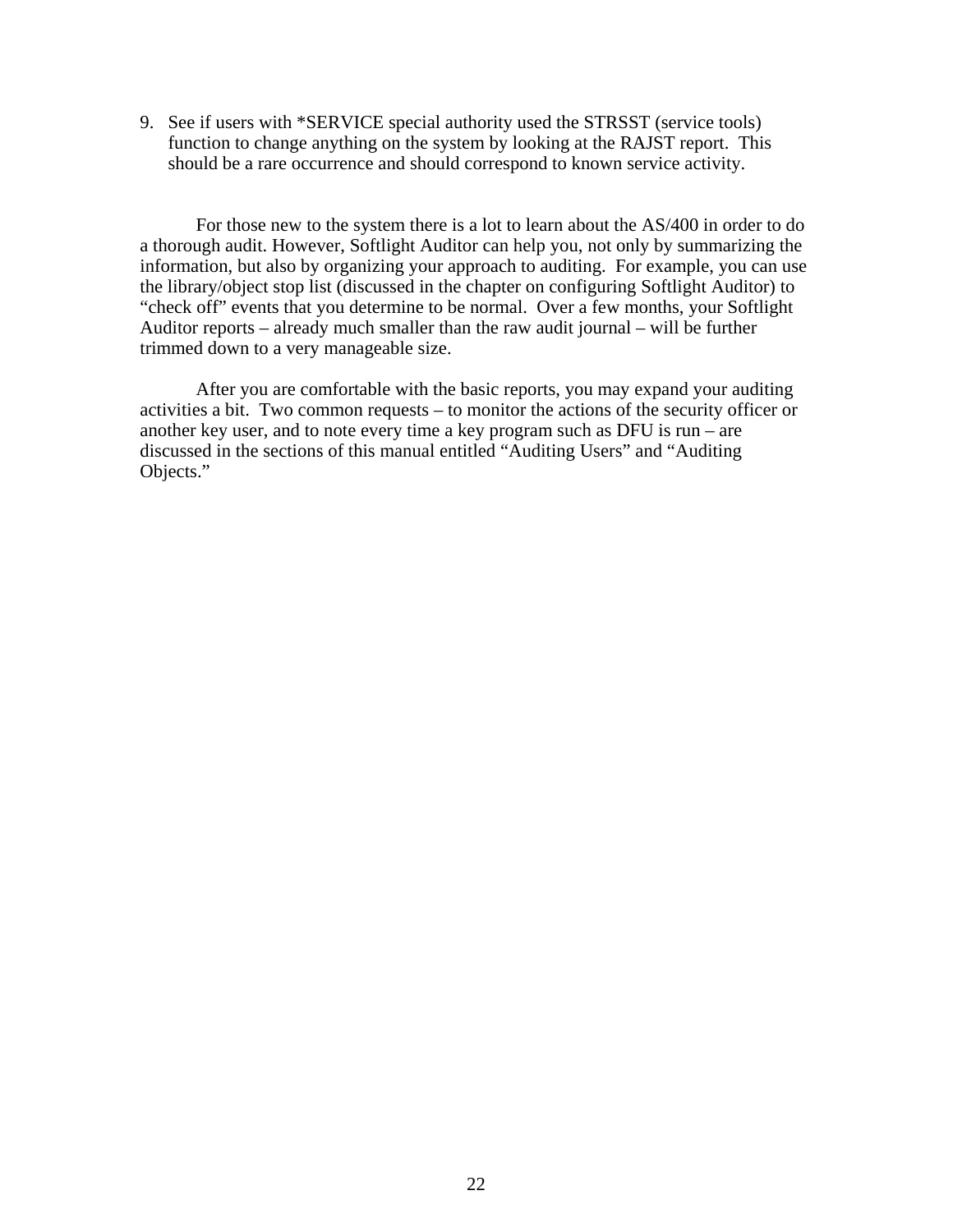## **Configuring Softlight Auditor**

 Softlight Auditor will run "out of the box," but time you spend tailoring it to your situation will be rewarded by shorter and more relevant reports. We make extensive use of exception reporting (management by exception), which means that you must define what is normal before we can report what is *not* normal.

 Here is a copy of the configuration menu, which is reached by taking option 3 on the main menu.

```
 SLACFG Softlight Auditor Configuration Menu 
                                    System: S1015241 
 Select one of the following: 
   1. Normal business hours and the MRKNBH
    2. Holidays WRKHLDY 
    3. Locations WRKLOC 
   4. User profile controls WRKUSRCF
   5. Message ID controls WRKMSGCF
    6. Defaults for random sample of messages CHGRNDDFT 
    7. Default reports set to print WRKSLARPT 
   8. Stop list WRKLOS
   9. Change where reports print The CHGPRTF SLAPRINT
   21. Proofing reports menu GO SLARP1 
  88. Search help index 90. Signoff
 Selection or command 
==>
```
 In this section, we discuss the ways in which you can tailor the product to your needs. We will present examples of several commands discussed in subsequent sections. The later sections include sample screens. Read this section for concepts, and the following sections to learn "how to."

*One piece of advice*: change one thing (or just a few things) at a time, and see the impact on your next set of reports before making more changes. It will probably take you a few weeks to get the hang of customizing Softlight Auditor to your needs, but the payback comes every time you review a shorter set of reports.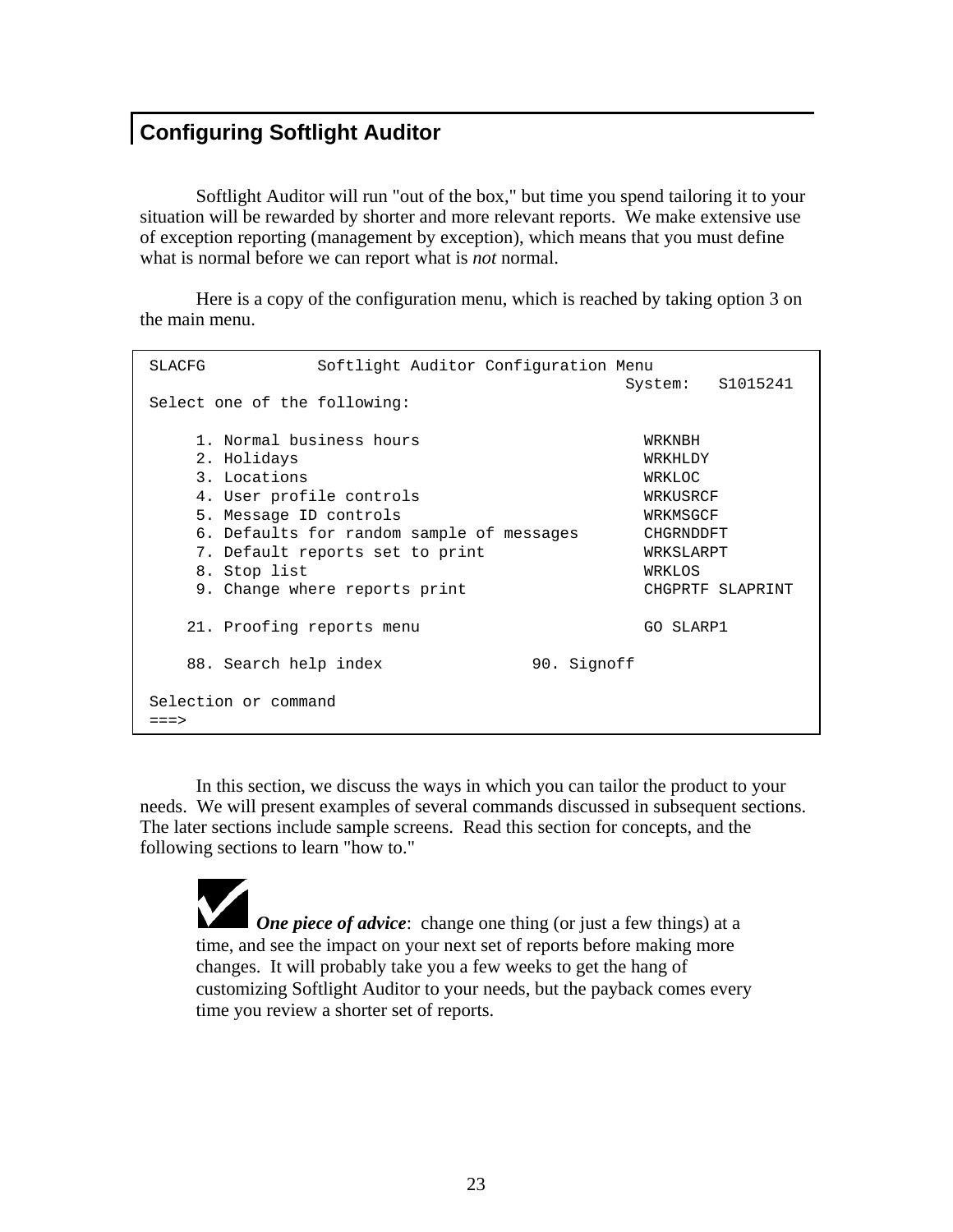#### *User profile controls*

 Each user on your system *may* have a user profile control record in Softlight Auditor, in addition to his or her user profile record in the operating system. The operating system record contains such information as password and starting menu or program. The Softlight Auditor record contains additional controls, such as normal business or working hours, normal workstations used, and percentage of jobs to select at random for review.

 You do *not* have to define a separate user profile control record for each of your users. A special profile, \*DEFAULT, is included. If a user's ID is not separately defined, the values in the \*DEFAULT profile are used.

 The WRKUSRCF (Work with user control file) command is described in the section "User profile controls."

#### *Time of Day*

 As shipped, Softlight Auditor will report as an exception any interactive job that starts before 8 am or ends after 5:30 pm, Monday through Friday. It will also report all interactive jobs run on weekends, Christmas day or the Fourth of July.

 These times are considered outside normal business hours. You may change this definition, and add other definitions to accommodate shifts or remote sites in other time zones.

 For example, if you have a night operator, you could use the WRKNBH (Work with normal business hours) command to create a schedule named NITEOP. On this schedule, you could specify that the hours 1930 (7:30 pm) to 0300 (3:00 am) are "normal" on Monday through Friday. You would then use the WRKUSRCF (Work with user control file) command to create a record for the night operator's user profile, and specify NITEOP as his or her normal business hours schedule.

 By the way, it is better to name business hour schedules for their function or purpose, rather than for the user, even if a schedule applies to a single user ID. If your night operator is MARY, and you name the normal business hours schedule MARY, what will you do when Mary moves to the first shift, or when you hire a second night operator? We recommend that you create schedule NITEOP, then specify that schedule for Mary's user control record.

 Hint: if your users tend to come in a few minutes early or stay a few minutes late, expand your normal business hours schedule 15 or 20 minutes each way to cut down on the number of exceptions you must review. You can change the schedule at any time if you want to see who is staying a few minutes late, but for routine operations, unless it is critical that your people start and stop work "on the dot," we suggest you expand the schedule slightly.

For a sample screen, see the section "Normal business hours."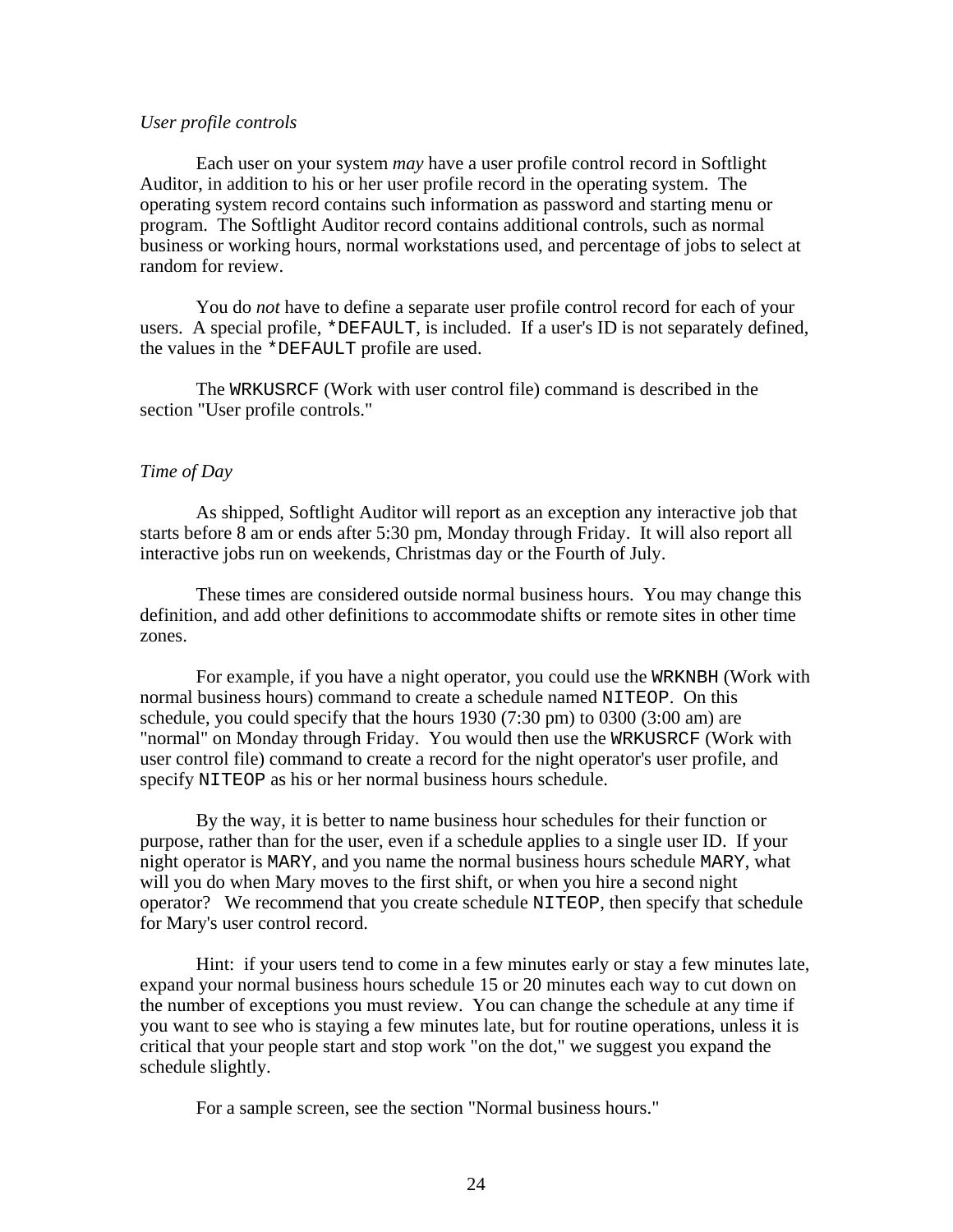#### *Workstation locations*

 As shipped, Softlight Auditor does not consider the location from which a user signs on to be important. You may want to be notified if a user signs on from anywhere other than his or her normal location.

 If a user normally signs on from only one device, enter that device name (e.g., DSP14) in the user profile control record. See the section, "User profile controls."

 If a user normally signs on at one of a group of workstations, assign a name to that group (1-10 characters, e.g., ACCOUNTING), enter that group name in the user profile control record, then define the group by adding individual device names to it. See the section "Normal locations."

## **Normal business hours**

 To define one or more schedules of normal business hours, use the SLAUDIT/WRKNBH command. This command is option 1 of the configuration menu.

The following screen will appear.

Work with Normal Business Hours WRKNBH 1 Enter schedule ID . . . . . . . . . \_\_\_\_\_\_ Enter=Position list F6=Create new schedule Normal business hours are defined by a pair of start-end times for each day of the week and one pair for holidays. Type options, press Enter. 2=Change 4=Delete 5=Display Schedule<br>
Schedule<br>
ID Description<br>
\*DEFAULT Mon-Fri, 8am - 5:30 pm 9999 0000 0 Opt ID Description  $2$  \*DEFAULT Mon-Fri, 8am - 5:30 pm F3=Exit F6=Add new record

 All "work with" commands in Softlight Auditor look and feel the same as this command. When the command starts, it presents a scrolling list of defined schedules. You may:

• scroll the list by using the Roll or Page keys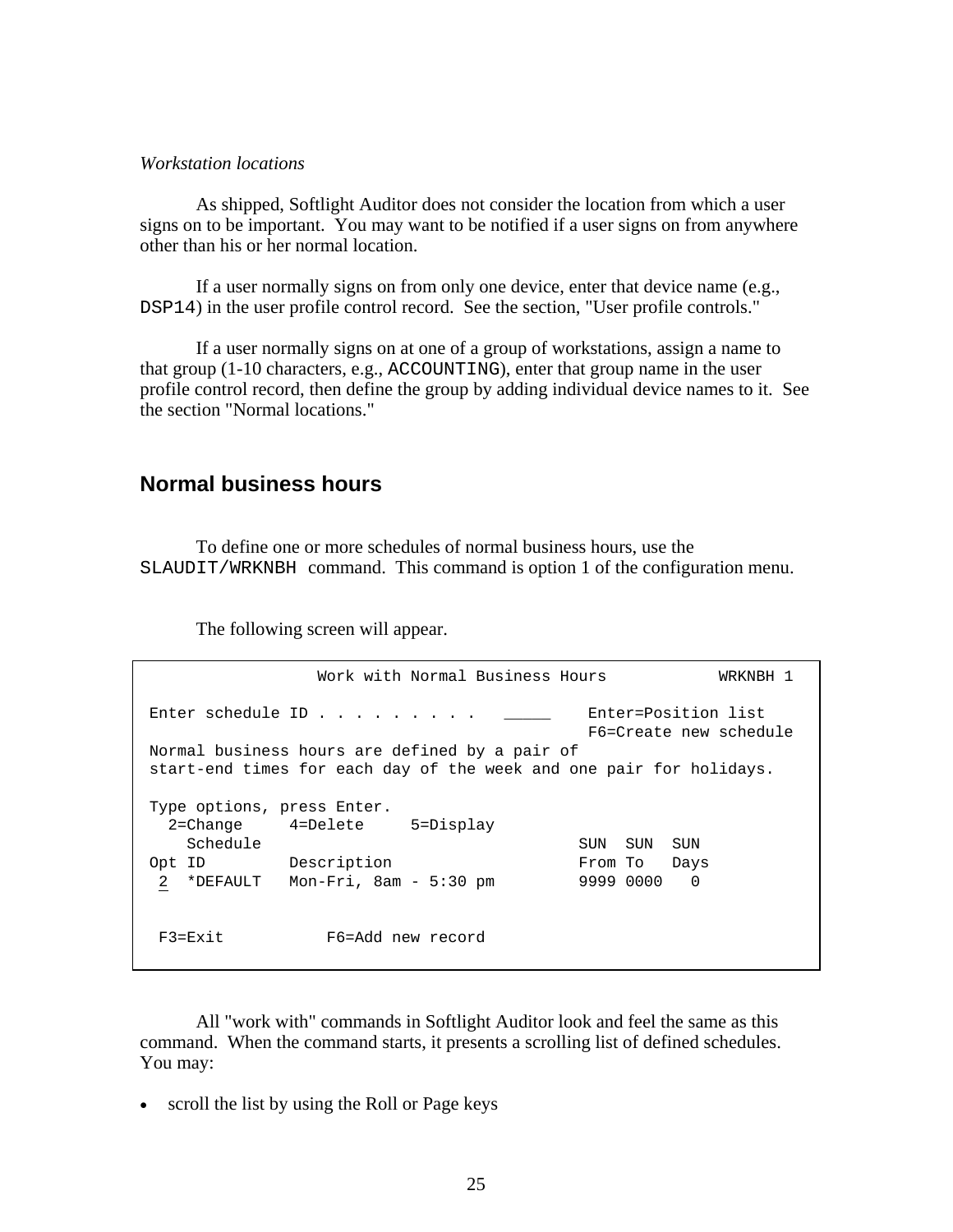- reposition the list by keying all or part of a schedule ID on the line provided, then pressing **[ENTER]**
- create a new schedule by keying the new schedule ID on the same line, then pressing **[F6]**
- change an existing schedule by positioning the cursor next to it in the list, keying "2", and pressing **[ENTER]**
- delete an existing schedule by keying a "4" next to it (you will have a chance to confirm your choice)
- display a schedule (prevents accidental changes) by keying a "5" next to it
- exit the program by pressing **[F3]**.

 On-line help is not yet available from the work-with screens. Please refer to this manual if the use of a field is not clear.

 The \*DEFAULT schedule is used for all user profiles that do not specify some other schedule. To change it, key a "2" next to it, and press **[ENTER]**. The following screen will appear.

| <b>UPDATE</b>       |                                                | Work with Normal Business Hours |                                            | WRKNBH 2 |
|---------------------|------------------------------------------------|---------------------------------|--------------------------------------------|----------|
|                     | Normal business hours schedule.<br>Description |                                 | *DEFAULT<br>Mon-Fri, _8am_-_5:30_pm_______ |          |
|                     |                                                | SPANS                           |                                            |          |
|                     |                                                | FROM<br>DAYS                    | TO                                         |          |
| Sunday hours        |                                                | 9999<br>000                     | 0000                                       |          |
| Monday hours.       |                                                | 0800<br>000                     | 1730                                       |          |
| Tuesday hours       |                                                | 0800<br>000                     | 1730                                       |          |
| Wednesday hours     |                                                | 0800<br>000                     | 1730                                       |          |
| Thursday hours      |                                                | 000<br>0800                     | 1730                                       |          |
| Friday hours.       |                                                | 0800<br>000                     | 1730                                       |          |
| Saturday hours.     |                                                | 000<br>9999                     | 0000                                       |          |
| Holiday hours       |                                                | 000<br>9999                     | 0000                                       |          |
| Schedule status     |                                                |                                 | Blank=active, I=inactive                   |          |
| $F3 = F \times i t$ | F12=Cancel F4=Delete                           |                                 | Roll=Next/Prev rcd                         |          |

 *Description* is any text you desire to identify the schedule.

 *Sunday hours* is a pair of times in 24-hour format. Business hours start with the first time and end with the second time. For all user profiles governed by this schedule, interactive jobs that start before or end after these times will be reported as exceptions .

 *Monday - Saturday hours* are similar. *Holiday hours* are used for dates that are defined as business holidays. See the section "Business holidays" or the SLAUDIT/WRKHLDY command.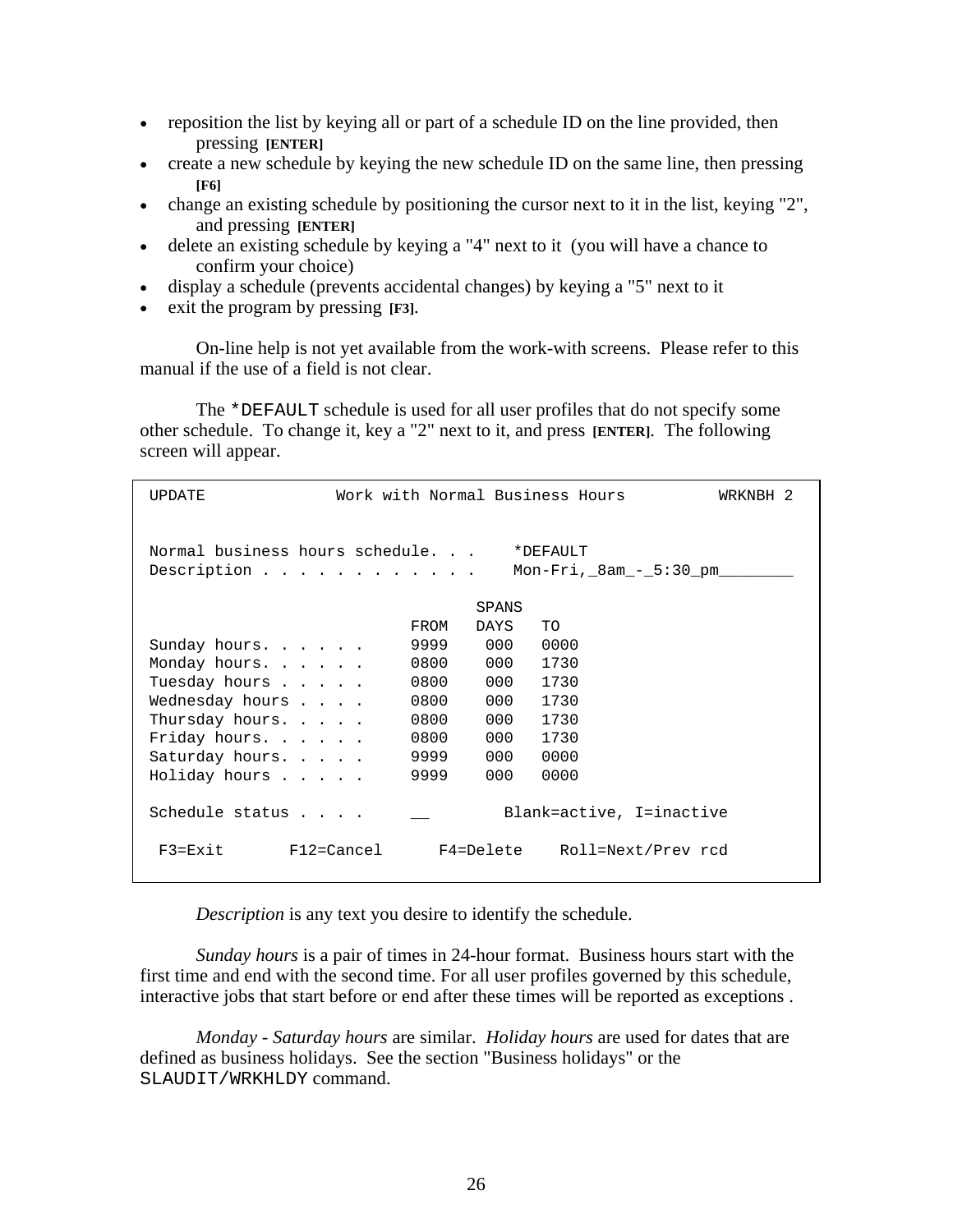To allow jobs all day, enter a *from* time of 0000 and a *to* time of 2359. To prevent any jobs on a day, enter a *from* time of 9999 and a *to* time of 0000.

 To accommodate a schedule that crosses midnight (a night shift), enter a value of 001 in the *"Spans Days"* column. For instance, 7 p.m. to 2:30 a.m. would be entered as

|        | <b>FROM</b> | <b>SPANS</b> | TO   |
|--------|-------------|--------------|------|
| Monday | 1900        | 001          | 0230 |

To accept changes, press **[ENTER]** or **[F3]**.

 To cancel any changes made on the screen, press **[F12]**. To delete the schedule, press **[F4]**. You will have a chance to confirm. To move to the next/prior schedule, use the Page or Roll keys.

## **Business holidays**

 The preceding section, "Normal business hours," allows you to define different hours on holidays. The SLAUDIT/WRKHLDY command allows you to specify which dates are holidays. This command is option 2 of the configuration menu.

 All holidays are entered in the format YYYYMMDD, regardless of the job date format. For example, Christmas 1997 would be 19971225.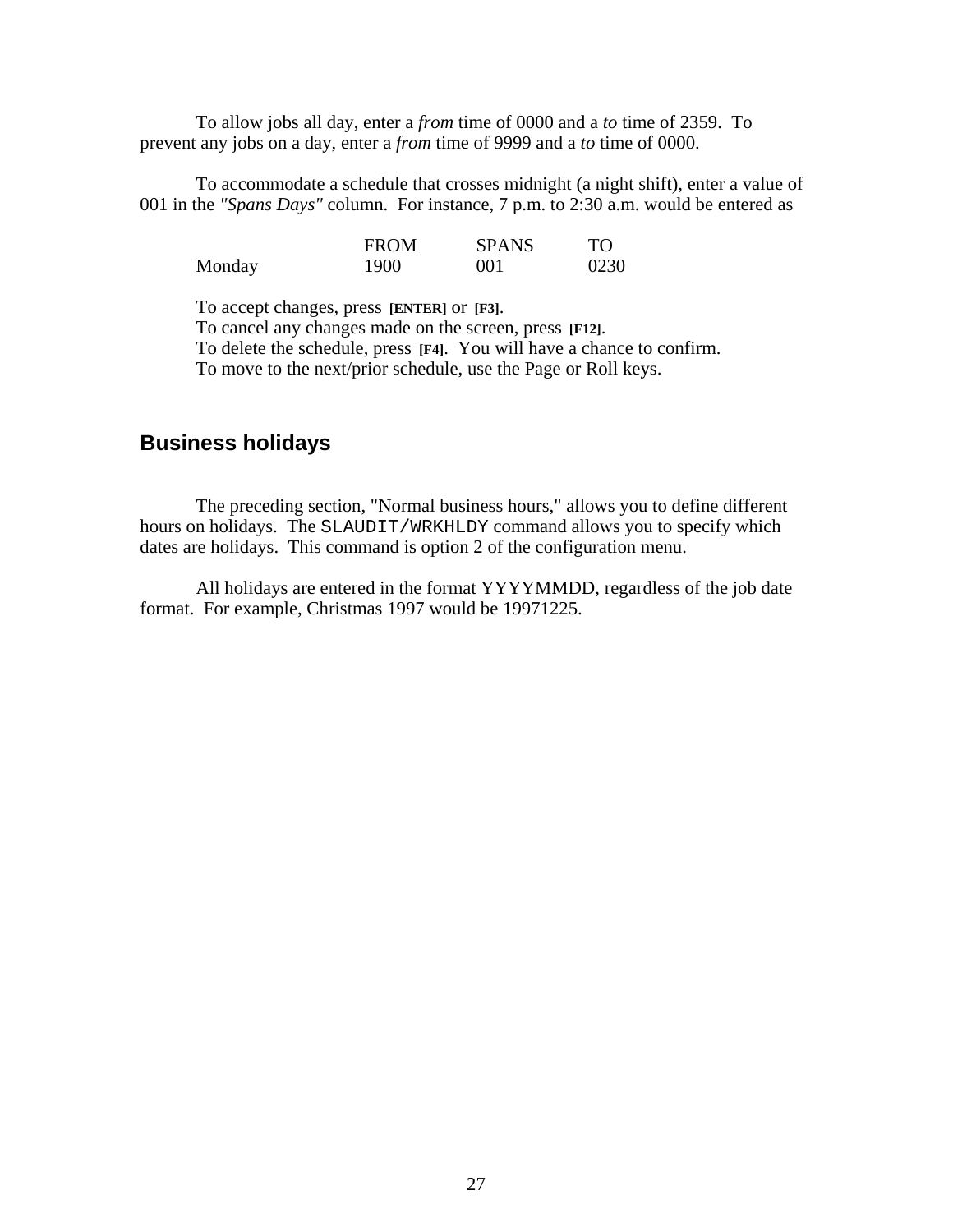## **Normal locations**

 To group a number of devices in to a location name of your own choosing, use the SLAUDIT/WRKLOC command, option 3 on the configuration menu.

 In the example shown here, devices DSP01 and DSP02 are already in location SAMPLE. By pressing **[F6]**, device DSP09 would be added to that location.

 The default location is \*ALL devices. You may delete that item, and create your own \*DEFAULT location by adding devices one at a time.

 Work with Location Definitions WRKLOC 1 Location name . . . . . . . SAMPLE\_\_\_\_ Enter to position list Device name . . . . . . . . DSP09\_\_\_\_\_ F6 to add a record Type options, press Enter. 2=Change 4=Delete 5=Display Opt LOCATION DEVICE DESCRIPTION \_ \*DEFAULT \*ALL Default is all devices until you change it \_ SAMPLE DSP01 Sample location - entry 1 of 2 \_ SAMPLE DSP02 Sample location - entry 2 of 2 F3=Exit F6=Add new record Bottom

## **User profile controls**

 You do *not* have to define user profile control records for all your users before you can use Softlight Auditor.

 If a user profile control record does not exist, the \*DEFAULT business hours schedule and \*DEFAULT location list will be used for reporting "unusual" interactive jobs.

 To define a user profile control for a particular user, use the SLAUDIT/WRKUSRCF command, option 4 on the configuration menu.

*Note*: These controls are separate from the user profile controls in OS/400. They supplement those controls, but *do not* replace them. They report exceptions after the fact. IBM's controls can block some exceptions. To examine the system's user profile controls, use the WRKUSRPRF command.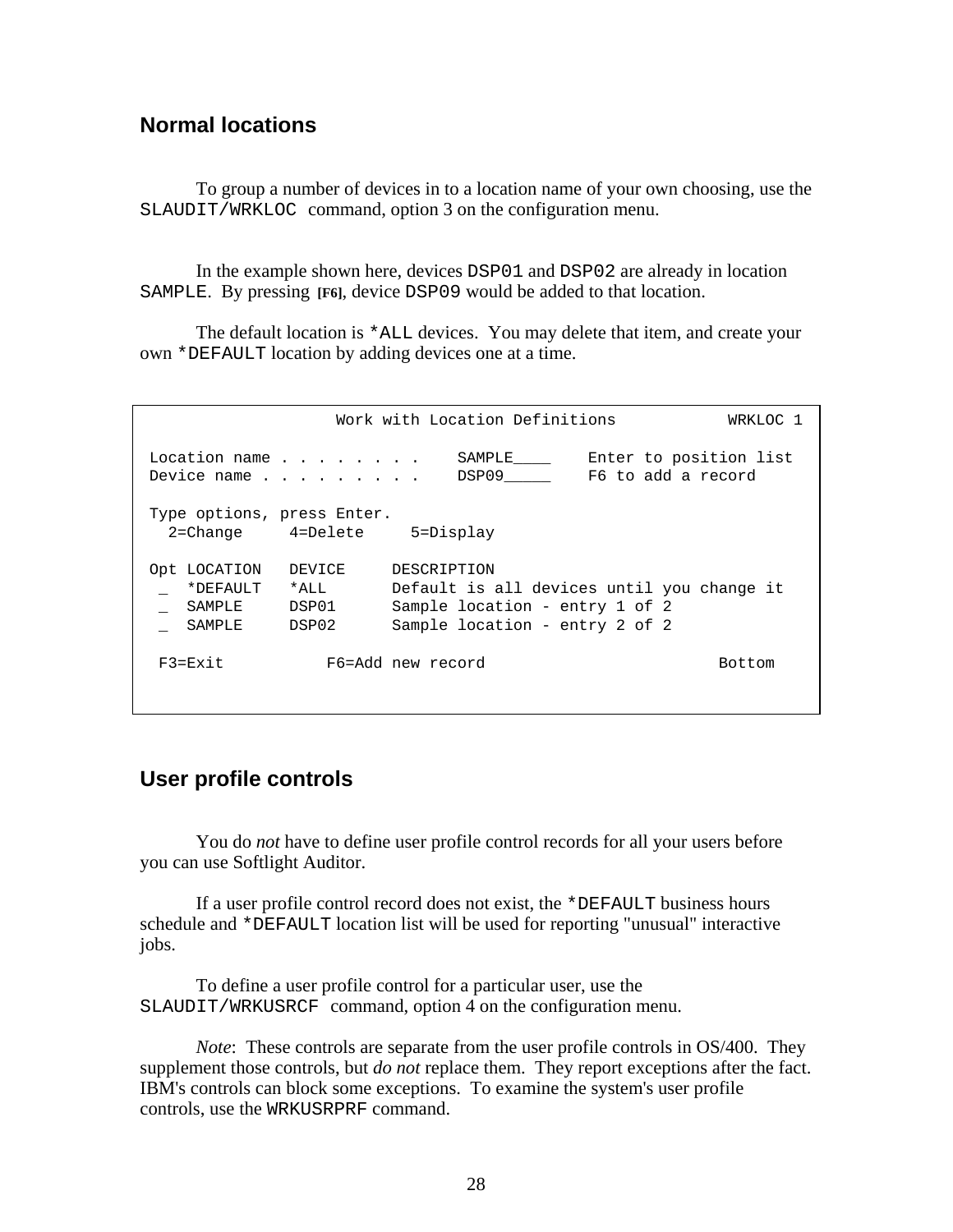Work with User Profile Controls WRKUSR 1 User ID . . . . . . . . . . . .  $\_\_\_\_\_\_\_\$  Enter = Position list F6 = Add user Type options, press Enter. 2=Change 4=Delete 5=Display NORMAL Opt USERID USER TEXT And the USER Opt USER IS NOT A SERIES OF A SERIES OF A SERIES OF A SERIES OF A SERIES OF A SERIES OF A SERIES OF A SERIES OF A SERIES OF A SERIES OF A SERIES OF A SERIES OF A SERIES OF A SERIES OF A SE 2 OSECOFR Security Officer  $*ALL$  \_ SLAUDIT Softlight Auditor \*DEFAULT F3=Exit F6=Add new record

 The control record for user profile QSECOFR is shown on the next page. Fields on that screen include:

*Normal business hours* refers to a defined schedule. \*DEFAULT must be defined. It is shipped to you as 8 am to 5:30 pm, Monday through Friday. You may change it, and define other schedules. See the section "Normal business hours." \*ALL and \*NONE are valid special values; they are pre-defined and mean what they say.

*Normal locations* is the name of a device or of a defined location list. See the section "Normal locations." \*ALL and \*NONE are valid here, too.

 UPDATE Work with User Profile Controls WRKUSR 2 Type information for user QSECOFR Press Enter. Text. . . . . . Security Officer Normal business hours . . . . . . . \*ALL\_\_\_\_\_\_ \*ALL, \*NONE, Name<br>Normal locations. . . . . . . . . DSP02\_\_\_\_\_ \*ALL, \*NONE, Name Normal locations. . . . . . . . . . DSP02  *The following items are retained for compatibility with prior releases. See the section entitled "Functions Retained from Prior Releases, near the end of this manual, to learn more about the values that may still be used in this version of Softlight Auditor.*  Pct normal job logs . . . . . . . \_ \_10 % 0-100 Pct abnormal job logs . . . . . . 100 % 0-100 Pct jobs to report. . . . . . . . 25 % 0-100 Allow sign on . . . . . . . . . . . Y Y, N Termination date YYYYMMDD . . . . . \* NONE\_\_\_ \*NONE, YYYYMMDD …etc. F3=Exit F12=Cancel F4=Delete Roll=Next/Prev rcd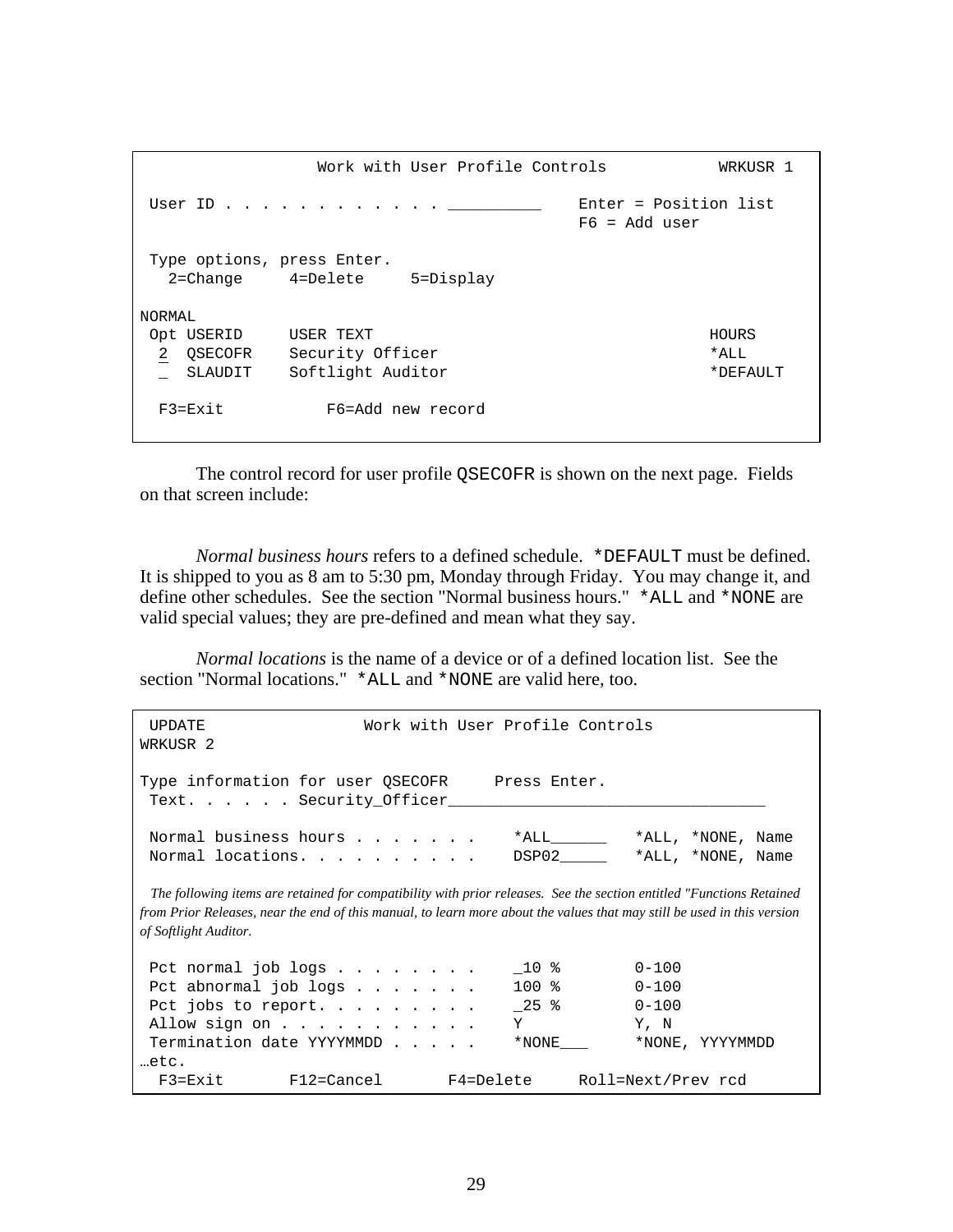## **Report defaults**

 Softlight Auditor prints a number of reports each time it runs. If you do not need some of these reports, you may turn them off. Samples of the reports are included in appendix A.

Use the SLAUDIT/WRKSLARPT command, configuration menu option 7.

|                                                                                                              | Work with Report Defaults                                                                                                                                                                                          | WRKRPT 1                                                   |
|--------------------------------------------------------------------------------------------------------------|--------------------------------------------------------------------------------------------------------------------------------------------------------------------------------------------------------------------|------------------------------------------------------------|
|                                                                                                              | Enter=Position list<br>Report Name                                                                                                                                                                                 |                                                            |
| Type options, press Enter.<br>REPORT<br>Opt NAME<br>RPIJB1CL<br>RAJAFACL<br>RPJCP1CL<br>RPJDS1CL<br>RPOH2ACL | 5=Display<br>2=Change 4=Delete<br>DESCRIPTION<br>Interactive Job Exceptions<br>Authority failures<br>User profile changes<br>Security officer password reset via DST<br>Random sample of messages from history log | TYPE<br>*OHST<br>*OAUDJRN<br>*OAUDJRN<br>*OAUDJRN<br>*OHST |
| $F3 = Exit$                                                                                                  | F6=Add new record                                                                                                                                                                                                  |                                                            |

| UPDATE.             |                                                                                 | Work with Report Defaults | WRKRPT 2                                 |
|---------------------|---------------------------------------------------------------------------------|---------------------------|------------------------------------------|
|                     | Type information for report RPIJB1CL                                            |                           |                                          |
| Description         | Interactive Job Exceptions                                                      |                           |                                          |
|                     | Type of report. $\ldots$<br>Include in default set.<br>Include in alternate set | *OHST<br>Y<br>Y           | *OHST, *OAUDJRN, *STATUS<br>Y, N<br>Y, N |
| $F3 = F \times i t$ | F12=Cancel                                                                      | F4=Delete                 | Roll=Next/Prev rcd                       |

*Type* refers to the type of audit which contains the reports. \*STATUS is not yet implemented. For \*QHST and \*QAUDJRN, see the section "Audit new events."

 Each time you run an audit, you are given the choice of printing all reports, no reports, the default set or the alternate set.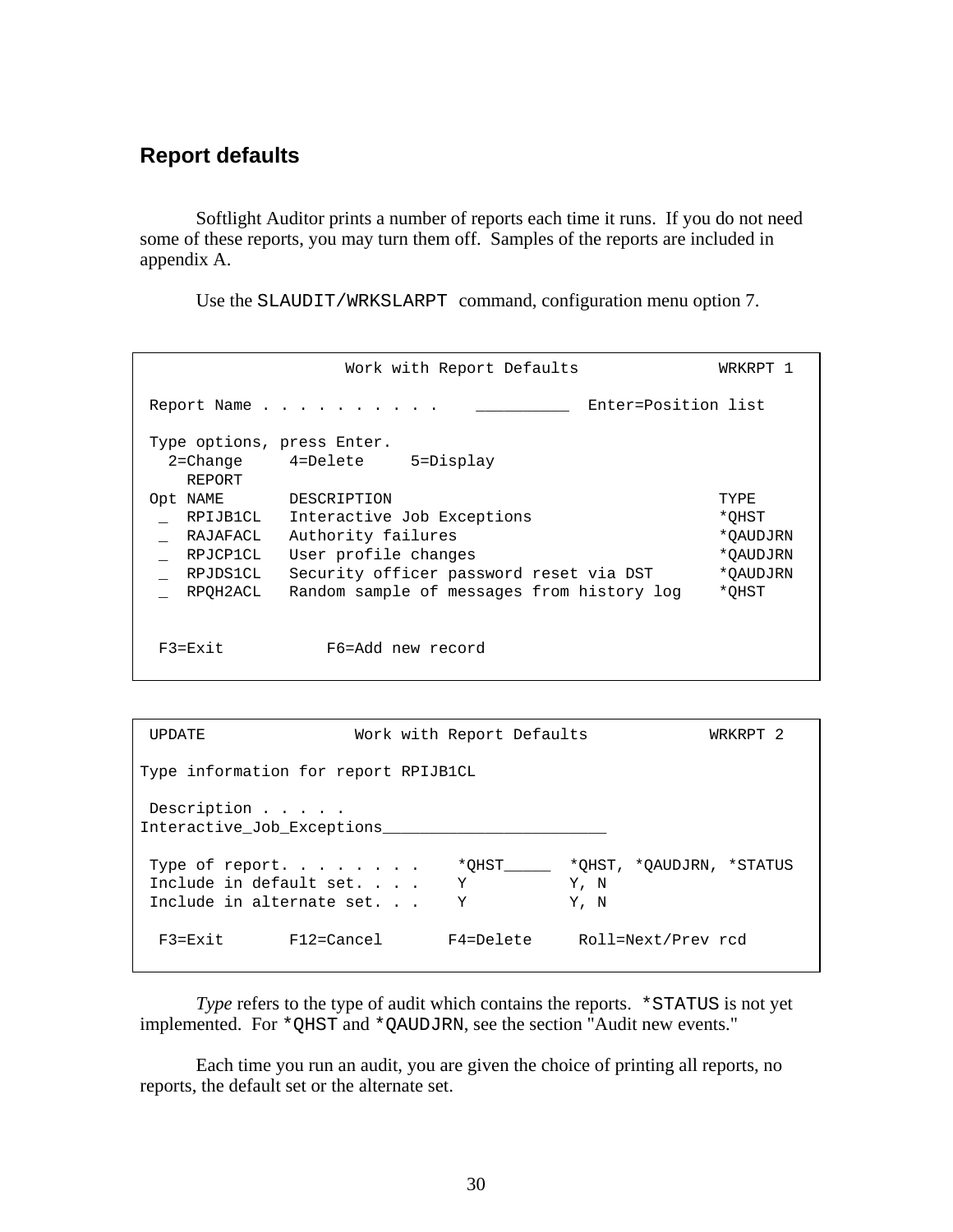## **Library/object stop list**

 Softlight Auditor reports on a number of security related events which are logged in the system security journal, QAUDJRN. On a busy AS/400 or iSeries, hundreds or thousands of events may occur between event audits. The library and object stop list allows you to "filter out" events that occur regularly, and which do not require review.

 For example, in many shops programmers do their work in their own libraries, and move the finished product to production. You may not want to see object creations, deletions, or authority changes in these libraries.

 Although this paragraph applies to a minority of AS/400 shops, it may be helpful if you have a lot of System/36 code which has never been converted to AS/400 native mode.. Work files are commonly deleted and recreated by programs created on the System/36. When such a program is moved to an AS/400, it can clutter the object creation report, the object deletion report, the object ownership change report, and the object authority change report. The stop list has help you filter out those events.

 Such normal events make it less likely you will spot the abnormal events. Softlight Auditor lets you stop the reporting of several types of events

- on a single object, or
- on all objects in a given library.

| Library/Object Stop List                                                                       | WRKLOS 2              |  |  |  |  |  |
|------------------------------------------------------------------------------------------------|-----------------------|--|--|--|--|--|
| For library ORPLOBJ object *ALL type *ALL<br>type the following information, then press Enter. |                       |  |  |  |  |  |
| Description                                                                                    |                       |  |  |  |  |  |
| Object replacement holding library                                                             |                       |  |  |  |  |  |
| Report object deletions                                                                        | N                     |  |  |  |  |  |
| Report object creations Y                                                                      | Answer Y or N to each |  |  |  |  |  |
| Report object ownership changes                                                                | Y                     |  |  |  |  |  |
| Report object authority changes                                                                | Y                     |  |  |  |  |  |
| Report objects restored                                                                        | Υ                     |  |  |  |  |  |
| Report pom running unsupported API.                                                            | Y                     |  |  |  |  |  |
| Report objects moved/renamed                                                                   | Υ                     |  |  |  |  |  |

 Note: deletions of objects in the job's temporary library, QTEMP, are not written to QAUDJRN, and thus are never reported.

 We recommend you run the reports as they come for a few days to see all the activity on your system. Once you know what is normal, start adding entries to the Library/Object stop list until your reports are short enough that unusual activity will stand out to you.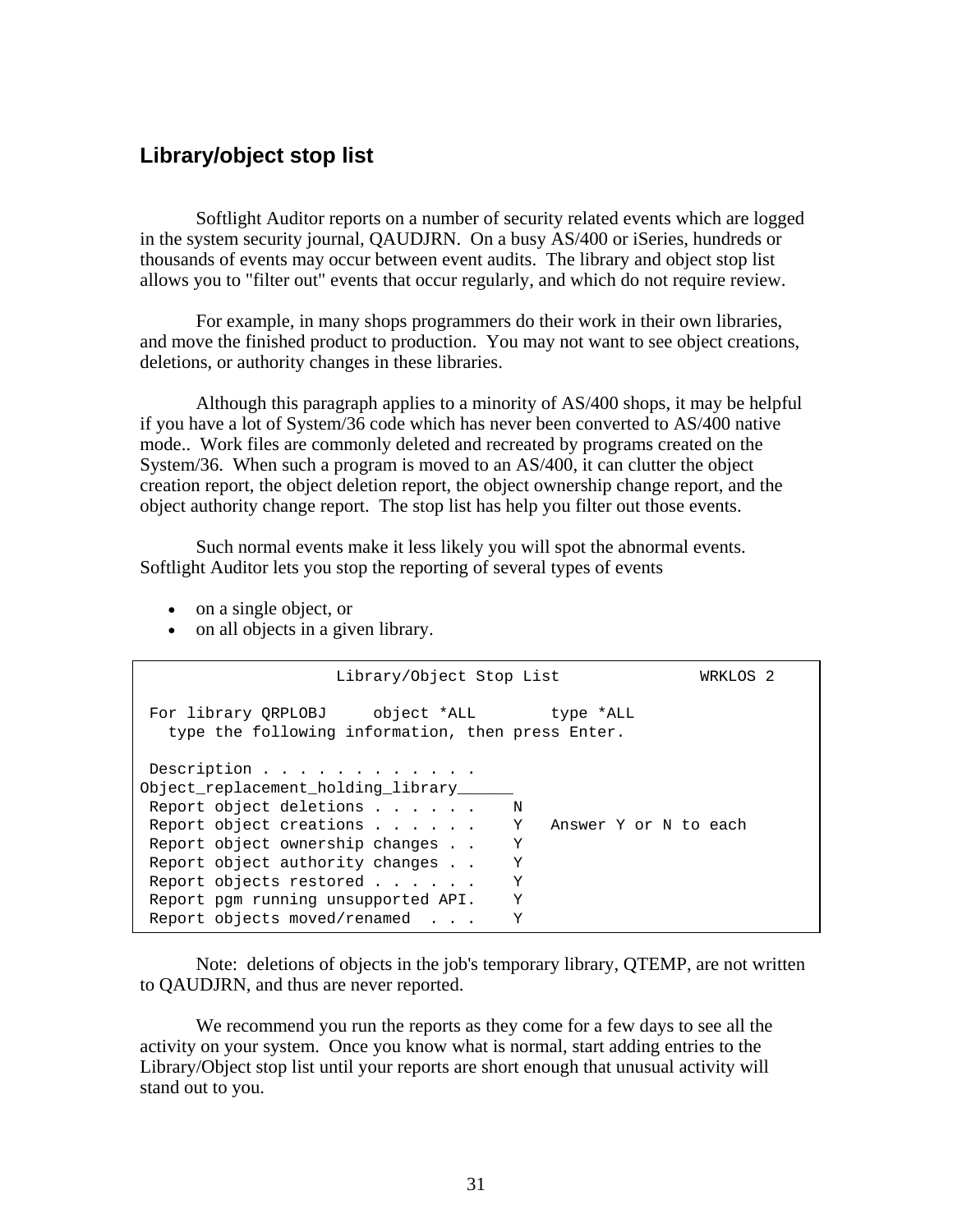## **Changing where reports print**

 All Softlight Auditor reports are printed using printer file SLAUDIT/SLAPRINT.

By changing the characteristics of this file, you may change

- the output queue or printer used
- whether or not the reports are saved in the queue after printing is finished (useful, for instance, if you want to save copies to optical disk)
- the forms ID
- the number of copies
- the page size, rotation and other attributes.

 Use IBM's CHGPRTF command (change printer file), or the configuration menu option provided by us, to make your changes. Press **[F10]** for additional parameters, and scroll down until you find the options you need to change.

| Spool the data $\ldots$                       | *YES                   | *SAME, *YES, *NO         |
|-----------------------------------------------|------------------------|--------------------------|
| Spooled output queue $\cdots$                 | *JOB                   | Name, *SAME,             |
| Library                                       |                        | Name, *LIBL,             |
| Form type $\ldots$ $\ldots$ $\ldots$ $\ldots$ | $*$ STD                | Character val            |
| Copies                                        | 1                      | 1-255, *SAME             |
| Page range to print:                          |                        |                          |
| Starting page $\ldots$                        | $1 \quad \blacksquare$ | Number, 1, *SAME         |
| Ending page $\ldots$                          | *END                   | Number, *SAME, *END      |
| Max spooled output records                    | 100000                 | $1-999999, *SAME,$       |
| File separators                               | $\Omega$               | $0-9$ , *SAME            |
| Spooled output schedule                       | *FILEEND               | *SAME, *FILEEND,         |
| Hold spooled file $\cdots$                    | $*_{NO}$               | *SAME, *NO, *YES         |
| Save spooled file $\cdots$                    |                        | *SAME, *NO, *YES         |
| Output priority (on OUTO)                     | *JOB                   | $*$ SAME, $*$ JOB, 1, 2, |
| User data                                     | *SOURCE                | Character value.         |
| Spool file owner *CURUSRPRF                   |                        | *SAME, *CURUSRPRF,       |
|                                               |                        |                          |
|                                               |                        |                          |

If you change "Hold spool file" to "\*YES", the spooled output file is held until it is released by the Release Spooled File (RLSSPLF) command. In other words, no reports will print until you explicitly release them.

If you change "Save spool file" to "\*YES", the spooled file data is kept on the output queue until the file is deleted. In other words, after the requested copies have printed, the spool file is *not* deleted from the output queue. This option allows you to copy reports to an optical storage system, then delete them.

You may also find it helpful to change the output queue name and library for all Softlight Auditor reports.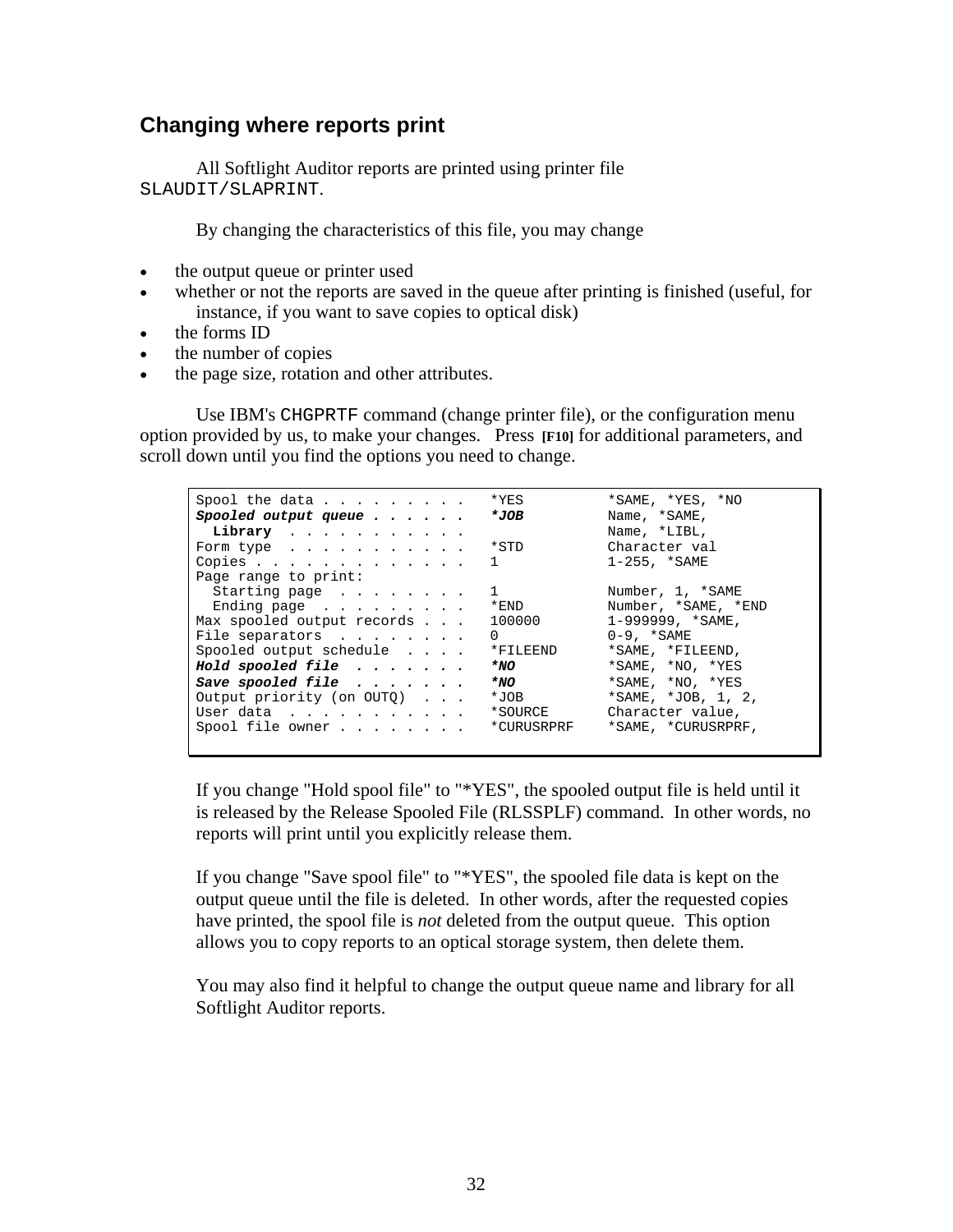## **Auditing all commands by a user**

 OS/400 provides a way to audit all actions of one or more users. This feature is commonly used to track the actions of a few key users, such as QSECOFR, or when a particular user is suspected of abuse. It is *not* intended to log every command by every user.

To audit users (or to audit certain objects, as described in the next section), the OS/400 system value QAUDCTL must include \*OBJAUD. The appropriate values for V3R6 are shown below. Some earlier versions may not support \*NOQTEMP, which prevents audit records from being written for objects in the session work library QTEMP. Check the on-line help to see if \*NOQTEMP is an option available on your version.

Change System Value

```
 System value . . . . . : QAUDCTL 
 Description . . . . . : Auditing control 
 Auditing 
 control 
 *OBJAUD 
 *AUDLVL 
 *NOQTEMP
```
 Once object auditing has been enabled by adding \*OBJAUD to the QAUDCTL system value, you may request auditing of one or more users or objects.

 *Note:* Softlight Corporation recommends you proceed with caution, requesting auditing on one user at a time. Auditing users can generate thousands of auditing records, depending on how active the user is. Your audited commands report could be so long it is too hard to review and your computer can slow down if asked to log too many events..

User auditing works best in situations where powerful profiles, such as QSECOFR, are not used for ordinary jobs. (It is never a good idea to run production jobs as QSECOFR, not just because of the potential size of the resulting audit log!)

 To turn user auditing for a user profile on or off, use the Change User Auditing command, CHGUSRAUD, found on the SLA common tasks menu as option 3. The following example shows how to request auditing of all commands issued by the security officer, QSECOFR.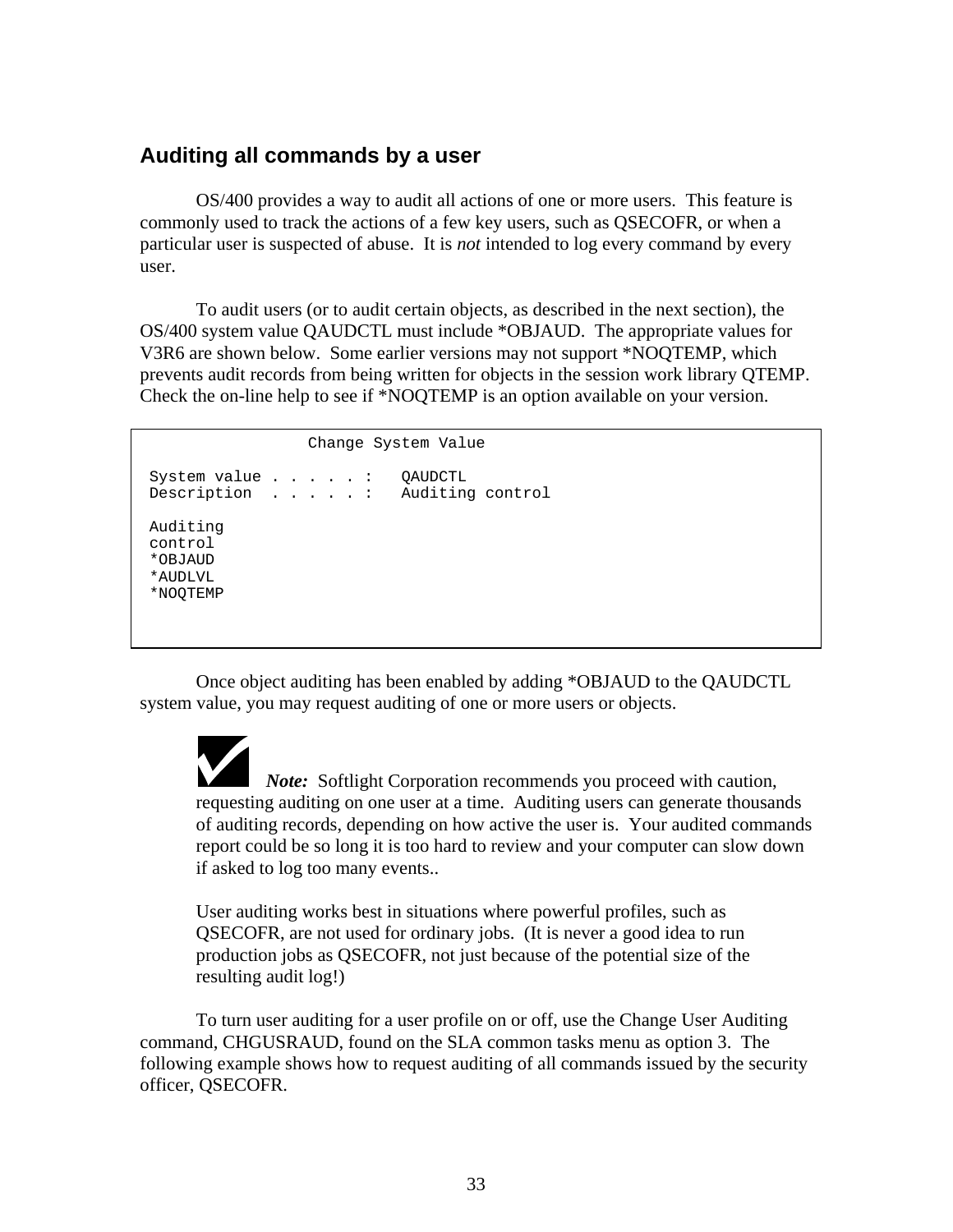To turn off command auditing for QSECOFR, use the same command, changing the "User action auditing" value to \*NONE.

 Keep a paper log of what you have requested, since there is no easy way to have the system list all users for whom auditing has been requested.

```
 Change User Auditing (CHGUSRAUD) 
 Type choices, press Enter. 
User profile . . . . . . . . . . QSECOFR Name
                  + for more values 
Object auditing value . . . . . *SAME *SAME, *NONE, *CHANGE, *ALL<br>User action auditing . . . . . . *CMD *SAME, *NONE, *CMD...
User action auditing \ldots.
                  + for more values
```
The RAJCDACL report shows the commands run by audited users.

## **Auditing individual objects and commands**

 OS/400 also provides a way to audit every access to certain objects. You might use this feature to see who has accessed a particularly sensitive file or library. Another common use is to make a record every time a key command, such as STRDFU – start data file utility – is run. (Since commands, files, libraries, programs, and devices are all objects under OS/400, you may request object auditing on any of them with this one method.)

 To audit objects, the OS/400 system value QAUDCTL must include \*OBJAUD. See the prior section on user auditing for details.

*Note:* Softlight Corporation recommends you proceed with caution, requesting auditing on *one or a few objects at a time*. Requesting object auditing for \*ALL objects in \*LIBL is a very quick way to bring your system to a crawl or even cause a crash, as the system writes tens or hundreds of thousands of audit records to the security journal!

 Use the CHGOBJAUD command (available on the SLA common tasks menu as option 2) to control object auditing. The following example shows how to request a log record every time someone runs the Start DFU (STRDFU) command. To turn off the request, run the CHGOBJAUD command again, with "Object auditing value" set to \*NONE.

 Keep a paper log of what you have requested, since there is no easy way to have the system list all objects for which auditing has been requested.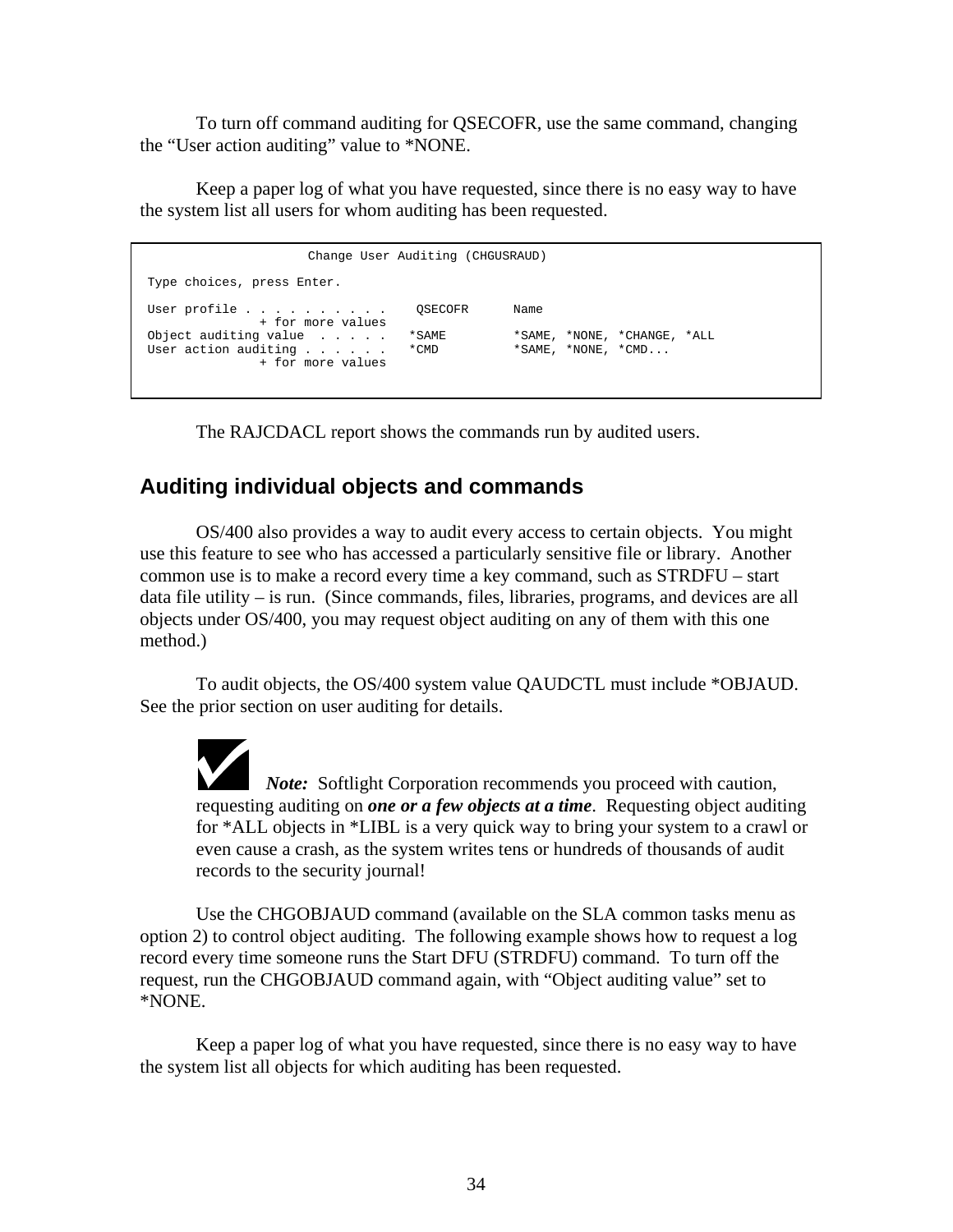| Change Object Auditing (CHGOBJAUD)                                                                                   |                                                                                                          |
|----------------------------------------------------------------------------------------------------------------------|----------------------------------------------------------------------------------------------------------|
| Type choices, press Enter.                                                                                           |                                                                                                          |
| Object<br>STRDFU<br>$*$ LIBL<br>Library<br>* CMD<br>Object type $\ldots$<br>Object auditing value $\ldots$ .<br>*ALL | Name, generic*, *ALL<br>Name, *LIBL, *USRLIBL<br>*ALL, *ALRTBL, *AUTHLR<br>*NONE, *USRPRF, *CHANGE, *ALL |

 Note that this feature will only record that a command (or other object) was read or changed. *It will not log which records in a file were read or changed, nor what the before and after values were.*

 The RAJCDACL report shows audited commands run. The RAJZRA and RAJZCA reports show read and change access, respectively, to other types of audited objects.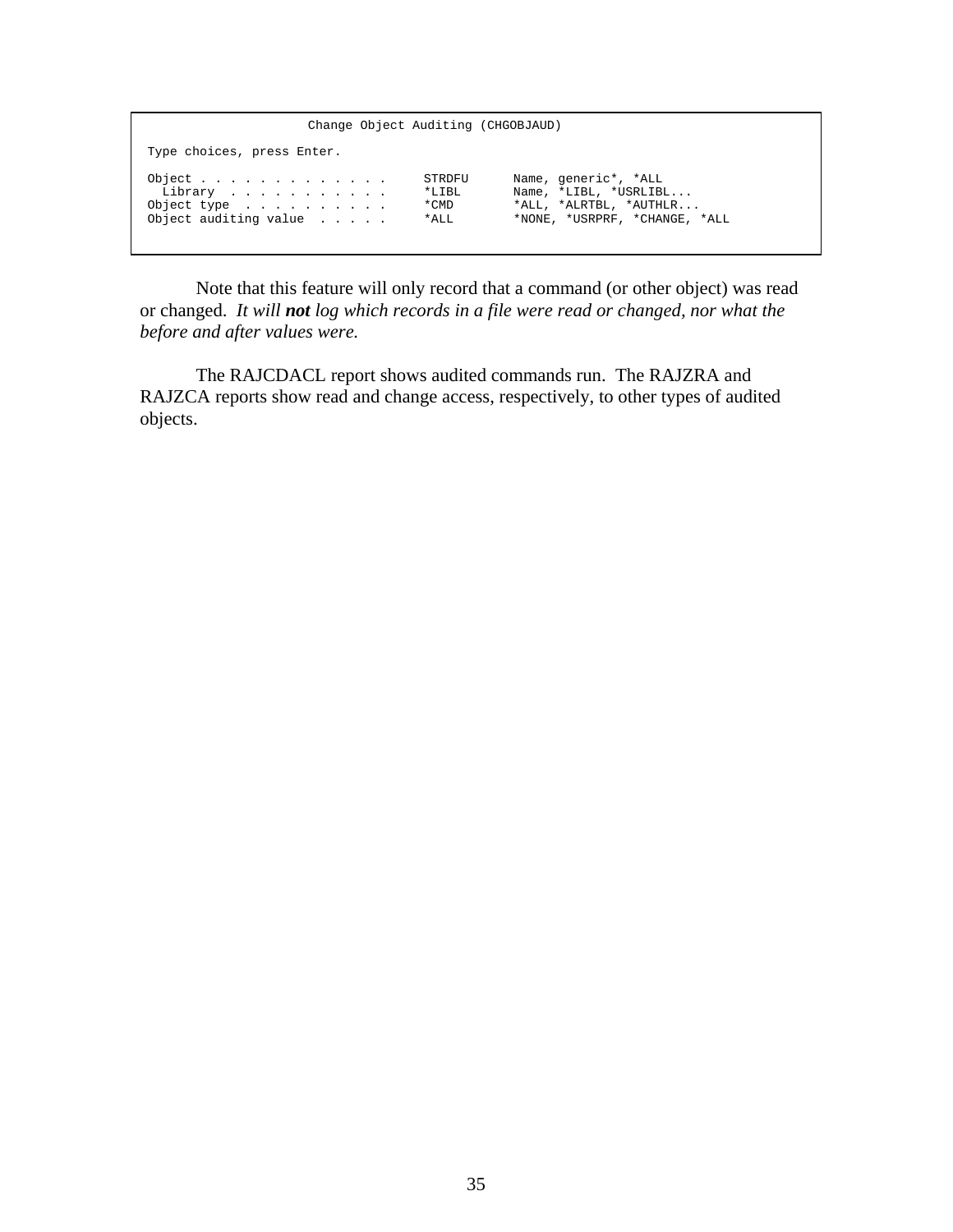# **Status Auditing**

 The status auditing menu of Softlight Auditor groups a number of OS/400 commands which are useful for reviewing the current configuration of your system.

The features grouped are shown below.

SLASTS SLASTS Status Auditing Menu System: S1015241 Select one of the following: 1. Print system values related to security WRKSYSVAL 2. Display programs that adopt authority DSPPGMADP 3. Display object authority DSPOBJAUT 4. Display user profile  $\qquad \qquad$  DSPUSRPRF 5. Display authorized users **Example 20** DSPAUTUSR 90. Signoff Selection or command ===> \_\_\_\_\_\_\_\_\_\_\_\_\_\_\_\_\_\_\_\_\_\_\_\_\_\_\_\_\_\_\_\_\_\_\_\_\_\_\_\_\_\_\_\_\_\_\_\_\_\_\_\_\_\_\_\_\_\_\_\_

 IBM's on-line help is available for each of these commands. There are commercial programs available which help with status auditing, beyond the basics provided here. For further information on what we recommend, please contact Softlight Corporation.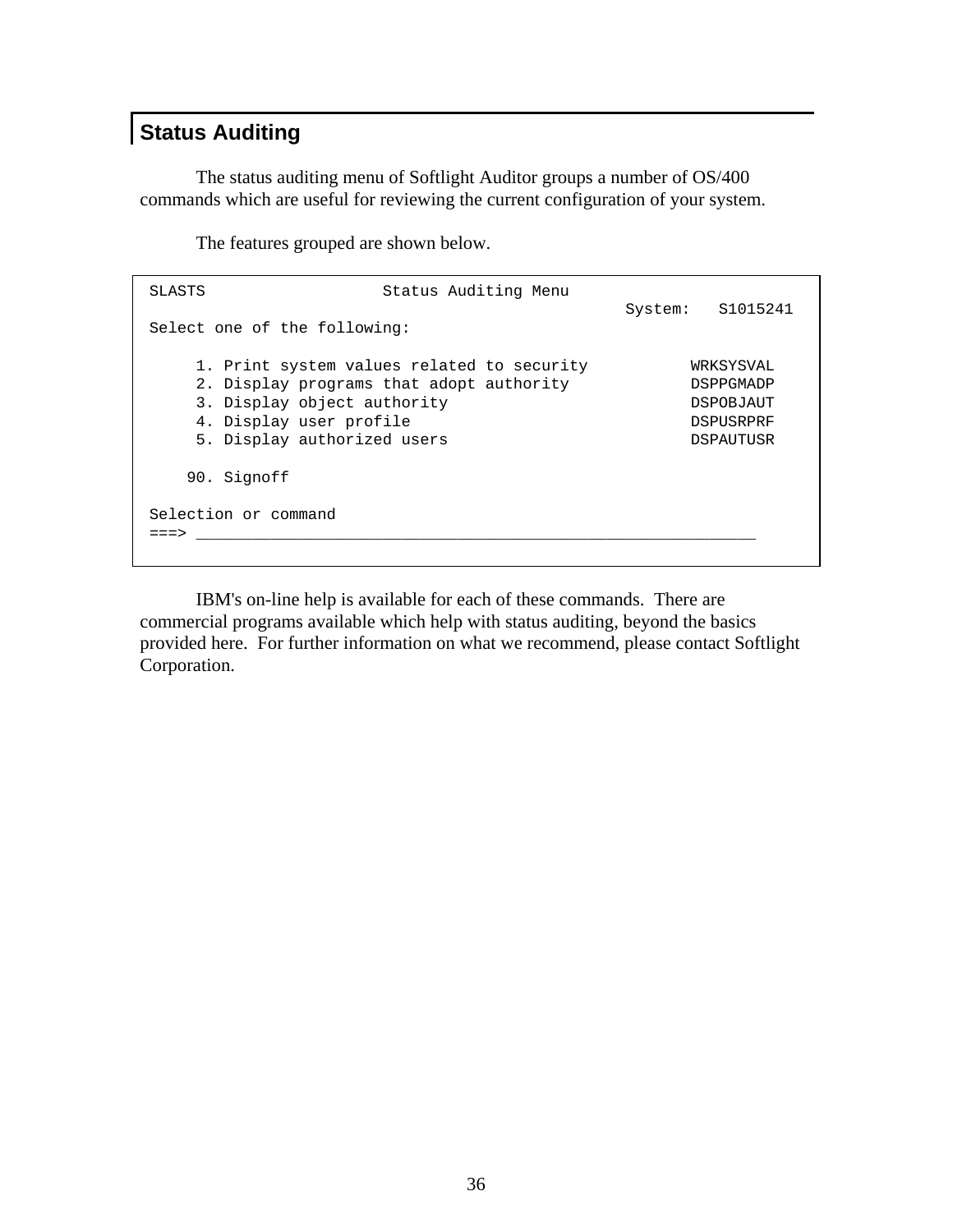# **Event Auditing**

(This section elaborates on the earlier section, entitled "Running Your First Audit.")

Event auditing refers to periodic monitoring of security-related events on your AS/400 or iSeries. "Periodic" will mean different things to different shops, but many sites perform event auditing daily or weekly.

 IBM designed these systems with security in mind, and focused on *blocking* unauthorized access to workstations, programs and files. However, event auditing is still vital to note *changes* which might weaken security or *attempts* to breach security.

Here is a list of some events you might need to monitor.

- Bad passwords or User IDs
- Ownership changes
- New or restored programs that adopt authority
- Authorizations granted or revoked
- Authorization failures
- Object deletions
- Jobs run after normal business hours, on weekends or holidays
- System value changes
- Actions of key user profiles, such as QSECOFR
- Use of sensitive objects, such as the STRDFU command

 You might attempt to sign on with a bogus user ID, for example, just to verify that Softlight Auditor is working correctly.

 Softlight Auditor processes the system history log, QHST, and the system security journal, QAUDJRN, to locate and filter events for your review.

The event auditing menu, option 1 from the main menu, is shown below.

| SLAEVT                                                                                                                                | Event Auditing Menu                        |  |  |  |  |  |  |  |
|---------------------------------------------------------------------------------------------------------------------------------------|--------------------------------------------|--|--|--|--|--|--|--|
| Select one of the following:                                                                                                          | System: S1015241                           |  |  |  |  |  |  |  |
| 1. Audit new events<br>AUDNEWEVT<br>2. Display security-related messages from OHST                                                    |                                            |  |  |  |  |  |  |  |
| 4. Display start dates for next event audit<br>5. Change start dates for next event audit<br>6. Display QAUDJRN audit journal entries | DSPADTSTR<br>CHGADTSTR<br><b>DSPAUDLOG</b> |  |  |  |  |  |  |  |
| Selection or command<br>$==->$                                                                                                        |                                            |  |  |  |  |  |  |  |
| $F3 = Exit$                                                                                                                           | F4=Prompt F9=Retrieve F12=Cancel           |  |  |  |  |  |  |  |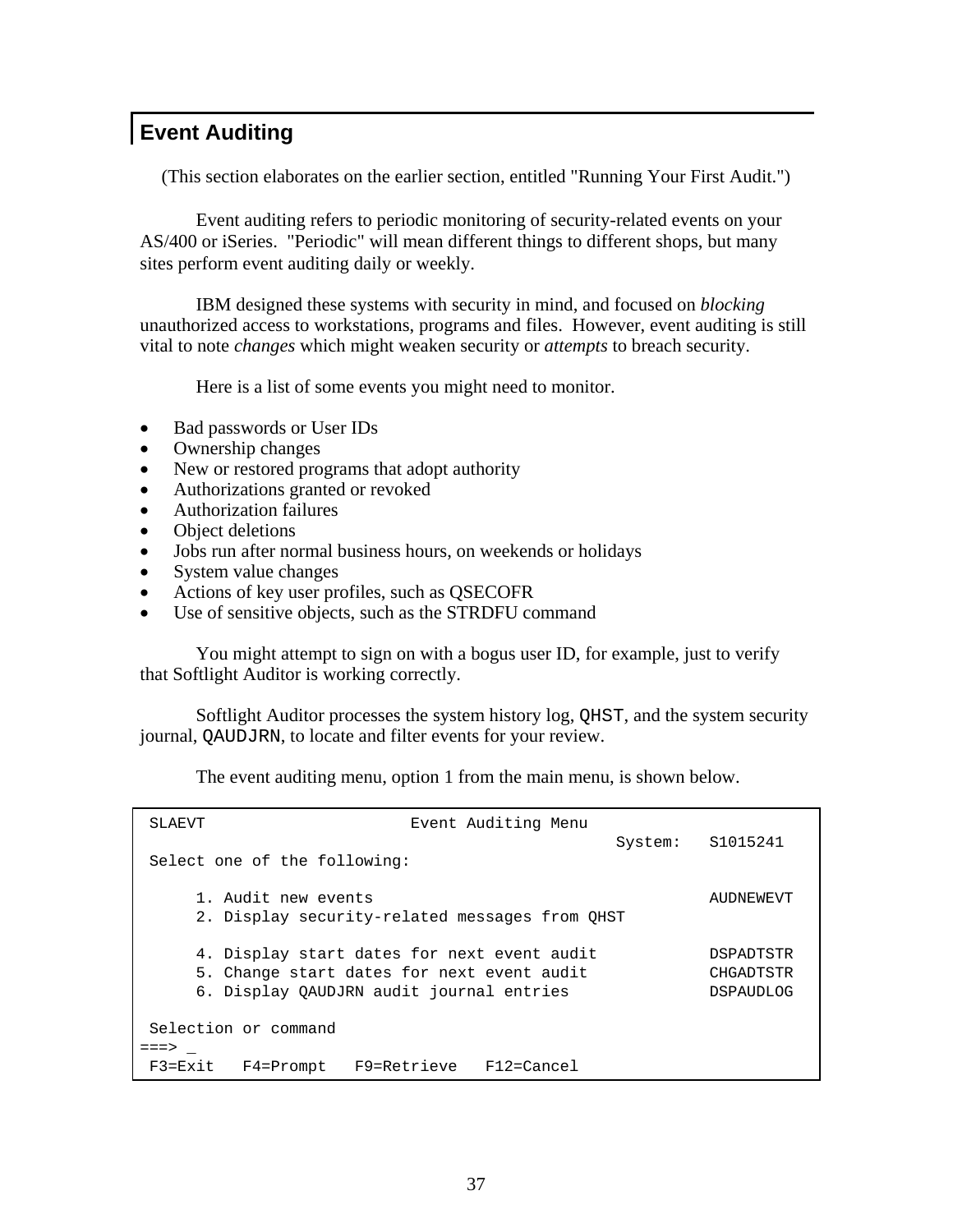### **Audit new events**

 Since you might run an event audit daily or weekly, we spent most of our development time trying to save you time here. Our goal is to make the reports useful even if you do not tailor the system to your site. If you do spend time over the first dozen or so audits configuring Softlight Auditor - as discussed earlier in the manual - we want to repay that with interest as time saved when you review the event audit reports. These reports will then be more sharply focused on what you consider important.

 The SLAUDIT/AUDNEWEVT command, menu option 1, is the principal command used in periodic event auditing.

 It recalls the ending date and time of the its last run, selects events from that date to the present, filters them, sorts and summarizes, selects random samples, and produces reports.

 This command may be included as a part of a standard, nightly procedure, or run by a job scheduling package, such as the WRKJOBSCDE command included in OS/400..

The command defaults are shown on the prompt screen, below.

|                                                                                                        | Audit New Events (AUDNEWEVT)              |                                                                               |
|--------------------------------------------------------------------------------------------------------|-------------------------------------------|-------------------------------------------------------------------------------|
| Type choices, press Enter.                                                                             |                                           |                                                                               |
| Source of events to audit<br>Reports to run<br>Clear work files after run<br>Submit job to batch queue | *BOTH<br>*DEFAULT<br>$*_{\rm NO}$<br>*YES | *BOTH, *OHST, *OAUDJRN<br>*DEFAULT, *ALL, *NONE<br>$*YES, *NO$<br>$*YES, *NO$ |
| $(Bv)$ pressing F10, the following option is shown.)                                                   | Additional Parameters                     |                                                                               |
| Generate new security receiver                                                                         | *NO.                                      | $*YES, *NO$                                                                   |

On-line help is available for this command.

*Source of events* specifies whether to take events from the system history log \*QHST, the system security journal \*QAUDJRN, or \*BOTH. The history log is present on all AS/400s. Someone at your site must set up the security journal. See the "Setup command" or "Manual setup" sections in this manual for more details.

*Reports to run* governs which reports are produced automatically. Your choices are \*ALL, \*NONE, \*DEFAULT, or \*ALT. The first two are self-explanatory. As shipped, \*DEFAULT and \*ALT are the same as \*ALL. See the section "Report defaults" to learn how to change the default and alternate sets.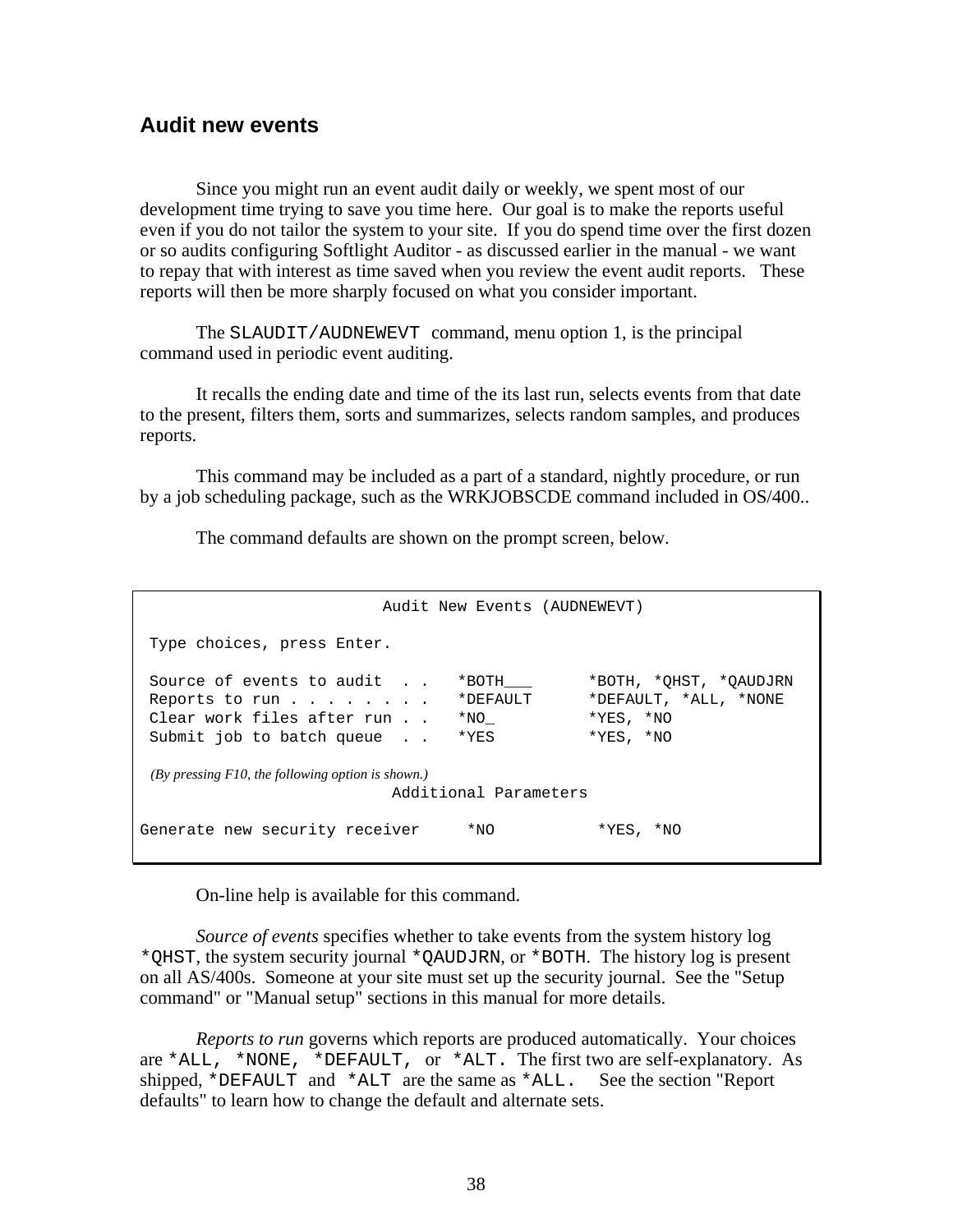*Clear work files* should be \*NO if you plan to run additional reports after the audit has finished. If you are printing all the reports you need as a part of the audit (most clients do), you may specify \*YES to save space on disk. Note that *only the work files created by this command* are cleared. Softlight Auditor does not clear your QHST history log, nor your QAUDJRN security journal.

 Note: Softlight Auditor can create and attach a new journal receiver to the security journal as a part of the event audit. Press **[F10]** to show the additional parameter to control this feature when you prompt the AUDNEWEVT command.

 Very busy sites may want to attach a new receiver every time they run an event audit. Other sites may find that attaching a new receiver once a week or once a month is adequate. To conserve disk space on your system, do not let the QAUDJRN receiver grow without bounds. Rather, attach a new receiver, then save and delete the old one.

 We recommend that you use the option on the AUDNEWEVT command to create a new receiver, rather than doing it yourself via IBM's commands. However, if you choose to do it yourself, be sure you do not delete the old receiver until after the *next* event audit. (The next audit will look for information in the old and new receivers.)

 Another option is to let the system manage creation and attaching of new journal receivers. This is described in a subsequent section of the manual.

### **Display security-related messages**

 Menu option 2 runs the IBM command DSPLOG MSGID(CPF2200). Most, but not all, security-related messages are in this range. This option is a quick way to review security-related events between event audits. IBM provides on-line help for the DSPLOG command.

### **Display audit start date**

 To see where the last event audit ended (where the next audit will start), use menu option 4 on the audit new events menu.

### **Change audit start date**

 Softlight Auditor records the ending date and time of each event audit so that it can start the next audit at that point automatically.

 On occasion, you may need to reset the start date. To do so, use the SLAUDIT/CHGADTSTR command (menu option 5 on the audit new events menu).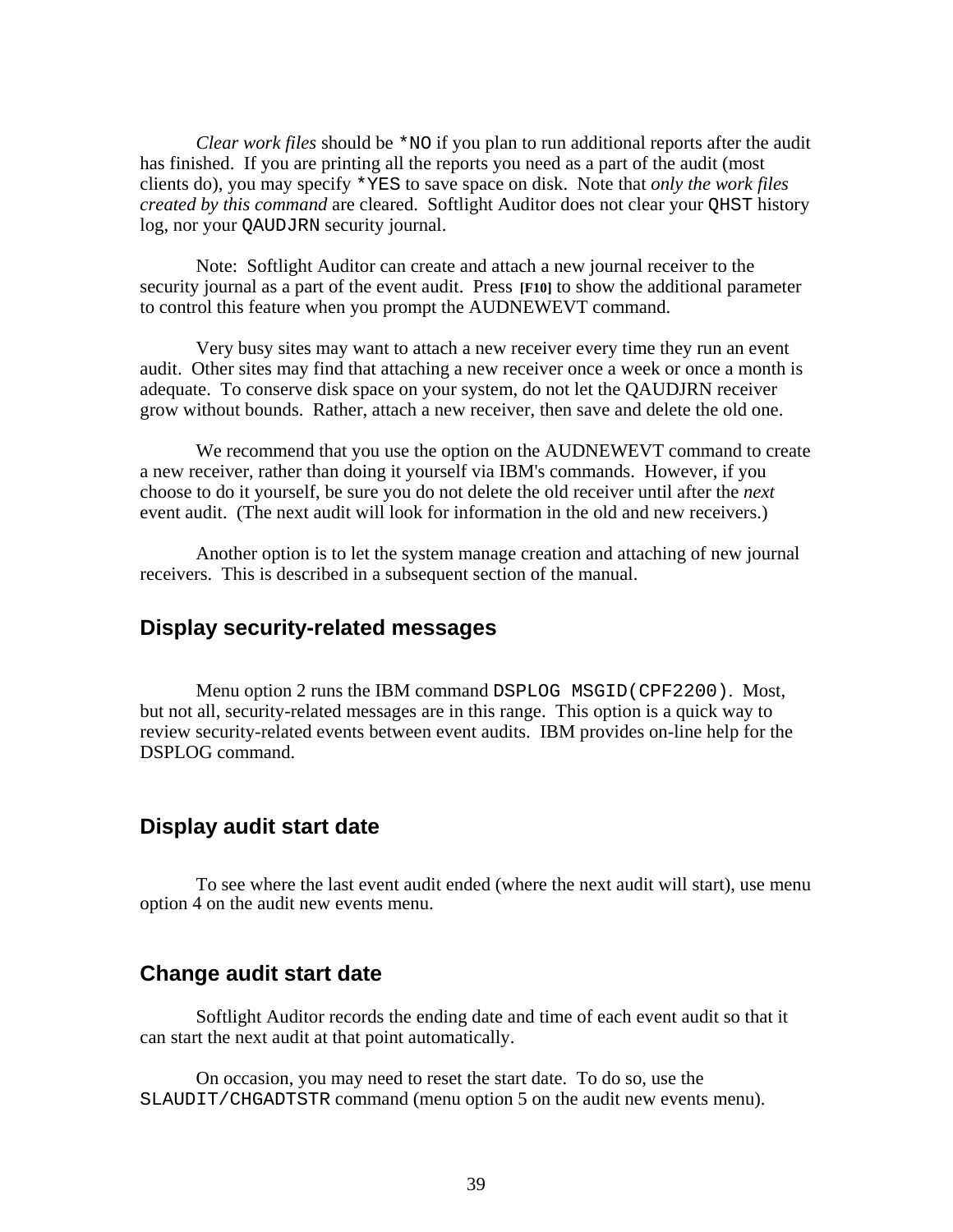Change Audit Start Date (CHGADTSTR) Type choices, press Enter. Starting date for QHST . . . . . \* SAME\_\_\_ Date, \*SAME Starting time for QHST . . . . \*SAME\_\_\_ Time, \*SAME Starting date for QAUDJRN . . . \*SAME\_\_\_ Date, \*SAME Starting time for QAUDJRN . . \* SAME\_\_\_ Time, \*SAME QAUDJRN receiver name . . . . . \* SAME\_\_\_\_\_ Name, \*SAME, \*CURRENT QAUDJRN receiver library . . . . \*SAME Name, \*SAME, \*CURRENT

On-line help is available.

 Enter *dates* in the **job date format**; separators are optional. For example, if your job date format is \*MDY and the date separator is "/", July 4, 1992 could be entered as 070492 or 07/04/92.

 Enter *times* in 24 hour format, including seconds (e.g. 4:30 pm entered as 163000); separators are optional (e.g. 16:30:00).

 The *receiver name* and *library* will not normally need to be changed. However, if you have manually changed the QAUDJRN receiver and deleted the old one, the event audit will fail, since Softlight Auditor is looking for the old receiver. The quickest way to fix the problem is to set the receiver name and library to \*CURRENT on this screen.

 The recommended way of changing receivers is via the AUDNEWEVT command itself. See the section on auditing new events, above.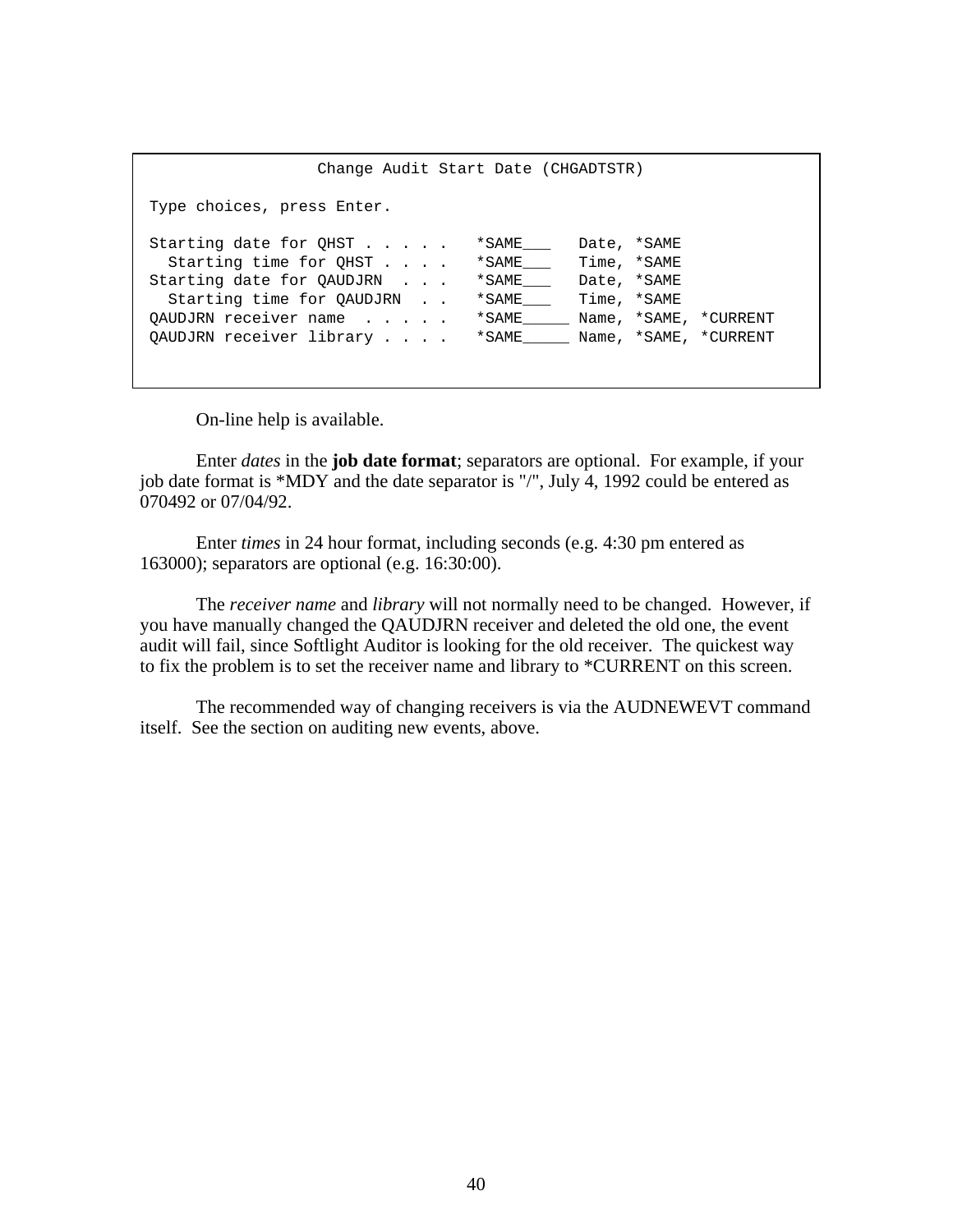## **Common Tasks**

 You will likely perform a few tasks with Softlight Auditor on a routine basis. Event auditing is a daily task in many installations. Since the audit journal receiver grows without bound, you will need to change receivers and delete older ones, according to some records retention policy. You may need to turn auditing on or off for a user or a command. You may also need to look up the description of an object, view the status of an audit, or see the spooled reports from your jobs.

 These tasks, and others, are grouped for your convenience on the SLA common tasks menu, shown here.

| SLATASK | Softlight Auditor - Common Tasks    |                                       |
|---------|-------------------------------------|---------------------------------------|
|         |                                     | S101160G<br>System:                   |
|         | Select one of the following:        |                                       |
|         | EVENT AUDITING                      | SECURITY JOURNAL (OAUDJRN) MANAGEMENT |
|         | 1. Audit new events                 | 21. Display SLA system information    |
|         | 2. Request object auditing *        | 22. Backup OAUDJRN receivers          |
|         | 3. Request user auditing *          | 23. Manage OAUDJRN receivers          |
|         | 4. Request office (DLO) auditing    | 24. Display OAUDJRN entries           |
|         | 5. Event auditing menu              | (specify FROMTIME/TOTIME to           |
|         | * please read help                  | cut down the number of entries)       |
| REPORTS |                                     | OTHER CONTROLS                        |
|         | 11. Enable/disable entire reports   | 31. SLA configuration menu            |
|         | 12. Suppress an item on a report    | 32. Work with system values           |
|         | 13. Control where SLA reports print | 33. Display object descriptions       |
|         | 14. Work with spooled files         | 34. Work with submitted job           |
|         |                                     | 35. Work with spooled files           |
|         |                                     |                                       |
|         |                                     |                                       |

### **Managing security journal size**

 The security journal, QAUDJRN, is saved on disk to a series of journal receivers. If you used the Softlight Auditor setup defaults, these receivers are named AUDIT0001, AUDIT0002, etc., and are in library QGPL. The current receivers grows without bound until someone changes it.

 The easiest way to change a receiver is via the AUDNEWEVT (audit new events) command. When the prompt screen is displayed for an event audit, press **[F10]** for additional parameters. Set "Generate new security receiver" to "\*YES".

 To backup receivers, use common tasks menu option 22. Even if you save SLA reports, you may want to keep the actual security journals, since they are the "contemporaneous record."

 To delete old receivers, use common tasks menu option 23. Press **[F15]** on the first screen to work with the receiver list (directory). On that screen **[F11]** will toggle the display between save date and size.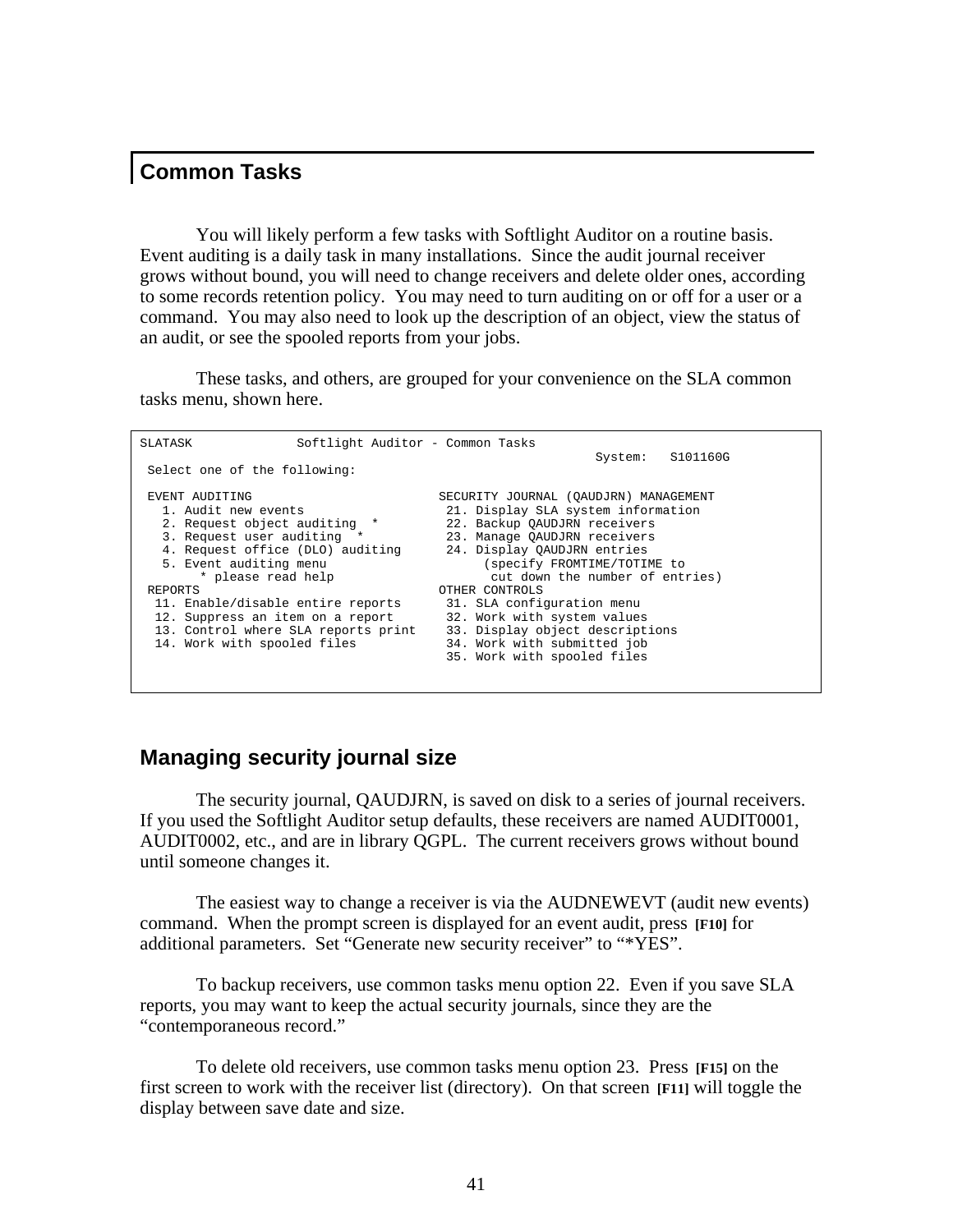### **System-managed security journal receivers**

 As noted, Softlight Auditor provides a way to create and attach a new security journal receiver. The AUDNEWEVT command has a special parameter to generate a new receiver as a part of the audit. By using that method, you are assured that all entries from the old receiver are audited *on the current audit.* Thus, you are free to archive and delete the old receiver as soon as the audit is through. You can also control when the changes are made, perhaps aligning them with some natural schedule such as a week or a month.

 However, you may prefer to let OS/400 create and attach a new receiver whenever the *size* of the existing one exceeds a threshold you set. This frees you from having to remember to change the receiver as a part of an audit.

*Note: If you use system-management, do not delete the immediate past QUADJRN receiver until an audit is run which contains events from the new receiver. Softlight Auditor leaves a "bookmark" in the receiver at the end of each audit. If the bookmark points to the old receiver, and if you have deleted that receiver, the audit will fail. You may use option 4 on the Event Auditing Menu to see the location of the bookmark.*

To use the automatic system change journal management, two conditions must be met.

- The current journal receiver must have a storage threshold of at least 5000 KB. (Softlight Auditor's default is 7000 KB, but some systems may have had a smaller threshold manually set before Softlight Auditor was installed.\_
- The journal itself must have "manage receivers" set to \*SYSTEM. (This is done via the CHGJRN command.)

To see what the current setting is, use option 23 on the common tasks menu.

To change from \*USER to \*SYSTEM management, you must also change the journal receiver. Sign on as QSECOFR and key

CHGJRN QAUDJRN (press **[F4]**)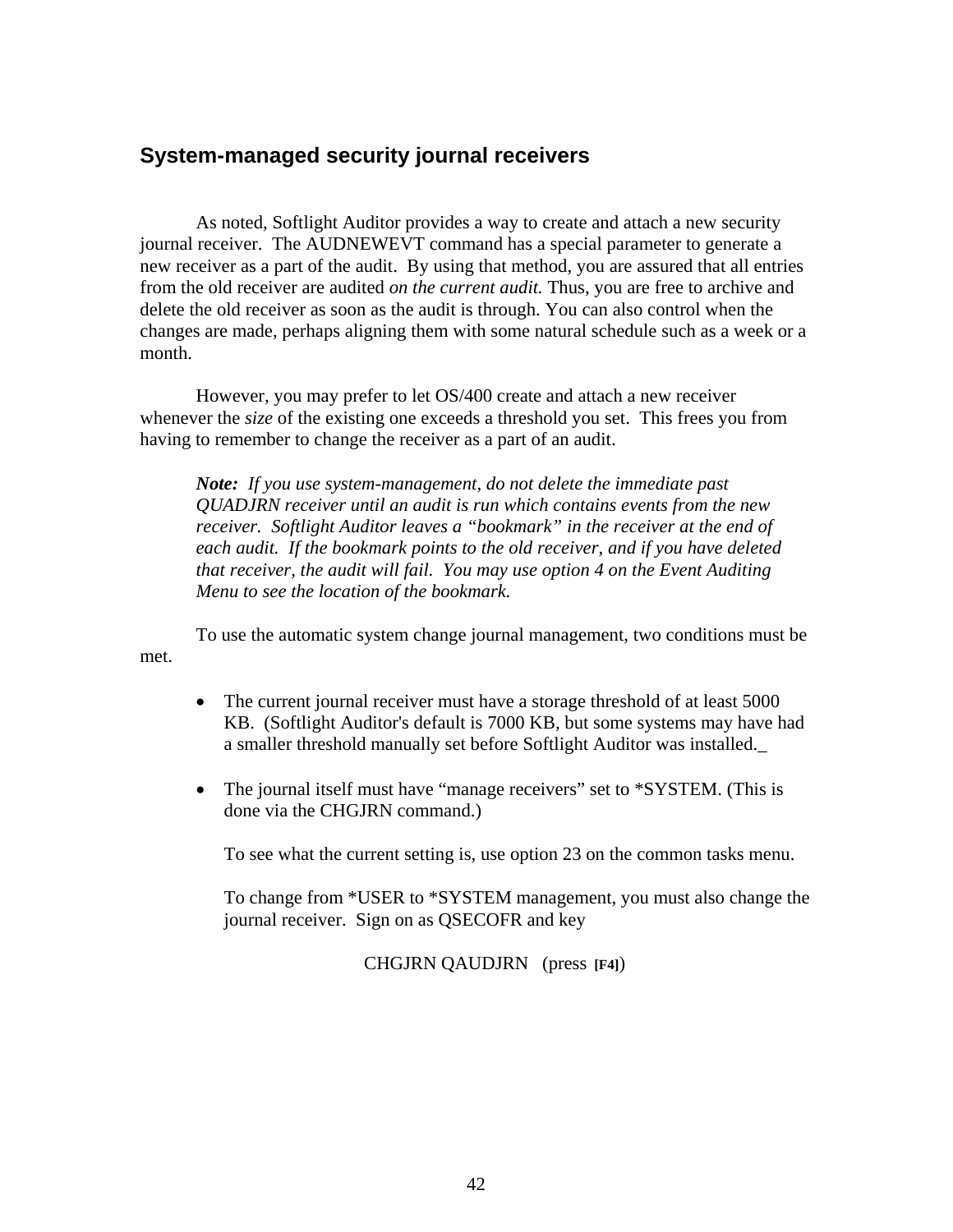|                                                                       | Change Journal (CHGJRN) |                                 |  |  |
|-----------------------------------------------------------------------|-------------------------|---------------------------------|--|--|
| Type choices, press Enter.                                            |                         |                                 |  |  |
| Journal $\ldots$ , $\ldots$ , $\ldots$ , $\ldots$ , $\Diamond$ AUDJRN |                         | Name                            |  |  |
| Library $\ldots$ > *LIBL                                              |                         | Name, *LIBL, *CURLIB            |  |  |
| Journal receiver:                                                     |                         |                                 |  |  |
| Journal receiver > *GEN                                               |                         | Name, *SAME, *GEN               |  |  |
| Library >                                                             |                         | Name, *LIBL, *CURLIB            |  |  |
| Journal receiver                                                      |                         | Name, *GEN                      |  |  |
| Library                                                               |                         | Name, *LIBL, *CURLIB            |  |  |
| Sequence option *CONT                                                 |                         | *RESET, *CONT                   |  |  |
| Journal message queue   QSYSOPR                                       |                         | Name, *SAME                     |  |  |
| Library                                                               |                         | $*LIBL$<br>Name, *LIBL, *CURLIB |  |  |
| Manage receivers > *SYSTEM                                            |                         | *SAME, *USER, *SYSTEM           |  |  |
| Delete receivers                                                      | $*_{\rm NO}$            | *SAME, *NO, *YES                |  |  |
| Receiver size options                                                 | $*$ NONE                | *SAME, *NONE, *RMVINTENT        |  |  |
| Text 'description'                                                    |                         | 'Security journal'              |  |  |

 Specify \*GEN for the first journal receiver (generate a new one), leave the second receiver blank, and specify either \*USER or \*SYSTEM for "Manage receivers."

*Important:* Leave "Delete receivers" as \*NO to prevent the system from deleting an old receiver before Softlight Auditor has finished auditing it. You should delete receivers manually, as noted in the section above, regardless of whether you allow the system to change (manage) them.

## **Scheduling SLA to run at night**

 OS/400 includes a basic job scheduling facility. You may use it to schedule the AUDNEWEVT command to run, unattended, overnight (or on any regular schedule).

 Use the WRKJOBSCDE (work with job schedule entry) command to view, add, or change scheduled jobs. The following examples show how to schedule an audit each morning at 4:00 AM, and change to a new receiver on Friday.(Note that you must add two job scheduler entries, since the command is different on Friday.)

```
 Add Job Schedule Entry (ADDJOBSCDE) 
 Type choices, press Enter. 
Job name . . . . . . . . . . . . > AUDNEWEVT Name, *JOBD Command to run . . . . . . . . > SLAUDIT/AUDNEWEVT SOURCE(*
                          . . . . > SLAUDIT/AUDNEWEVT SOURCE(*BOTH) REPORTS(*DEF
AULT) CLEAR(*YES) BATCH(*YES) NEWRCVR(*NO) 
Frequency . . . . . . . . . . > *WEEKLY *ONCE, *WEEKLY, *MONTHLY
Schedule date, or . . . . . . . *NONE Date, *CURRENT, *MONTHSTR...
Schedule day \ldots . . . . . . > *MON *NONE, *ALL, *MON, *TUE...
                                    > *TUE 
                                   > *WED 
                                   > *THU 
                + for more values 
Schedule time . . . . . . . . > '04:00:00' Time, *CURRENT
… F10=Additional parameters
```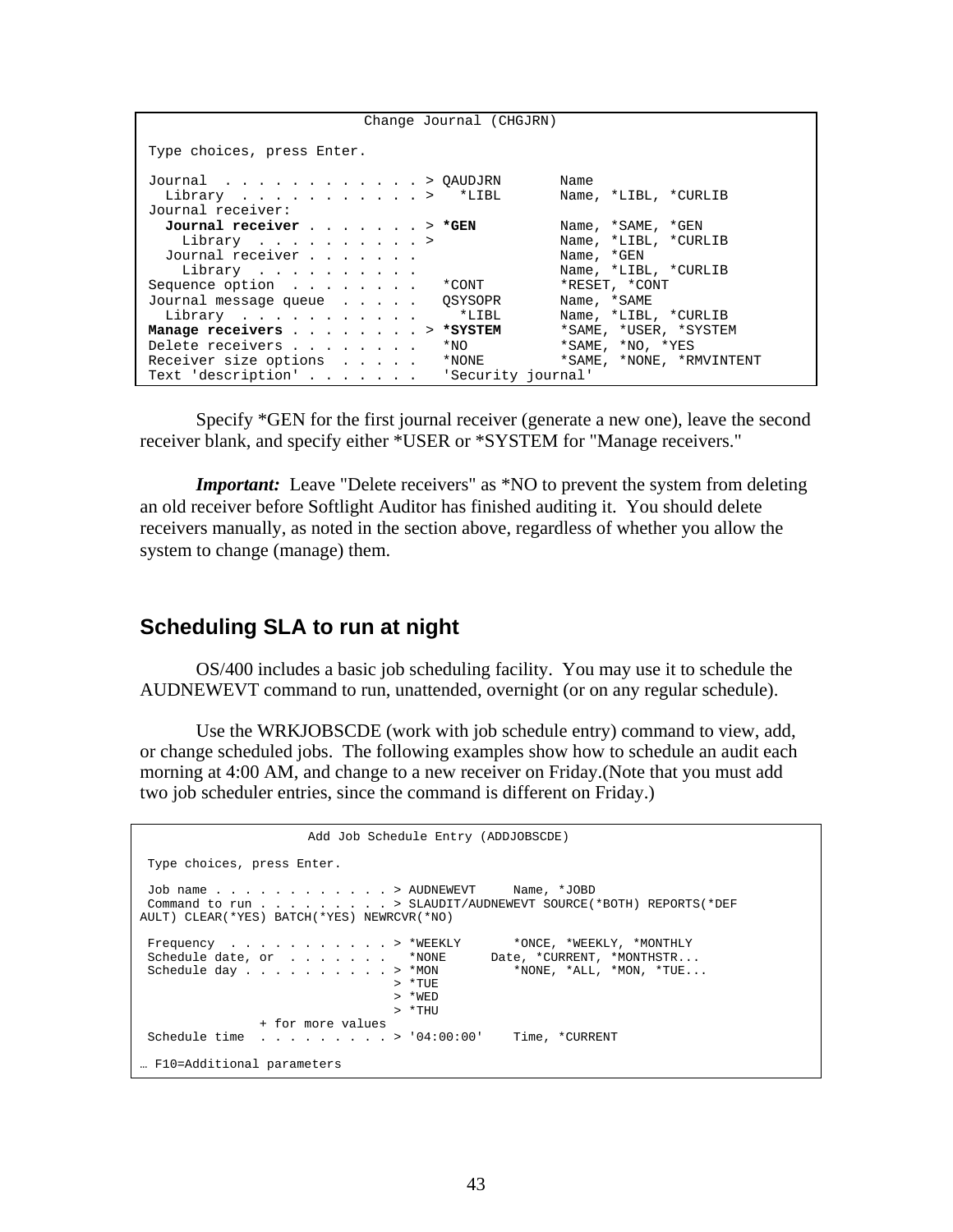```
 Add Job Schedule Entry (ADDJOBSCDE) 
 Type choices, press Enter. 
 Job name . . . . . . . . . . . . > AUDNEWEVT Name, *JOBD 
 Command to run . . . . . . . . . > SLAUDIT/AUDNEWEVT SOURCE(*BOTH) REPORTS(*DEF 
AULT) CLEAR(*YES) BATCH(*YES) NEWRCVR(*YES) 
Frequency . . . . . . . . . . > *WEEKLY *ONCE, *WEEKLY, *MONTHLY
Schedule date, or . . . . . . . *NONE Date, *CURRENT, *MONTHSTR...
Schedule day . . . . . . . . . . > *FRI *NONE, *ALL, *MON, *TUE...
 + for more values 
 Schedule time . . . . . . . . . > '04:00:00' Time, *CURRENT 
… F10=Additional parameters
```
 You may schedule the job while signed on as user SLAUDIT if you have authority to the command line. Otherwise, have QSECOFR schedule the job. If QSECOFR schedules the job, we recommend having the job run as SLAUDIT. To change the user of a scheduled job, press **[F10]** while adding or viewing the job, and page down to the next screen of additional parameters, where the user may be set to \*CURRENT or to a user name – SLAUDIT, in this case.

 *This information is provided as a model, but since the scheduler is an IBM product, consult the on-line help for definitive guidance.*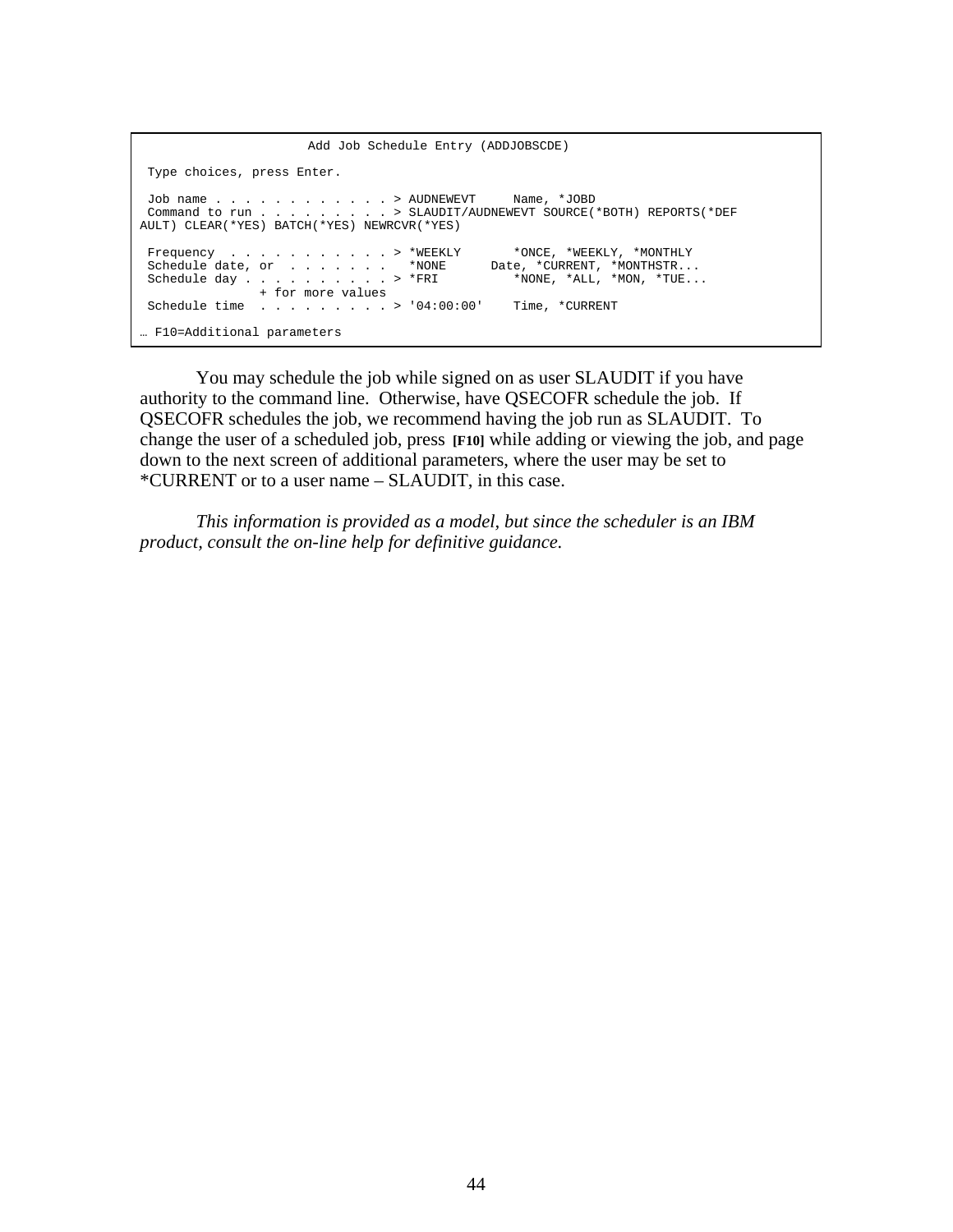# **Troubleshooting**

# **Symptom: Audit ends abnormally, no reports printed.**

There are several reasons why an audit can fail. Consult the job log for the audit, if you can still access it, go to the very end, then back up until you find an error message that does not say something like "see previous message/error for details." That is likely the error that caused the audit to fail.

If you cannot find the job log for an audit submitted to the batch queue, try options 34 and 35 on the Common Tasks menu, or the equivalent IBM commands, WRKSBMJOB and WRKSPLF. (You may also choose to run an audit with "Submit job to batch queue" set to \*NO, then use the DSPJOBLOG command to see the job log for your interactive session. With any of these methods, go to the very end of the job log, then back up until you see an error message that does not refer you to a prior message for details.

Softlight Auditor provides a command, SLADEBUG, to increase the level of detail in the job log for the Audit New Events command (AUDNEWEVT). This can be helpful is isolating a problem. From the command line of any Softlight menu**..**

| • SLADEBUG ON  | turns on increased detail in job logs |
|----------------|---------------------------------------|
| • SLADEBUG OFF | turns off increased detail            |

• SLADEBUG *shows the current setting, ON or OFF*

Note that this command does not affect any other job logs, only the log for the event audit.

*Note* Messages like "Object USERnnnn in library SLAUDIT not found" are normal, and are *not* the cause of the failure. If you see that message in the log of a failed audit, the real culprit is further along in the log. **.**

Any of the following may cause a failure of an audit. You may try any of these corrections, based on what you find in the job log.

*Four out of five times, failing audits can be fixed by running the SLAUDIT/SETUP command, option 10 on the System Management Menu (reachable from Softlight Auditor main menu option 4). Leave all the default values on the SETUP command alone.* 

Following is a list of other troubleshooting tips.

• **Error message occurred after upgrading: CPF4131 error appeared during open**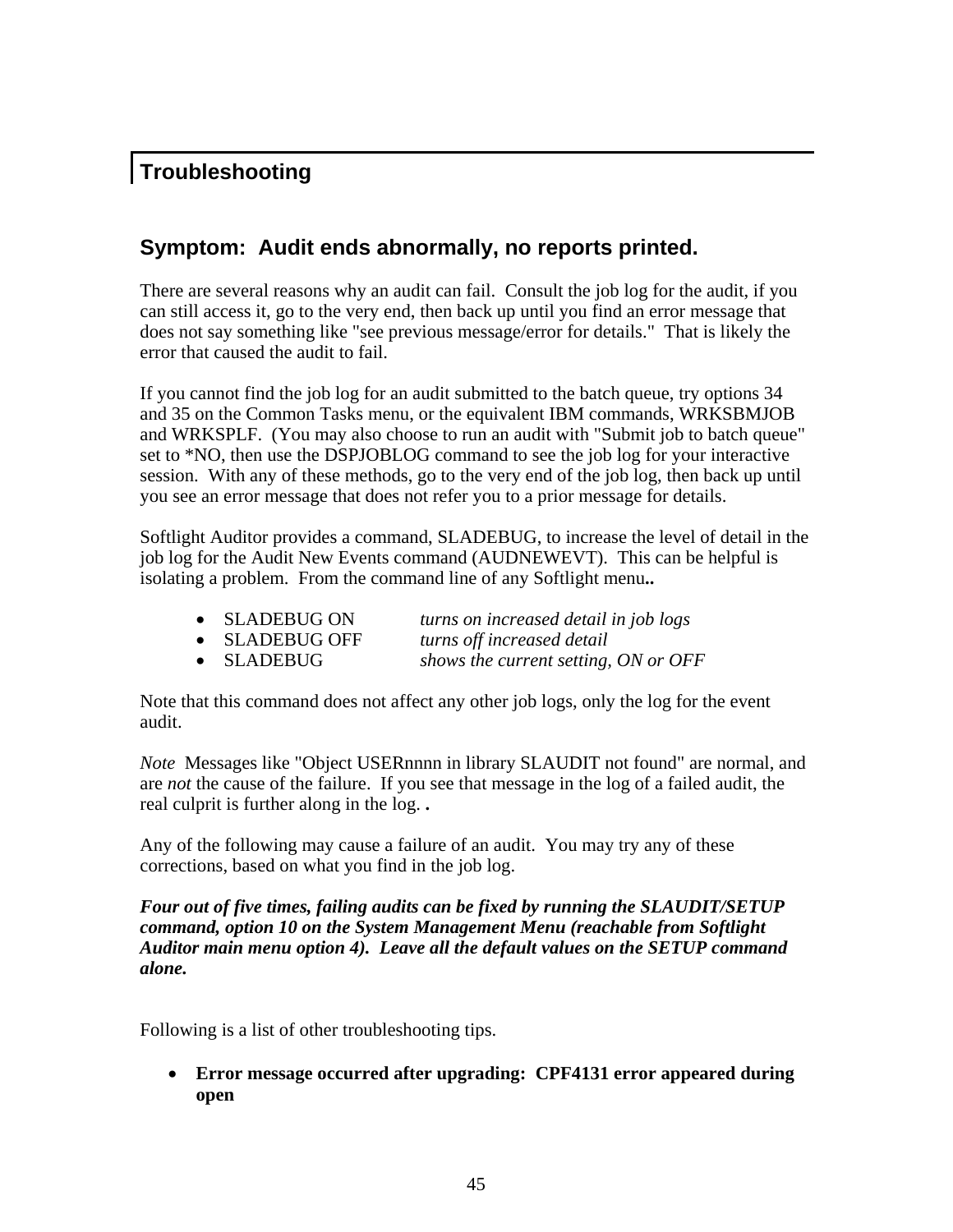Here are the steps to correct the CPF4131 error. The stop file was not properly restored and is still using the old version. Enter the following commands on a command line (probably will need QSECOFR privilege).

DLTF FILE(SLAUDIT2/PFSTP3) RSTOBJ OBJ(PFSTP3) SAVLIB(SLAUDIT2) DEV(\*SAVF) SAVF(SLAINSTALL/SLA##2)

This should correct the error.

• **Error message occurred after upgrading when running AUDNEWEVT: Level check on file PFSTP3.** 

The stop file was not properly restored and is still using the old version. Enter the following commands on a command line (probably will need QSECOFR privilege).

DLTF FILE(SLAUDIT2/PFSTP3) RSTOBJ OBJ(PFSTP3) SAVLIB(SLAUDIT2) DEV(\*SAVF) SAVF(SLAINSTALL/SLA##2)

This should correct the error.

### • **Has your copy of SLA expired?**

Use the SLAUDIT/SYSINFO command (option 21 on the SLA common tasks menu) and check the expiration date on line 3 of the screen. Call us if you need a temporary code to get you through until we receive your license payment.

#### • **Did anyone change the journal receiver manually and delete the old one?**

If so, SLA's bookmark from the last audit will point to a non-existent journal receiver. Check the current receiver using the WRKJRNA QAUDJRN command (option 23 on the SLA common tasks menu). Compare the receiver name to the one in SLA's bookmark from the DSPADTSTR command (SLA event auditing menu, option 4). If they differ, use the SLAUDIT/SETUP command, System Management Menu option 10, and leave the parameters at their default values..

| *BASIC, *SAME<br>*GEN, *SAME, name<br>*GEN, *SAME, library<br>5000 to 192000 in KB<br>*CONT. *RESET |
|-----------------------------------------------------------------------------------------------------|
|                                                                                                     |
|                                                                                                     |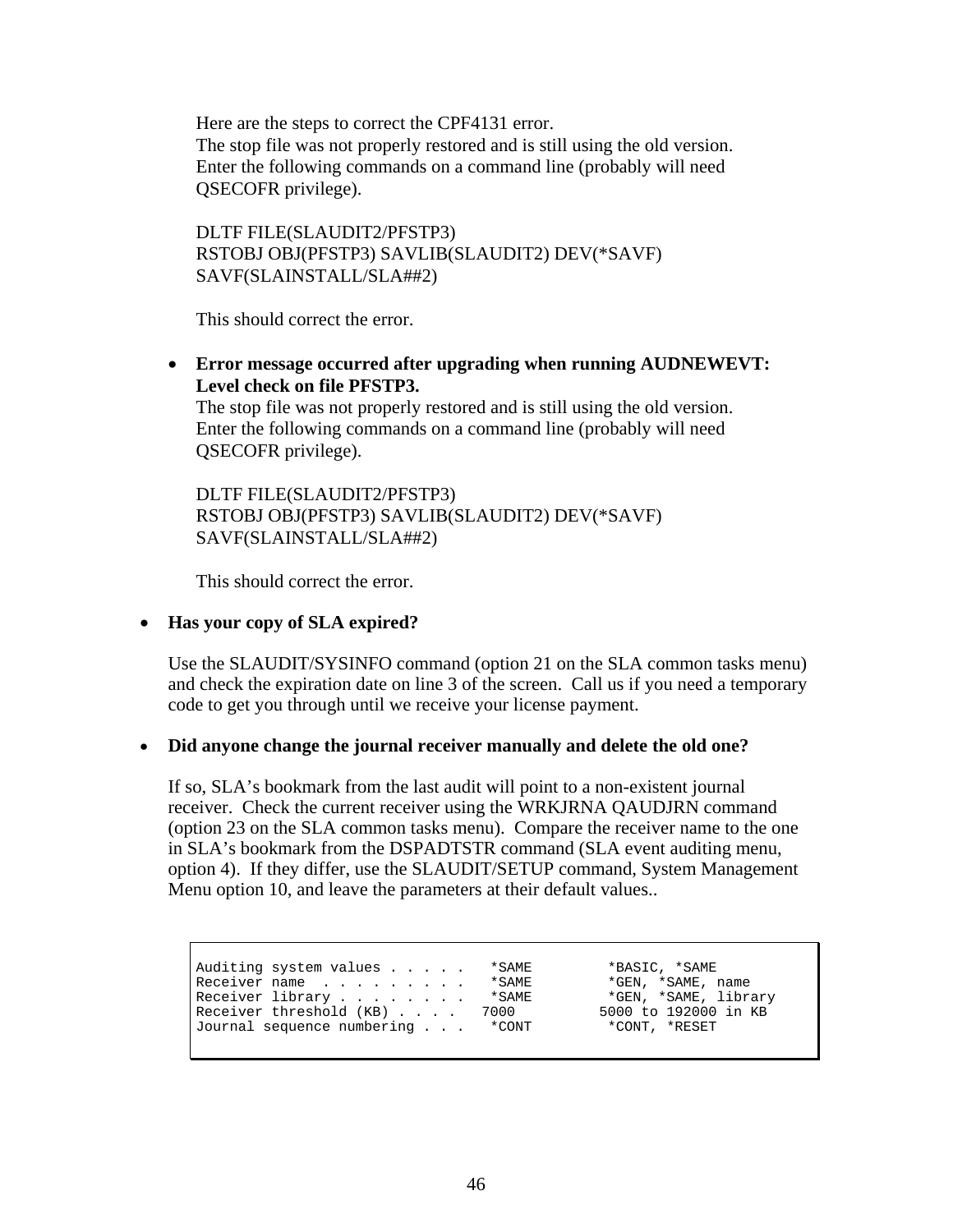#### • **Was a new version of OS/400 installed since the last successful audit?**

You should turn auditing off before any major software upgrade. So many objects are replaced that the audit journal becomes huge and unwieldy. Use the WRKSYSVAL command to change system value QAUDCLT to \*NONE when you want to turn off auditing. After the upgrade, change QAUDCTL back to what it was before.

If you did not do this, it is likely that OS/400 itself changed journal receivers and SLA does not have authority to the new one. The new receiver also probably has an unintelligible name. The quickest way to get back on track is to use the SETUP command, System Management Menu option 10, and enter the following parameters

| Auditing system values *SAME<br>Receiver name<br>Receiver library $\ldots$<br>Receiver threshold (KB) 7000<br>Journal sequence numbering * CONT | *GEN<br>* SAME | *BASIC, *SAME<br>*GEN, *SAME, name<br>*GEN, *SAME, library<br>5000 to 192000 in KB<br>*CONT, *RESET |
|-------------------------------------------------------------------------------------------------------------------------------------------------|----------------|-----------------------------------------------------------------------------------------------------|
|-------------------------------------------------------------------------------------------------------------------------------------------------|----------------|-----------------------------------------------------------------------------------------------------|

If you have a preferred receiver naming strategy and if you are comfortable resolving OS/400 naming conflicts, you can substitute an available name and library (we recommend QGPL) for the \*GEN and \*SAME values shown in the example.

#### • **Did the work file, PFQHST2, run out of space?**

Change physical file PFQHST2 in library SLAUDIT2 to a larger size. Use the command

#### CHGPF FILE(SLAUDIT2/PFQHST2)

Press **[F10]**, if needed, to see more parameters, like the example below.

| Change Physical File (CHGPF)                                                                                                                                                                                                                                  |                                                                                                                                                                                                  |
|---------------------------------------------------------------------------------------------------------------------------------------------------------------------------------------------------------------------------------------------------------------|--------------------------------------------------------------------------------------------------------------------------------------------------------------------------------------------------|
| Type choices, press Enter.                                                                                                                                                                                                                                    |                                                                                                                                                                                                  |
| Physical file $\ldots$ > PFQHST2<br>SLAUDIT2<br>Library $\ldots$ ><br>$System * LCL$<br>Source file<br>*NONE<br>Library<br>Expiration date for member $\ldots$<br>*NONE<br>Maximum members<br>Access path size<br>* SAME<br>Access path maintenance<br>* SAME | Name<br>Name, *LIBL, *CURLIB<br>*LCL, *RMT, *FILETYPE<br>Name, *NONE<br>Name, *LIBL, *CURLIB<br>Date, *SAME, *NONE<br>Number, *SAME, *NOMAX<br>*SAME, *MAX4GB, *MAX1TB<br>*SAME, *IMMED, *REBLD, |
| * SAME<br>Access path recovery<br>Force keyed access path<br>* SAME<br>Member size:                                                                                                                                                                           | *SAME, *NO, *AFTIPL, *IPL<br>*SAME, *NO, *YES                                                                                                                                                    |
| Initial number of records<br>10000<br>Increment number of records.<br>5000                                                                                                                                                                                    | $1 - 2147483646$ , *NOMAX,<br>$0 - 32767$ , *SAME                                                                                                                                                |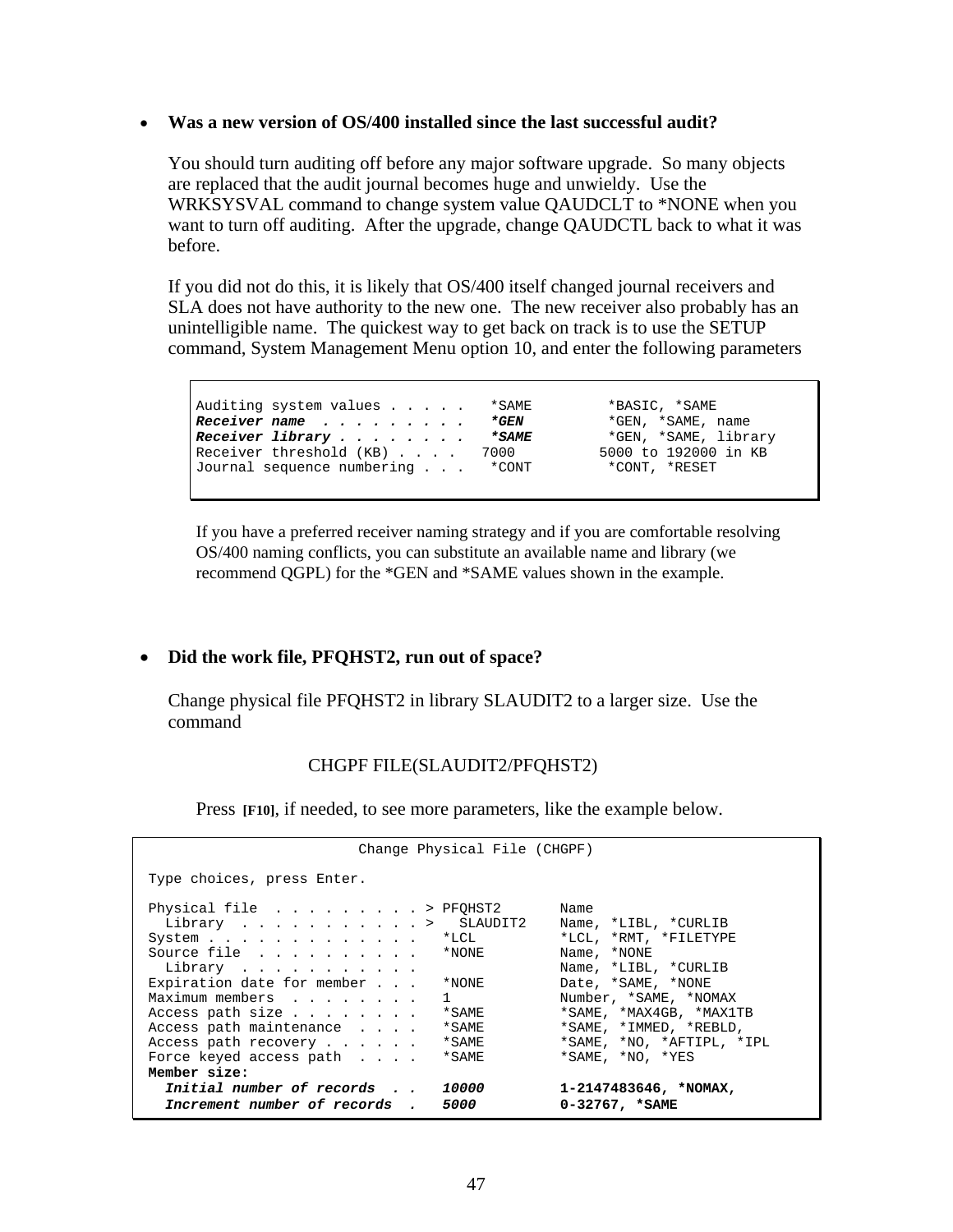| Maximum increments 3 |  |  |  |     | 0-32767, *SAME   |
|----------------------|--|--|--|-----|------------------|
| Allocate storage     |  |  |  | *NO | *NO, *YES, *SAME |

Change the initial number of records, increment number of records and/or the maximum increments values to allow more rows. The values shown above are usually adequate, but you may need to use slightly larger ones if you run audits infrequently on a very busy system.

#### • **Are you signed on as user SLAUDIT?**

The audit needs access to the audit journal QAUDLOG and its receivers, the system history file QHST and all history log versions, libraries SLAUDIT and SLAUDIT2, and certain specific authorities to run successfully. Errors which state that you are not authorized to an object can usually be corrected by signing on as user SLAUDIT to run the audit.

If you have scheduled the audit via IBM's WRKJOBSCDE command, make sure the job is running under user profile SLAUDIT. (QSECOFR should work, as well, but should not be necessary).

If you are running the audit as user SLAUDIT and still have authority problems, run the SLAUDIT/SETUP command, System Management Menu option 10, and leave the parameters at their default values..

Auditing system values . . . . . \*SAME \*BASIC, \*SAME Receiver name . . . . . . . . \*SAME \*GEN, \*SAME, name Receiver name . . . . . . . . . \*SAME \*GEN, \*SAME, name<br>Receiver library . . . . . . . . \*SAME \*GEN, \*SAME, library Receiver library . . . . . . . . \*SAME \*GEN, \*SAME, library<br>Receiver threshold (KB) . . . . 7000 5000 to 192000 in KB Receiver threshold (KB) . . . . 7000 5000 to 192000<br>Journal sequence numbering . . . \*CONT \*CONT, \*RESET Journal sequence numbering  $\ldots$ .

### **Symptom: Audit runs, reports cannot be found.**

#### • **Did they go to a different queue?**

Use the WRKSPLF (work with spooled files) command, found on SLA common tasks menu, option 35.

To change where future audits send their reports, use option 13 on the Common Tasks menu.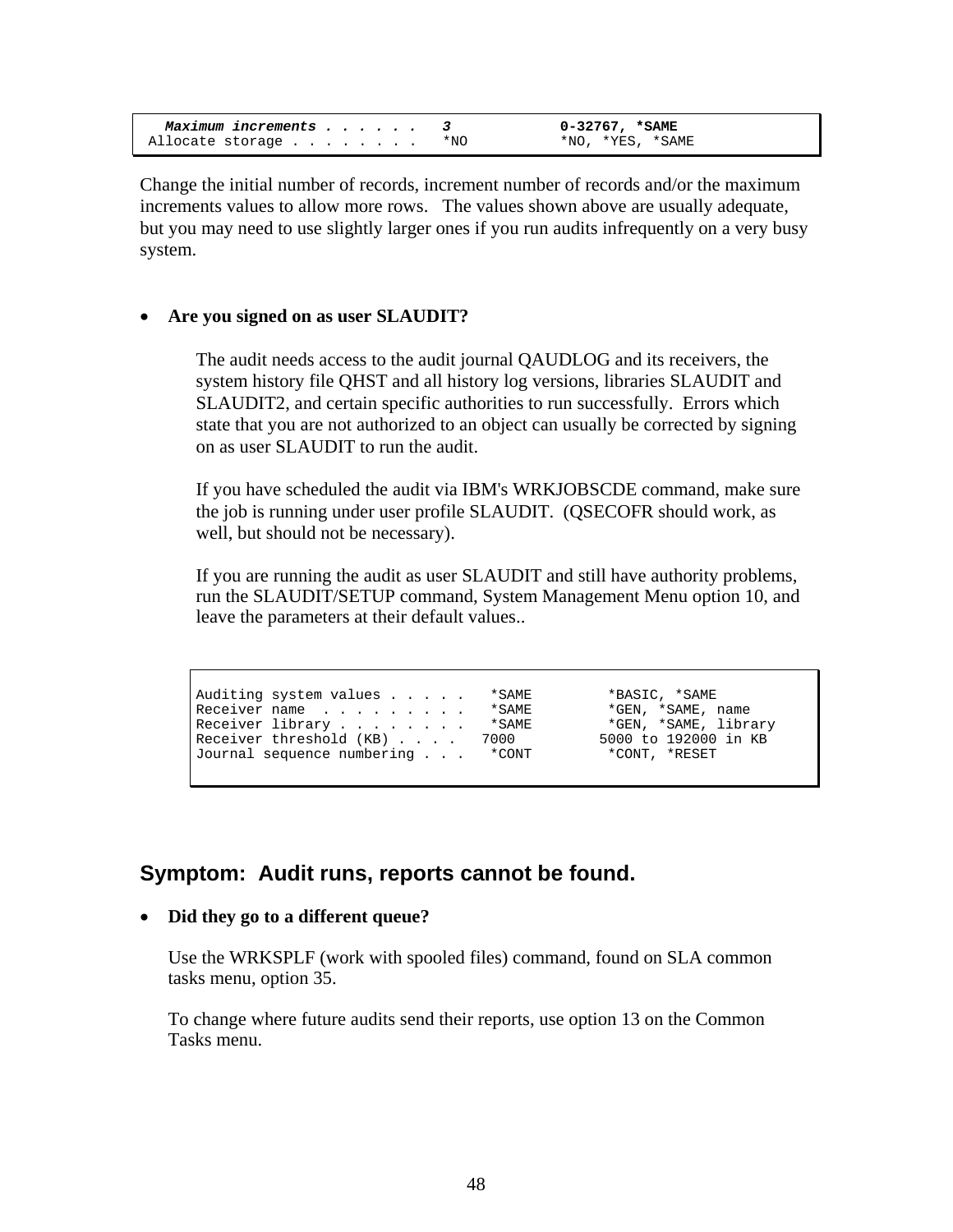#### • **Has the audit finished?**

Use the WRKSBMJOB (work with submitted jobs) command, found on SLA common tasks menu, option 34, to see if the AUDNEWEVT job is still running. You can examine the job log of that job, or any running job to which you have authority, from the WRKSBMJOB screen.

#### • **Were they printed and deleted from the queue?**

If you want to archive reports (for example, if you use an optical storage system), and you also let copies print, you need to instruct OS/400 to leave the copies in the print queue after they have finished printing.

All SLA reports refer to a defined printer file, SLAUDIT/SLAPRINT. Use the CHGPRTF command on that printer file (Common Tasks menu 13).

When the first page of the command is displayed, press **[F10]** for additional parameters, and scroll down until you see a panel like this.

| Change Printer File (CHGPRTF)                       |                                |
|-----------------------------------------------------|--------------------------------|
| Type choices, press Enter.                          |                                |
| Spool the data $\ldots$                             | $*$ YES<br>*SAME, *YES, *NO    |
| Spooled output queue $\cdots$                       | Name, *SAME,<br>*JOB           |
| Library                                             | Name, *LIBL,                   |
| Form type                                           | Character val<br>$*$ STD       |
| Copies $\ldots$ $\ldots$ $\ldots$ $\ldots$ $\ldots$ | $1 - 255$ , $*$ SAME<br>$1 -$  |
| Page range to print:                                |                                |
| Starting page $\ldots$                              | Number, 1, *SAME<br>$1 -$      |
| Ending page $\ldots$                                | $*$ END<br>Number, *SAME, *END |
| Max spooled output records                          | $1-999999, *SAME,$<br>100000   |
| File separators<br>0                                | 0-9, *SAME                     |
| Spooled output schedule                             | *SAME, *FILEEND,<br>*FILEEND   |
| Hold spooled file $\cdots$                          | *SAME, *NO, *YES<br>$*_{NO}$   |
| Save spooled file $\cdots$                          | *SAME, *NO, *YES<br>$*_{NO}$   |
| Output priority (on OUTQ)                           | $*$ SAME, $*$ JOB, 1, 2,       |
| User data                                           | Character value,<br>*SOURCE    |
| Spool file owner *CURUSRPRF                         | *SAME, *CURUSRPRF,             |
|                                                     |                                |

If you change "Hold spool file" to "\*YES", the spooled output file is held until it is released by the Release Spooled File (RLSSPLF) command. In other words, no reports will print until you explicitly release them.

If you change "Save spool file" to "\*YES", the spooled file data is kept on the output queue until the file is deleted. In other words, after the requested copies have printed, the spool file is *not* deleted from the output queue. This option allows you to copy reports to an optical storage system, then delete them.

Softlight Corporation does not provide an automatic way to copy reports to optical archives and them delete them, but most providers of optical storage do provide such a means.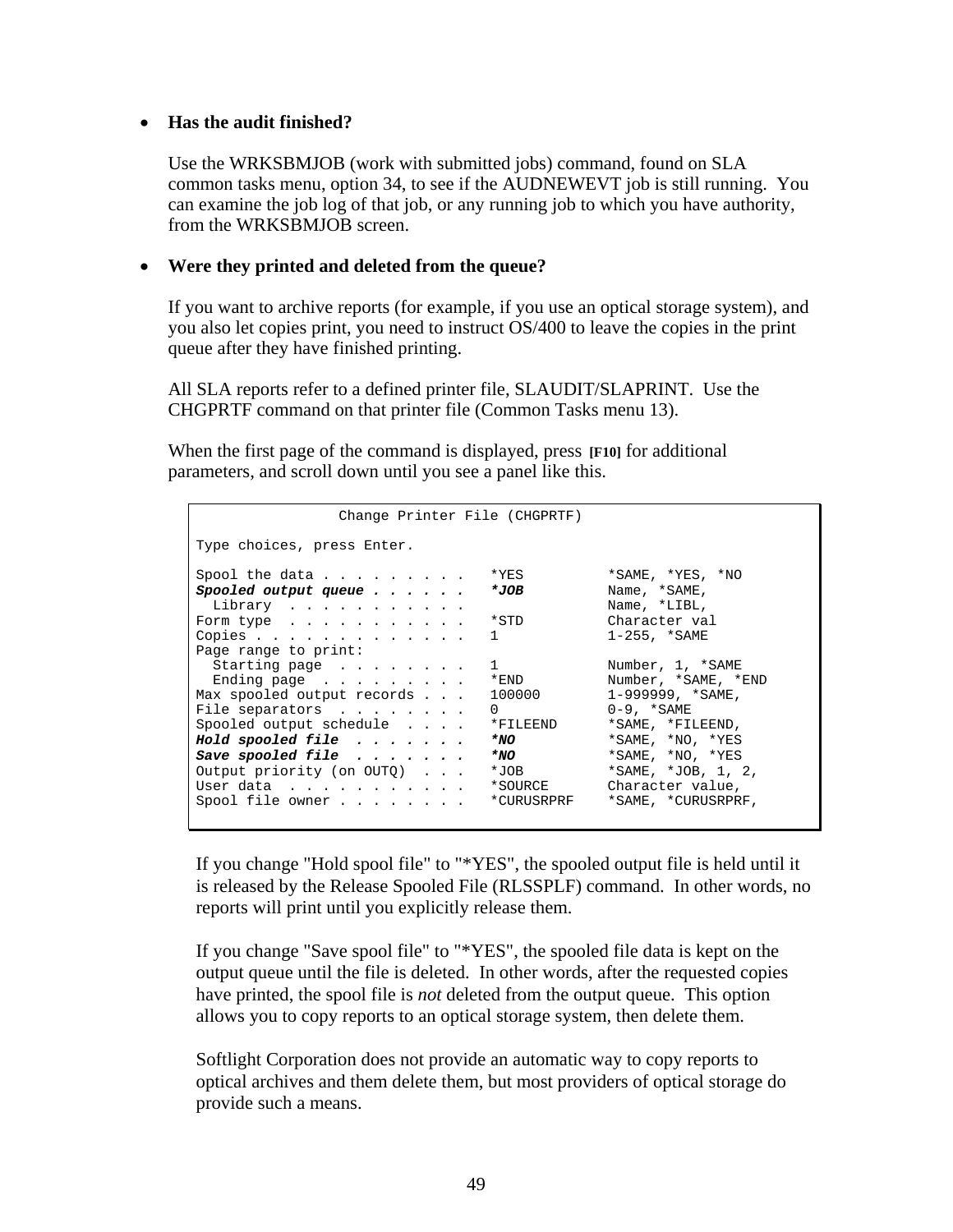If you need Softlight reports to go to a certain printer queue for archiving, you may change the "Spooled output queue" on the same page, above.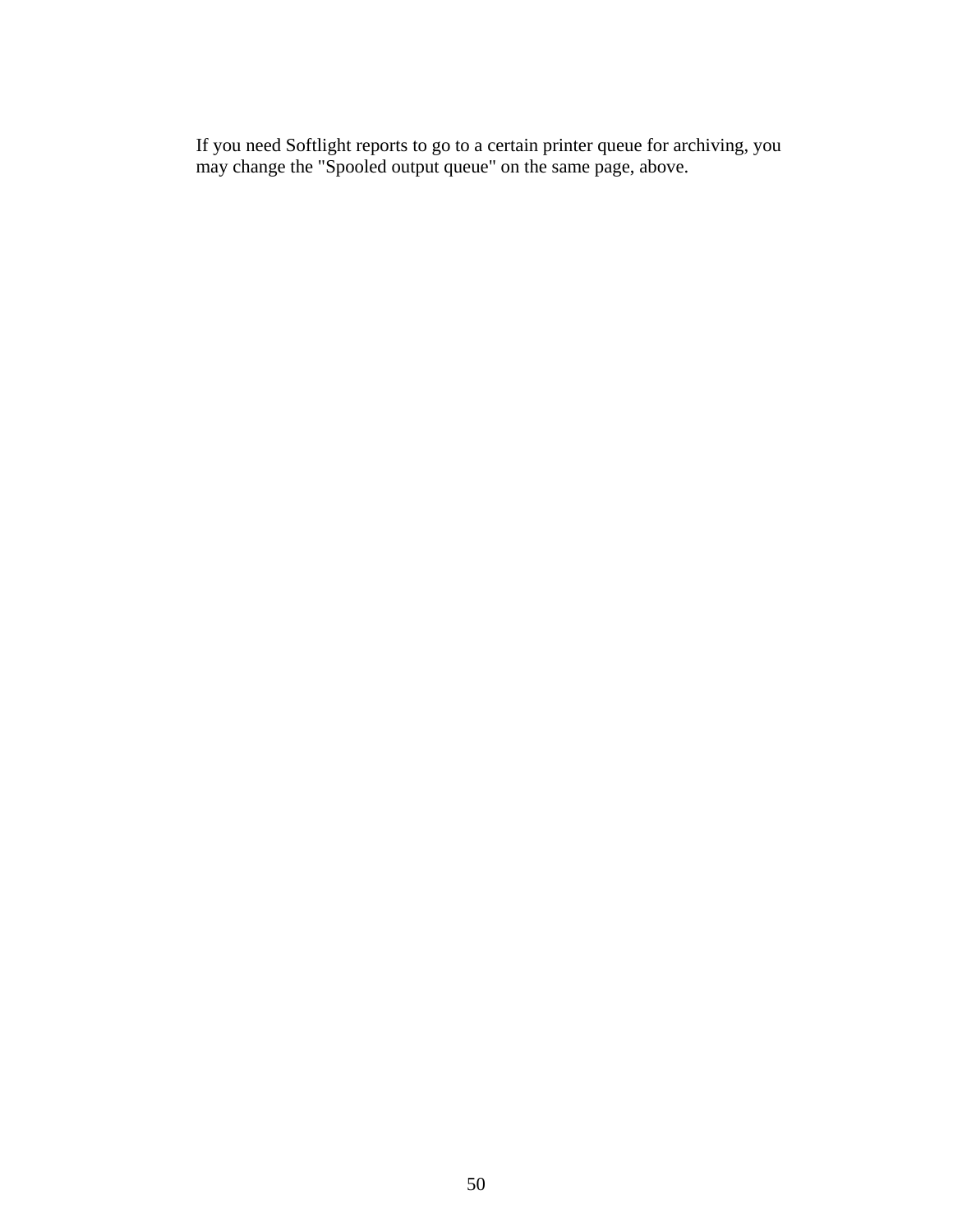# **Report Samples**

Samples of many of the reports delivered with Softlight Auditor follow.

 Brief descriptions are included here, but you may also want to refer to the *IBM System i Security Guide for IBM i5/OS Version 5 Release 4* manual, http://www.redbooks.ibm.com/abstracts/SG246668.html, for more information.

 For a complete list of reports, and to control which ones print automatically when you run an audit, consult the configuration menu option "Default report set to print" (WRKSLARPT command). We add reports from time to time. The on-line list is always the most current.

Here is the list as of the printing date of this manual.

| Type Report       |                   | Description                                       |
|-------------------|-------------------|---------------------------------------------------|
|                   | *QAUDJRN RAJAFACL | <b>Authority Failures</b>                         |
| *QAUDJRN RAJAFBCL |                   | <b>Program Failures</b>                           |
| *QAUDJRN RAJCACL  |                   | <b>Authority Changes</b>                          |
|                   | *QAUDJRN RAJCDACL | <b>Audited Users and Commands</b>                 |
| *QAUDJRN RAJCOCL  |                   | <b>Objects Created</b>                            |
|                   | *QAUDJRN RAJCOPCL | Programs Created (Subset of RAJCOCL)              |
| *QAUDJRN RAJDOCL  |                   | <b>Objects Deleted</b>                            |
| *QAUDJRN RAJDSCL  |                   | <b>Reset of DST Security Password</b>             |
| *QAUDJRN RPJCP1CL |                   | <b>User Profile Changes</b>                       |
| *QAUDJRN RPJJD1CL |                   | Job descriptions that specify a user profile name |
| *QAUDJRN RPJOM1CL |                   | <b>Objects Moved or Renamed</b>                   |
| *QAUDJRN RAJORCL  |                   | <b>System Management Actions</b>                  |
| *QAUDJRN RPJOW1CL |                   | <b>Object Ownership Changed</b>                   |
| *QAUDJRN RPJPA1CL |                   | Programs Changed to Adopt Authority               |
| *QAUDJRN RPJPW1CL |                   | Invalid User ID or Password Sign On Attempts      |
| *QAUDJRN RPJRP1CL |                   | Programs Restored that Adopt Authority            |
| *QAUDJRT RAJSTCL  |                   | Use of Service Tools                              |
| *QAUDJRN RPJSV1CL |                   | <b>System Value Changes</b>                       |
| *QAUDJRN RAJZRA   |                   | <b>Audited Object Accesses</b>                    |
| *QAUDJRN RAJZCA   |                   | <b>Audited Object Changes</b>                     |
| *QHST RPIJB1CL    |                   | Interactive Job Exceptions                        |
| *QHST RPJBR2CL    |                   | Random Sample of Jobs by User ID                  |
| *QHST             | RPQH2ACL          | Random Sample of Messages from History Log        |

*Note:* The "CL" appended to the report name indicates the name of the control language program which sets up and runs the report. For instance, on the report header you will see "RAJAFA" not "RAJAFACL".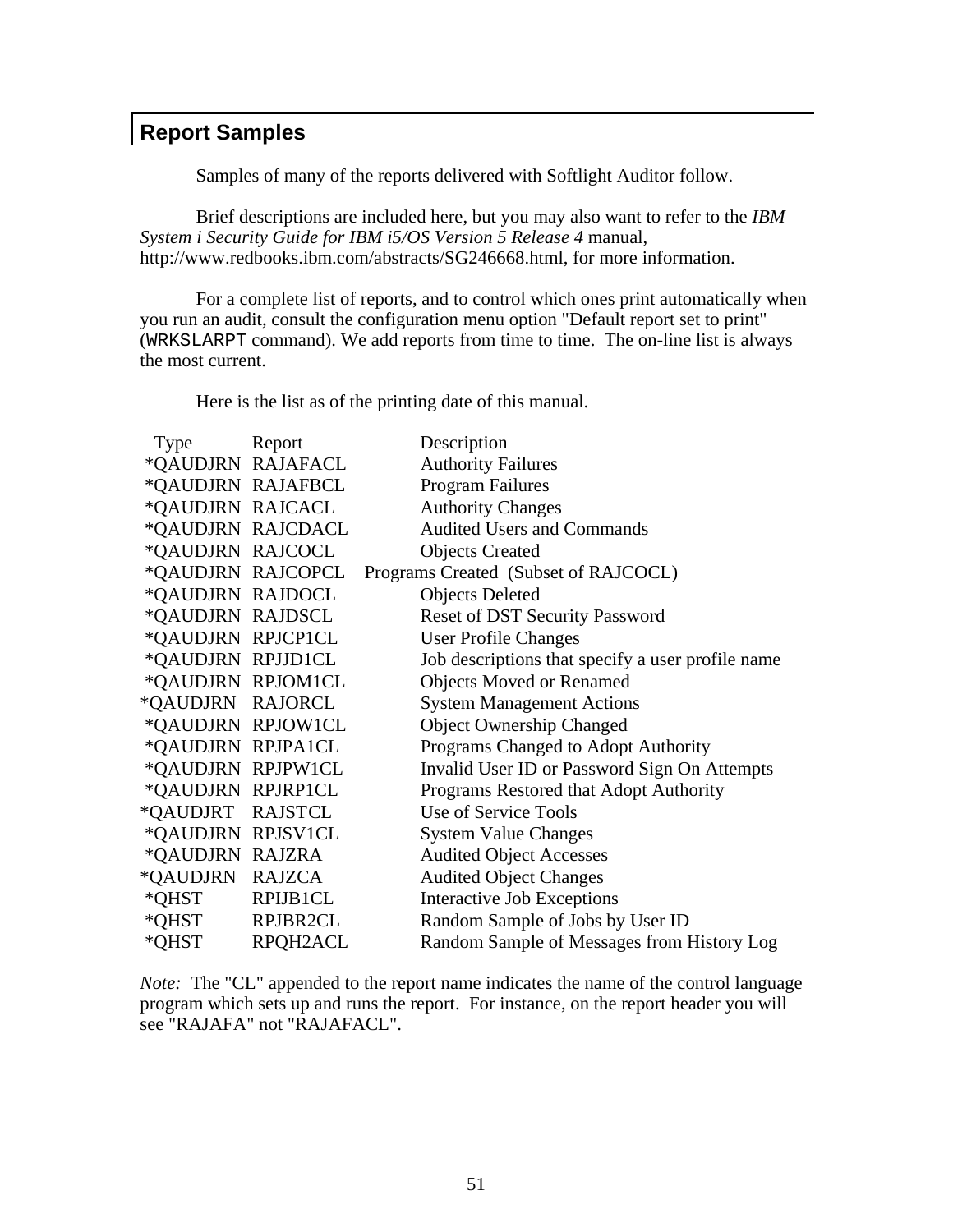### **General comments about reports**

You may omit any report. See the section *Report defaults* in this manual.

 You may change where the reports print, the number of copies, and similar attributes of the print file. See *Changing where reports print.*

 Any report listed in the prior section as type \*QHST can run on any AS/400 or iSeries, since all maintain the system history log, QHST, automatically. Reports listed as type \*QAUDJRN will contain data only if

- 1. the security journal, QAUDJRN, has been set up on your AS/400, and
- 2. the proper auditing level has been set in system value QAUDLVL.

 See the sections in this manual entitled *The SETUP Command* and *Changing the Auditing Level After Setup* for more information about the security journal.

 Many of the QAUDJRN reports allow you to selectively filter out events that you consider normal or uninteresting. This is done via a "stop list" feature on the Softlight Auditor configuration menu. The comments about each report indicate whether the stop list may be used. See the section entitled *The Library/Object Stop List* to learn how to edit the stop list.

 The required auditing level is noted after each report sample in the pages that follow.

 For a full discussion, refer to the IBM manual *AS/400 Security Concepts and Planning, SC41-8083* (renamed *Security Reference* for OS/400 V2R3)*.*

 Most reports of type \*QAUDJRN list the *journal sequence number*. With this number, you can use the DSPJRN command to locate the entry. You might need to do so, for instance, to see what other events occurred at or near the same time.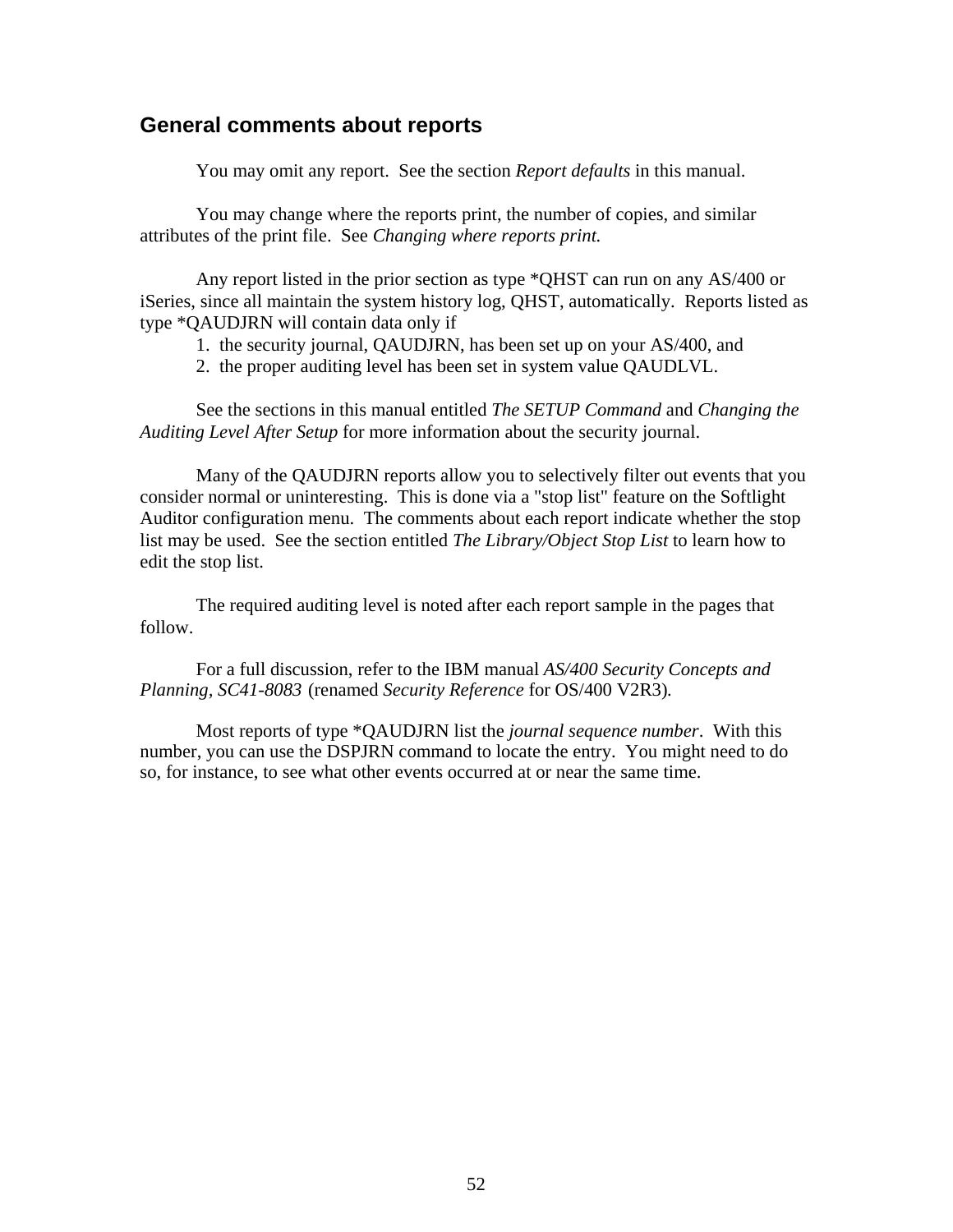## **Authority Failures**

| *+1+2+3+4+5+6+7+8+9<br>. + 0 + 1 + 2 + 3<br>1/01/94 15:30:24 RAJAFA<br>User SLAUDIT     | Page             | 2.0             |                |      |                                     |             | Authority Failures<br>JOB INFORMATION |                |
|-----------------------------------------------------------------------------------------|------------------|-----------------|----------------|------|-------------------------------------|-------------|---------------------------------------|----------------|
| <b>JOURNA</b>                                                                           |                  |                 |                |      |                                     |             |                                       |                |
| 1 LIBRARY                                                                               | OBJECT           | TYPE            | USER           | DATE | TIME                                | NUMBER NAME |                                       | USER           |
| SEQ NU                                                                                  |                  |                 |                |      |                                     |             |                                       |                |
| AA                                                                                      |                  |                 |                |      |                                     |             |                                       |                |
| A QSYS                                                                                  | QHST94001A *FILE |                 | SLAUDIT        |      | 010194 152654                       |             | 13652 QSYSARB                         | OSYS           |
| 2433                                                                                    |                  |                 |                |      |                                     |             |                                       |                |
| A QSYS                                                                                  | <b>QMHLDISP</b>  | $*_{\rm PGM}$   | SLAUDIT        |      | 010194 145947                       |             | 13815 DSP01                           | <b>SLAUDIT</b> |
| 2433                                                                                    |                  |                 |                |      |                                     |             |                                       |                |
| A QSYS                                                                                  | OMHLDISP         | $*_{\rm PGM}$   | SLAUDIT        |      | 010194 151917                       |             | 13652 OSYSARB                         | QSYS           |
| 2433                                                                                    |                  |                 |                |      |                                     |             |                                       |                |
| A QSYS                                                                                  | <b>QMHLDISP</b>  | $*_{\rm PGM}$   | <b>SLAUDIT</b> |      | 010194 151936                       |             | 13837 DSP01                           | <b>SLAUDIT</b> |
| 2433                                                                                    |                  |                 |                |      |                                     |             |                                       |                |
| Legend: 1=Violation subtype.                                                            |                  |                 |                |      |                                     |             |                                       |                |
| Attempts to access objects or perform functions which were blocked because the user did |                  |                 |                |      |                                     |             |                                       |                |
| not have proper authority appear on this                                                |                  |                 |                |      |                                     |             |                                       |                |
| report. Section headings describe the coded (1) violation subtypes.                     |                  |                 |                |      |                                     |             |                                       |                |
| Count                                                                                   | 4                | System S1015241 |                |      | QAUDJRN type AF, subtypes A J P S U |             |                                       | <b>OAUDLVL</b> |
| value *AUTFAIL                                                                          |                  |                 |                |      |                                     |             |                                       |                |

If your OS/400 system value QAUDLVL includes \*AUTFAIL, authorization failures will appear on this report.

| The first field gives the type of authority failure. | (message issued at time of failure) |
|------------------------------------------------------|-------------------------------------|
| $A =$ unauthorized object access attempt             | <b>CPI2226</b>                      |
| $J =$ submit job profile error                       | <b>CPI2248</b>                      |
| $P =$ profile swap error                             | <b>CPI2270</b>                      |
| $S =$ default sign on attempted                      | CPI2249                             |
| $U =$ User permission request not valid              | CPI2296                             |

The next five fields identify the object involved and the date and time of the incident.

The ID of the job being run by the user when access was denied is also listed. For interactive jobs, the job name is the display station ID.

Finally, the journal sequence number in QAUDJRN is noted. You may use this number with IBM's DSPJRN command to retrieve the security journal entry, or to examine other entries made before or after this one.

Stop list: You may not omit authority failures from this report via the WRKLOS command.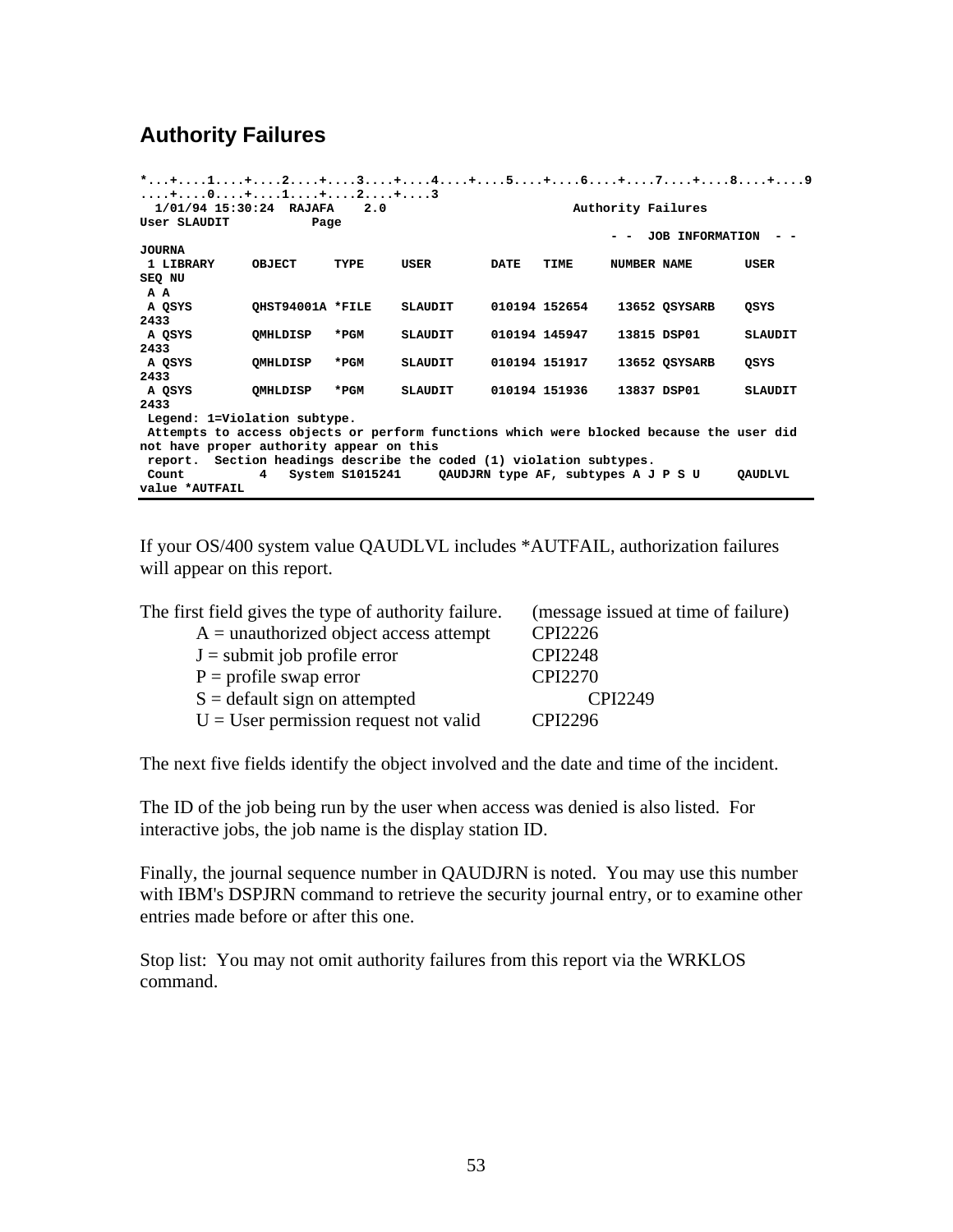# **Program Failures**

|                 | *+1+2+3+4+5+6+7+8+9<br>. + 0 + 1 + 2 + 3 |                |     |                |      |               |                  |                 |      |
|-----------------|------------------------------------------|----------------|-----|----------------|------|---------------|------------------|-----------------|------|
|                 | 1/01/94 15:30:52 RAJAFB                  |                | 2.0 |                |      |               | Program Failures |                 |      |
| User SLAUDIT    |                                          | Page           |     |                |      |               |                  |                 |      |
| PROGRAM         | PROGRAM                                  | <b>INSTRUC</b> |     |                |      |               |                  | JOB INFORMATION |      |
| <b>JOURNA</b>   |                                          |                |     |                |      |               |                  |                 |      |
| 1 LIBRARY       | <b>NAME</b>                              |                |     | NUMBER 2 USER  | DATE | TIME          | NUMBER NAME      |                 | USER |
| LIBRARY         | <b>OBJECT</b>                            | TYPE           |     | SEQ NU         |      |               |                  |                 |      |
| ם מ             |                                          |                |     |                |      |               |                  |                 |      |
| D GN#LIB        | GN#040A                                  |                | 10  | SLAUDIT        |      | 123093 101453 |                  | 13652 QSYSARB   | QSYS |
| SLAUDIT2        | <b>AUDJAFJE</b>                          | *FILE          |     | 206            |      |               |                  |                 |      |
| <b>D GN#LIB</b> | GN#040A                                  |                | 11  | SLAUDIT        |      | 123093 101453 |                  | 13652 OSYSARB   | QSYS |
| SLAUDIT2        | <b>AUDJAFJE</b>                          | *FILE          |     | 206            |      |               |                  |                 |      |
| <b>D GN#LIB</b> | GN#040A                                  |                | 13  | SLAUDIT        |      | 123093 101453 |                  | 13652 QSYSARB   | QSYS |
| SLAUDIT2        | <b>AUDJAFJE</b>                          | *FILE          |     | 206            |      |               |                  |                 |      |
| D GN#LIB        | GN#040A                                  |                | 13  | <b>SLAUDIT</b> |      | 123093 101453 |                  | 13652 QSYSARB   | QSYS |
| SLAUDIT2        | <b>AUDJAFJE</b>                          | *FILE          |     | 206            |      |               |                  |                 |      |
| <b>D GN#LIB</b> | GN#040A                                  |                | 17  | SLAUDIT        |      | 123093 101453 |                  | 13652 OSYSARB   | QSYS |
| SLAUDIT2        | <b>AUDJAFJE</b>                          | *FILE          |     | 206            |      |               |                  |                 |      |

Some programs may attempt to use OS/400 features in a way which could breach security. If your AS/400 audit level (QAUDLVL) includes \*PGMFAIL, those events will be logged and will appear on this report. *This report does not track programs that end abnormally because of program or data errors, unless the error caused one of the following security events.* 

| The type of failure is noted in the first column $(1)$              | (message issued at |
|---------------------------------------------------------------------|--------------------|
| time of failure)                                                    |                    |
| $B = Program$ ran a restricted machine interface instruction        | <b>CPI2268</b>     |
| $C =$ Restored program failed program validation checks             | <b>CPI2250</b>     |
| See column (2) for details                                          |                    |
| $A =$ changed object was restored which may violate security        |                    |
| $B =$ object restored and all authority revoked                     |                    |
| $C =$ validation value failure; copy of program that was translated |                    |
| was restored                                                        |                    |
| $D = a$ changed object was restored as requested by the security    |                    |
| officer                                                             |                    |
| $E =$ system install-time error detected                            |                    |
| $D = Program$ accessed an object through unsupported interface      | CPI2247            |
| $R =$ Attempt made to update object defined as read only            | CPI2274            |

Stop list: You may omit events of type "D" (use of unsupported API) from this report via the stop list. Enter the *program* name and *program* library on the stop list (WRKLOS command).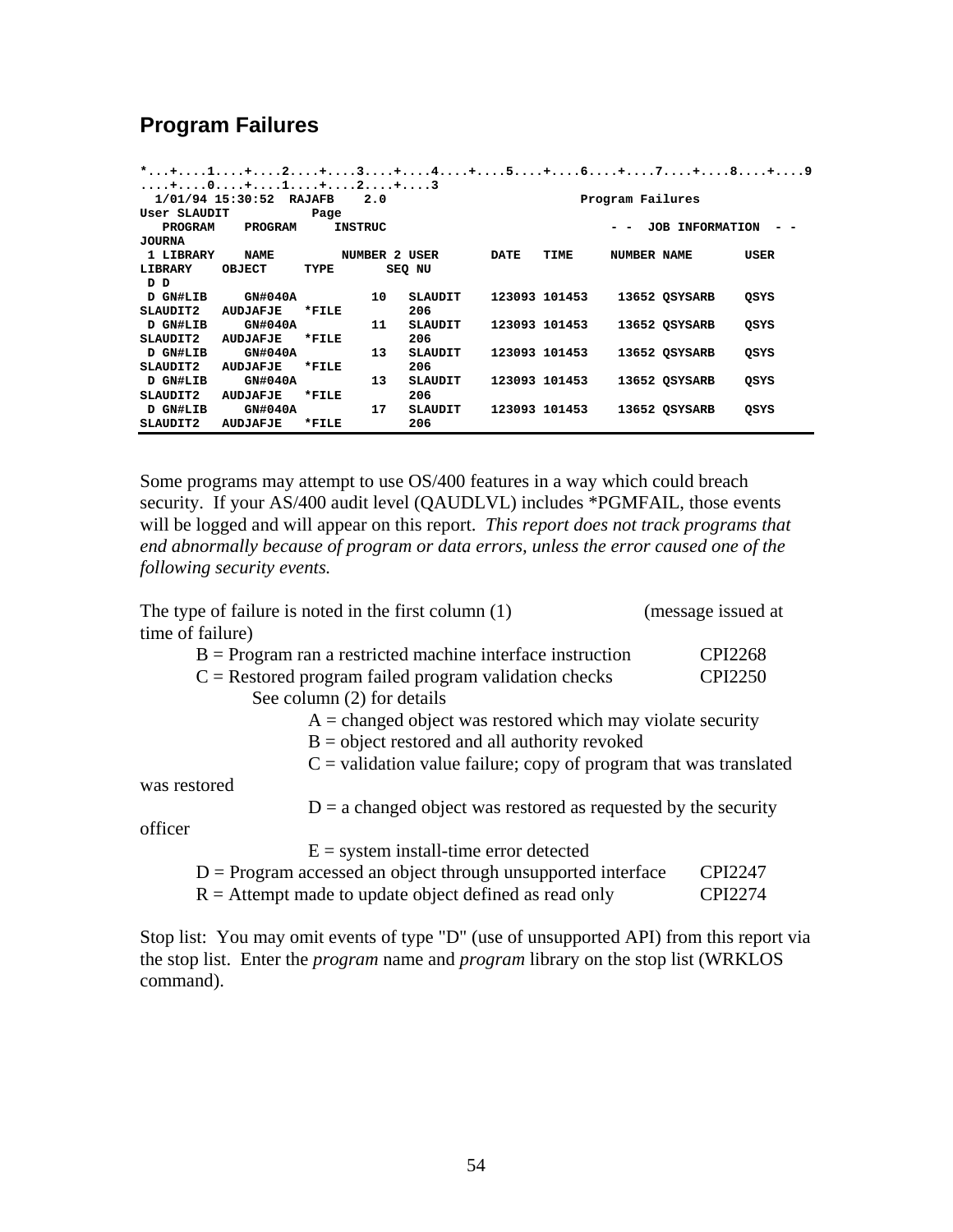# **Authority Changes**

| *+1+2+3+4+5+6+7+8+9                                                                                           |                 |            |                                   |  |      |
|---------------------------------------------------------------------------------------------------------------|-----------------|------------|-----------------------------------|--|------|
| +0+1+2+3                                                                                                      |                 |            |                                   |  |      |
| 1/01/94 15:31:43 RAJCA 2.0                                                                                    |                 |            | Authority Changes                 |  |      |
| User SLAUDIT Page                                                                                             |                 |            |                                   |  |      |
| <b>LIBRARY</b>                                                                                                |                 |            |                                   |  |      |
| $DATA$ ------                                                                                                 | <b>GRANTED</b>  |            |                                   |  |      |
| NAME TYPE TO USER<br><b>NAME</b>                                                                              |                 |            | NAME G/R EXS.MGT.OPR. MGT. *AUTL. |  |      |
| READ.ADD.UPD.DEL.EXCL DATE                                                                                    | TIME BY USER    |            |                                   |  |      |
| OGPL<br><b>CAUTHNEW</b><br>$*_{\rm PGM}$                                                                      | *PUBLIC         | GRT        | . Y .<br>$\bullet$                |  | . Y. |
| $Y$ . $Y$ . $Y$ .<br>123093 212708 OSECOFR                                                                    |                 |            |                                   |  |      |
| QGPL EXAMPLES *OUTQ *PUBLIC                                                                                   |                 | GRT        | . Y .                             |  | . Y. |
| Y.Y.Y. 123193 153848 OSECOFR                                                                                  |                 |            |                                   |  |      |
| OGPL<br>LOADSVD *PGM                                                                                          | *PUBLIC*        | <b>GRT</b> | . Y .                             |  | . Y. |
| Y.Y.Y. 123193 174054 SLAUDIT                                                                                  |                 |            |                                   |  |      |
| QGPL<br>LOADSVD *PGM QPGMR                                                                                    |                 | <b>GRT</b> |                                   |  |      |
| . Y 123193 174055 SLAUDIT<br>$\sim$ $\sim$                                                                    |                 |            |                                   |  |      |
| OHST *MSGO SLAUDIT<br>QSYS                                                                                    |                 | <b>RVK</b> | Y.Y.Y.                            |  | . Y. |
| Y.Y.Y. 010194 151705 QSECOFR                                                                                  |                 |            |                                   |  |      |
| QHST93364A *FILE QSRV<br>QSYS                                                                                 |                 | <b>GRT</b> | . Y .                             |  | . Y. |
| 123093 204818 QSYS<br><b>Contract Contract Contract</b><br>$\ddot{\phantom{0}}$                               |                 |            |                                   |  |      |
| QSYS QHST93364A *FILE QSYSOPR                                                                                 |                 | <b>GRT</b> | . Y .                             |  | . Y. |
| 123093 204819 QSYS<br>$\mathbf{L}$ and $\mathbf{L}$ and $\mathbf{L}$<br>$\bullet$ and $\bullet$ and $\bullet$ |                 |            |                                   |  |      |
| QHST93364A *FILE QPGMR<br>QSYS                                                                                |                 | <b>GRT</b> | . Y .                             |  | . Y. |
| 123093 204820 OSYS<br>$\bullet$ $\bullet$ $\bullet$<br>$\bullet$                                              |                 |            |                                   |  |      |
| GN#CFG<br>OTEMP                                                                                               | *DTAARA *PUBLIC | <b>GRT</b> | . Y .                             |  | . Y. |
| Y . Y . Y . 123093 101338 SLAUDIT                                                                             |                 |            |                                   |  |      |
| GN#CFG *DTAARA OPGMR<br><b>QTEMP</b>                                                                          |                 | <b>GRT</b> |                                   |  |      |
| . Y 123093 101338 SLAUDIT                                                                                     |                 |            |                                   |  |      |
| QTEMP GN#CFG *DTAARA *PUBLIC                                                                                  |                 | <b>GRT</b> | . Y .<br>$\sim$                   |  | . ч. |
| Y . Y . Y . 123093 171218 SLAUDIT                                                                             |                 |            |                                   |  |      |

If your OS/400 system value QAUDLVL includes \*SECURITY, changes to authorization list of object authority will appear here.

Some authorities to an object are granted when the object is created. Others are granted or revoked later.

The first three fields identify the object that was changed.

The user who received or lost authority to the object is listed next, followed by the authorization list used, if any.

Authority was granted (GRT) or revoked (RVK).

The specific object and data authorities are listed next. See the on-line help for the GRTOBJAUT command for a full description.

Finally, the date and time of the change, and the user who issued the command are noted.

Stop list: Individual objects or all objects in a given library may be excluded from this report via the library and object stop list. See the configuration menu option "Library stop list," or use the WRKLOS command.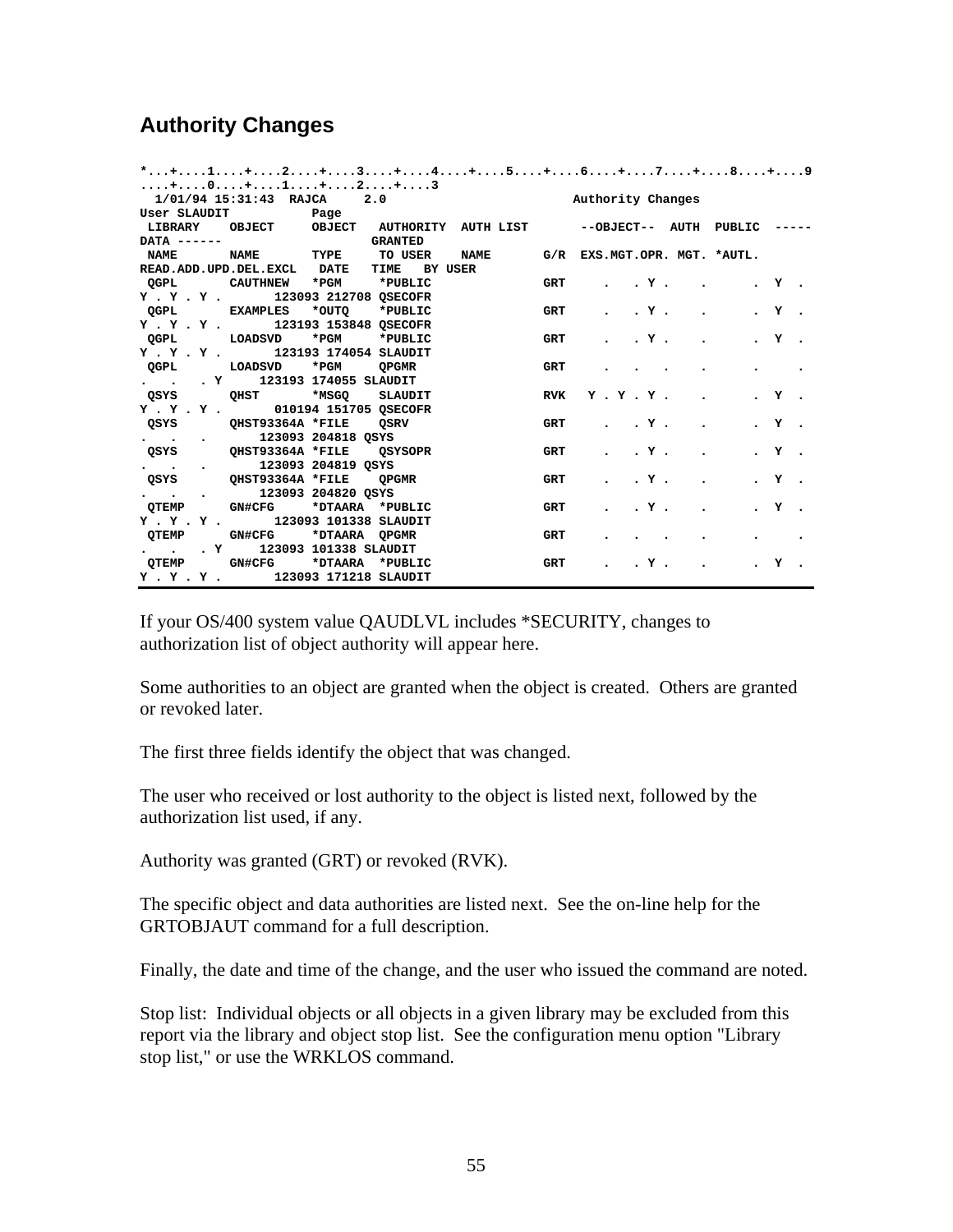# **Audited Commands**

|                                    |      |                           |                                                     |                                               |          |                   |              | *+1+2+3+4+5+6+7+8+9 |
|------------------------------------|------|---------------------------|-----------------------------------------------------|-----------------------------------------------|----------|-------------------|--------------|---------------------|
|                                    |      |                           | . + 0 + 1 + 2 + 3                                   |                                               |          |                   |              |                     |
| $2/13/96$ 11:40:38                 |      |                           |                                                     | RAJCDA Mudited Users and Commands Journal     |          |                   |              |                     |
| SLAUDIT                            |      | Page                      |                                                     |                                               |          |                   |              |                     |
| USER ID                            | DATE | TIME                      |                                                     | JOB 1 OBJ NAME                                | OBJ LIBR | TYPE              | $\mathbf{2}$ | COMMAND             |
| <b>STRING</b>                      |      |                           |                                                     |                                               |          |                   |              |                     |
|                                    |      | ** COMMANDS FOR JOB DSP01 |                                                     | <b>USER OSECOFR</b>                           |          | <b>JOB NUMBER</b> |              | 018512              |
| STARTING QAUDJRN RRN 0000000410    |      |                           |                                                     |                                               |          |                   |              |                     |
| <b>QSECOFR</b>                     |      |                           | 121195 111719 DSP01                                 | C SIGNOFF                                     | QSYS     | *CMD              |              | N SIGNOFF           |
|                                    |      |                           | ** COMMANDS FOR JOB DSP01                           | USER OSECOFR                                  |          | <b>JOB NUMBER</b> |              | 018641              |
| STARTING QAUDJRN RRN 0000000430    |      |                           |                                                     |                                               |          |                   |              |                     |
| <b>QSECOFR</b>                     |      | 010196 181012 DSP01       |                                                     | C CHGJOB                                      | QSYS     | *CMD              | Y            | <b>CHGJOB</b>       |
| OUTO(PGMRS) LOG(4 0 *NOLIST)       |      |                           |                                                     |                                               |          |                   |              |                     |
|                                    |      |                           | QSECOFR 010196 181037 DSP01 C SLAPGMR               |                                               | QGPL     | *CMD              |              | N SLAPGMR           |
| QSECOFR 010196 181037 DSP01        |      |                           |                                                     | C CHGLIBL                                     | QSYS     | *CMD              | Y            | CHGLIBL             |
|                                    |      |                           | LIBL(SLAUDIT2 SLAUDIT GN#LIB QGPL QTEMP) CURLIB(SL  |                                               |          |                   |              |                     |
|                                    |      |                           | DIT)                                                |                                               |          |                   |              |                     |
| OSECOFR                            |      |                           | 010196 181038 DSP01                                 | C CHGJOB                                      | OSYS     | *CMD              | Y            | <b>CHGJOB</b>       |
| <b>OUTQ(PGMRS)</b>                 |      |                           |                                                     |                                               |          |                   |              |                     |
|                                    |      |                           | QSECOFR 010196 181040 DSP01 C STRPDM                |                                               | QSYS     | *CMD              | Y            | <b>STRPDM</b>       |
|                                    |      |                           | OSECOFR  010196 181335 DSP01  C STRSEU              |                                               | OSYS     | *CMD              | N            | STRSEU              |
|                                    |      |                           | SRCFILE(SLAUDITSRC/QRPGSRC) SRCMBR(CKJOB1) OPTION(5 |                                               |          |                   |              |                     |
| QSECOFR 010196 181341 DSP01        |      |                           |                                                     | C ALCOBJ                                      | QSYS     | *CMD              | N            | ALCOBJ              |
| OBJ((QSYS/SLAUDITSRC *LIB *SHRRD)) |      |                           |                                                     |                                               |          |                   |              |                     |
| OSECOFR                            |      |                           | 010196 181430 DSP01 C DLCOBJ                        |                                               | QSYS     | *CMD              | N            | <b>DLCOBJ</b>       |
| OBJ((QSYS/SLAUDITSRC *LIB *SHRRD)) |      |                           |                                                     |                                               |          |                   |              |                     |
| OSECOFR                            |      | 010196 181456 DSP01       |                                                     | C SBMJOB                                      | QSYS     | *CMD              | N            | SBMJOB              |
|                                    |      |                           | JOB(CKJOB1) JOBD(*LIBL/QBATCH) RQSDTA('CRTRPGPGM    |                                               |          |                   |              |                     |
|                                    |      |                           |                                                     | M(SLAUDIT/CKJOB1) SRCFILE(SLAUDITSRC/QRPGSRC) |          |                   |              |                     |
| $SRCMBR(CKJOB1)$ REPLACE(*YES)')   |      |                           |                                                     |                                               |          |                   |              |                     |
|                                    |      |                           | QSECOFR 010196 181847 DSP01 C DSPMSG                |                                               | QSYS     | *CMD              | N            | DSPMSG              |
| OSECOFR                            |      |                           | 010196 181924 DSP01 C WRKOUTO                       |                                               | QSYS     | *CMD              | N            | WRKOUTQ             |
| <b>OUTQ(PGMRS)</b>                 |      |                           |                                                     |                                               |          |                   |              |                     |
| <b>QSECOFR</b>                     |      |                           | 010196 182032 DSP01 C CHGSPLFA                      |                                               | QSYS     | *CMD              | N            | <b>CHGSPLFA</b>     |
|                                    |      |                           | FILE(CKJOB1) JOB(018642/QSECOFR/CKJOB1) SPLNBR(1)   |                                               |          |                   |              |                     |

If your OS/400 system value QAUDCTL includes \*OBJAUD, you may request object and command auditing. You have the choice of requesting auditing of particular commands (such as every time the STRDFU command is run to start the Data File Utility), or of requesting auditing of particular users (such as all commands run by the security officer, QSECOFR), or a combination of both.

See the sections on object auditing and user auditing in the manual for further details on how to request auditing.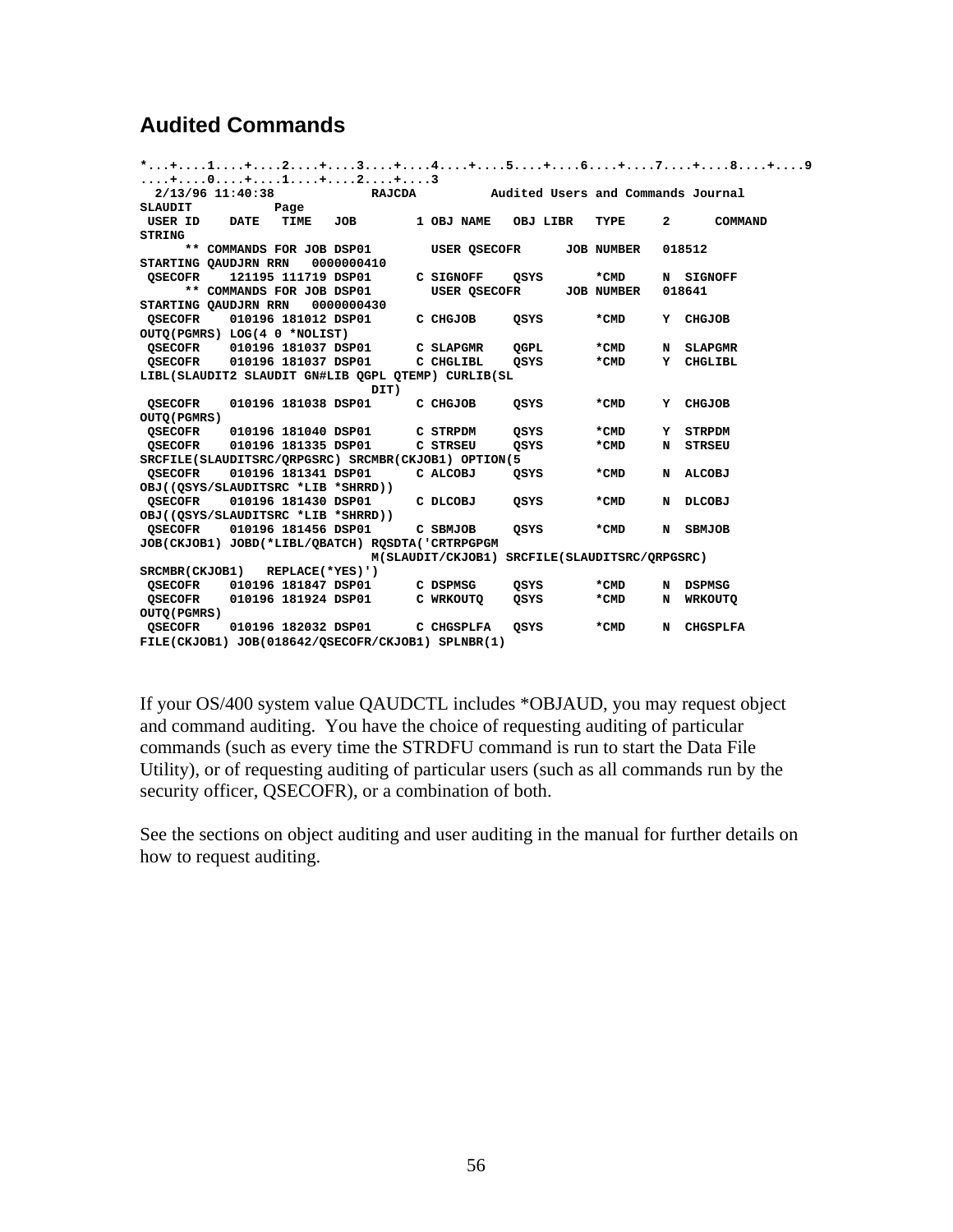# **Objects Created**

|                |                            |        |               |                |                  |                 |                    | *+1+2+3+4+5+6+7+8+9     |
|----------------|----------------------------|--------|---------------|----------------|------------------|-----------------|--------------------|-------------------------|
| +0+1+2+3       |                            |        |               |                |                  |                 |                    |                         |
|                | 1/01/94 15:32:02 RAJCO 2.0 |        |               |                |                  | Objects Created |                    |                         |
| User SLAUDIT   |                            | Page   |               |                |                  |                 |                    |                         |
| LIBRARY        | OBJECT                     | OBJECT |               |                |                  |                 |                    | <b>PROGRAM</b>          |
| <b>JOURNAL</b> |                            |        |               |                |                  |                 |                    |                         |
| <b>NAME</b>    | <b>NAME</b>                | TYPE   | <b>STATUS</b> | USER           | <b>JOB NAME</b>  | <b>DATE</b>     | TIME               | <b>NAME</b>             |
| SEQ NUM        |                            |        |               |                |                  |                 |                    |                         |
| QGPL           | <b>CAUTHNEW</b>            | $*PGM$ | N             | <b>QSECOFR</b> | <b>CAUTHNEW</b>  |                 | 123093 212709 QCMD |                         |
| 2247           |                            |        |               |                |                  |                 |                    |                         |
| OGPL           | <b>EXAMPLES</b>            | *OUTO  | N             | <b>QSECOFR</b> | DSP02            |                 | 123193 153848 0    |                         |
| 2406           |                            |        |               |                |                  |                 |                    |                         |
| QGPL           | LOADSVD                    | $*PGM$ | N             | SLAUDIT        | <b>LOADSVD</b>   |                 | 123193 174055 QCMD |                         |
| 2411           |                            |        |               |                |                  |                 |                    |                         |
| QGPL           | LOADSVD                    | *PGM   | R             | SLAUDIT        | <b>LOADSVD</b>   |                 | 123193 175324 QCMD |                         |
| 2413           |                            |        |               |                |                  |                 |                    |                         |
| QSYS           | OHST93364A *FILE           |        | N             | OSYS           | SCPF             |                 |                    | 123093 204812 QWCISCFR  |
| 2246           |                            |        |               |                |                  |                 |                    |                         |
| QSYS           | QHST94001A *FILE           |        | N             | OSYS           | SCPF             |                 |                    | 010194 13058 QWCISCFR   |
| 2425           |                            |        |               |                |                  |                 |                    |                         |
| SLAUDIT        | <b>AUDNEWEVT</b>           | *PGM   | R             | SLAUDIT        | <b>AUDNEWEVT</b> |                 | 123093 215308 QCMD |                         |
| 2247           |                            |        |               |                |                  |                 |                    |                         |
| SLAUDIT        | <b>DSPAUDLOG</b>           | *CMD   | N             | <b>OSECOFR</b> | DSP02            |                 |                    | 010194 141209 TAATOLAC5 |
| 2431           |                            |        |               |                |                  |                 |                    |                         |
| SLAUDIT        | <b>EXTLST</b>              | *CMD   | N             | <b>OSECOFR</b> | DSP02            |                 |                    | 010194 140923 TAATOLAC3 |
| 2431           |                            |        |               |                |                  |                 |                    |                         |
| SLAUDIT        | <b>RAJAFA</b>              | $*PGM$ | N             | SLAUDIT        | <b>RAJAFA</b>    |                 |                    | 123093 114250 ZCRTOBJ   |
| 2146           |                            |        |               |                |                  |                 |                    |                         |
| SLAUDIT        | <b>RAJAFA</b>              | *PGM   | N             | SLAUDIT        | <b>RAJAFA</b>    |                 |                    | 123093 121240 ZCRTOBJ   |
| 2188           |                            |        |               |                |                  |                 |                    |                         |

If your OS/400 system value QAUDLVL includes \*CREATE, objects created or recreated on your AS/400 will appear here.

The first three fields on this report identify the object that was created.

Status is "N" for a new object or "R" for a replaced or recreated object.

The user, job ID, date and time are shown, For interactive jobs, the job name is the display station ID.

The program which created the object is also listed. QCMD is the command line.

Stop list: Individual objects or all objects in a given library may be excluded from this report via the library and object stop list. See the configuration menu option "Library stop list," or use the WRKLOS command.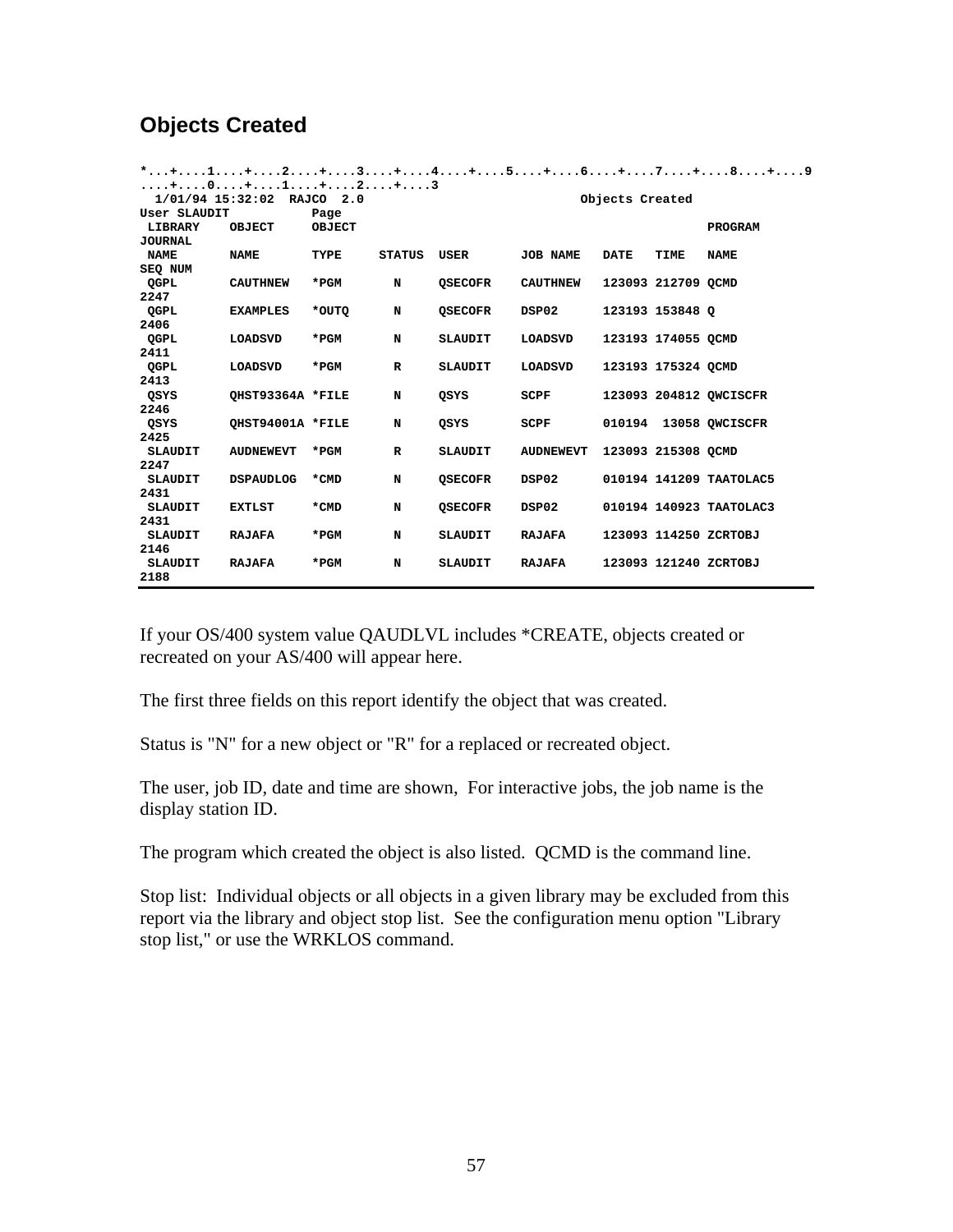# **Programs Created**

|                  |                   |                   |                 |               |                  | *+1+2+3+4+5+6+7+8+9           |             |
|------------------|-------------------|-------------------|-----------------|---------------|------------------|-------------------------------|-------------|
|                  | . + 0 + 1 + 2 + 3 |                   |                 |               |                  |                               |             |
| 1/01/94 15:32:17 | <b>RAJCOP</b>     | 2.0               |                 |               |                  | Programs Created or Recreated |             |
| User SLAUDIT     |                   | Page              |                 |               |                  |                               |             |
| <b>OBJECT</b>    | <b>CREATED IN</b> | OBJECT            | NEW OR          |               | JOB INFORMATION  |                               |             |
| <b>JOURNAL</b>   |                   |                   |                 |               |                  |                               |             |
| TYPE             | LIBRARY           | <b>CREATED</b>    | <b>REPLACED</b> | <b>NUMBER</b> | <b>NAME</b>      | USER                          | <b>DATE</b> |
| TIME             |                   |                   | SEQ NUM         |               |                  |                               |             |
| *CMD             | <b>SLAUDIT</b>    | <b>DSPAUDLOG</b>  | N               | 13816         | DSP02            | <b>QSECOFR</b>                | 010194      |
| 141209           |                   |                   | 24316           |               |                  |                               |             |
| *CMD             | SLAUDIT           | <b>EXTLST</b>     | N               | 13816         | DSP02            | <b>OSECOFR</b>                | 010194      |
| 140923           |                   |                   | 24311           |               |                  |                               |             |
| *CMD             | <b>TAATOOL</b>    | <b>CRTTAATOOL</b> | N               | 13816         | DSP02            | <b>OSECOFR</b>                | 010194      |
| 133159           |                   |                   | 24274           |               |                  |                               |             |
| $*PGM$           | <b>OGPL</b>       | <b>CAUTIINEW</b>  | N               | 13713         | <b>CAUTHNEW</b>  | <b>OSECOFR</b>                | 123093      |
| 212709           |                   |                   | 22471           |               |                  |                               |             |
| *PGM             | <b>QGPL</b>       | LOADSVD           | N               | 13768         | <b>LOADSVD</b>   | <b>SLAUDIT</b>                | 123193      |
| 174055           |                   |                   | 24116           |               |                  |                               |             |
| $*PGM$           | <b>QGPL</b>       | LOADSVD           | R               | 13770         | LOADSVD          | <b>SLAUDIT</b>                | 123193      |
| 175324           |                   |                   | 24131           |               |                  |                               |             |
| *PGM             | SLAUDIT           | <b>AUDNEWEVT</b>  | $\mathbf R$     | 13714         | <b>AUDNEWEVT</b> | <b>SLAUDIT</b>                | 123093      |
| 215308           |                   |                   | 22473           |               |                  |                               |             |
| $*_{\rm PGM}$    | SLAUDIT           | <b>RAJAFA</b>     | N               | 13688         | <b>RAJAFA</b>    | SLAUDIT                       | 123093      |
| 114250           |                   |                   | 21466           |               |                  |                               |             |
| *PGM             | SLAUDIT           | <b>RAJAFA</b>     | N               | 13691         | <b>RAJAFA</b>    | <b>SLAUDIT</b>                | 123093      |
| 121240           |                   |                   | 21889           |               |                  |                               |             |
| *PGM             | SLAUDIT           | <b>RAJAFA</b>     | N               | 13696         | <b>RAJAFA</b>    | <b>SLAUDIT</b>                | 123093      |
| 125937           |                   |                   | 21901           |               |                  |                               |             |

This report is a subset of the Objects Created report.

It lists only programs, commands, and SQL packages created or recreated on your system.

It is intended to help you spot program compile jobs.

Stop list: No provision is made for omitting programs from this report.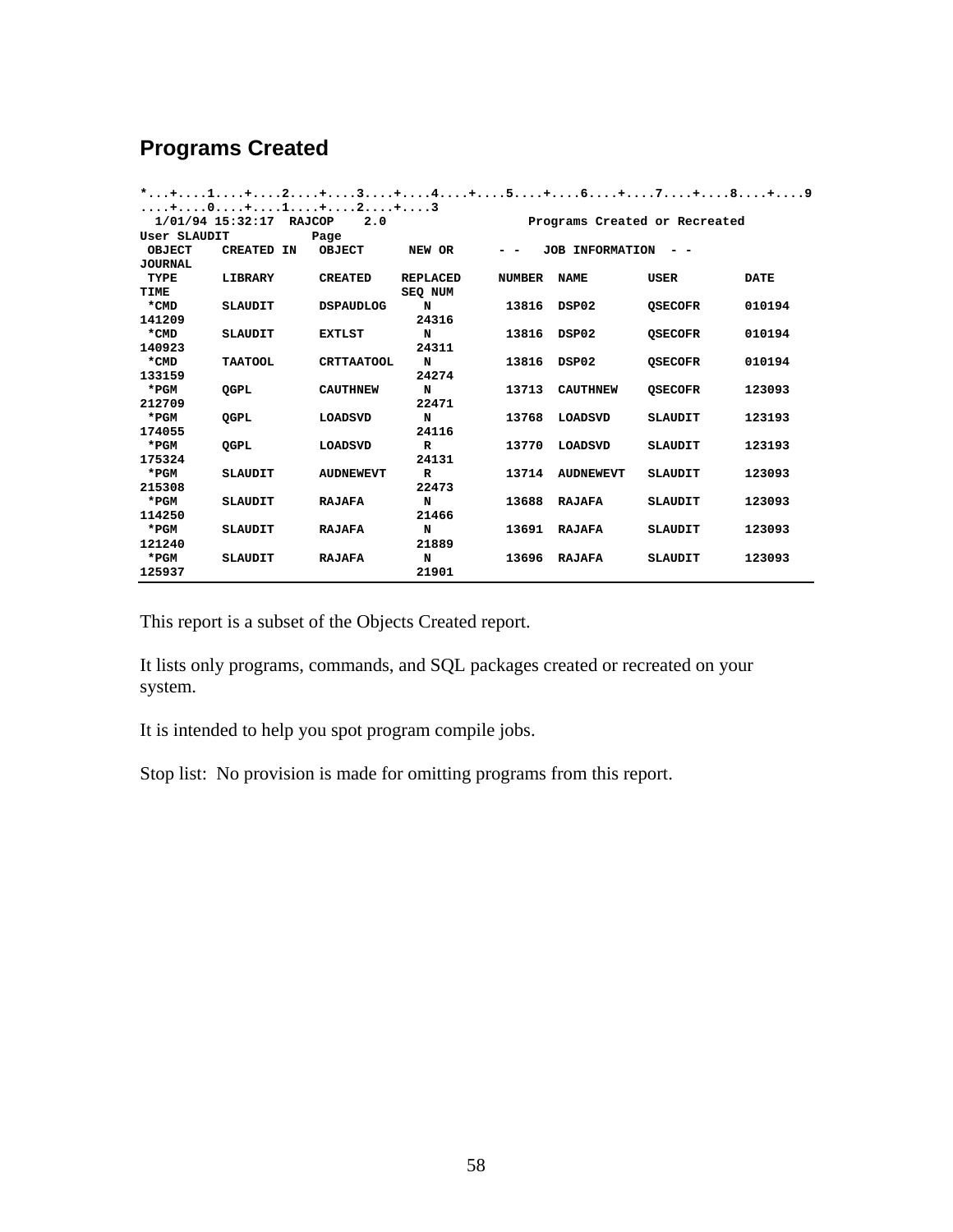# **Objects Deleted**

|                |                            |               |                |                 |             |      | *+1+2+3+4+5+6+7+8+9     |
|----------------|----------------------------|---------------|----------------|-----------------|-------------|------|-------------------------|
|                | . + 0 + 1 + 2 + 3          |               |                |                 |             |      |                         |
|                | 1/01/94 15:32:33 RAJDO 2.0 |               |                |                 |             |      | Objects Deleted         |
| User SLAUDIT   |                            | Page          |                |                 |             |      |                         |
| LIBRARY        | <b>OBJECT</b>              | <b>OBJECT</b> | <b>DELETED</b> |                 |             |      | PROGRAM                 |
| <b>JOURNAL</b> |                            |               |                |                 |             |      |                         |
| <b>NAME</b>    | <b>NAME</b>                | TYPE          | BY USER        | <b>JOB NAME</b> | <b>DATE</b> | TIME | <b>NAME</b>             |
| SEQ NUM        |                            |               |                |                 |             |      |                         |
| SLAUDIT        | <b>RAJAFA</b>              | *PGM          | SLAUDIT        | <b>RAJAFA</b>   |             |      | 123093 114146 ZCRTOBJ   |
| 21463          |                            |               |                |                 |             |      |                         |
| SLAUDIT        | <b>RAJAFA</b>              | $*PGM$        | <b>SLAUDIT</b> | <b>RAJAFA</b>   |             |      | 123093 121135 ZCRTOBJ   |
| 21886          |                            |               |                |                 |             |      |                         |
| SLAUDIT        | <b>RAJAFA</b>              | *PGM          | <b>SLAUDIT</b> | RAJAFA          |             |      | 123093 125307 ZCRTOBJ   |
| 21894          |                            |               |                |                 |             |      |                         |
| SLAUDIT        | <b>RAJAFA</b>              | *PGM          | <b>SLAUDIT</b> | <b>RAJAFA</b>   |             |      | 123093 132634 ZCRTOBJ   |
| 22321          |                            |               |                |                 |             |      |                         |
| SLAUDIT        | <b>RAJAFA</b>              | *PGM          | SLAUDIT        | <b>RAJAFA</b>   | 010194      |      | 4143 ZCRTOBJ            |
| 24228          |                            |               |                |                 |             |      |                         |
| SLAUDIT        | <b>RAJAFB</b>              | $*PGM$        | SLAUDIT        | <b>RAJAFB</b>   | 010194      |      | 10511 ZCRTOBJ           |
| 24237          |                            |               |                |                 |             |      |                         |
| SLAUDIT        | <b>RAJCA</b>               | *PGM          | <b>SLAUDIT</b> | RAJCA           |             |      | 123193 130108 ZCRTOBJ   |
| 23369          |                            |               |                |                 |             |      |                         |
| SLAUDIT        | <b>RAJDS</b>               | *PGM          | <b>SLAUDIT</b> | RAJDS           |             |      | 123193 131249 ZCRTOBJ   |
| 23588          |                            |               |                |                 |             |      |                         |
| SLAUDIT        | <b>RAJDS</b>               | *PGM          | SLAUDIT        | RAJDS           |             |      | 123193 132422 ZCRTOBJ   |
| 23807          |                            |               |                |                 |             |      |                         |
| SLAUDIT        | <b>WRKSTOPL</b>            | *PGM          | <b>SLAUDIT</b> | DSP01           |             |      | 123093 101302 SLAPGMRCL |
| 20631          |                            |               |                |                 |             |      |                         |

If your OS/400 system value QAUDLVL includes \*DELETE, objects deleted from your AS/400 will appear here.

The first three fields on this report identify the object that was deleted.

The user, job ID, date and time are shown, For interactive jobs, the job name is the display station ID.

Stop list: Individual objects or all objects in a given library may be excluded from this report via the library and object stop list. See the configuration menu option "Library stop list," or use the WRKLOS command.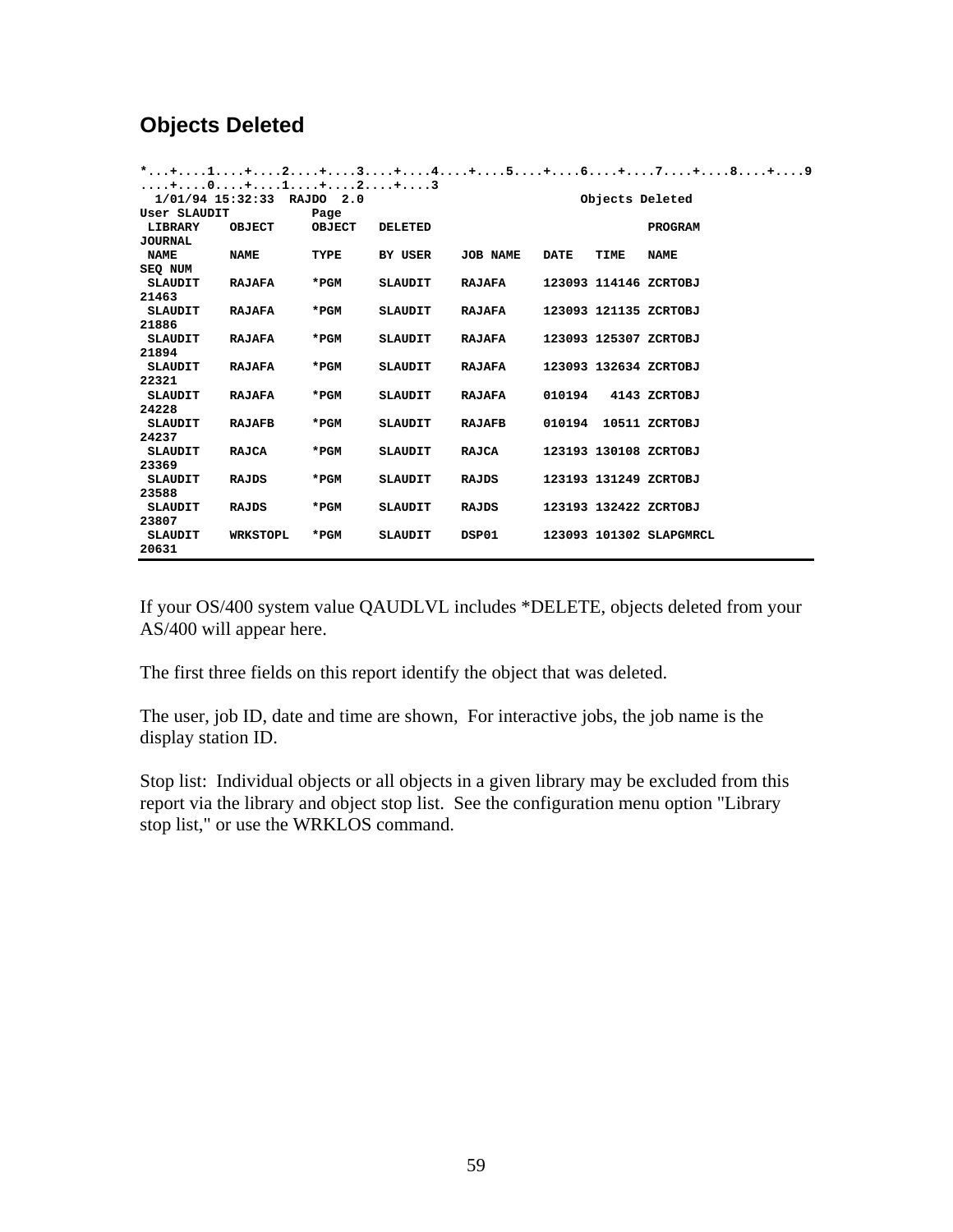## **Reset DST Security Password**

**\*...+....1....+....2....+....3....+....4....+....5....+....6....+....7....+....8....+....9 ....+....0....+....1....+....2....+....3 1/01/94 15:32:39 RAJDS 2.0 Reset DST Security Password to Default User SLAUDIT Page JOURNAL**  DATE TIME JOB NAME JOB USER JOBNUM PROGRAM **SEQ NBR QSECOFR 123193 133605 DSP02 QSECOFR 13731 Q 24025 Users appear on this report if they have used the CHGDSTPWD command to reset the dedicated service tools (DST) security password. If this report shows any activity, investigate the reason. Someone who can IPL the system, and who has the DST security pass word, can access all objects on the system. You must use DST to set the DST security password to something other than the default Count 1 System S1015241 QAUDJRN type DS** 

If your OS/400 system value QAUDLVL includes \*SECURITY, a request to reset the dedicated service tools (DST) security password will appear on this report.

DST is a set of tools for performing tests and services on an AS/400 *outside of the normal operating system.* Anyone wishing to use DST must be able to IPL your system. However, IBM still recommends that you change the default DST password, since the default is the same on all AS/400s.

Keep the DST security password safe. If you forget the password for QSECOFR, you can reset it only if you know the DST security password.

In other words, you may reset the DST security password only if you know the QSECOFR password. You may reset the QSECOFR password (to its default value), only if you know the DST security password and can perform an attended IPL.

DP auditors may not be familiar with all of the steps involved, but they should investigate why the DST security password was reset, if such an event is logged on this report.

Stop list: No provision.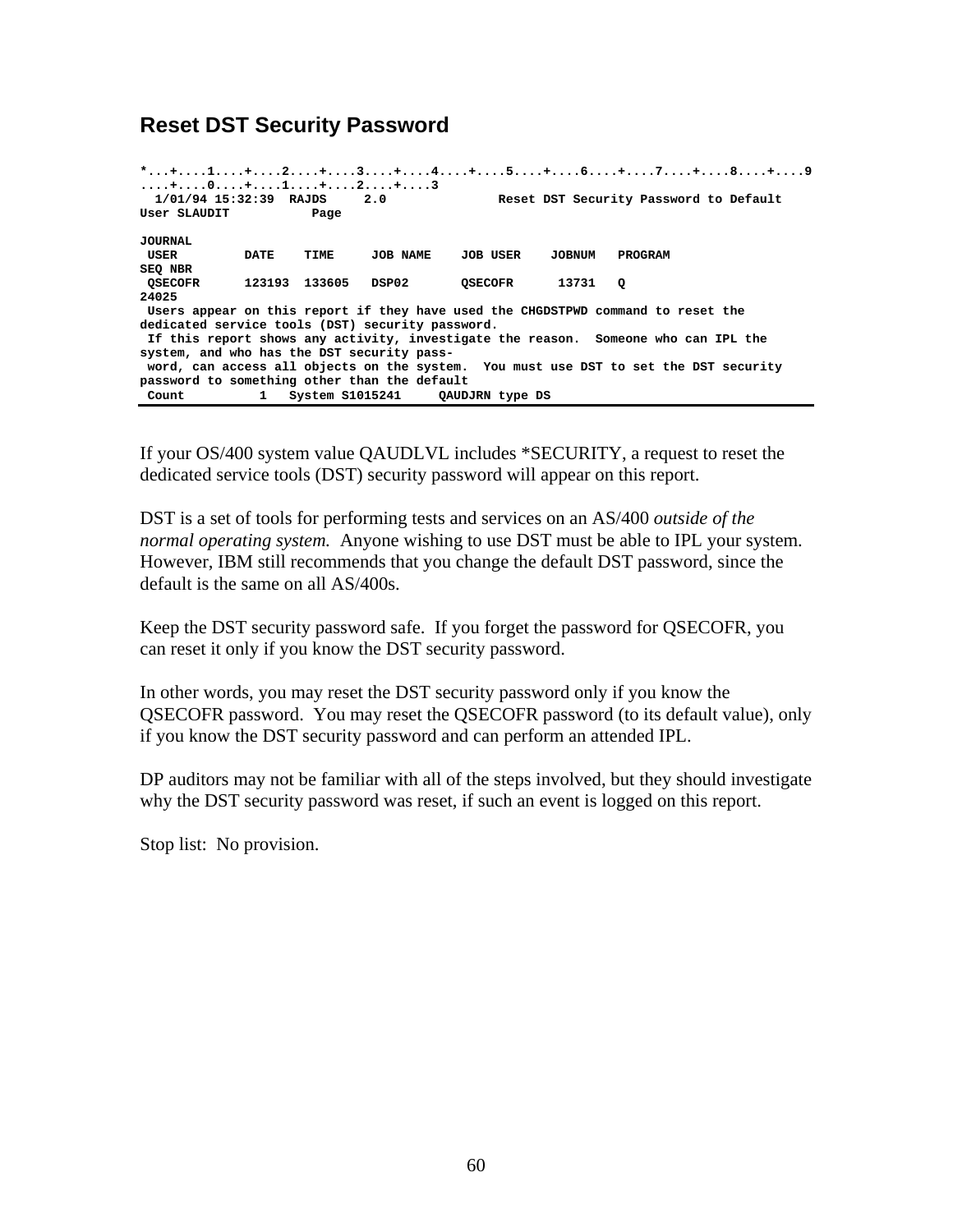## **User Profile Changes**

**\*...+....1....+....2....+....3....+....4....+....5....+....6....+....7....+....8....+....9 ....+....0....+....1....+....2....+....3 1/01/94 15:32:51 RPJCP1 2.0 User Profile Changes User SLAUDIT Page USER CMD USER PROFILE GROUP OBJECT GROUP INITIAL INITIAL PASSWORD CHANGE MADE PROFILE USED CLASS STATUS PROFILE OWNER AUTHORITY PGM/LIBR MENU/LIBR STATUS ON BY USER**  \*NONE \*USRPRF \*NONE **010194 QSECOFR 151553 DSP02 User profiles that are changed appear on this report. \*\* LEGEND FOR CMD USED: CRT=Create User Profile (U.P.), CHG=Change U.P., RST=Restore U.P., DST=Chg. Ded. Service Tools Passwd. Count 1 System S1015241 QAUDJRN type CP** 

If your OS/400 system value QAUDLVL includes \*SECURITY, user profiles that are created, changed or restored will appear on this report.

The user profile that was changed appears first, followed by the command that was used.  $CRT = **CRTUSRPRF**$  create a new user profile  $CHG = CHGUSRPRF$ change an existing user  $RST = RSTUSRPRF$  restore a profile from tape/diskette/etc. DST (V2R3 and higher) QSECOFR password was reset using dedicated service tools

Only elements of the profile which were changed are listed.

Stop list: There is no provision for excluding events from this report.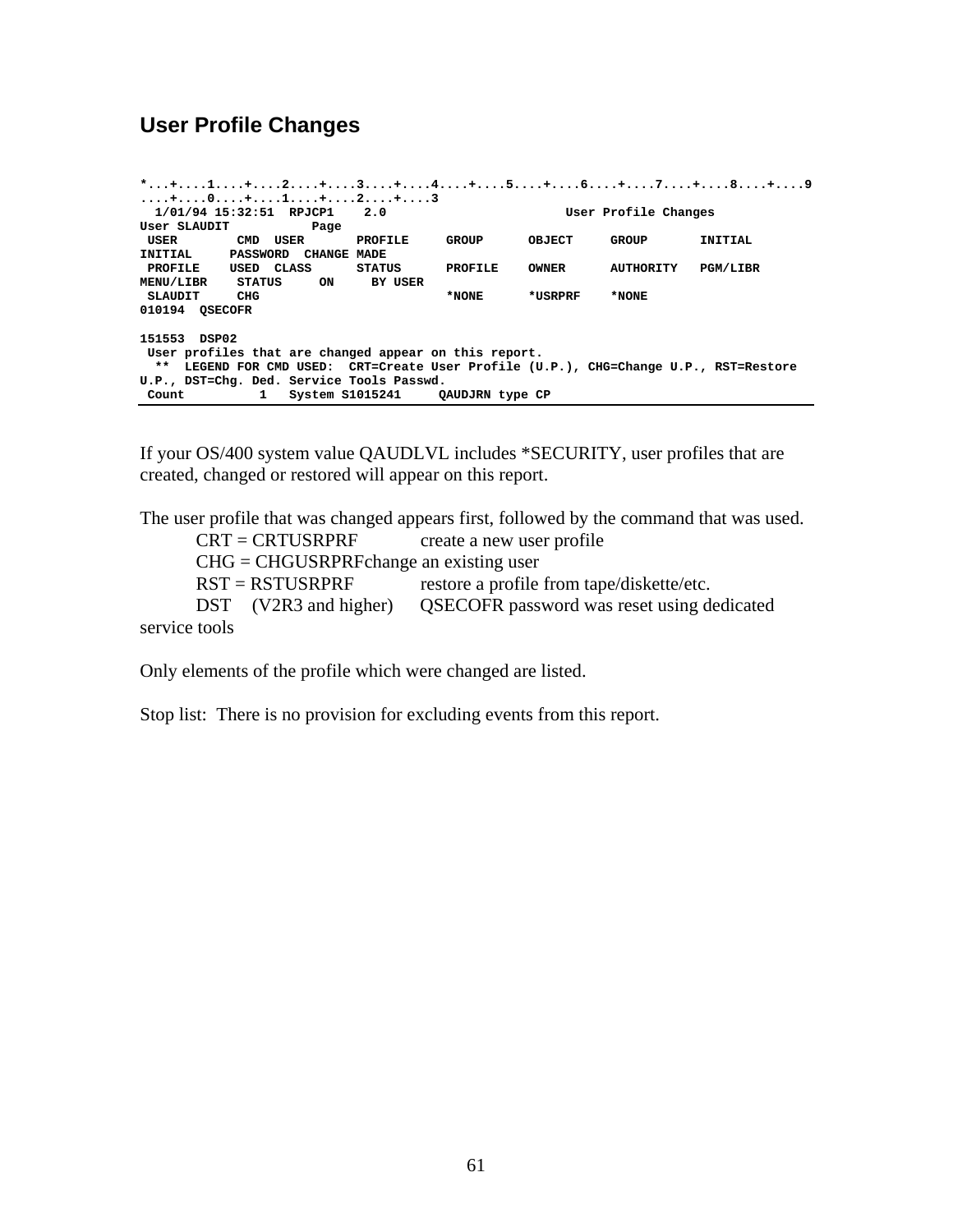## **User ID changed on Job Description**

| *+1+2+3+4+5+6+7+8+9<br>$\dots$ +0+1+2+3 |     |         |                                                                               |                |            |           |                 |      |                   |                                                                                          |  |
|-----------------------------------------|-----|---------|-------------------------------------------------------------------------------|----------------|------------|-----------|-----------------|------|-------------------|------------------------------------------------------------------------------------------|--|
| 2/11/94 12:08:52 RPJJD1                 |     |         |                                                                               | 2.0            |            |           |                 |      |                   | User ID Changed on Job Description                                                       |  |
| User SLAUDIT                            |     |         | Page                                                                          |                |            |           |                 |      |                   |                                                                                          |  |
| JOB DESC                                |     |         | <b>OLD</b>                                                                    |                | <b>NEW</b> |           |                 |      |                   |                                                                                          |  |
| CRT                                     |     |         |                                                                               | <b>JOURNAL</b> |            |           |                 |      |                   |                                                                                          |  |
| <b>NAME</b>                             |     | LIBRARY |                                                                               | USER NAME      |            | USER NAME | DATE            | TIME | JOB NAME          | USER                                                                                     |  |
| <b>JOBNBR</b>                           | CHG | USER ID |                                                                               |                | SEO NBR    |           |                 |      |                   |                                                                                          |  |
|                                         |     |         |                                                                               |                |            |           |                 |      |                   | Job descriptions on this report have been changed to include a user profile name. Anyone |  |
| who has access to this job description  |     |         |                                                                               |                |            |           |                 |      |                   |                                                                                          |  |
|                                         |     |         | and to the user profile may submit jobs as if signed on as the new user name. |                |            |           |                 |      |                   |                                                                                          |  |
| Count                                   |     | 0       | System                                                                        |                |            |           | OAUDJRN type JD |      | OAUDLVL *SECURITY |                                                                                          |  |

If your OS/400 system value QAUDLVL includes \*SECURITY, job descriptions that are created or changed to specify a user profile will appear on this report.

Most job descriptions specify that the user profile of the person submitting the job be used. Thus, users cannot gain extra authorities when submitting a job. There are situations when a program must run under a job description that specifies a user profile. This report will tell you when any job descriptions are created or changed to specify a user profile name.

Stop list: No provision.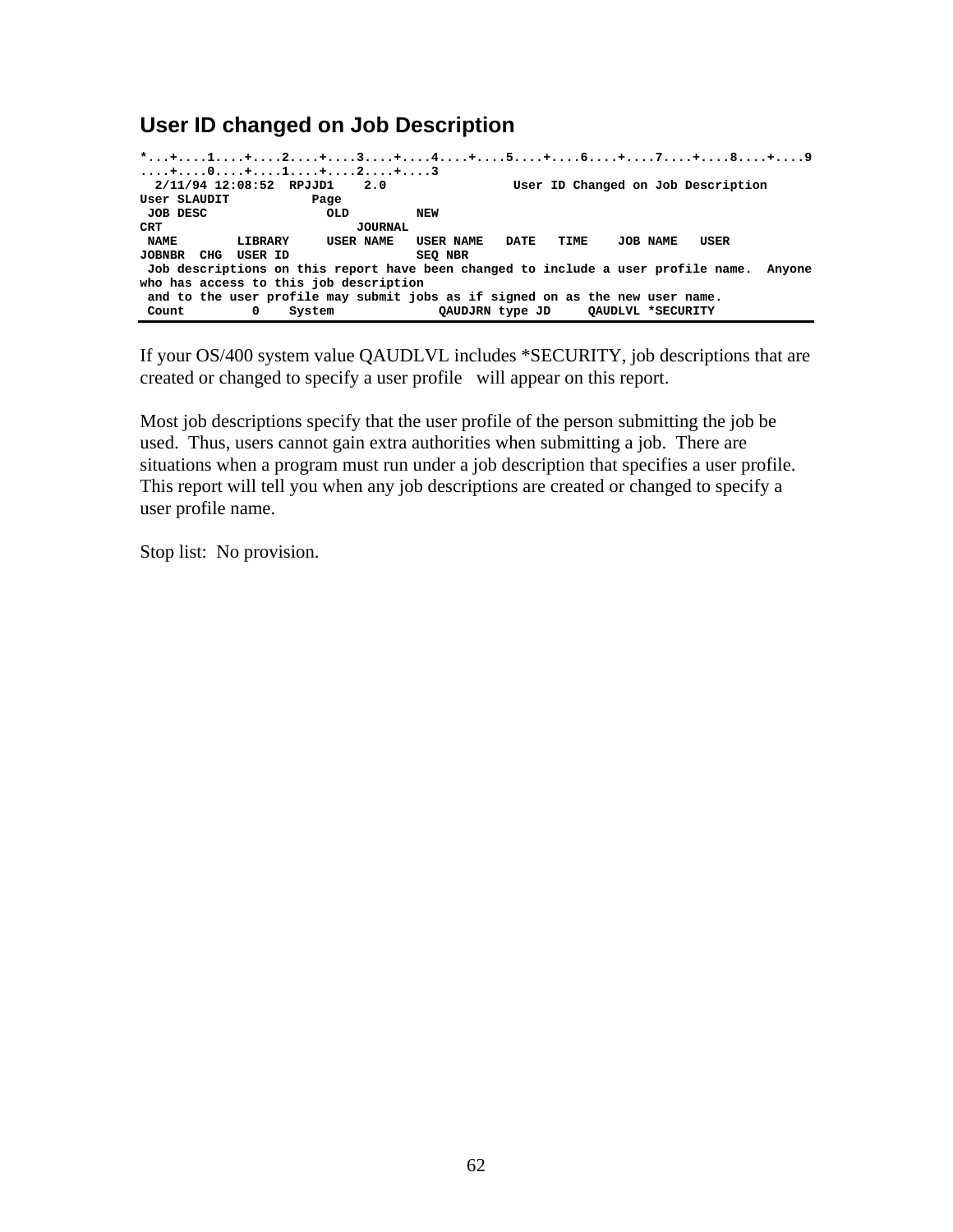# **Objects Moved or Renamed**

|                                   |                                                |          |                |                | *+1+2+3+4+5+6+7+8+9                                                                      |                            |             |               |
|-----------------------------------|------------------------------------------------|----------|----------------|----------------|------------------------------------------------------------------------------------------|----------------------------|-------------|---------------|
| . + 0 + 1 + 2 + 3                 |                                                |          |                |                |                                                                                          |                            |             |               |
|                                   | 2/11/94 12:09:00 RPJOM1                        |          | 2.0            |                |                                                                                          | Object Move/Rename Journal |             |               |
| User SLAUDIT                      |                                                | Page     |                |                |                                                                                          |                            |             |               |
| <b>OLD</b>                        | OLD OBJECT                                     |          | MOVE / NEW     |                | NEW OBJECT                                                                               | <b>CHANGED</b>             |             |               |
|                                   | JOB INFORMATION<br>$ -$                        |          | <b>JOURNAL</b> |                |                                                                                          |                            |             |               |
| LIBRARY                           | <b>NAME</b>                                    | TYPE     | <b>RENAME</b>  | <b>LIBRARY</b> | <b>NAME</b>                                                                              | MADE BY                    | <b>DATE</b> | TIME          |
| NUMBER NAME                       | USER                                           |          |                | SEQ NUM        |                                                                                          |                            |             |               |
| OSYS                              | QEIS87ZW                                       | *CMD     | R              | OSYS           | <b>SIGNOFF</b>                                                                           | <b>QSECOFR</b>             |             | 020894 210054 |
| 14211 DSP02                       | <b>OSECOFR</b>                                 |          |                | 25020          |                                                                                          |                            |             |               |
| QSYS                              | SIGNOFF                                        | *CMD     | R              | QSYS           | QEIS87ZW                                                                                 | <b>QSECOFR</b>             |             | 020894 205950 |
| 14211 DSP02                       | <b>OSECOFR</b>                                 |          |                | 25012          |                                                                                          |                            |             |               |
| OSYS                              | <b>SIGNOFF</b>                                 | *CMD     | R              | QSYS           | SIGNOFFXX                                                                                | <b>QSECOFR</b>             |             | 020894 210054 |
| 14211 DSP02                       | <b>OSECOFR</b>                                 |          |                | 25019          |                                                                                          |                            |             |               |
| QSYS                              | SLAINSTALL *LIB                                |          | R              | QSYS           | SLAINST200                                                                               | <b>QSECOFR</b>             |             | 020894 213142 |
| 14226 DSP02                       | <b>OSECOFR</b>                                 |          |                | 25308          |                                                                                          |                            |             |               |
| OTEMP                             | SLAPRINT                                       | *FILE    | М              | SLAUDIT        | SLAPRINT                                                                                 | <b>QSECOFR</b>             |             | 020894 220558 |
| 14226 DSP02                       | <b>OSECOFR</b>                                 |          |                | 26318          |                                                                                          |                            |             |               |
| <b>QTEMP</b>                      | <b>SLAPRINT</b>                                | $*$ FILE | М              | SLAUDIT        | <b>SLAPRINT</b>                                                                          | <b>QSECOFR</b>             |             | 020994 180151 |
| 14257 INSTALLUPG OSECOFR          |                                                |          |                | 27860          |                                                                                          |                            |             |               |
| SLAUDIT2                          | <b>SLAPTF</b>                                  | *FILE    | R              | SLAUDIT2       | <b>SLAPTFX</b>                                                                           | <b>SLAUDIT</b>             |             | 021094 94924  |
| 14274 DSP01                       | <b>SLAUDIT</b>                                 |          |                | 27944          |                                                                                          |                            |             |               |
| SLAUDIT2                          | SLAPTFX                                        | *FILE    | $\mathbf{R}$   | SLAUDIT2       | SLAPTF1                                                                                  | SLAUDIT                    |             | 021094 94946  |
| 14274 DSP01                       | <b>SLAUDIT</b>                                 |          |                | 27946          |                                                                                          |                            |             |               |
| SLAUDIT2                          | SLAPTF1                                        | *FILE    | R              | SLAUDIT2       | <b>SLAPTF</b>                                                                            | SLAUDIT                    |             | 021094 94931  |
| 14274 DSP01                       | <b>SLAUDIT</b>                                 |          |                | 27945          |                                                                                          |                            |             |               |
|                                   |                                                |          |                |                | Objects appear on this report when they are moved to another library or renamed. Routine |                            |             |               |
| entries may be suppressed via the |                                                |          |                |                |                                                                                          |                            |             |               |
|                                   | stop list functions on the configuration menu. |          |                |                |                                                                                          |                            |             |               |
| Count                             |                                                |          |                |                | 12 System S1015241 QAUDJRN type OM                                                       | OAUDLVL value *OBJMGT      |             |               |

If your OS/400 system value QAUDLVL includes \*OBJMGT, objects that are moved or renamed appear on this report.

Stop list: Individual objects or all objects in a given library may be excluded from this report via the library and object stop list. See the configuration menu option "Library stop list," or use the WRKLOS command. **The "new" object name and library name are the ones checked by the stop list.**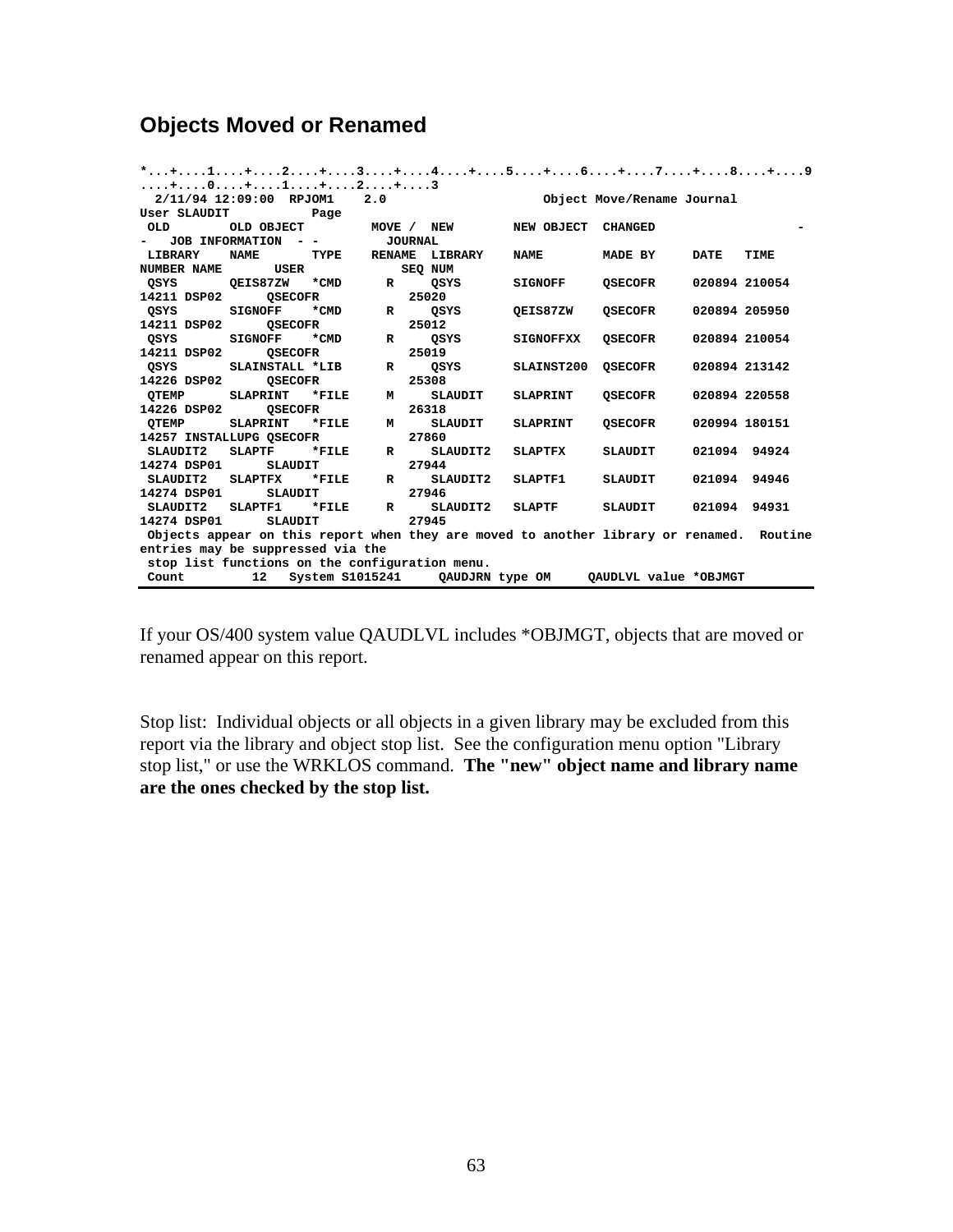# **Changes in Object Ownership**

| . + 0 + 1 + 2 + 3 |                   |                 | *+1+2+3+4+5+6+7+8+9                                         |                     |                             |        |        |
|-------------------|-------------------|-----------------|-------------------------------------------------------------|---------------------|-----------------------------|--------|--------|
| 1/01/94           | $1:58$ RPJOW1     | 2.0             |                                                             |                     | Changes in Object Ownership |        |        |
| User OSECOFR      |                   | Page            |                                                             |                     |                             |        |        |
| LIBRARY           | OBJECT            | OBJECT          |                                                             |                     | CIIANGE                     |        |        |
| JOB INFORMATION   | $ -$              |                 | <b>JOURNAL</b>                                              |                     |                             |        |        |
| <b>NAME</b>       | <b>NAME</b>       | TYPE            | OLD OWNER                                                   | <b>OWNER</b><br>NEW | MADE BY                     | DATE   | TIME   |
| NUMBER NAME       | <b>USER</b>       |                 | SEO NBR                                                     |                     |                             |        |        |
| SLAUDIT2          | <b>PFOHSTOBJD</b> | *FILE           | <b>OSECOFR</b>                                              | SLAUDIT             | <b>OSECOFR</b>              | 121193 | 122455 |
| 13553 DSP02       | <b>OSECOFR</b>    |                 | 20294                                                       |                     |                             |        |        |
| SLAUDIT2          | PFSTP2            | *FILE           | <b>OSECOFR</b>                                              | SLAUDIT             | <b>OSECOFR</b>              | 123093 | 204940 |
| 13705 DSP02       | <b>OSECOFR</b>    |                 | 22469                                                       |                     |                             |        |        |
|                   |                   |                 | Objects appear on this report when their ownership changes. |                     |                             |        |        |
| Count             | 2                 | System S1015241 |                                                             | OAUDJRN type OW     | OAUDLVL value *SECURITY     |        |        |

If your OS/400 system value QAUDLVL includes \*SECURITY, changes in object ownership will appear on this report.

The first three fields identify the object that was changed. The next two tell which user *formerly* owned the object and which user *now* owns it.

The user ID who made the change and the job ID of the job that was running appear next. For interactive jobs, the job name is the display station ID.

The object was formerly owned by the Old Owner, but now is owned by the New Owner.

The user who made the change, the date and time of the change, and the job ID of the job that made the change come next on the report.

Finally, the journal sequence number in QAUDJRN is noted. You may use this number with IBM's DSPJRN command to retrieve the security journal entry, or to examine other entries made before or after this one.

Stop list: Individual objects or all objects in a given library may be excluded from this report via the library and object stop list. See the configuration menu option "Library stop list," or use the WRKLOS command.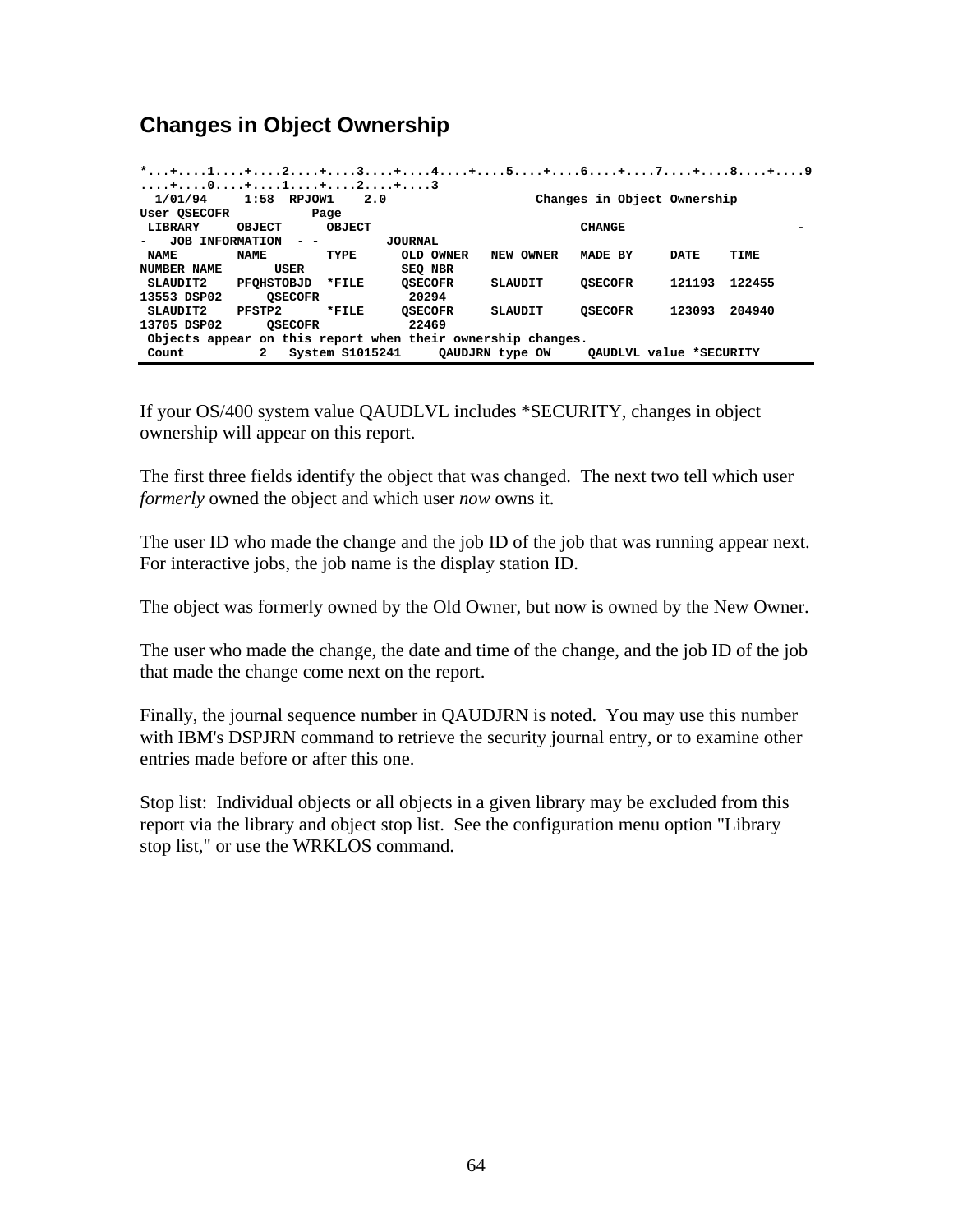# **Programs Changed to Adopt Authority**

|                                                                                          | 2/11/94 12:09:12 RPJPA1 |                |         |                 |        | Programs that Adopt Authority | *+1+2+3+4+5+6+7+8+9 |  |
|------------------------------------------------------------------------------------------|-------------------------|----------------|---------|-----------------|--------|-------------------------------|---------------------|--|
| User SLAUDIT                                                                             |                         | Page           |         |                 |        |                               |                     |  |
|                                                                                          | PROGRAM                 | LIBRARY        | OBJECT  |                 |        |                               |                     |  |
| JOURNAL                                                                                  |                         |                |         |                 |        |                               |                     |  |
| <b>OWNER</b>                                                                             | <b>NAME</b>             | <b>NAME</b>    | TYPE    | DATE            | TIME   | JOB NAME                      | USER ID             |  |
| <b>JOBNBR</b>                                                                            |                         |                | SEO NBR |                 |        |                               |                     |  |
| <b>OPGMR</b>                                                                             | SELMSGS                 | <b>SLAUDIT</b> | *PGM    | 022594          | 201503 | DSP02                         | <b>OSECOFR</b>      |  |
| 13402                                                                                    |                         |                | 22432   |                 |        |                               |                     |  |
| Programs appear on this report when someone changes them to adopt the authorities of the |                         |                |         |                 |        |                               |                     |  |
| program owner, in addition to those                                                      |                         |                |         |                 |        |                               |                     |  |
| of the user running the program.                                                         |                         |                |         |                 |        |                               |                     |  |
| Count                                                                                    | 0<br>System             |                |         | OAUDJRN type PA |        | OAUDLVL value *SECURITY       |                     |  |

If your OS/400 system value QAUDLVL includes \*SECURITY, programs created or changed to adopt authority will appear on this report.

A user who has authority to such a program, *while he is running that program,* adopts or adds the authorities of the user profile that owns the program. Adopted authority is widely used in AS/400 and iSeries software.

The first field list the program owner -- the authorities of this user profile are adopted by anyone running the program. Programs that adopt the authority of the security officer, QSECOFR, should be reviewed with special care.

The USER ID identifies the user who changed the program to adopt its owner's authorities.

Stop list: You may not exclude events from this report via the library/object stop list.

See also: report RPJRP1 - programs *restored* to your system from tape or disk which adopt authority.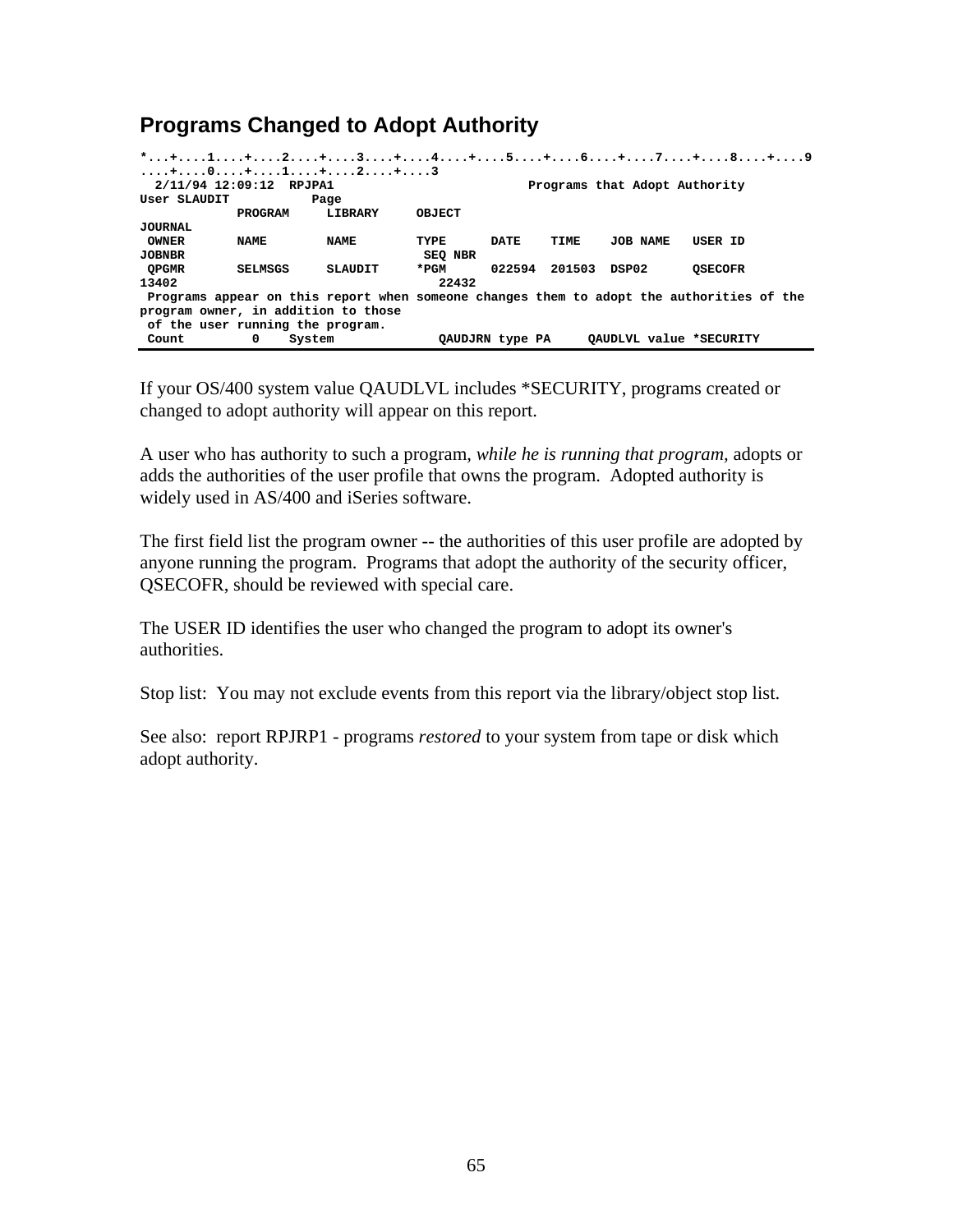# **Invalid Password or User ID**

| *+1+2+3+4+5+6+7+8+9<br>. + 0 + 1 + 2 + 3<br>1/01/94 15:33:34 RPJPW1<br>Invalid Password or User ID Journal<br>2.0 |                |                                                                                         |  |  |  |  |  |  |  |
|-------------------------------------------------------------------------------------------------------------------|----------------|-----------------------------------------------------------------------------------------|--|--|--|--|--|--|--|
| User SLAUDIT<br>Page                                                                                              |                |                                                                                         |  |  |  |  |  |  |  |
| JOB INFORMATION - -                                                                                               | <b>JOURNAL</b> |                                                                                         |  |  |  |  |  |  |  |
| DESCRIPTION<br>USER                                                                                               | LOCATION       | TIME<br>DATE                                                                            |  |  |  |  |  |  |  |
| NUMBER NAME<br>USER                                                                                               | SEQ NBR        |                                                                                         |  |  |  |  |  |  |  |
| Bad PASSWORD for SLAUDIT                                                                                          | at DSP03       | 123193 230853                                                                           |  |  |  |  |  |  |  |
| 13662 QBASE<br>QSYS                                                                                               | 24176          |                                                                                         |  |  |  |  |  |  |  |
| Bad PASSWORD for SLAUDIT                                                                                          | at DSP03       | 123193 230859                                                                           |  |  |  |  |  |  |  |
| 13662 QBASE<br>QSYS                                                                                               | 24177          |                                                                                         |  |  |  |  |  |  |  |
| Bad USER ID for SLUADIT                                                                                           | at DSP03       | 123193 230932                                                                           |  |  |  |  |  |  |  |
| 13662 QBASE<br>QSYS                                                                                               | 24178          |                                                                                         |  |  |  |  |  |  |  |
| Bad PASSWORD for OSECOFR                                                                                          | at DSP02       | 010194 131746                                                                           |  |  |  |  |  |  |  |
| 13662 QBASE<br>QSYS                                                                                               | 24270          |                                                                                         |  |  |  |  |  |  |  |
|                                                                                                                   |                | Records appear on this report when someone tries to sign on with an invalid password or |  |  |  |  |  |  |  |
| user ID.                                                                                                          |                |                                                                                         |  |  |  |  |  |  |  |
| System S1015241<br>Count<br>4                                                                                     |                | QAUDJRN type PW                                                                         |  |  |  |  |  |  |  |

If your OS/400 system value QAUDLVL includes \*AUTFAIL, invalid sign on attempts will appear on this report.

*Caution:* Suppose user BJONES has password T6HG3AA. By mistake, he keys his password in the User ID prompt on the sign on screen. This report will show, "Bad PASSWORD for T6HG3AA." Shred this report, rather than just throwing it away, if you see an entry that looks like it might be someone's password.

Some sites shred any security-related report.

Stop list: You cannot omit events from this report via the stop list.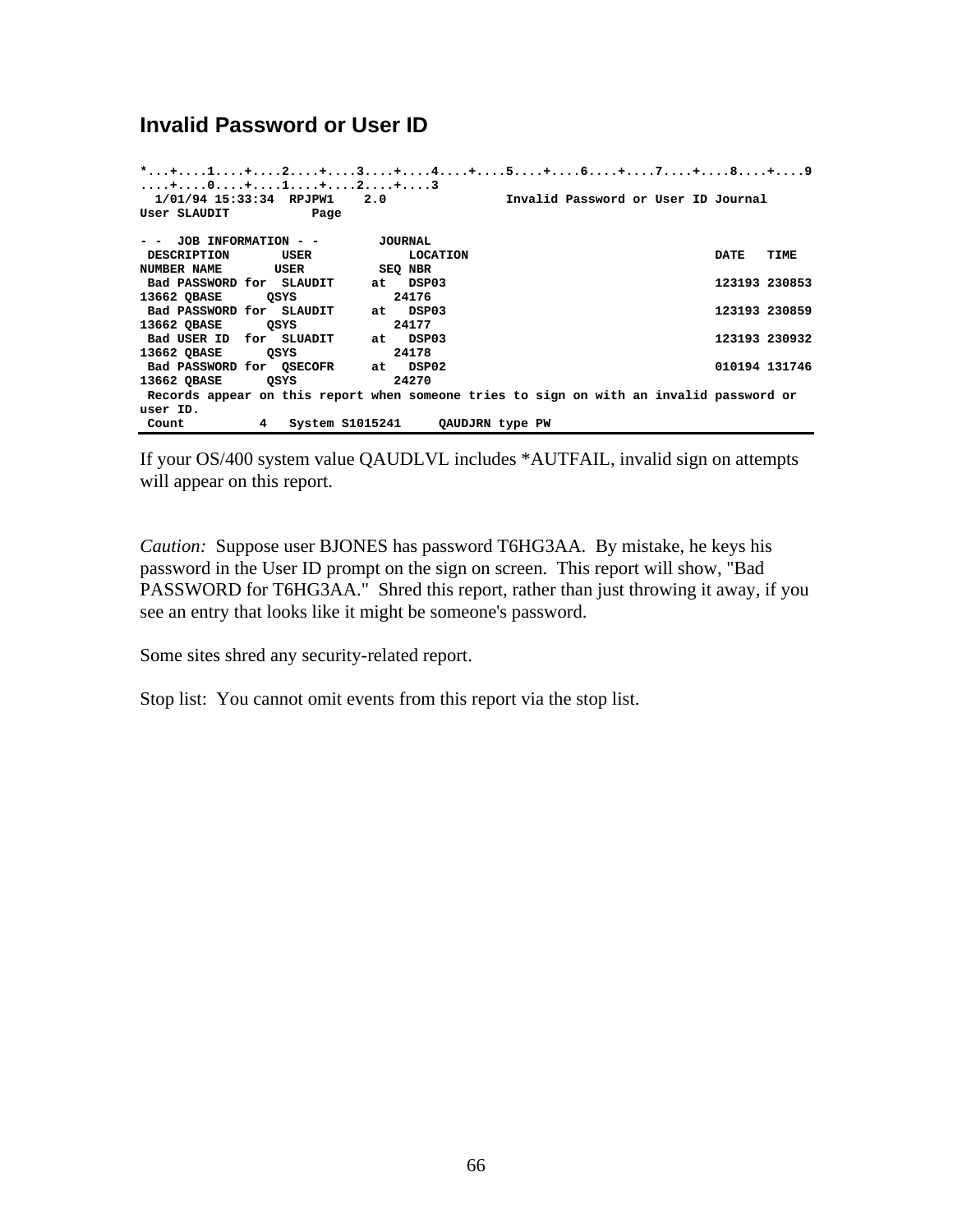## **Programs Restored that Adopt Authority**

More...

|                                                                                        |                             |                |                     |             |               | *+1+2+3+4+5+6+7+8+9                    |  |  |  |  |
|----------------------------------------------------------------------------------------|-----------------------------|----------------|---------------------|-------------|---------------|----------------------------------------|--|--|--|--|
| . + 0 + 1 + 2 + 3                                                                      |                             |                |                     |             |               |                                        |  |  |  |  |
|                                                                                        | 2/25/94 22:15:31 RPJRP1 2.0 |                |                     |             |               | Programs Restored that Adopt Authority |  |  |  |  |
| User SLAUDIT                                                                           |                             | Page           |                     |             |               |                                        |  |  |  |  |
| PROGRAM                                                                                | RESTORED                    |                | ADOPTS THE          | RESTORED ON |               | - лов                                  |  |  |  |  |
| INFORMATION - -                                                                        |                             |                | <b>JOURNAL</b>      |             |               |                                        |  |  |  |  |
| <b>NAME</b>                                                                            | TO LIBRARY BY USER          |                | <b>AUTHORITY OF</b> | DATE        | TIME          | NUMBER NAME                            |  |  |  |  |
| USER                                                                                   |                             | SEQ NBR        |                     |             |               |                                        |  |  |  |  |
| BLDOHSTLST SLAUDIT                                                                     |                             | OSECOFR        | OSECOFR             |             | 022594 204848 | 14460                                  |  |  |  |  |
| INSTALLUPG OSECOFR                                                                     |                             |                | 28154               |             |               |                                        |  |  |  |  |
| GETJRCVRG                                                                              | SLAUDIT                     | OSECOFR        | SLAUDIT             |             | 022594 204901 | 14460                                  |  |  |  |  |
|                                                                                        | 28172<br>INSTALLUPG OSECOFR |                |                     |             |               |                                        |  |  |  |  |
| <b>NEEDLOG</b>                                                                         | SLAUDIT                     | <b>QSECOFR</b> | SLAUDIT             |             | 022594 204905 | 14460                                  |  |  |  |  |
| INSTALLUPG OSECOFR                                                                     |                             |                | 28180               |             |               |                                        |  |  |  |  |
| SELAUDJRNE SLAUDIT                                                                     |                             | OSECOFR        | SLAUDIT             |             | 022594 204956 | 14460                                  |  |  |  |  |
| INSTALLUPG OSECOFR                                                                     |                             |                | 28256               |             |               |                                        |  |  |  |  |
| SELMSGS                                                                                | SLAUDIT                     | OSECOFR        | <b>OPGMR</b>        |             | 022594 204957 | 14460                                  |  |  |  |  |
| INSTALLUPG OSECOFR                                                                     |                             |                | 28258               |             |               |                                        |  |  |  |  |
| SIGNOFFCPP SLAUDIT                                                                     |                             | OSECOFR        | SLAUDIT             |             | 022594 204958 | 14460                                  |  |  |  |  |
| 28261<br>INSTALLUPG OSECOFR                                                            |                             |                |                     |             |               |                                        |  |  |  |  |
| SOFFLOG                                                                                | SLAUDIT                     | OSECOFR        | SLAUDIT             |             | 022594 205001 | 14460                                  |  |  |  |  |
| 28266<br>INSTALLUPG OSECOFR                                                            |                             |                |                     |             |               |                                        |  |  |  |  |
| Programs restored to this system which adopt authority are listed. Users who run these |                             |                |                     |             |               |                                        |  |  |  |  |
| programs have a combination of their own                                               |                             |                |                     |             |               |                                        |  |  |  |  |
| authorities and the authorities of the user listed in the ADOPTS column.               |                             |                |                     |             |               |                                        |  |  |  |  |

If your OS/400 system value QAUDLVL includes \*SECURITY, programs restored which adopt authority will appear on this report.

A user who has authority to such a program, *while he is running that program,* adopts or adds the authorities of the user profile that owns the program. Adopted authority is widely used in AS/400 and iSeries software.

The first field list the program owner -- the authorities of this user profile are adopted by anyone running the program. Programs that adopt the authority of the security officer, QSECOFR, should be reviewed with special care.

The USER identifies the user who restored the program. Note that the program could have been *created* on an entirely different system, then *restored* on your AS/400.

Stop list: You may not exclude events from this report via the library/object stop list.

See also: report RPJPA1 - programs changed to adopt authority.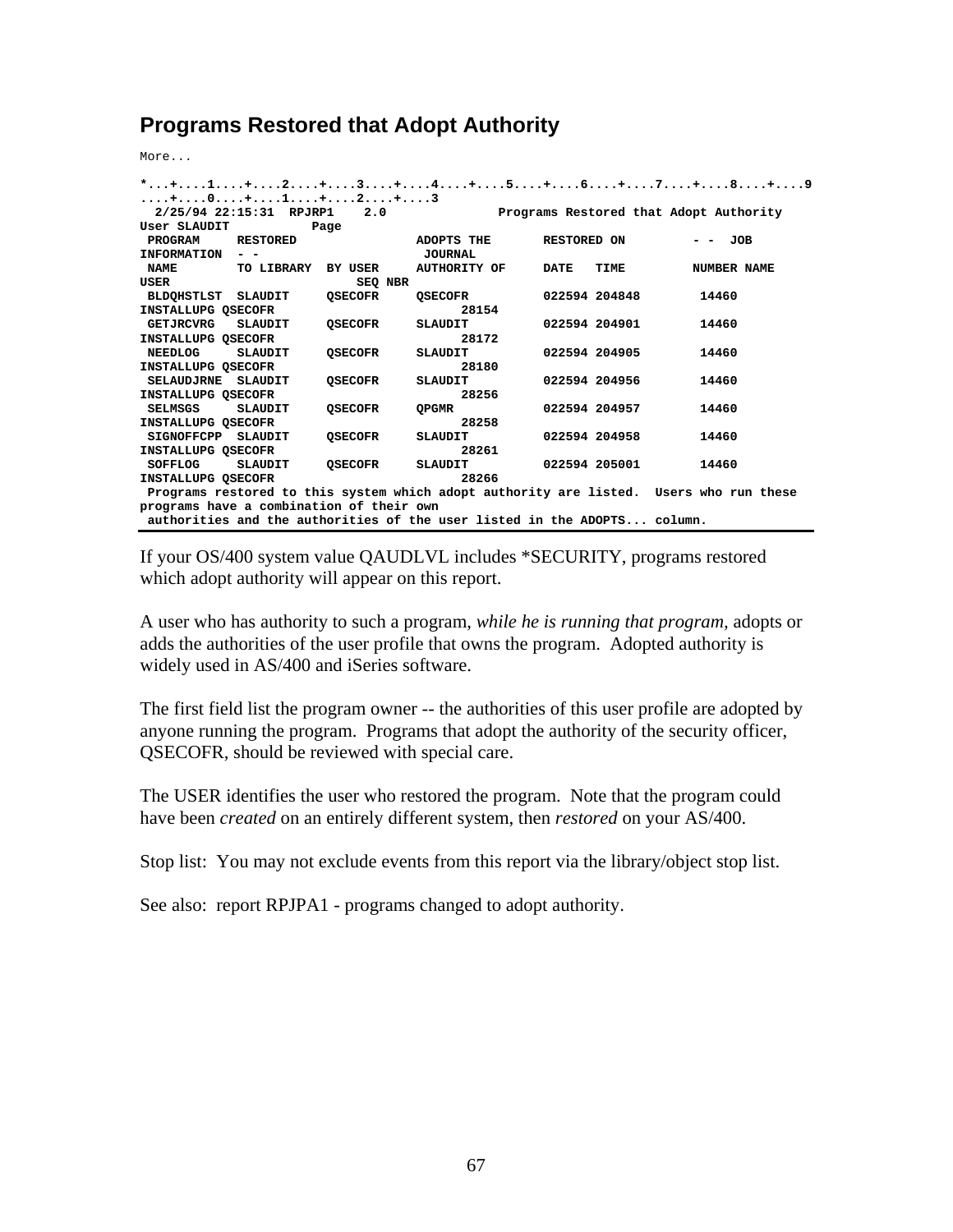## **System Value Changes**

```
*...+....1....+....2....+....3....+....4....+....5....+....6....+....7....+....8....+....9
....+....0....+....1....+....2....+....3 
 1/01/94 15:34:02 RPJSV1 2.0 System Value Changes Journal 
           User SLAUDIG Page
 - - JOB 
INFORMATION - - JOURNAL 
 NUMBER 
USER NAME SEQ NBR
 System value QAUDLVL *** Security auditing level 
  As shipped: *NONE 
  Softlight: *SECURITY *SAVRST *AUTFAIL *DELETE *CREATE *OBJMGT 
 QAUDLVL was changed by QSECOFR on date 123193 at time 123907 13731 
QSECOFR DSP02 24027 
 FROM: *SECURITY *SAVRST *AUTFAIL *DELETE *CREATE *OBJMGT *PGMFAIL 
 TO: *SECURITY *SAVRST *AUTFAIL *DELETE *CREATE *OBJMGT 
 System value QHOUR *** Hour of the day 
  As shipped: ' ' 
 QHOUR was changed by QSECOFR on date 123193 at time 123848 13731 
OSECOFR DSP02
  FROM: 13 
   TO: 12
```
If your OS/400 system value QAUDLVL includes \*SECURITY, changes to system values will appear on this report.

Changes to system values are made via the WRKSYSVAL and CHGSYSVAL commands.

For details of what each system value does, see the online help for the WRKSYSVAL command, or the *AS/400 Programming: Work Management Guide*, SC41-8078, from IBM.

This report lists the shipped value (for shipments in the United States, as of the time of the software release), the value before the change was made (from), and the value after the change (to).

Stop list: You cannot omit items from this report via the stop list.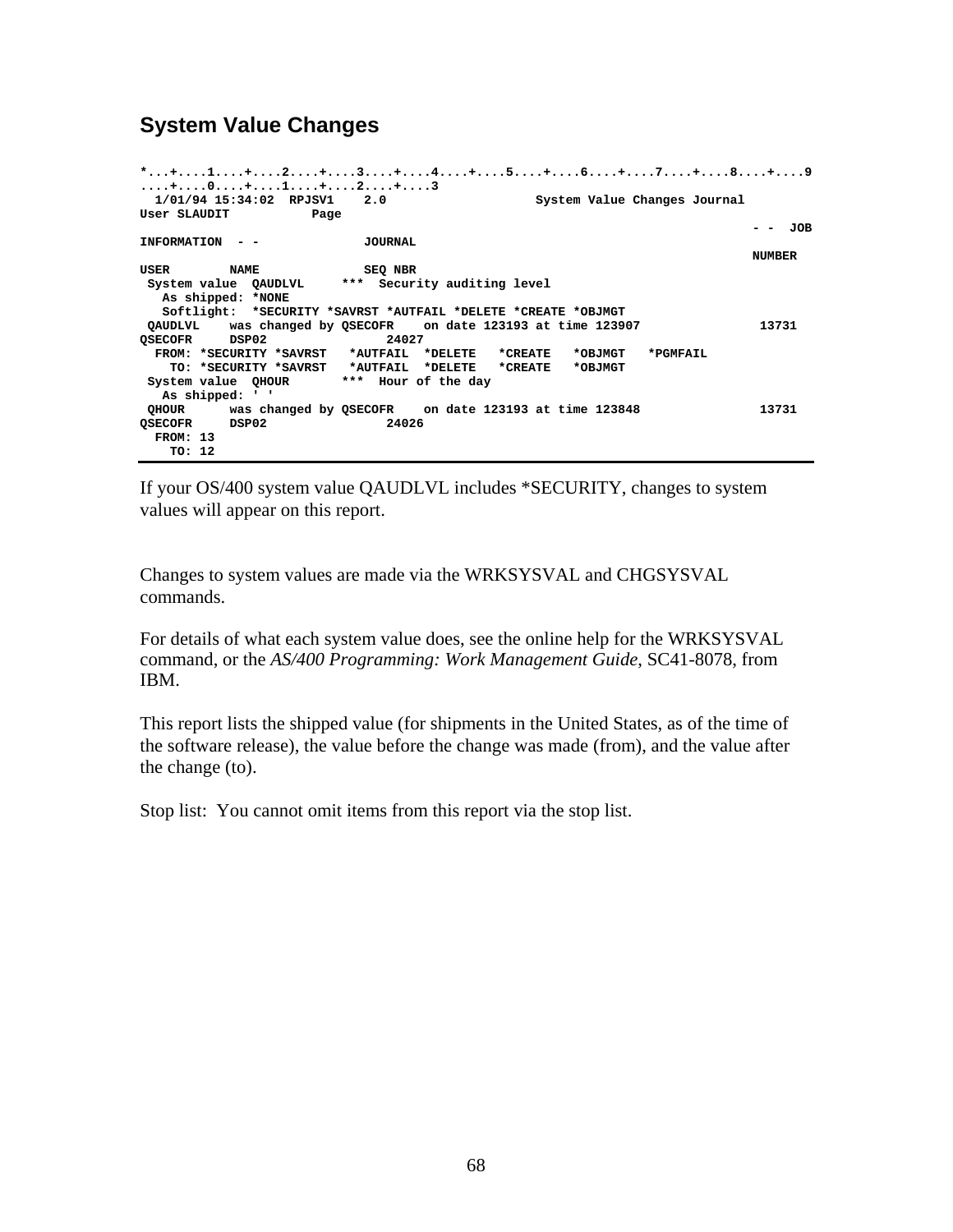# **Audited Object Accesses**

|                                                                                       |                                    |                                 |      |                     |          |                         |                             | *+1+2+3+4+5+6+7+8+9 |
|---------------------------------------------------------------------------------------|------------------------------------|---------------------------------|------|---------------------|----------|-------------------------|-----------------------------|---------------------|
|                                                                                       | . + 0 + 1 + 2 + 3                  |                                 |      |                     |          |                         |                             |                     |
|                                                                                       | 2/13/96 11:46:00 RAJZRA            |                                 | 2.5  |                     |          | Audited Object Accesses |                             |                     |
| <b>SLAUDIT</b>                                                                        | Page                               |                                 |      |                     |          |                         |                             |                     |
| <b>OBJECT</b>                                                                         |                                    | OBJECT                          |      |                     |          |                         | PROGRAM                     | <b>ACCESS</b>       |
| <b>NAME</b>                                                                           | LIBRARY                            | TYPE                            | DATE | TIME                | JOB NAME | USER                    | USED                        | TYPE                |
| DSP01                                                                                 | QSYS                               | *DEVD                           |      | 021396 105122 DSP01 |          | <b>QSECOFR</b>          | STRSLA                      | 30                  |
| DSP01                                                                                 | QSYS                               | *DEVD                           |      | 021396 105145 DSP01 |          | <b>QSECOFR</b>          | STRSLA                      | 30                  |
| DSP01                                                                                 | QSYS                               | *DEVD                           |      | 021396 105638 DSP01 |          | <b>QSECOFR</b>          | STRSLA                      | 30                  |
| DSP01                                                                                 | QSYS                               | *DEVD                           |      | 021396 110721 DSP01 |          | <b>QSECOFR</b>          | STRSLA                      | 30                  |
| DSP01                                                                                 | QSYS                               | *DEVD                           |      | 021396 110817 DSP01 |          | <b>QSECOFR</b>          | WRKLOS                      | 30                  |
| DSP01                                                                                 | QSYS                               | *DEVD                           |      | 021396 111111 DSP01 |          | <b>QSECOFR</b>          | STRSLA                      | 30                  |
| DSP01                                                                                 | QSYS                               | *DEVD                           |      | 021396 112604 DSP01 |          | <b>QSECOFR</b>          | STRSLA                      | 30                  |
| DSP01                                                                                 | QSYS                               | *DEVD                           |      | 021396 112604 DSP01 |          | <b>QSECOFR</b>          | STRSLA                      | 30                  |
| DSP01                                                                                 | OSYS                               | *DEVD                           |      | 021396 112620 DSP01 |          | <b>QSECOFR</b>          | STRSLA                      | 30                  |
| DSP01                                                                                 | OSYS                               | *DEVD                           |      | 021396 112634 DSP01 |          | <b>QSECOFR</b>          | WRKRPT                      | 30                  |
| This report lists read accesses to objects that have been marked for auditing via the |                                    |                                 |      |                     |          |                         |                             |                     |
| CHGOBJAUD command.                                                                    |                                    | See the IBM Security            |      |                     |          |                         |                             |                     |
|                                                                                       | Reference manual for more details. |                                 |      |                     |          |                         |                             |                     |
| Count                                                                                 | 64                                 | System S1015241 QAUDJRN type ZR |      |                     |          |                         | (See also report RAJZCA for |                     |
|                                                                                       | changes to objects)                |                                 |      |                     |          |                         |                             |                     |
|                                                                                       |                                    |                                 |      |                     |          |                         |                             |                     |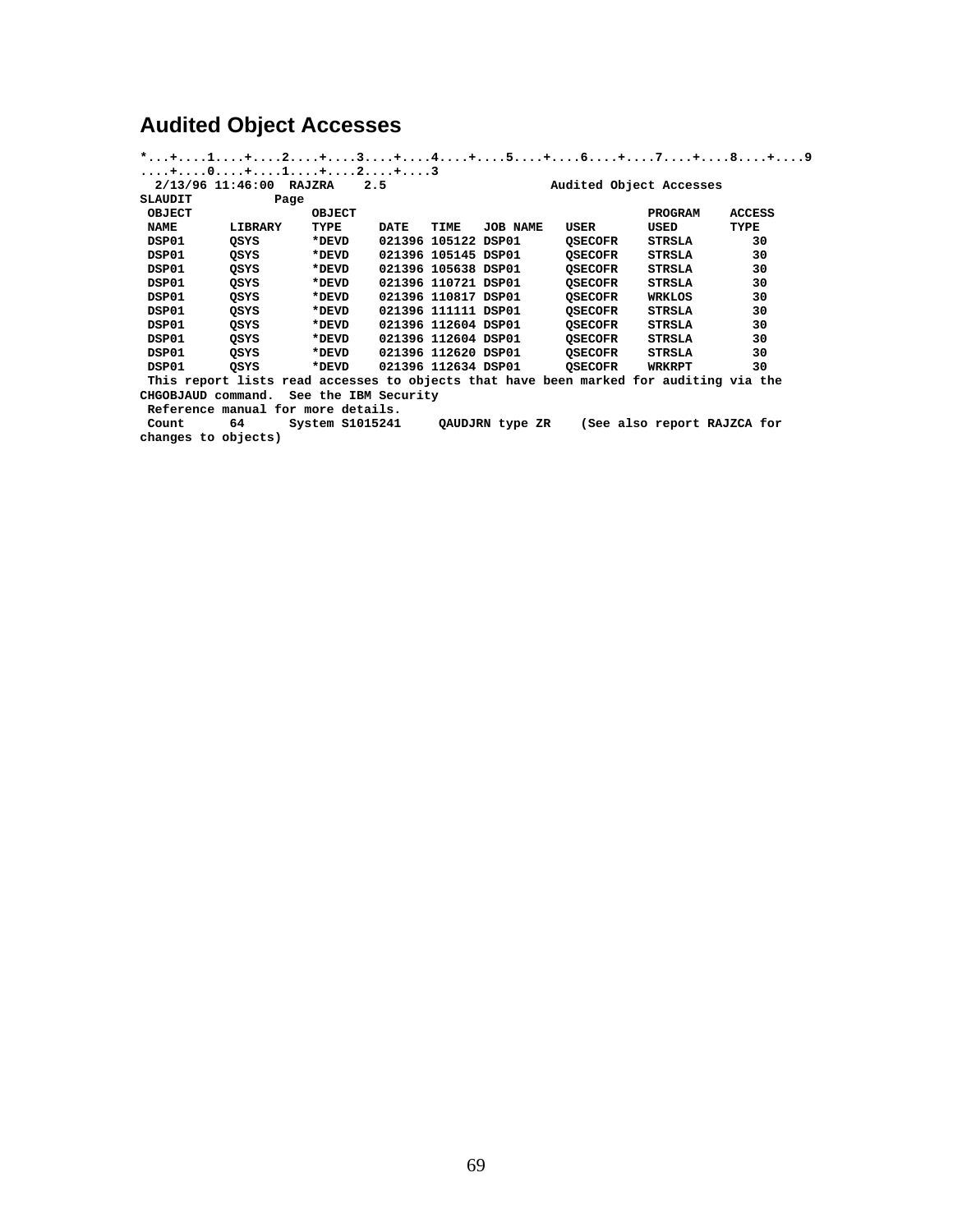# **Audited Object Changes**

|             |                                                                 |                 |      |      |                       |       | *+1+2+3+4+5+6+7+8+9                                                                     |               |
|-------------|-----------------------------------------------------------------|-----------------|------|------|-----------------------|-------|-----------------------------------------------------------------------------------------|---------------|
|             | . + 0 + 1 + 2 + 3                                               |                 |      |      |                       |       |                                                                                         |               |
|             | 2/13/96 11:45:23 RAJZCA                                         |                 | 2.5  |      |                       |       | Audited Object Changes                                                                  |               |
| SLAUDIT     | Page                                                            |                 |      |      |                       |       |                                                                                         |               |
| OBJECT      |                                                                 | OBJECT          |      |      |                       |       | <b>PROGRAM</b>                                                                          | <b>ACCESS</b> |
| <b>NAME</b> | LIBRARY                                                         | TYPE            | DATE | TIME | USER                  | JOB   | IN USE                                                                                  | CODE          |
| DSP01       | OSYS                                                            | *DEVD           |      |      | 010196 180953 OSECOFR | DSP01 | OWTPIIPP                                                                                | 50            |
| DSP01       | OSYS                                                            | *DEVD           |      |      | 010196 182948 SLAUDIT | DSP01 | OWTPIIPP                                                                                | 50            |
| DSP01       | OSYS                                                            | *DEVD           |      |      | 010296 161218 SLAUDIT | DSP01 | OWTPIIPP                                                                                | 50            |
| DSP01       | OSYS                                                            | *DEVD           |      |      | 010396 120036 SLAUDIT | DSP01 | OWTPIIPP                                                                                | 50            |
| DSP01       | OSYS                                                            | *DEVD           |      |      | 012396 205600 OSECOFR | DSP01 | OWTPIIPP                                                                                | 50            |
| PFNBH2      | SLAUDIT2                                                        | *FILE           |      |      | 010396 120425 SLAUDIT | DSP01 | <b>WRKNBH</b>                                                                           | 30            |
| PFNBH2      | SLAUDIT2                                                        | *FILE           |      |      | 012696 232022 OSECOFR | DSP01 | WRKNBH                                                                                  | 30            |
|             |                                                                 |                 |      |      |                       |       | This report lists changes to objects which have object auditing set. The object must be |               |
|             | flagged for auditing via the CHGOBJAUD                          |                 |      |      |                       |       |                                                                                         |               |
|             | command. See the Security Reference manual for further details. |                 |      |      |                       |       |                                                                                         |               |
| Count       | 7                                                               | System S1015241 |      |      | QAUDJRN type ZC       |       |                                                                                         |               |

# **Service Tool Actions Report**

This report will identify those critical functions allowed by users with \*SERVICE special authority related to supporting the system by use of the service tool functions and command STRSST. This activity should normally be rare

## **System Management Report**

This report will identify system management activity such as changes to the System Reply List, changes to Operational Assistant functions, and Network File Operations. This activity should normally be rare. .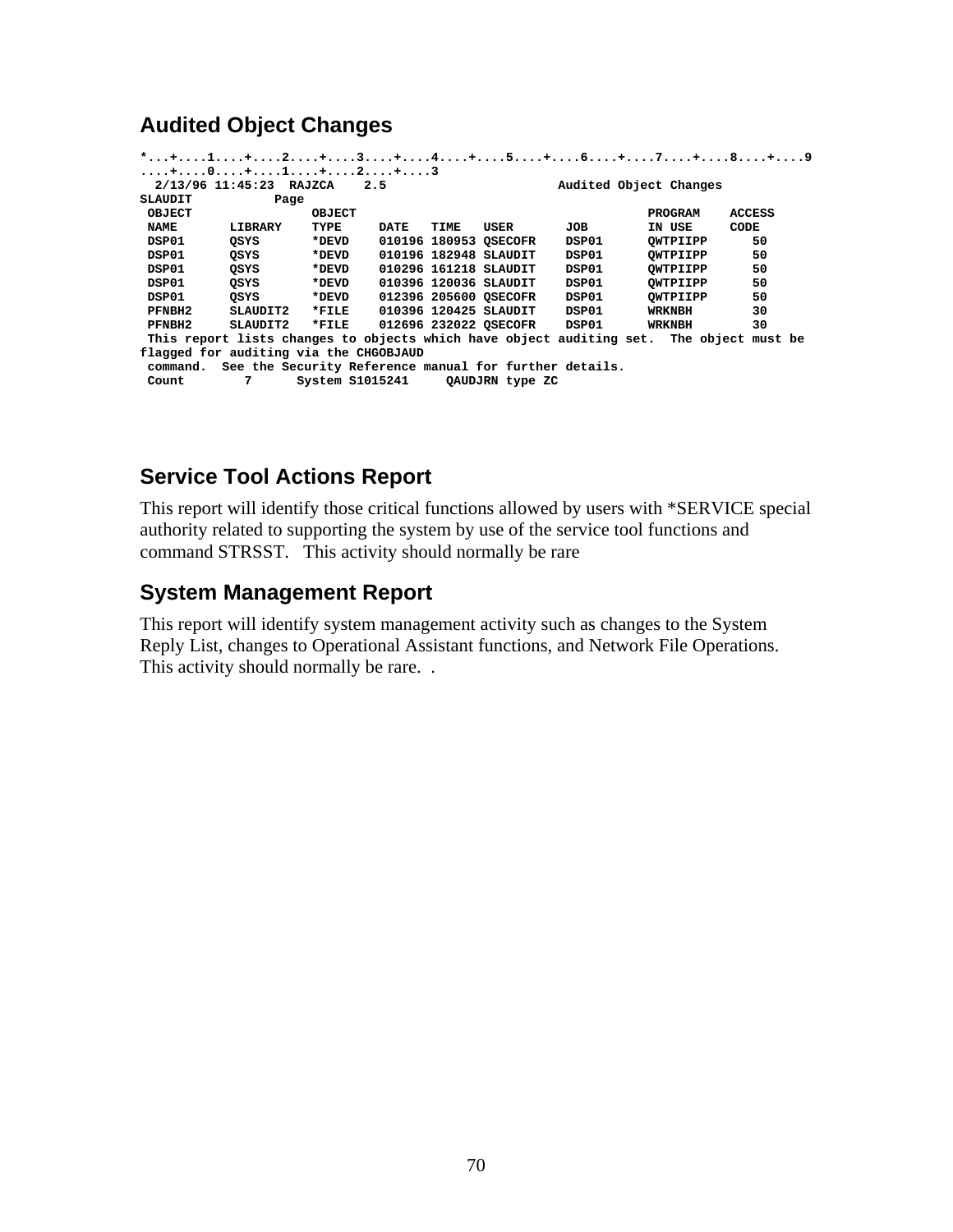## **Interactive Job Exceptions**

|           |               | *+1+2+3+4+5+6+7+8+9                                                     |                             |              |                            |     |              |  |
|-----------|---------------|-------------------------------------------------------------------------|-----------------------------|--------------|----------------------------|-----|--------------|--|
|           |               |                                                                         |                             |              |                            |     |              |  |
|           |               |                                                                         |                             |              | Interactive Job Exceptions |     |              |  |
|           |               | System S1015241 Page                                                    |                             |              |                            |     |              |  |
|           |               |                                                                         |                             |              |                            |     |              |  |
|           |               | CLOCK CPU TRANS- AVG. RESP. NBR.                                        |                             |              |                            |     |              |  |
|           |               | USER (DEVICE) NUMBER DATE DAY                                           |                             | TIME         | <b>DATE</b>                | DAY | TIME         |  |
|           |               | MINUTES SECONDS ACTIONS (SECONDS) AUXI                                  |                             |              |                            |     |              |  |
|           | QSECOFR DSP02 | 013676                                                                  |                             |              | 1993/12/30 THU 13:47:21    |     |              |  |
| .00       |               | 638 1550 1.34193 241                                                    |                             |              |                            |     |              |  |
|           |               | QSECOFR DSP02 013705 1993/12/30 THU 15:55:09 1993/12/30 THU 22:49:39    |                             |              |                            |     |              |  |
|           |               | 415.00 180 625 .59520 80                                                |                             |              |                            |     |              |  |
|           |               |                                                                         |                             |              |                            |     | <b>CHECK</b> |  |
|           |               | QSECOFR DSP02 013751 1993/12/31 FRI 15:30:56 1993/12/31 FRI 18:37:18    |                             |              |                            |     |              |  |
|           |               | 186.00 108 256 .96484 54                                                |                             |              |                            |     |              |  |
|           |               |                                                                         |                             |              |                            |     | <b>CHECK</b> |  |
|           |               | QSECOFR DSP02  013777  1993/12/31 FRI 22:26:24  1994/01/01 SAT 01:34:50 |                             |              |                            |     |              |  |
|           | 188.00 78     |                                                                         | 156 1.64743 67              |              |                            |     |              |  |
|           |               |                                                                         |                             | <b>CHECK</b> | HOLIDAY CHECK              |     |              |  |
| $2+$ DAYS |               |                                                                         |                             |              |                            |     |              |  |
|           |               | QSECOFR DSP01 013814 1994/01/01 SAT 01:44:49 1994/01/01 SAT 01:45:13    |                             |              |                            |     |              |  |
| .00       |               | $4 \qquad \qquad 9$                                                     | $.44444$ $4$                |              |                            |     |              |  |
|           |               |                                                                         | HOLIDAY CHECK HOLIDAY CHECK |              |                            |     |              |  |
|           |               | QSECOFR DSP02 013816 1994/01/01 SAT 13:17:55 1994/01/01 SAT 15:29:10    |                             |              |                            |     |              |  |
|           | 131.00 1498   |                                                                         | 260 7.56153 122             |              |                            |     |              |  |
|           |               |                                                                         | HOLIDAY CHECK HOLIDAY CHECK |              |                            |     |              |  |
|           |               | ROOT DSP03 013823 1994/01/01 SAT 13:51:53 1994/01/01 SAT 15:29:37       |                             |              |                            |     |              |  |
| 98.00     |               | 3 2 3.50000 3                                                           |                             |              |                            |     |              |  |
|           |               |                                                                         | HOLIDAY CHECK               |              | HOLIDAY CHECK              |     |              |  |
|           |               | SLAUDIT DSP01 013672                                                    |                             |              | 1993/12/30 THU 13:46:07    |     |              |  |
| .00       |               | 823 2340 .68504 292                                                     |                             |              |                            |     |              |  |
|           |               | SLAUDIT DSP01 013706 1993/12/30 THU 16:14:27 1993/12/30 THU 22:48:28    |                             |              |                            |     |              |  |
|           |               | 394.00 452 1249 .67974 150                                              |                             |              |                            |     |              |  |
|           |               |                                                                         |                             |              |                            |     | <b>CHECK</b> |  |

Interactive jobs are jobs run from a display station. "Abnormal" jobs appear on this report.

See the section *Configuring Softlight Auditor* in this manual to review how to define what the program will consider to be "normal" activity. In brief, you may specify business hours, holidays, and normal workstation locations for individual users. You may also specify defaults to apply to all other users.

Note that interactive jobs that last longer than 24 hours always appear. Batch jobs never appear.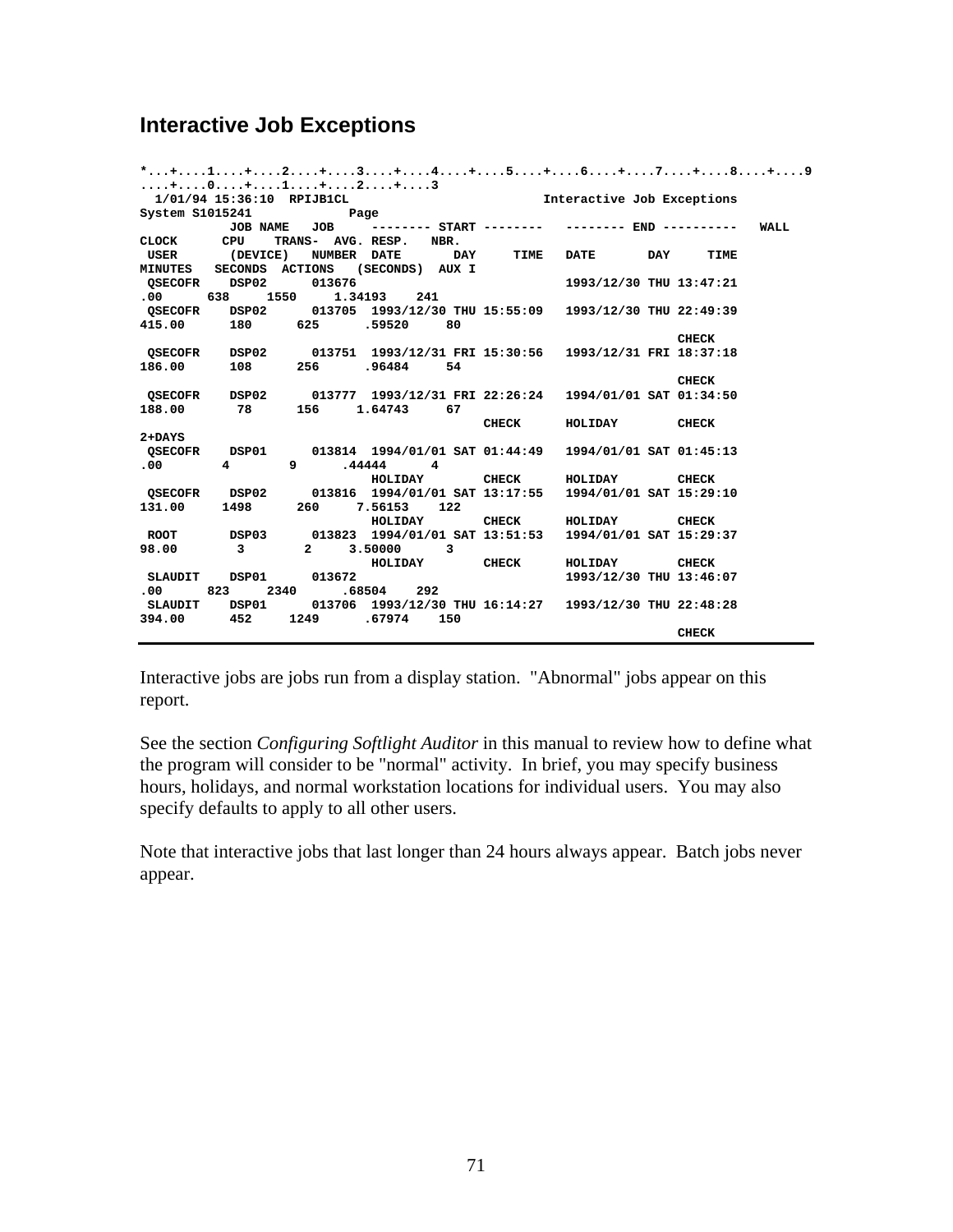## **Random Sample of Jobs by User**

|         |                            |         |                |            | +0+1+2+3 |  |                                                                                        |      | *+1+2+3+4+5+6+7+8+9 |
|---------|----------------------------|---------|----------------|------------|----------|--|----------------------------------------------------------------------------------------|------|---------------------|
|         | 1/01/94 15:36:27 RPJBR2CL  |         |                |            |          |  | Random Sample of Jobs by User                                                          |      |                     |
|         | System S1015241            |         |                | Page       |          |  |                                                                                        |      |                     |
|         |                            | JOB JOB |                | <b>JOB</b> | JOB      |  | JOB                                                                                    | CPU  | <b>DURATION</b>     |
|         | NBR AVERAGE                |         | NBR            |            |          |  |                                                                                        |      |                     |
| USER    | <b>TYPE</b>                |         | NUMBER NAME    |            | START    |  | END.                                                                                   | SECS | MINUTES             |
|         | TRANS. RSP. TIME AUX I/Os  |         |                |            |          |  |                                                                                        |      |                     |
| SLAUDIT |                            |         |                |            |          |  |                                                                                        |      |                     |
|         | ------------------         |         |                |            |          |  |                                                                                        |      |                     |
|         |                            |         | B - Batch jobs |            |          |  |                                                                                        |      |                     |
| SLAUDIT | $\overline{B}$             |         |                |            |          |  |                                                                                        | 17   | $\cdot$ 6           |
| .00000  |                            | 812     |                |            |          |  |                                                                                        |      |                     |
|         |                            |         |                |            |          |  | $12:53:02$ $12:53:43$                                                                  |      |                     |
|         |                            |         |                |            |          |  | RPJBR2CL run by SLAUDIT con 1/01/94 at 15:36:27 andom Sample of Jobs by User           |      |                     |
|         | 1 samples. System S1015241 |         |                |            |          |  |                                                                                        |      |                     |
|         |                            |         |                |            |          |  | * Note: A different percentage sample of jobs may be selected for each user ID via the |      |                     |
|         | WRKUSRCF command.          |         |                |            |          |  |                                                                                        |      |                     |

This report lists a random sample of jobs run. It includes both batch and interactive jobs.

There may well be nothing wrong or abnormal about jobs listed on this report. Its purpose is to give you a good idea of the kinds of jobs run by and interactive sessions times used by each user on your AS/400.

You may specify a different sampling percentage for any user ID, as well as a default percentage. See the section in this manual entitled *User Profile Controls* to learn how to do so.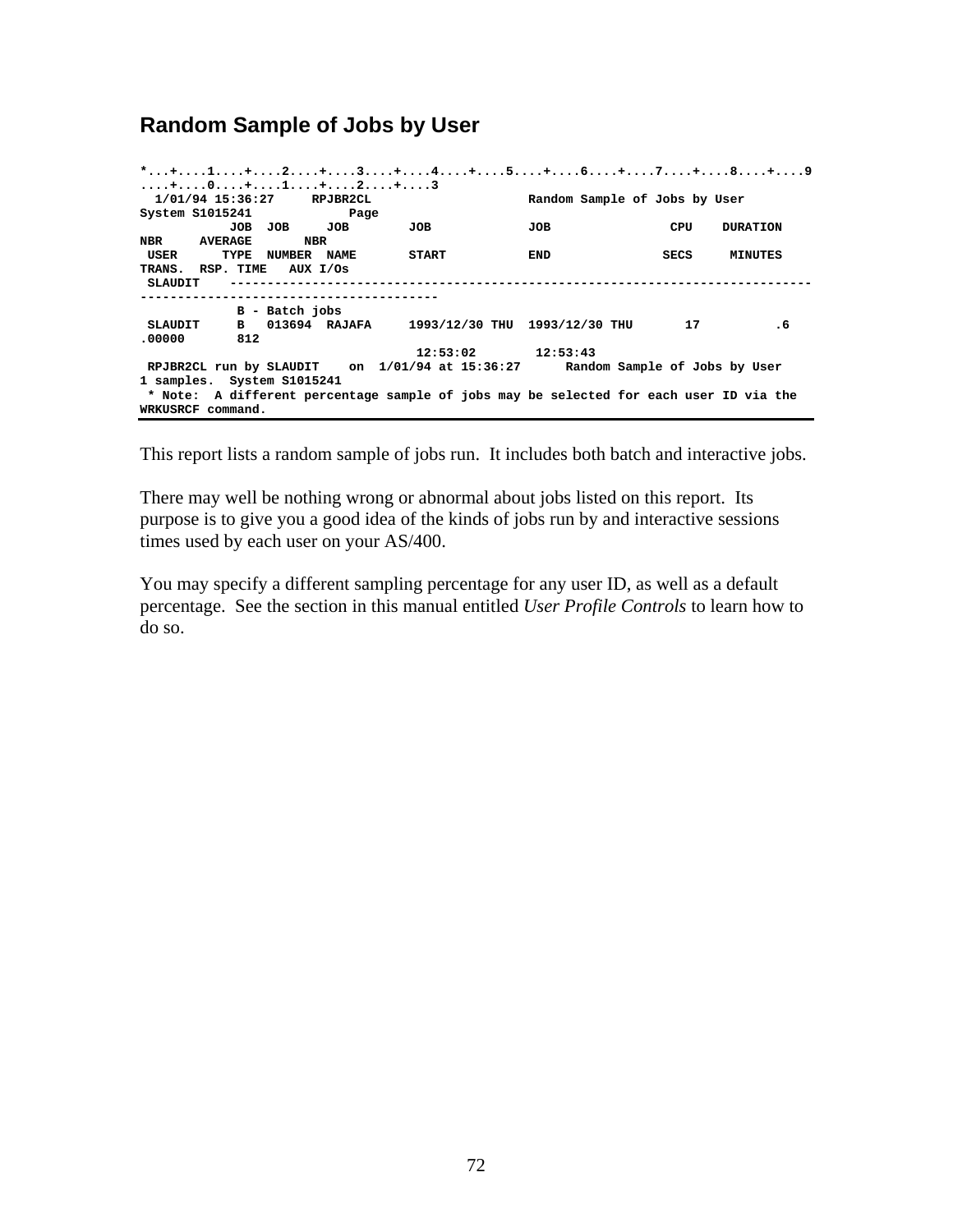## **System History Log Messages**

| *+1+2+3+4+5+6+7+8+9                                               |                                  |  |
|-------------------------------------------------------------------|----------------------------------|--|
| +0+1+2+3                                                          |                                  |  |
| 2/11/94 12:11:05 RPOH2ACL                                         | Messages from System History Log |  |
| Page                                                              |                                  |  |
|                                                                   | Random Sample of Messages        |  |
| MESSAGE ID                                                        | <b>DATE</b>                      |  |
| <b>USER</b><br>DAY<br><b>MESSAGE TYPE</b>                         |                                  |  |
| <b>SEVERITY</b><br><b>MESSAGE TEXT</b>                            | TIME                             |  |
| MESSAGE LIBR/FILE<br>HOLIDAY JOB NAME                             |                                  |  |
| CPF2456 messages. Targeting selection of 100 percent.             |                                  |  |
| CPF2456 Log version QHST94036A in QSYS full and should be saved.  | 1994/02/09                       |  |
| Information<br>OSYS<br>WED                                        |                                  |  |
| 00                                                                | 17:19:37                         |  |
| SCPF<br>*LIBL<br>/QCPFMSG                                         |                                  |  |
| CPF2456 Log version QHST94010A in QSYS full and should be saved.  | 1994/02/02                       |  |
| Information<br>WED<br>QSYS                                        |                                  |  |
| 00                                                                | 02:15:13                         |  |
| *LIBL<br>/OCPFMSG<br>SCPF                                         |                                  |  |
| CPF2456 Log version QHST94033A in QSYS full and should be saved.  | 1994/02/05                       |  |
| Information<br>QSYS<br>SAT                                        |                                  |  |
| 00                                                                | 21:33:42                         |  |
| *LIBL<br>SCPF<br>/OCPFMSG                                         |                                  |  |
| CPF3848 messages. Targeting selection of 100 percent.             |                                  |  |
| CPF3848 1 security or data format changes occurred.               | 1994/02/08                       |  |
| <b>QSECOFR</b><br>Diagnostic<br>TUE                               |                                  |  |
| 20                                                                | 21:48:47                         |  |
| DSP02<br>/OCPFMSG<br>*LIBL                                        |                                  |  |
| CPF5140 messages. Targeting selection of                          | 5 percent.                       |  |
| Session stopped by a request from device DSP02.<br><b>CPF5140</b> | 1994/02/09                       |  |
| Information<br>QSYS<br>WED                                        |                                  |  |
| 70                                                                | 17:51:46                         |  |
| /OCPFMSG<br>OBASE<br>*LIBL                                        |                                  |  |
| CPF5140 Session stopped by a request from device DSP01.           | 1994/02/02                       |  |
| Information<br>WED<br>QSYS                                        |                                  |  |
| 70                                                                | 17:22:05                         |  |
| <b>OBASE</b><br>/OCPFMSG<br>*LIBL                                 |                                  |  |

This report shows a random sample of messages from the system history log, QHST.

You may specify a different percentage to sample for each message ID -- anywhere from 0% to 100%. You may also specify a default percentage for all other messages by message severity.

See the sections in this manual entitled *Message control file* and *Default percentage of messages by severity.*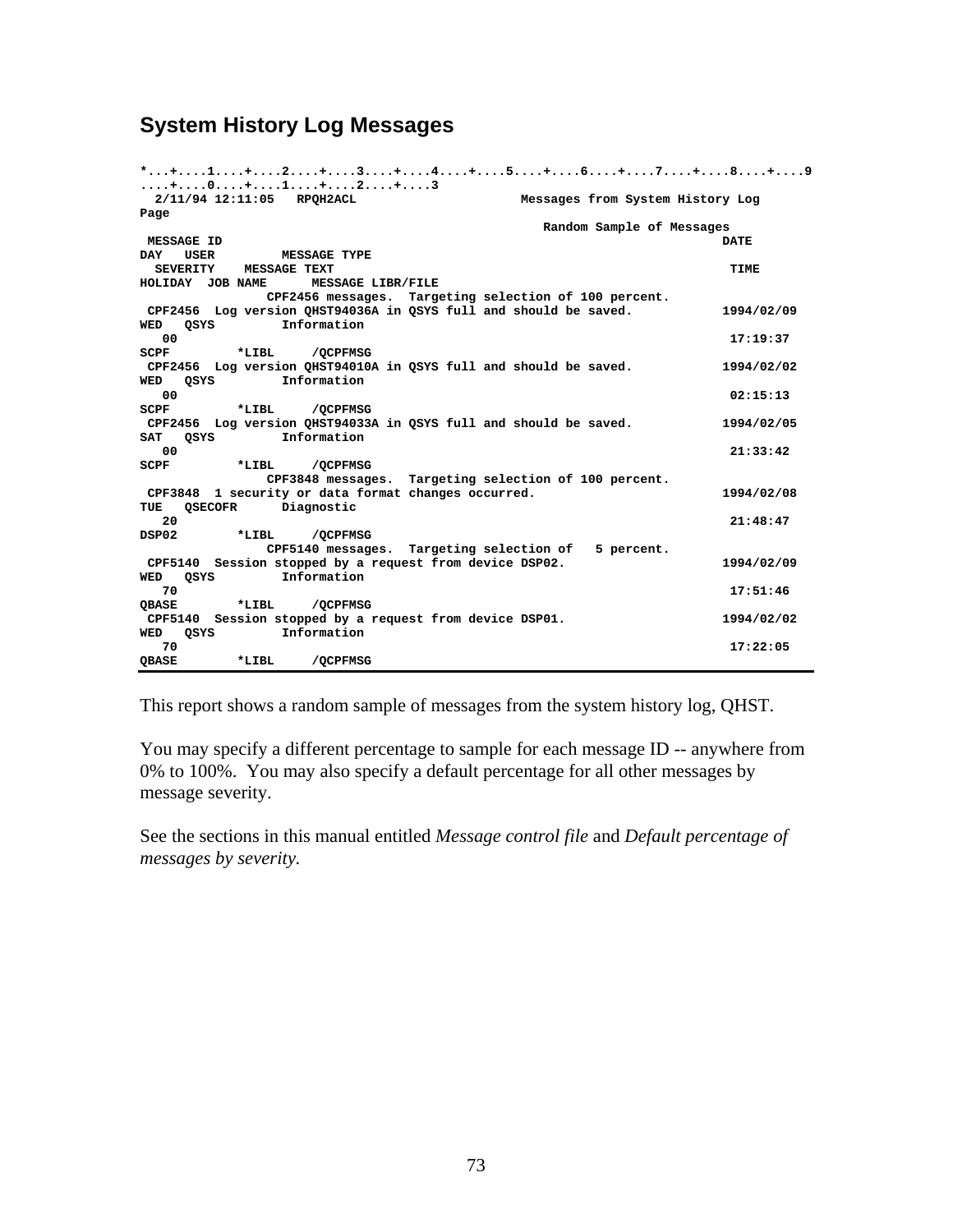## **Functions retained from prior releases**

 Some options, which are not in the strategic direction of the product, have nonetheless been retained for compatibility with prior releases of Softlight Auditor. We plan no enhancements to these functions, and may drop support form them in future releases, especially if changes in OS/400 render them obsolete or incompatible.

## **Job logs**

*This function is retained for compatibility; it may be absent from future versions.* 

 OS/400 is designed to *prevent* unauthorized access. It is not designed to record everything that a user does for later review. While it is certainly better to lock your doors before a burglar strikes, sometimes you need to check what is going on outside the house.

 To review much of what your users are doing while they are signed on, you need to look at their job logs. Unfortunately, the job log is usually deleted if a job ends normally. (An interactive job consists of the entire period from sign on to sign off. Signing off a workstation is a normal job ending. Thus, interactive job logs are discarded at sign off.)

 Softlight Auditor allows you to redefine the SIGNOFF command to print a random sample of interactive job logs to a special output queue, SLAUDIT2/JOBLOGS. You may use the WRKOUTQ command to review these copies later, at your leisure. The section "Capturing job logs" describes how to arrange for these copies to be made.

 Hint: job logs can be long and detailed. Use the random sampling capability of Softlight Auditor to select a small percentage (2% - 3%) of job logs for most users. You may want a slightly greater percentage for programmers, and, perhaps, a very high percentage for the security officer. Run the WRKUSRCF command to set a low percentage for user \*DEFAULT, then raise that percentage only as needed. You may, of course, change the sample percentage for any user at any time.

 The SLAUDIT/WRKUSRCF command, option 4 on the configuration menu, contains parameters you can define for each user profile.

| Pct normal job logs $\ldots$ |  |  |  | _ 10 % | $0 - 100$ |
|------------------------------|--|--|--|--------|-----------|
| Pct abnormal job logs        |  |  |  | 100 %  | $0 - 100$ |
| Pct jobs to report. $-25$ %  |  |  |  |        | $0 - 100$ |

*Pct normal job logs* specify the percentage (0 to 100) of interactive job logs for this user which are to be copied into the output queue SLAUDIT2/JOBLOGS for later review. Separate setup is required to have these copies made automatically. See the sections "Capturing job logs" and "Random sample of job logs." *Abnormal job logs* is not used in this release. All job logs are considered "normal" for reporting purposes.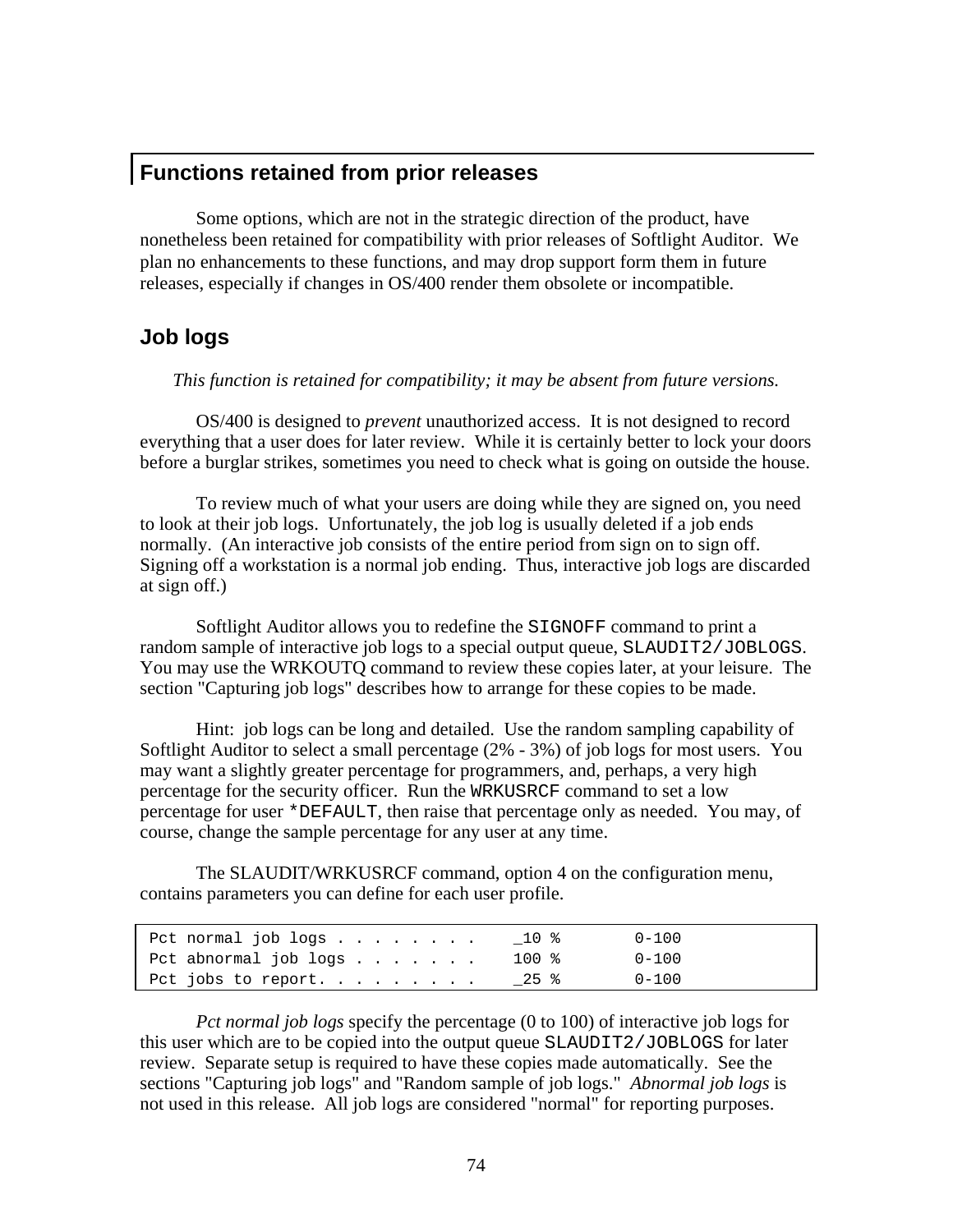The value 10% shown for normal logs is probably too high for "normal" users. Reviewing job logs is tedious! A sample of 2% is probably sufficient for users other than the security officer or programmers. Experiment until you get a reasonably small sample.

*Pct jobs to report* is the percentage (0 to 100) of batch and interactive jobs to select for a random sample. Only the date, time and job name are reported in this sample. It is intended to give you a feel for the normal activity on your system. Again, the 25% value shown is probably too high for normal users. (2% might be better.)

*Allow sign on, termination date, and the initial program and library* are not used.

### **Sample of messages in QHST**

*This function is retained for compatibility; it may be absent from future versions.* 

 OS/400 is a message-driven system. There are literally thousands of messages sent back and forth from various programs to each other and to the operating system.

 Some of these messages are sent to the system history log, QHST. You will want to review many of these messages. Some, however, will be of no interest to you. For other messages, you might want to review a random sample of occurrences. You can tailor Softlight Auditor to report any percentage – from 0 to 100 – of occurrences of any message.

 The messages are sorted by message ID and time, so you can review all occurrences of a given messages (or a random sample of, say 25%), grouped together for better understanding of what is happening. For instance, a string of "Bad password" messages from a variety of terminals between 9 and 10 pm should almost certainly be investigated.

 You tailor which messages to report in full, which to sample, and which to suppress. As shipped, every security-related message (in the range CPF2200) will be reported. Every system alert or system integrity message (severity 80 or 90) will be reported. Between 2% and 5% of other messages (a random sample) will be reported.

You may select individual messages and report none  $(0\%)$ , all  $(100\%)$ , or a random sample (1% - 99%). See the section "Message control file."

 You may also change the default random sample percentage for messages not individually selected. You might, for instance, want to see 20% of all severity 50 messages not elsewhere defined. See the section "Default percentage of messages by severity."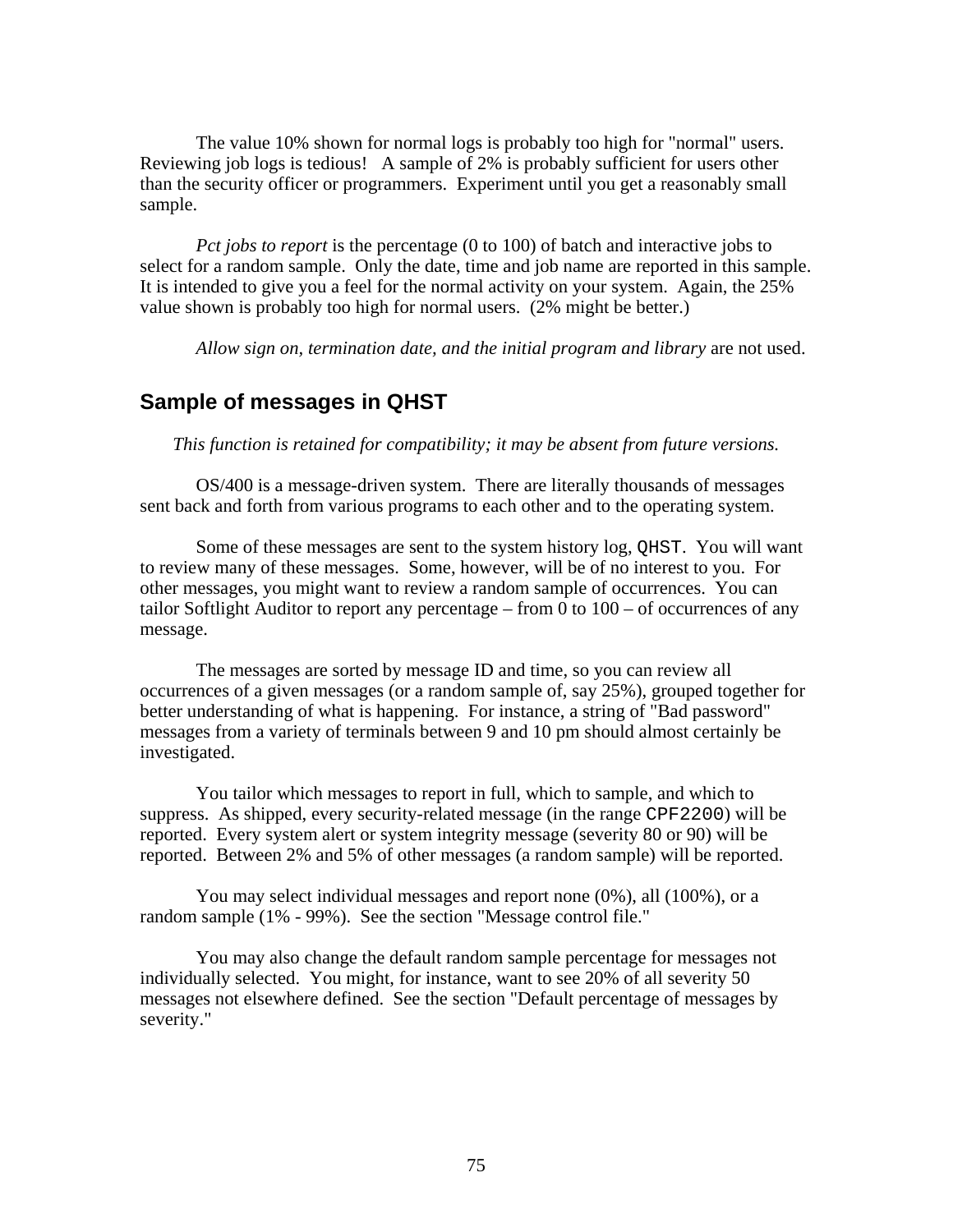## **Message control file**

*Most information needed for an audit is contained in the system security journal, QAUDJRN. The system history file, QHST, normally has redundant information. We hav eno plans to stop supporting these features of Softlight Auditor, but we are all new features are based on QAUDJRN.* 

 The AS/400 sends *a lot* of messages to the history log, QHST. Many are not of interest to someone auditing system activity. Softlight Auditor will automatically sort messages by message ID. You may use the SLAUDIT/WRKMSGCF command, configuration menu option 5, to specify that you want to see all occurrences of a message, no occurrences, or a random sample -- from 1% to 99% of occurrences.

 If you do not define a message control record via this command, the random sample size is determined by the severity of the message. To change those default sample sizes, use the SLAUDIT/CHGRNDDFT command, described in the next section.

| Work with Message Control File            | WRKMSG 1                                               |
|-------------------------------------------|--------------------------------------------------------|
| Message ID.                               | Enter=Postion list to this ID<br>F6=Create a new entry |
| Type options, press Enter.                |                                                        |
| 2=Change 4=Delete 5=Display               |                                                        |
| MESSAGE                                   | PCT TO                                                 |
| Opt MSGID FILE<br>TEXT                    | REPORT                                                 |
| CPA0701 OCPFMSG                           | 5<br>MSGX received by Y at Z. $(C D I R)$              |
| CPA7025 QCPFMSG                           | Receiver X in Y never fully saved. (I C) 100           |
| CPC1E1D OCPFMSG<br>Cleanup has completed. | 10                                                     |
| CPC3701 QCPFMSG                           | 25<br>999 objects saved from library X.                |
| CPF0901 OCPFMSG                           | PWRDWNSYS command issued by user X and i 100           |
| CPF0965 OCPFMSG<br>IPL options used.      | 100                                                    |
| CPF1806 OCPFMSG                           | 100<br>System value X changed from Y to Z.             |
| CPF22AA OCPFMSG                           | Only *AUTLMGT authority can be specified 100           |
| CPF22AB OCPFMSG                           | Only *AUTLMGT can be specified with *CHA 100           |
| CPF22AC OCPFMSG                           | Only *AUTLMGT authority can be specified 100           |
| $F3 = EXit$<br>F6=Add new record          | More                                                   |

 As shipped, security related messages (CPF2200 range) are pre-defined to print 100% of occurrences. If you wish to change those percentages, or to add new security messages as IBM adds them to OS/400, use this command.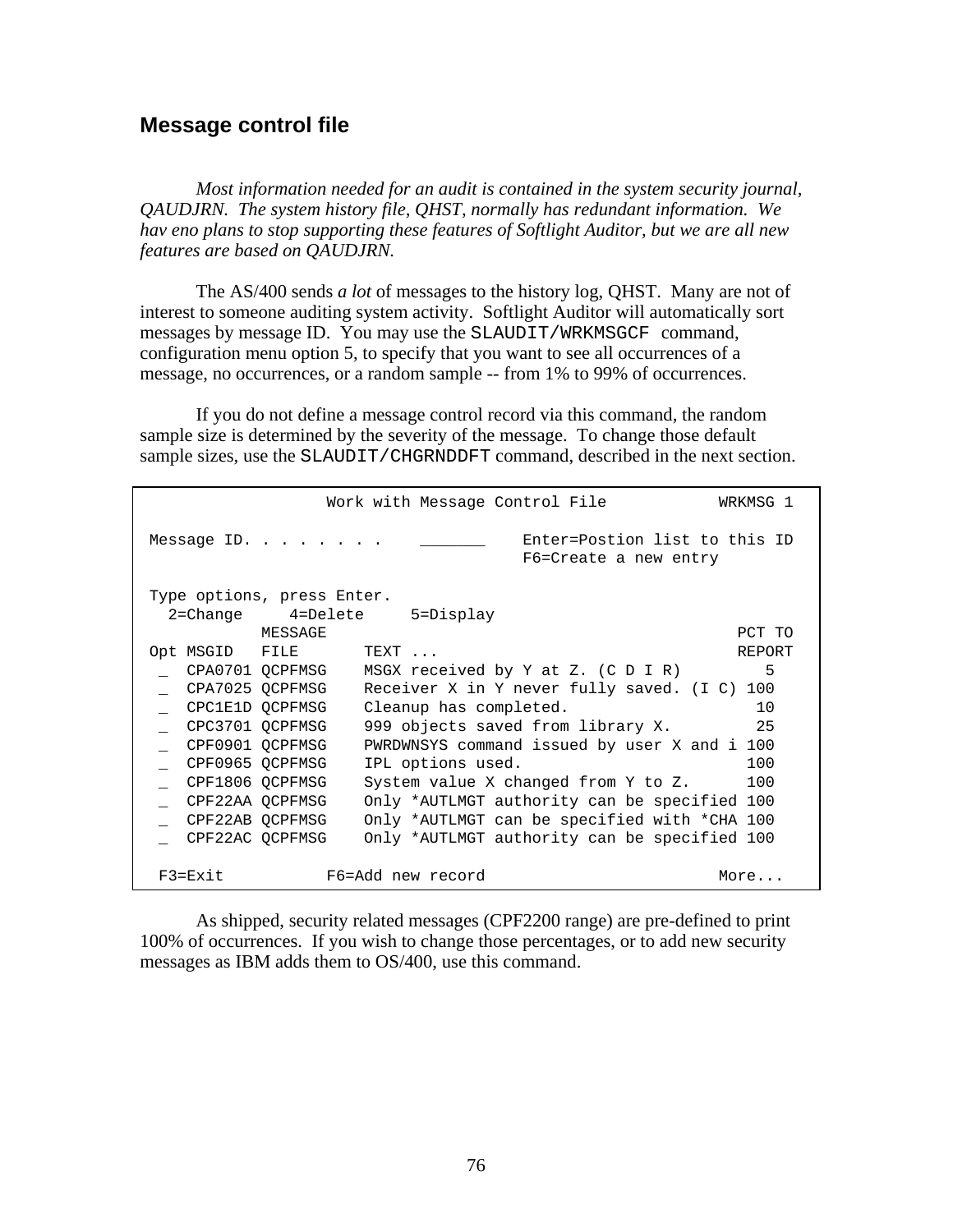| <b>TIPDATE</b>                                                                               | Work with Message Control File          | WRKMSG 2                 |
|----------------------------------------------------------------------------------------------|-----------------------------------------|--------------------------|
| Type choices, press Enter.<br>Message ID. $\cdots$<br>Message File.<br>Message File Library. | CPF0965<br>OCPFMSG Optional<br>$*$ LIBL | Optional: name or *LIBL  |
| Message Text<br>IPL options used.                                                            |                                         | Optional: F11 to look up |
| Percent to report (random sample) 100 % 0 to 100 % of occurrences                            |                                         |                          |
| Print message data fields on report Y Y Y Or N                                               |                                         |                          |
| F11=Lookup message<br>F3=Exit F12=Cancel                                                     | F4=Delete                               | Roll=Next/Prev rcd       |

*Message ID* should uniquely identify the message.

*Message file* and *library* are for information, but the file name is needed if you want Softlight Auditor to look up the text and insert it via the **[F11]** key.

 If you have the same message ID in more than one message file, and if messages from both files may be sent to the history log, QHST, you will see both reported at the percentage you specify here. This is a very rare situation.

*Message text* may be keyed by you or looked up by the system. To look up the text, make sure the message file is specified and the library is either specified or is in your library list. Press **[F11]** to insert the message text.

*Percent to report* is none (0), all (100), or a random sample of from 1% to 99%.

*Print message data* is usually "N", since message data is merged with message text when the message is sent. For some messages, additional data is available only in the second-level text. Since only the first-level text is printed by Softlight Auditor, change this value to "Y" on those messages for which you need to see *all* message data. CPF0965, "IPL Options used," is an example of such a message.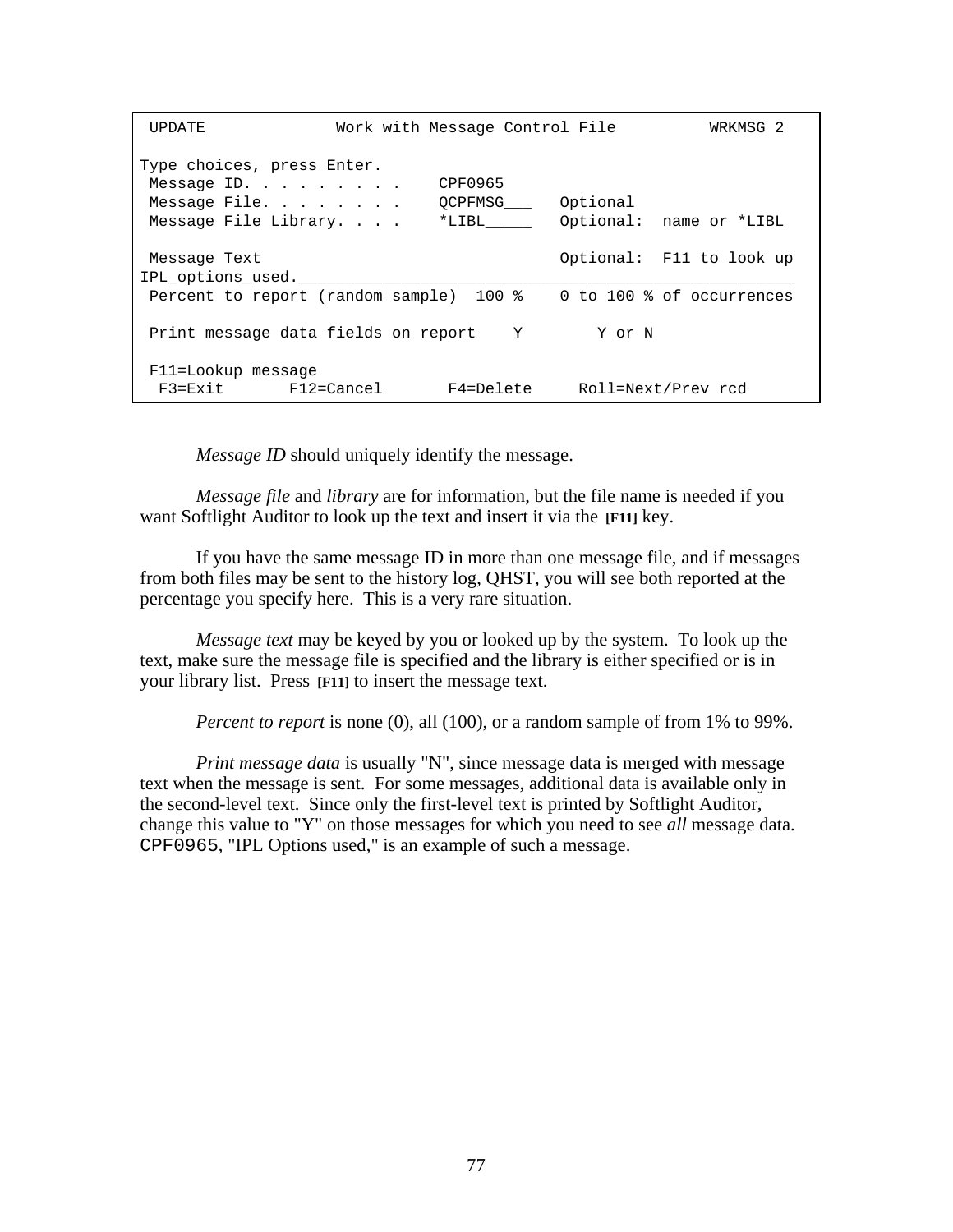## **Default percentage of messages by severity**

 You do not need to define each message you want sampled on your reports. Use the SLAUDIT/CHGRNDDFT command, configuration menu option 6, to set defaults by message severity.

The screen is shown below.

 Default Percentage of Messages to Print by Severity Enter the default percentage for random sampling of each message severity. You may override this percentage for specific messages via WRKMSGCF. Message severity Percent to select Customary usage 00 - 09 . . . . . . : 002 % Information 10 - 19 . . . . . . : 002 Warning 20 - 29 . . . . . . : 005 Error 30 - 39 . . . . . . : 005 Severe error 40 - 49 . . . . . . : 005 Abnormal end of pgm/function 50 - 59 . . . . . . : 005 Abnormal end of job 60 - 69 . . . . . . : 005 System status 70 - 79 . . . . . . : 005 Device integrity 80 - 89 . . . . . . : 100 System alert 90 - 98 . . . . . . : 100 System integrity 99 . . . . . . . . 100 Action Print message data separate from message text? N Y, N F3=Exit F5=Refresh F12=Cancel

 Five percent of all messages of severity level 40, for example, will appear on the random sample report, *except* for any messages of severity level 40 which are specifically listed in the message control file.

## **Capturing job logs**

*Note: this feature is not supported. See the section entitled "Auditing all commands by a user" for a supported method of reviewing actions of a key user.*

 The AS/400 is designed to *prevent* unauthorized access. It is not designed to record everything that a user does for later review. While it is certainly better to lock your doors before a burglar strikes, sometimes you need to check what is going on outside the house.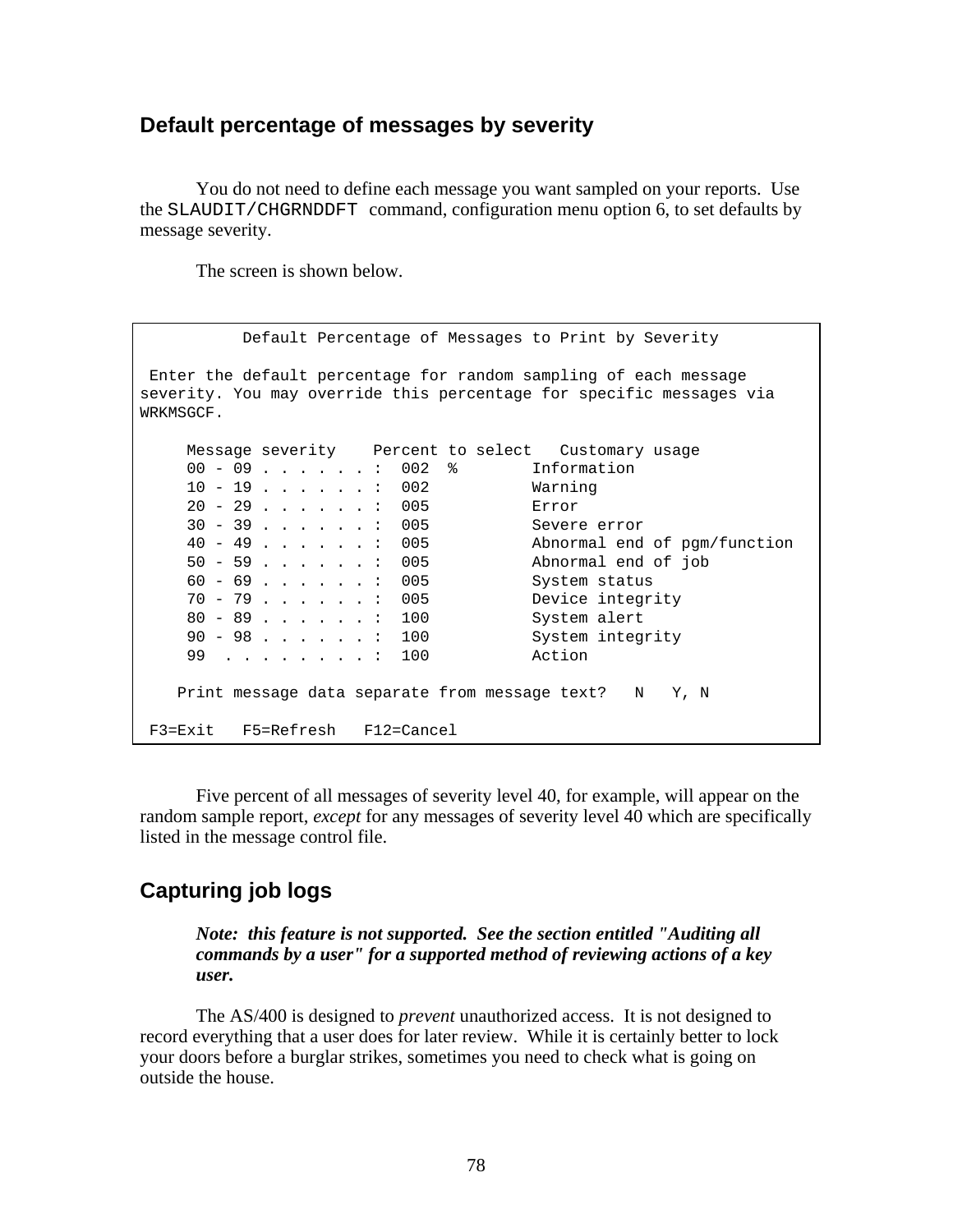To review much of what your users are doing while they are signed on, you need to look at their job logs. Unfortunately, the job log is usually deleted if a job ends normally. (An interactive job consists of the entire period from sign on to sign off, so interactive job logs are usually lost at sign off.)

 Softlight Auditor allows you to redefine the SIGNOFF command to print a random sample of interactive job logs to a special output queue, SLAUDIT2/JOBLOGS. Since this output queue is in library SLAUDIT2, only user SLAUDIT, others specifically authorized to that library, or users with \*ALLOBJ or \*SPLCTL authority will be able to view or delete these copies.

 The SLAUDIT/CHGSIGNOFF command allows you to switch between IBM's normal SIGNOFF command, and Softlight's modified version, which randomly samples interactive job logs for you to review.

*CAUTION: changing the SIGNOFF command should be done during a period of low activity on your system, and it must be done by the security officer. Have him or her read this section before proceeding.*

## **How the CHGSIGNOFF command works**

For CHGSIGNOFF \*SLA:

1. The IBM command QSYS/SIGNOFF is renamed to QSYS/QEIS87ZW. (Why that name? It doesn't conflict with anything else, and isn't likely ever to do so.)

2. Softlight's SIGNOFF command is copied to library QSYS.

3. Softlight's command processing program, SIGNOFFCPP, is copied to library QSYS.

For CHGSIGNOFF \*IBM:

1. Softlight's SIGNOFF command and SIGNOFFCPP program are deleted from QSYS.

2. The original IBM signoff command is renamed from QEIS87ZW to SIGNOFF.

 The SIGNOFFCPP command processing program computes a random number from 0 to 100 and compares it to the random sample threshold for the current user's ID. If the random number is less than the threshold, a copy of the job log is written to SLAUDIT2/JOBLOGS. (The SIGNOFFCPP command adopts authority so that it can access the output queue.)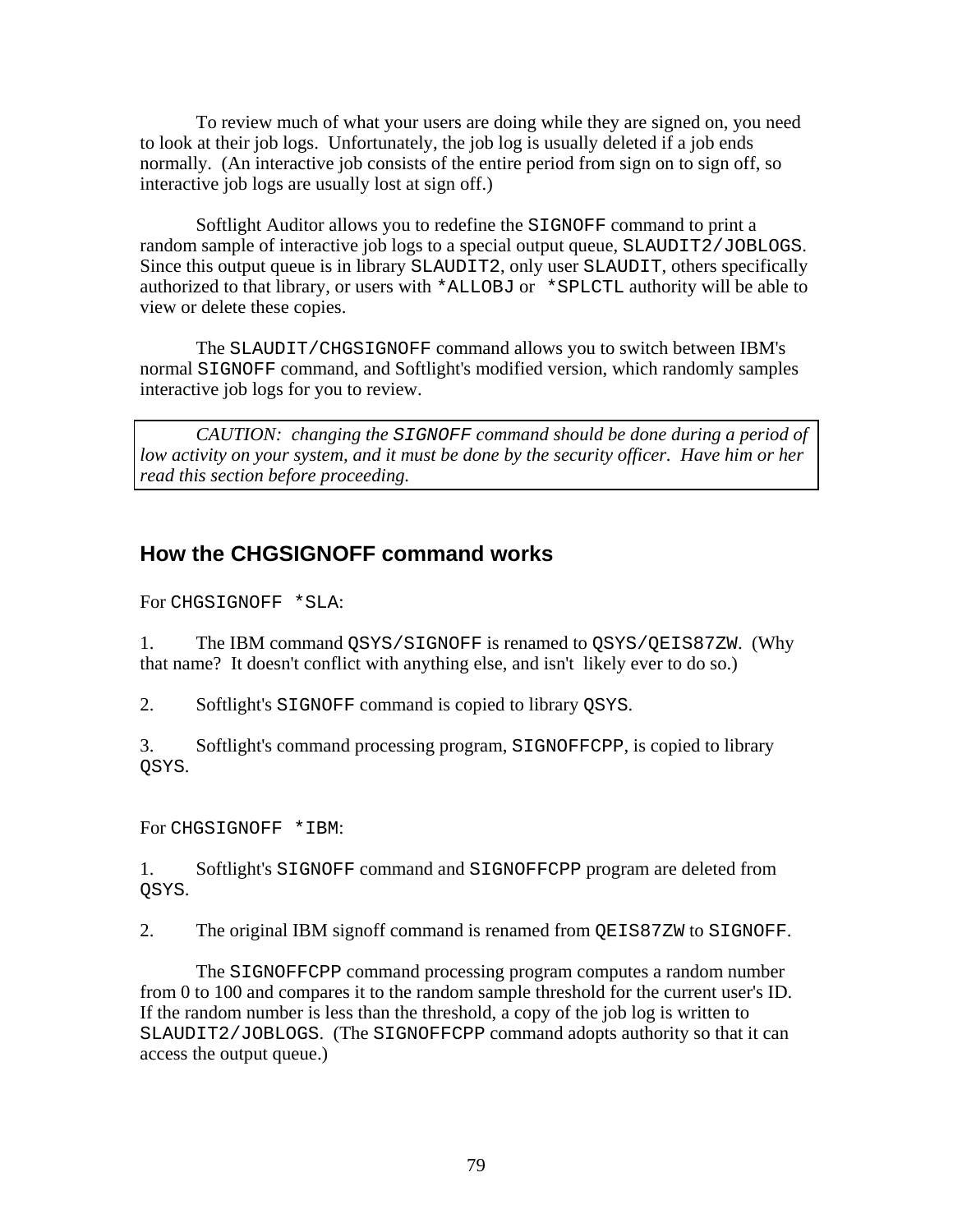Finally, the SIGNOFFCPP command runs the QEIS87ZW command to actually sign off. The normal job log is produced or not produced, based on the job end level and the parameters passed to the SIGNOFF command.

 The process of capturing job logs is *not* foolproof. Users without limited capability restrictions may use the CHGJOB (change job) command to turn off their job logs. You will then see an empty job log, which may prompt you to investigate that user's actions in other ways.

 Users with \*ALLOBJ or \*SPLCTL special authority will be able to delete the job log copies in SLAUDIT2/JOBLOGS. Monitoring the actions of someone with all object authority (such as the security officer) can be done via a journal. See "Monitoring the Security Officer's Actions," in the *AS/400 Security Concepts and Planning Guide*, for a sample program to journal all commands issued by the security officer.

 As noted below, OS/400 V2R3 and higher provides a better way to monitor the actions of the security officer.

 *Note: Before upgrading to a new release of OS/400, change the SIGNOFF command back to the IBM version. No damage will be done to OS/400 if you forget, but the CHGSIGNOFF command will not work properly.*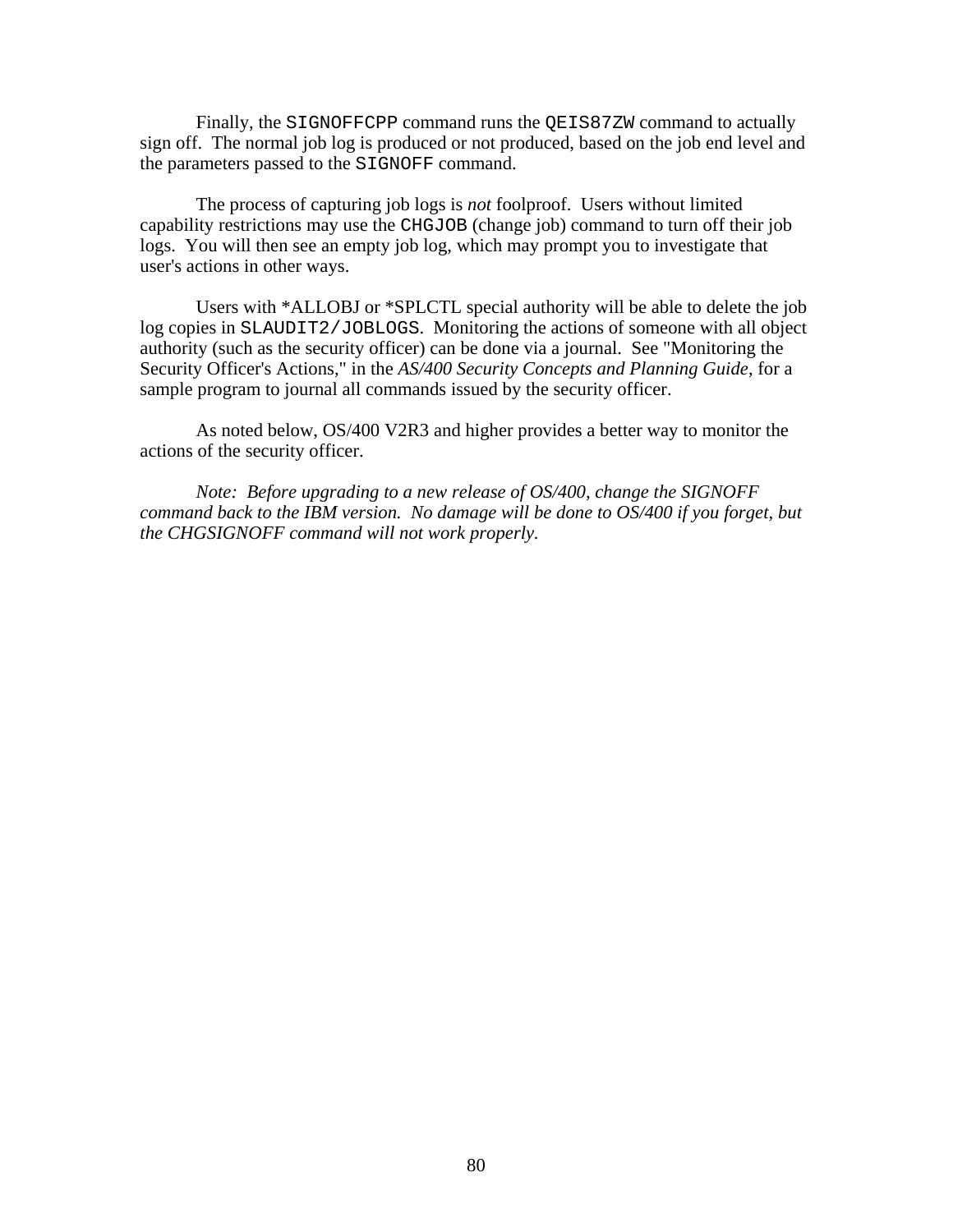## **SETUP Worksheet**

Softlight Auditor comes with a versatile SETUP command, which can be used *both* for first-time setup and to reset values should problems occur. The SETUP command can fix most problems, but you must supply some information. Use this worksheet *before* running the SETUP command.

Determine the attached journal receiver name and library (if any) by running the command

**WRKJRNA QAUDJRN**. If you get a message to the effect that "Object QAUDJRN not found," note that, and skip to "Test 2," below.

Otherwise, if you get a screen showing the attached receiver name and library, note those values here in case they are needed for assistance later,

Library/Receiver: \_\_\_\_\_\_\_\_\_\_\_\_\_\_\_\_/\_\_\_\_\_\_\_\_\_\_\_\_\_\_\_\_\_ Press **[F3]** to exit the display, and use the following sets of values for SETUP. (This would normally be the case if you are *upgrading from a prior version of Softlight Auditor* or if you had auditing running for some other purpose.)

### **SETUP VALUES - Choice 1**

Setup Softlight Auditor (SETUP)

| Auditing system values *SAME     |  | *BASIC, *SAME (F1 for help) |
|----------------------------------|--|-----------------------------|
| Receiver name *SAME              |  | *GEN, *SAME, name           |
| Receiver library *SAME           |  | *GEN, *SAME, library name   |
| Receiver threshhold (KB) 7000    |  | 5000 to 192000 in KB        |
| Journal sequence numbering *CONT |  | *CONT, *RESET               |

Stop at this point, mark these as the values to use, and resume setup.

### **Test 2**

If your get the error "Object QAUDJRN not found," you must perform one more test to check for a naming conflict.

Key **DSPOBJD OBJ(QGPL/AUDIT\*) OBJTYPE(\*JRNRCV)** and press **[ENTER]**.

If you get the message "No objects of specified name or type exist in library QGPL.," use the following values for SETUP.

#### **SETUP VALUES - Choice 2**

| Auditing system values *BASIC     | *BASIC, *SAME (F1 for help) |
|-----------------------------------|-----------------------------|
| Receiver name AUDIT0001           | *GEN, *SAME, name           |
| Receiver library QGPL             | *GEN, *SAME, library name   |
| Receiver threshhold (KB) 7000     | 5000 to 192000 in KB        |
| Journal sequence numbering *RESET | *CONT, *RESET               |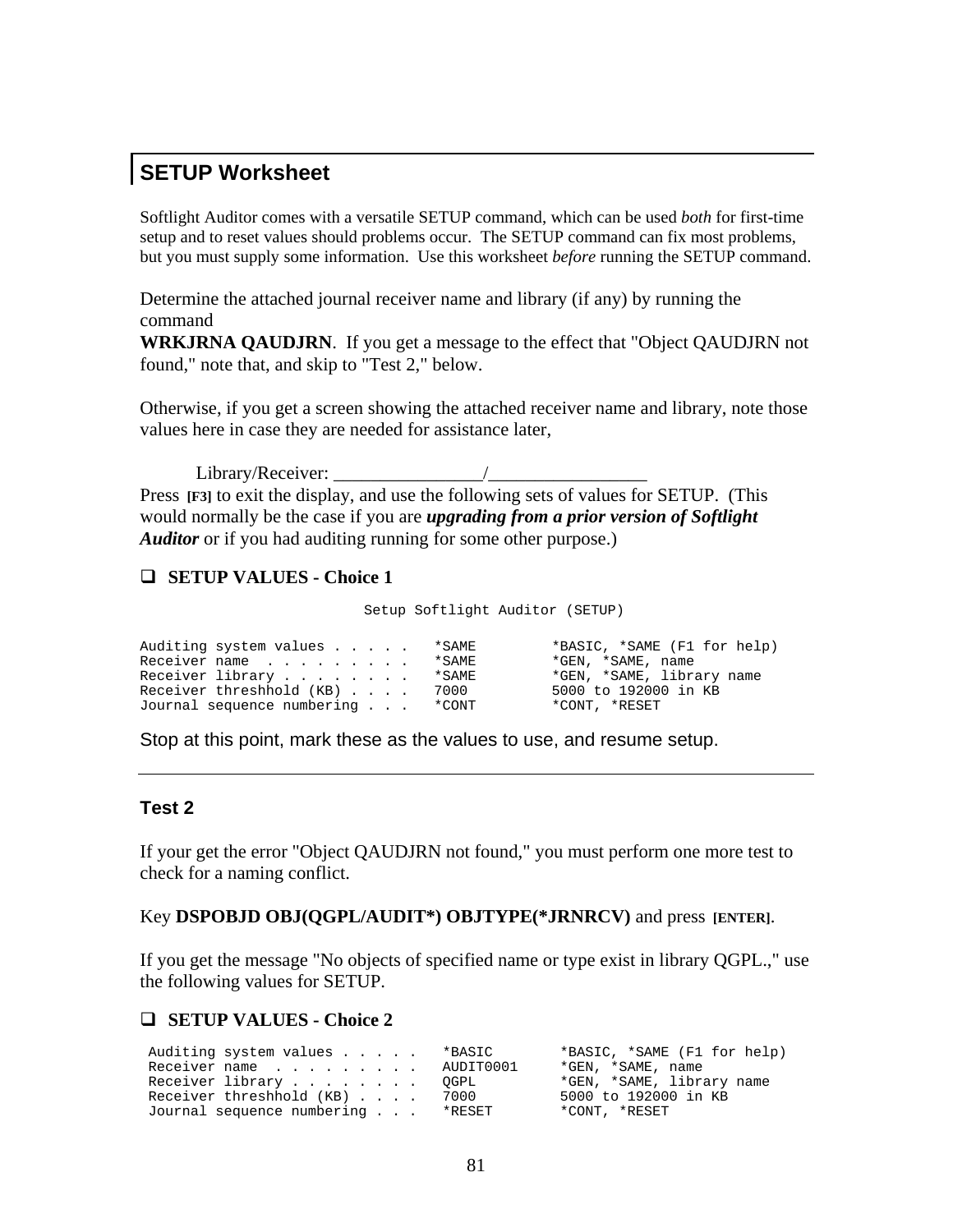Stop at this point, mark these as the values to use, and resume setup.

If the previous command **DSPOBJD OBJ(QGPL/AUDIT\*) OBJTYPE(\*JRNRCV)** resulted in a list of journal receivers whose names begin with AUDIT, something like this

|                                     |                               | Display Object Description - Basic |                   |                                                                 |        |
|-------------------------------------|-------------------------------|------------------------------------|-------------------|-----------------------------------------------------------------|--------|
| Opt Object                          | Type                          | Attribute                          | Size Text         |                                                                 |        |
| AUDIT0271<br>AUDIT0272<br>AUDIT0273 | *JRNRCV<br>*JRNRCV<br>*JRNRCV |                                    | 1183744<br>528384 | Security journal<br>593920 Security journal<br>Security journal | Bottom |
| Already at bottom of area           |                               |                                    |                   |                                                                 |        |

then it is likely that Softlight Auditor or another audit package was installed on this system before.

If you know the history of auditing on your system, and are comfortable with starting over, you may simply choose a number one higher than the highest shown after paging down to the last screen (that would be AUDIT0274, in this example), and use the following values

### **SETUP VALUES - Choice 3**

Auditing system values . . . . . \*BASIC \*BASIC, \*SAME (F1 for help) Receiver name . . . . . . . . AUDIT0274 \*GEN, \*SAME, name Receiver library . . . . . . . . QGPL \*GEN, \*SAME, library name Receiver threshhold (KB) . . . . 7000 5000 to 192000 in KB Journal sequence numbering . . . \*RESET \*CONT, \*RESET

You could also change the naming scheme altogether, and use something like NEWJR0001 instead of AUDIT0274, in the example. They key is to pick a name not already in use, and to end the name with a string of digits, so OS/400 can generate a new name as the next in a sequence.

Stop at this point, mark these as the values to use, and resume setup.

If you are not sure, or would like help, run the following command, and fax it to us, including on the printout the fact that you need help with installation. Include your fax number, and any other information you think pertinent. Someone will get back to you will recommended values.

#### **DSPOBJD OBJ(QGPL/AUDIT\*) OBJTYPE(\*JRNRCV) OUTPUT(\*PRINT)**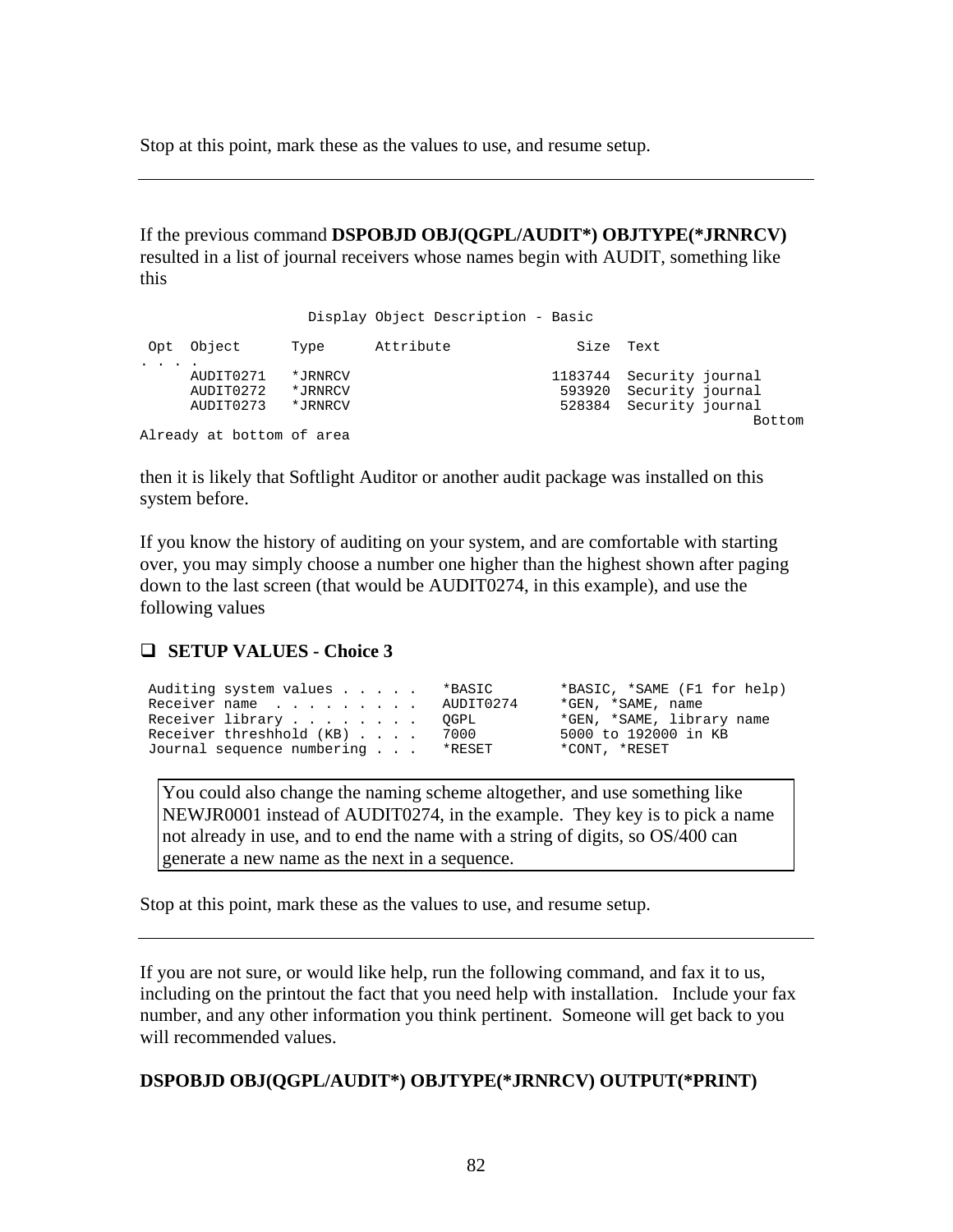# **Reader comment form**

Please photocopy and mail.

Product: Softlight Auditor

 We welcome your comments and suggestions for improving this manual and the on-line information. Please use this form to send us your comments.

 You agree that we may use anything you send us in any way we choose without incurring any obligation to you.

| Name    |     |  |  |
|---------|-----|--|--|
| Company |     |  |  |
| Phone   | Fax |  |  |

Mail to Softlight Corporation, PO Box 923 Clinton, SC 29325 USA

Our fax number is 864-833-6559. You may also call us at the same number.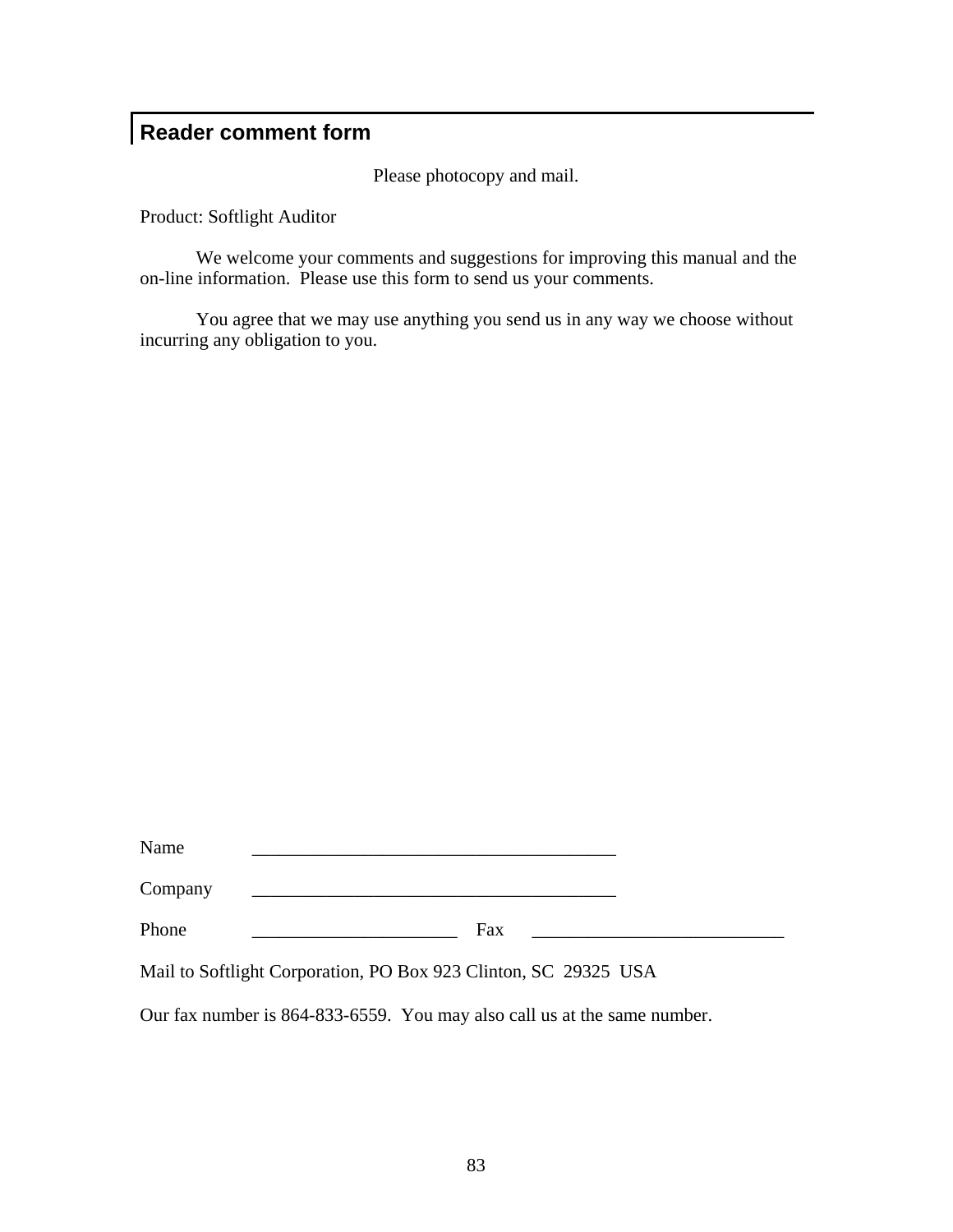## **License agreement**

Softlight Corporation ("we") and the company, individual or organization evaluating or using our product ("you") agree as follows.

We agree to supply to you one copy of our licensed computer program, Softlight Auditor, and its related documentation ("product"), for evaluation purposes only. This copy will function for a brief period, then cease to function. We warrant that we have the right to deliver the product to you, and that we are the copyright holder.

 You agree that we hold the copyright to the product, and that the product represents considerable time, effort and expense on our behalf. You agree not to reverse engineer the product, nor to make copies available to any third party.

 You agree not to use the product or any portion of it after the expiration date we supply to you without first paying our annual license fee.

 If you elect not to license the product, you agree to remove the product from your system and not to reinstall it. You agree to continue to respect our copyright to the program and documentation.

 Because modern computers (including the operating systems that support them) and computer programs (including this product) are complex and may be configured in many ways, we do not warrant that the product is free of all defects, nor that it will install or operate properly on every system. You agree that you will use this evaluation period to verify that the product operates on your system without interfering with other programs or operating procedures at your site.

 During the evaluation period, the program is provided AS IS without warranty of any kind, including merchantability or fitness for any particular purpose. It is an *evaluation copy*, provided so that you may decide whether or not it meets your needs. We are happy to work with you to help you make your decision, but we are under no obligation to you, nor you to us, except as specified in this license agreement.

 If you elect to keep the product beyond the trial period, you must pay our annual license fee. This license agreement remains in force, and is renewed each year, unless you send us notice that you plan to cancel the license and return the product. You agree to continue to respect our copyright. We agree to provide you with updates and bug fixes, as they become available, at no extra charge – as a part of your annual license fee.

 If we cannot correct a material defect for a licensed customer, we will refund up to one year's license fee, pro-rated from the time the program defect was reported to us. We are not liable to you or to your customers or trading partners for incidental or consequential damages. By paying our license fee, you agree to the terms of this license.

This agreement is made in and shall be governed by the laws of the state of South Carolina.

###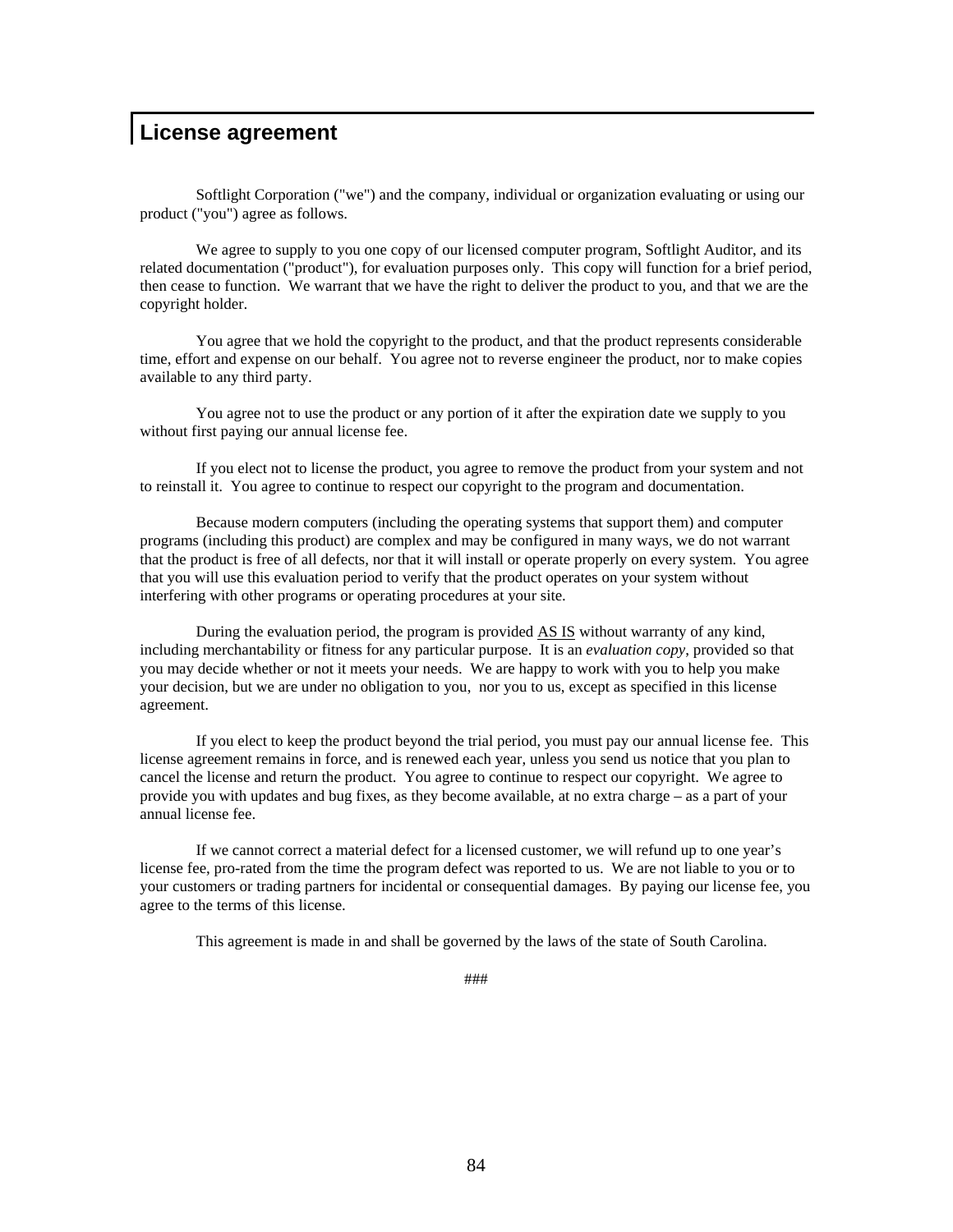# **Index**

\*OBJAUD, value of QAUDCTL, 33 abnormal end to audit, 45 adopted authority, what is it, 21 application screens, 25 auditing key commands, e.g. DFU, 34 auditing level, changing, 16 auditing users, 33 AUDNEWEVT command, 38 AUDNEWEVT command, running overnight, 43 authority, adopted, 65, 67 authorization code, entry of, 13 bibliography, 4 break in, attempt to guess password or ID, 66 business hours, 24, 25 CHGUSRAUD command, 33 commands, auditing, 34 comment form, 83 compiles, tracking, 58 configuration, 23 contacting Softlight Corporation, 5 copyright notice, 5 CPF4131 error, 46 debugging, use of job log to help Softlight Corporation find an error, 45 dedicated service tools (DST), 60 de-installing, 18 descriptions for users and objects, finding, 20 DFU (and similar commands), auditing, 34 disclaimer, you are responsible for security on your system, 3 DSPLOG command, 39 DST security password, 60 error CPF4131 stop file, 46 Error message occurred during FTP error opening local file SLAUDIT, 17 event audit, command to run, 38 event audit, re-running, 39 event audit, starting date, 39 event auditing, 37 events, filtering out common, 31 first audit, what to look for, 20 flow of data to SLA, 5 getting started, 20 hardware configuration, displaying, 4 help, on-line, 7 history log, 76 history log vs. log physical file version, 5 holidays, 27 index, on-line, 7 installation, 9 interactive job exceptions, 71 job description, with user profile, 62 job log, monitoring while active, 49 job logs, 74, 78 job scheduler, automatic, 43 journal vs. journal receiver, 5

level check error on PFSTP3, 46 libraries used by SLA, 4 license agreement, 84 locations, normal, 25, 28 long report, audited users, why, 33 management by exception, 23 manual, on-line, 7 menu, main, 19 message control file, 75 message severity, 75, 78 messages, random sample, 76 night operator shift, 24, 27 night run, unattended, 43 nightly run, unattended, 38 normal business hours, 24, 25 normal business hours, exceptions to, 71 normal events, filtering out, 31 normal locations, 25, 28 normal workstation locations, exceptions to, 71 on-line help, 26 optical storage of reports, 32, 49 OS/400 release, finding which level you have, 4 OS/400 upgrade, turn off auditing before, 16 OS/400, upgrade causes audit to fail, 47 OS/400, version upgrade, 80 output queue for reports, changing permanently, 32 overnight audit, scheduling, 43 password guessing attacks, 66 PFQHST2 file is full, abnormal end, 47 PFSTP3 error CPF4131, 46 printer file SLAPRINT, 32 printer, changing which printer or page characteristics, 32 processor number, hardware resources screen, 4 program development libraries, 31 programs compiled, tracking, 58 QAUDCTL system value, 33 QAUDCTL, stopping before OS/400 upgrade, 16 QAUDJRN receiver, specifying name of, 40 QAUDJRN receivers, managing size and number of, 41 QAUDJRN, data flow from, 5 QAUDJRN, deleting, 16 QAUDJRN. attaching a new receiver, 39 QAUDLVL, changing, 16 qhst, 76 QHST messages, random sample, 75 QHST, data flow from, 5 QSECOFR - resetting password for, 60, 61 QSECOFR, adopting authority, 65, 67 QSECOFR, auditing actions of, 33 QTEMP, deletions from not reported, 31 random sample of jobs run, 72 random sample of messages, 75 random sample of QHST messages, 73 random sample, messages, 76 references, further reading, 4 removing the program, 18 report RAJAFA - authority failures, 53 report RAJAFB - program failures, 54 report RAJCA - authority changes, 55